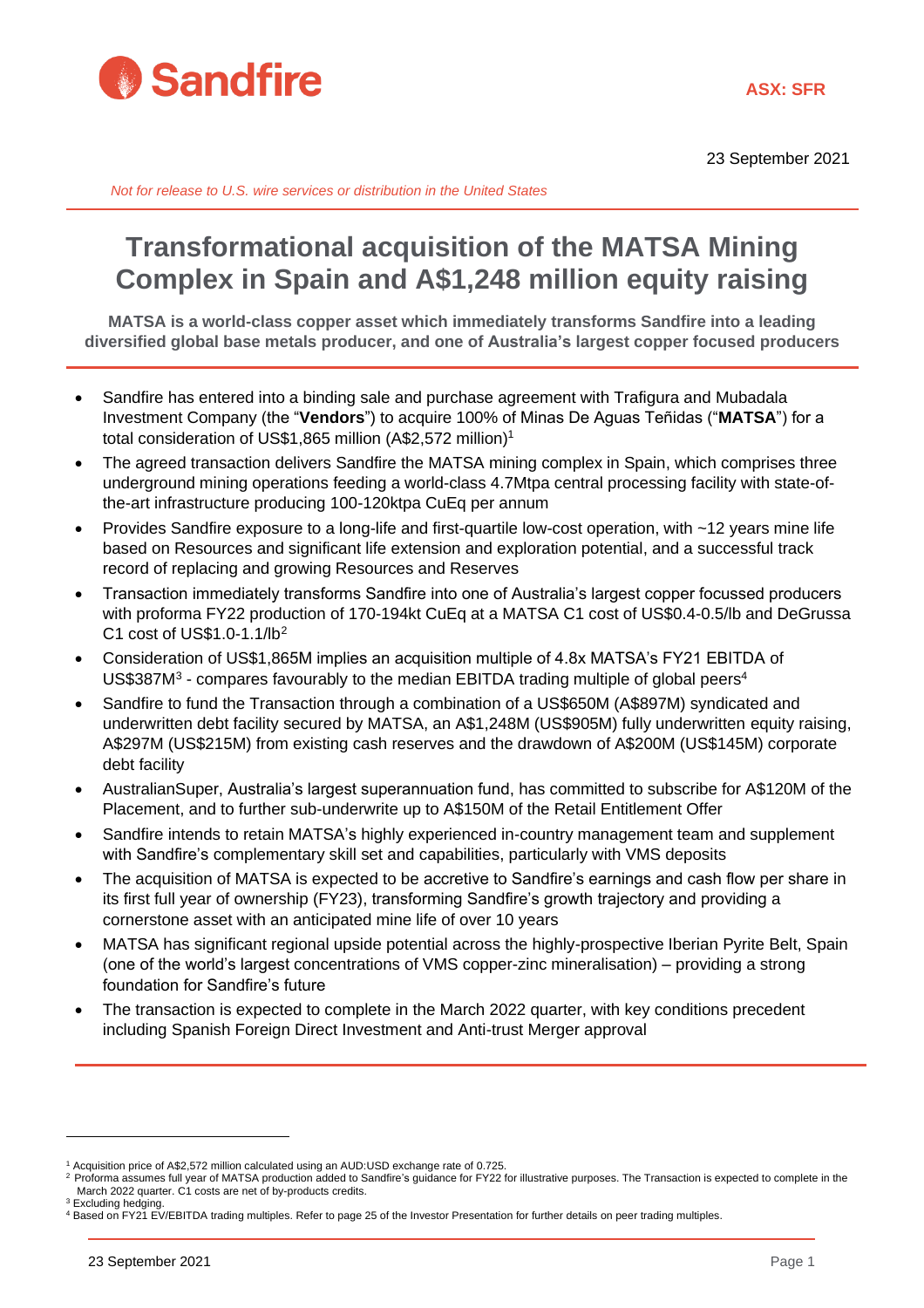

#### **Transaction Overview**

Sandfire Resources Limited ("**Sandfire**", **the** "**Company**" or **the** "**Group**") (ASX: SFR) is pleased to announce that it has entered into a binding sale and purchase agreement ("**SPA**") with Trafigura and Mubadala Investment Company to acquire 100% of MATSA for a total consideration of US\$1,865M (A\$2,572M)<sup>5</sup> (the "**Transaction**" or "**Acquisition**").

<span id="page-1-1"></span><span id="page-1-0"></span>MATSA is a large, high-quality, low-cost<sup>6</sup>, long-life underground copper operation located in the highly regarded Iberian Pyrite Belt of Spain. With proforma FY22 Sandfire group production forecast to be 170-194kt CuEq<sup>7,8</sup>, the Transaction transforms Sandfire into one of Australia's largest copper focused producers. Postacquisition, Sandfire will be a globally relevant copper producer with a diversified production base by jurisdiction and commodity, and outstanding organic growth potential.

The Transaction is expected to complete in the March 2022 quarter, with key conditions precedent including Spanish Foreign Direct Investment and Anti-trust Merger approval, both of which are customary for acquisitions in Spain. Sandfire has agreed to pay a US\$300M deposit of which US\$100M is paid on signing of the SPA and US\$200M to be paid 10 business days thereafter.

Karl Simich, Sandfire's Managing Director and CEO said:

*"Base metal assets which offer this combination of scale, grade, mine life and exploration upside are extremely rare globally. The MATSA acquisition transforms Sandfire into a first quartile copper producer of global scale and allows us to leverage our skill set to deliver on our growth ambitions to create one of the highest quality and most compelling copper exposures on the ASX.* 

*The high-quality debt and equity funding package we have secured ensures that we can fully-fund the acquisition of this Tier-1 asset while retaining balance sheet flexibility to deliver our Motheo Copper Mine in Botswana and maintain a global exploration program."*

<sup>5</sup> Subject to completion adjustments.

<sup>&</sup>lt;sup>6</sup> First quartile, Wood Mackenzie Global Copper Cost Curve (Q3 2021, composite basis)

<sup>7</sup> FY22 based on DeGrussa guidance and MATSA guidance assuming full year of production for illustrative purposes.

<sup>8</sup> CuEq based on realised pricing for actuals and broker consensus forecast pricing, refer to page 7 of the Investor Presentation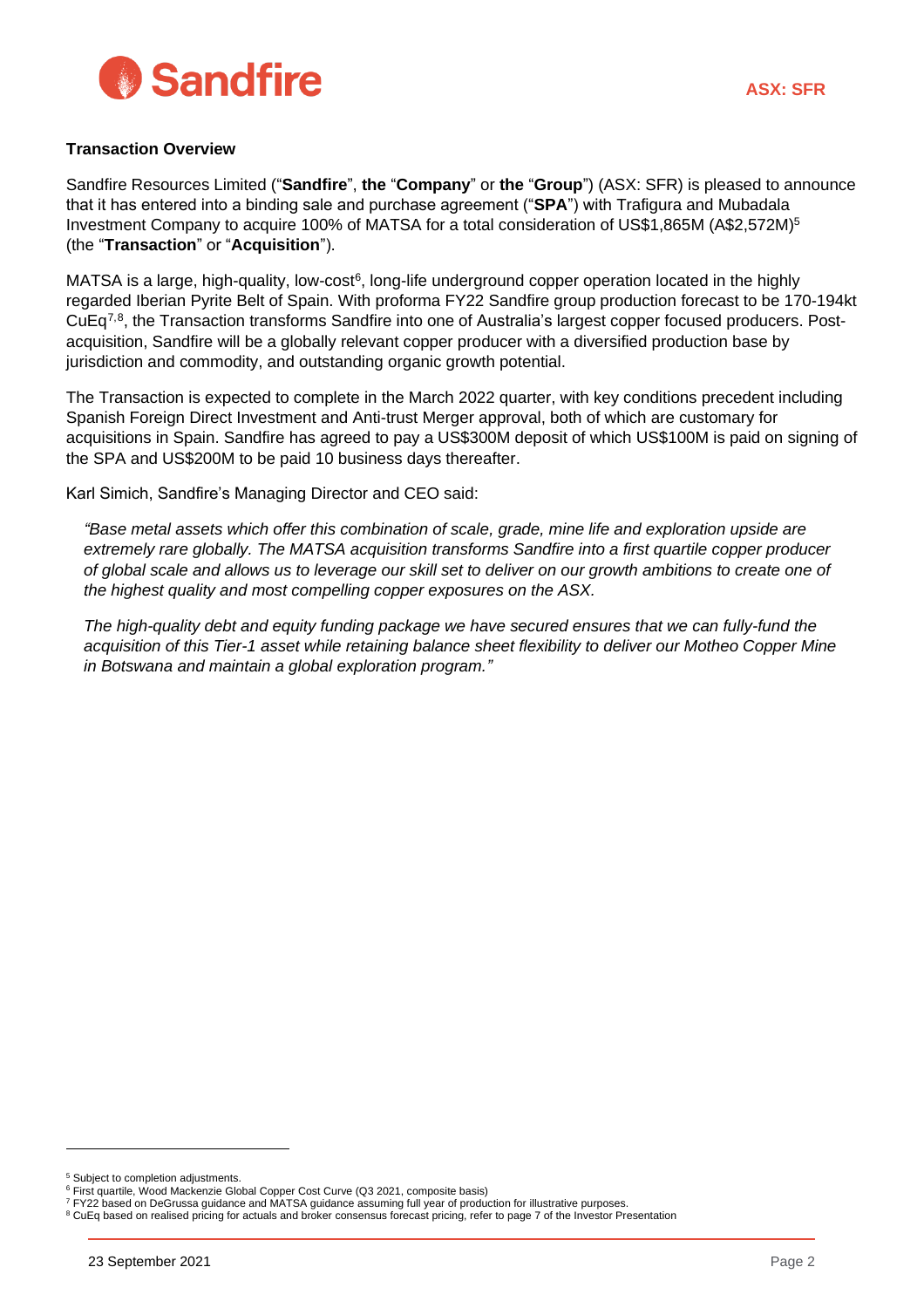

#### **MATSA Overview**

MATSA is located in Andalusia, Spain and is part of the highly regarded Iberian Pyrite Belt, which has one of the world's largest concentrations of VMS copper-zinc mineralisation's. MATSA is an established copper operation, with first commercial production achieved in 2009 and over US\$1.7 billion of capital invested into the project since 2005, including the expansion of the processing facility from 1.5Mtpa to 4.7Mtpa and development of additional underground mining areas, including the Magdalena discovery in 2013.

FY2022 proforma production guidance of 100-120kt CuEq<sup>[7](#page-1-0)[,8](#page-1-1)</sup> at a C1 cash cost of US\$0.40-0.50/l[b](#page-1-0)<sup>7</sup>.

The MATSA complex comprises the Aguas Teñidas, Magdalena and Sotiel underground mines, and a 4.7Mtpa central processing facility at Aguas Teñidas. Ore Reserves of 36Mt at 1.8% Cu (3.1% CuEq) and Mineral Resources of 122Mt at 1.5% Cu (3.3% CuEq)<sup>9</sup>. MATSA has a strong track record of resource to reserve conversion, plus ~2,450km<sup>2</sup> of highly prospective regional exploration tenure across Spain and Portugal.

MATSA's Ore Reserves support a 6-year reserve life, with visibility on ~12 years from Resources and significant potential for extended mine life from near-term growth opportunities.

Spain is a mining friendly jurisdiction with a well-established and transparent permitting process (all permits are currently in place for MATSA's operating mines). There is world-class infrastructure and logistics in the region, including national roads to port, with reliable access to power and water, and several listed copper producers have existing operations surrounding MATSA.

All three of the existing mines remain open along strike and at depth, with Magdalena discovered by the MATSA team in just 2013. Several potential new mining centres have been identified adjacent to existing operations, with the targets not currently included in the MATSA mine plan or Mineral Resource.

The low operating cost translates to strong margins and free cash flow generation, with the acquisition of MATSA for US\$1,865M implying an acquisition multiple of 4.8x MATSA's FY21A EBITDA (US\$387M excluding hedging). The acquisition is also expected to be accretive to Sandfire's earnings and cash flow per share in its first full year of ownership (FY23).

As part of the Transaction, Sandfire will retain the life of mine concentrate offtake agreement with Trafigura for 100% of offtake from MATSA. The terms of the offtake agreement have been revised and agreed as part of the Transaction to reflect independent go-forward operations. The offtake relationship with Trafigura provides a long-term marketing partner which builds on Sandfire's already well-established relationship with Trafigura via DeGrussa and potentially Motheo. Trafigura is one of the world's leading independent commodity trading and logistics houses and will facilitate global distribution and access to state-of-the-art port, blending and marketing facilities.

<sup>&</sup>lt;sup>9</sup> CuEq based on assumed long-term real consensus price assumptions. Refer to the Appendix for Ore Reserve and Mineral Resource disclosure information.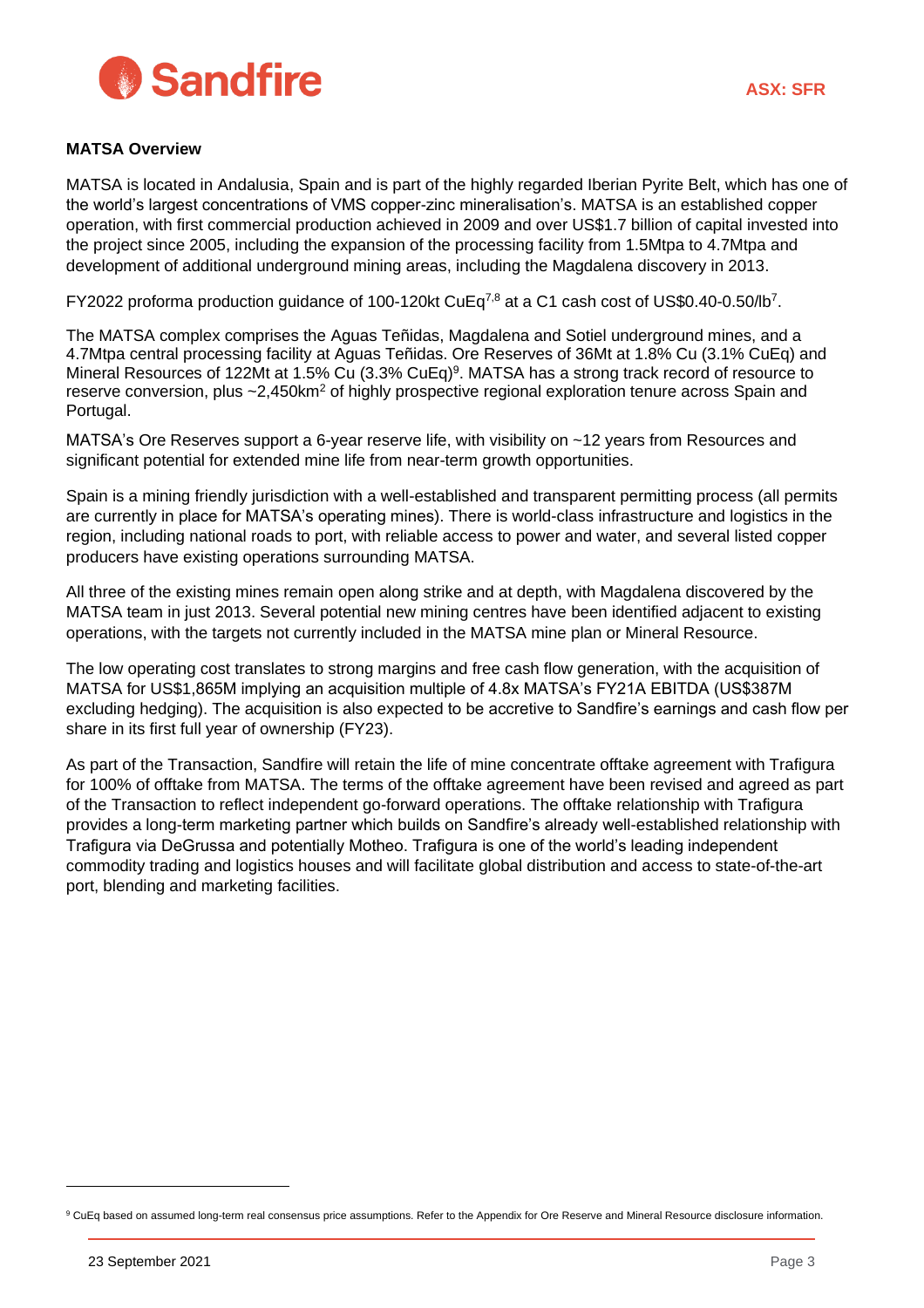

### **Acquisition funding**

<span id="page-3-0"></span>The US\$1,865M (A\$2,572M<sup>10</sup>) cash consideration and associated US\$50M (A\$69M) transaction costs, acquisition funding of US\$1,915M (A\$2,641M), will be funded through a combination of:

- A\$1,248 million (US\$905M<sup>[10](#page-3-0)</sup>) fully underwritten equity raising consisting of;
	- o A\$120M strategic placement to AustralianSuper ("**Strategic Placement**");
	- o A\$165M institutional placement ( "**Institutional Placement**") (together with the Strategic Placement, the "**Placement**"); and
	- o A\$963 million 1 for 1 accelerated non-renounceable entitlement offer ("**Entitlement Offer**" and together with the Placement, the "**Offer**" or the "**Equity Raising**").
- US\$650 million (A\$897M<sup>[10](#page-3-0)</sup>) syndicated and underwritten debt facility secured against MATSA;
- A\$200 million (US\$145M<sup>[10](#page-3-0)</sup>) corporate debt facility secured against DeGrussa, and
- A\$297 million (US\$215M<sup>[10](#page-3-0)</sup>) funded through existing cash reserves of A\$681M<sup>11</sup>.

Sandfire has entered into a binding credit-approved underwritten commitment letter and term sheet with Citi, Macquarie Bank, Natixis and Société Générale to provide the US\$650M syndicated and underwritten debt facility. Natixis and Société Générale are existing lenders to MATSA and drawdown is expected to occur on completion of the transaction. The syndicated debt facility fully amortises over its scheduled term (5 years from drawdown) and contains customary provisions including a cash sweep. The facility is expected to be fully repaid within 4 years of drawdown due to forecast strong cashflows from MATSA.

The syndicated debt facility will be fully supported by MATSA cashflows<sup>12</sup>, without any required contribution from Degrussa or other Sandfire assets. Security for the facility is limited to MATSA, with no recourse to Sandfire or other Sandfire assets.

Sandfire has also entered into a binding credit-approved commitment letter and term sheet with ANZ to provide a A\$200M corporate debt facility. This is a short-term facility for ~12 months, supported by DeGrussa cash flows over its remaining mine life, with recourse to Sandfire.

The syndicated and ANZ debt facilities include a number of conditions precedent to drawdown which are customary for facilities of this nature, including completion of full form documentation.

<sup>10</sup> FX conversion assumes AUD/USD exchange rate of 0.725.

<sup>11</sup> As at 30 June 2021, includes Sandfire's liquid stake in Adriatic Metals, valued at A\$100M at the last close price of A\$2.89/sh.

<sup>&</sup>lt;sup>12</sup> MATSA to undertake commodity hedging to support the syndicated debt facility, with 30-40% of copper and zinc concentrates production to be hedged for the first three years.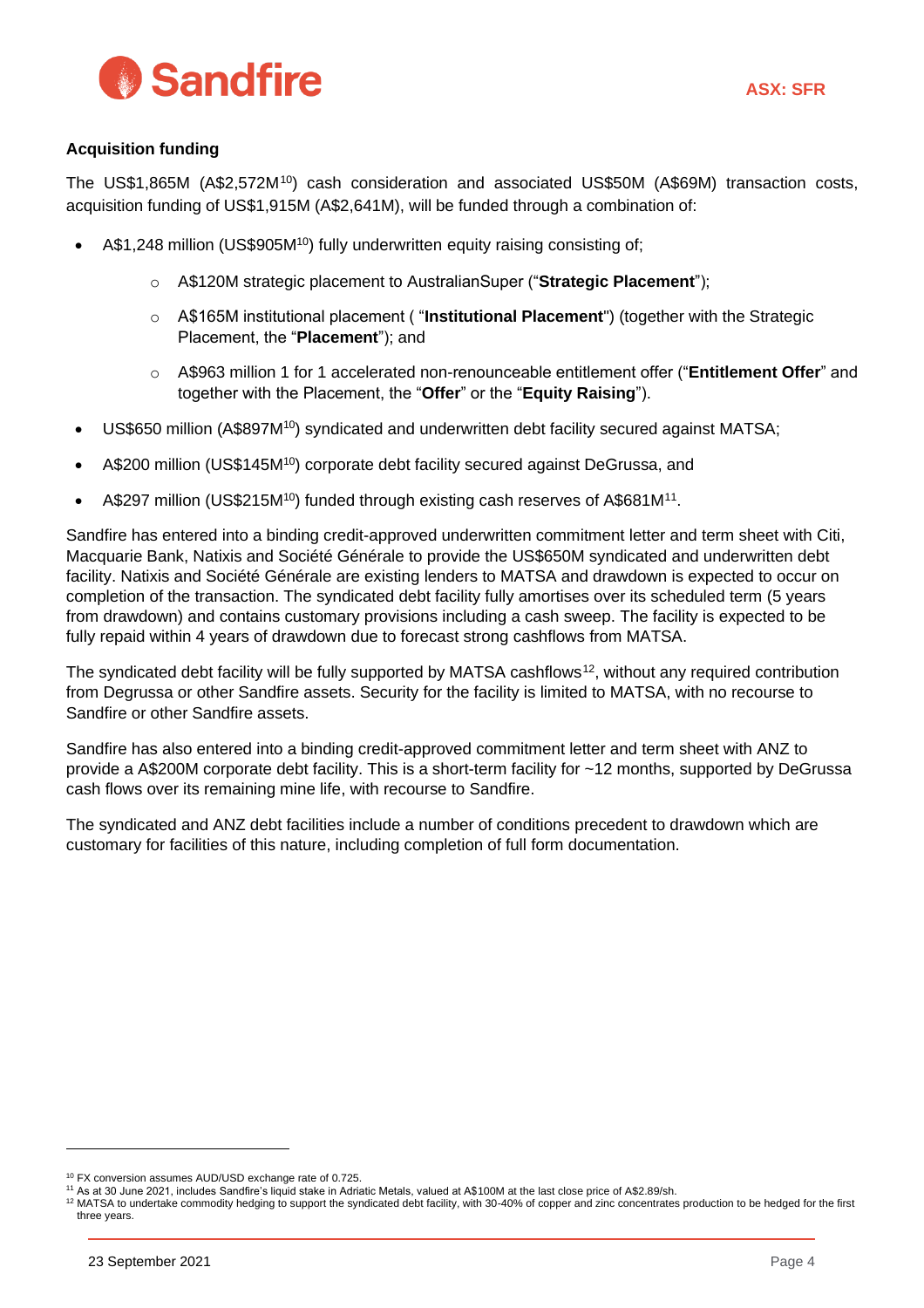

## **Equity Raising**

As noted above, the Acquisition will be partially funded by the Equity Raising, being the issue of new fully paid ordinary Sandfire shares ("**New Shares"**) to certain eligible investors to raise approximately A\$1,248 million at an issue price of A\$5.40 per share ("Offer Price"). The Equity Raising is fully underwritten and consists of the Placement and the Entitlement Offer.

Sandfire has received an ASX waiver of Listing Rule 7.1 to enable expanded Tranche 1 Placement capacity given both the institutional and retail components of the Entitlement Offer are fully underwritten. Up to approximately 231 million New Shares are to be issued under the Offer representing approximately 129.6% of current issued capital of Sandfire.

The Offer price of A\$5.40 per share represents a:

- 13.2% discount to Sandfire's last traded price of A\$6.22 per share on 22 September 2021; and
- 6.2% discount to the theoretical ex-rights price (TERP) of A\$5.76<sup>13</sup> on 22 September 2021.

Each New Share issued under the Offer will rank equally with existing fully paid ordinary shares in Sandfire on issue. Sandfire will, upon issue of the New Shares under the Offer, seek quotation of the New Shares on the ASX.

AustralianSuper, Australia's largest superannuation fund, has committed to subscribe for A\$120M of the Placement, and to further sub-underwrite up to A\$150M of the retail component of the Entitlement Offer ("**Retail Entitlement Offer**"). AustralianSuper has made this commitment after conducting its own due diligence on Sandfire, MATSA and the Transaction. Following completion of the Offer, AustralianSuper is expected to emerge with approximately 5.4 – 12.2% of Sandfire, subject to the level of take-up of the Retail Entitlement Offer.

The material terms of the Underwriting Agreement are included in the Annexure. If the acquisition does not proceed, the Company will need to consider alternative uses or mechanisms to return surplus funds raised under the Offer, including, but not limited to, a return of capital, balance sheet management, working capital and/ or alternative investment opportunities.

Citigroup Global Markets Australia Pty Ltd and Macquarie Capital (Australia) Limited are acting as Joint Lead Managers and Underwriters to the Placement and Entitlement Offer. The Offer is fully underwritten, subject to the terms of an underwriting agreement ("**Underwriting Agreement**").

## **Entitlement Offer**

Under the Entitlement Offer, eligible shareholders are invited to subscribe for one New Share for every one existing share held as at 5.00pm AWST (7.00pm AEST) on 27 September 2021 ("**Record Date**").

The Entitlement Offer is non-renounceable and entitlements will not be tradeable or otherwise transferable.

<sup>&</sup>lt;sup>13</sup> TERP is the theoretical price at which Sandfire shares should trade immediately after the ex-date for the Entitlement Offer. The TERP is a theoretical calculation only and the actual price at which Sandfire's shares trade immediately after the ex-date for the Entitlement Offer will depend on many factors and may not equal the TERP. The TERP also includes New Shares to be issued under the Placement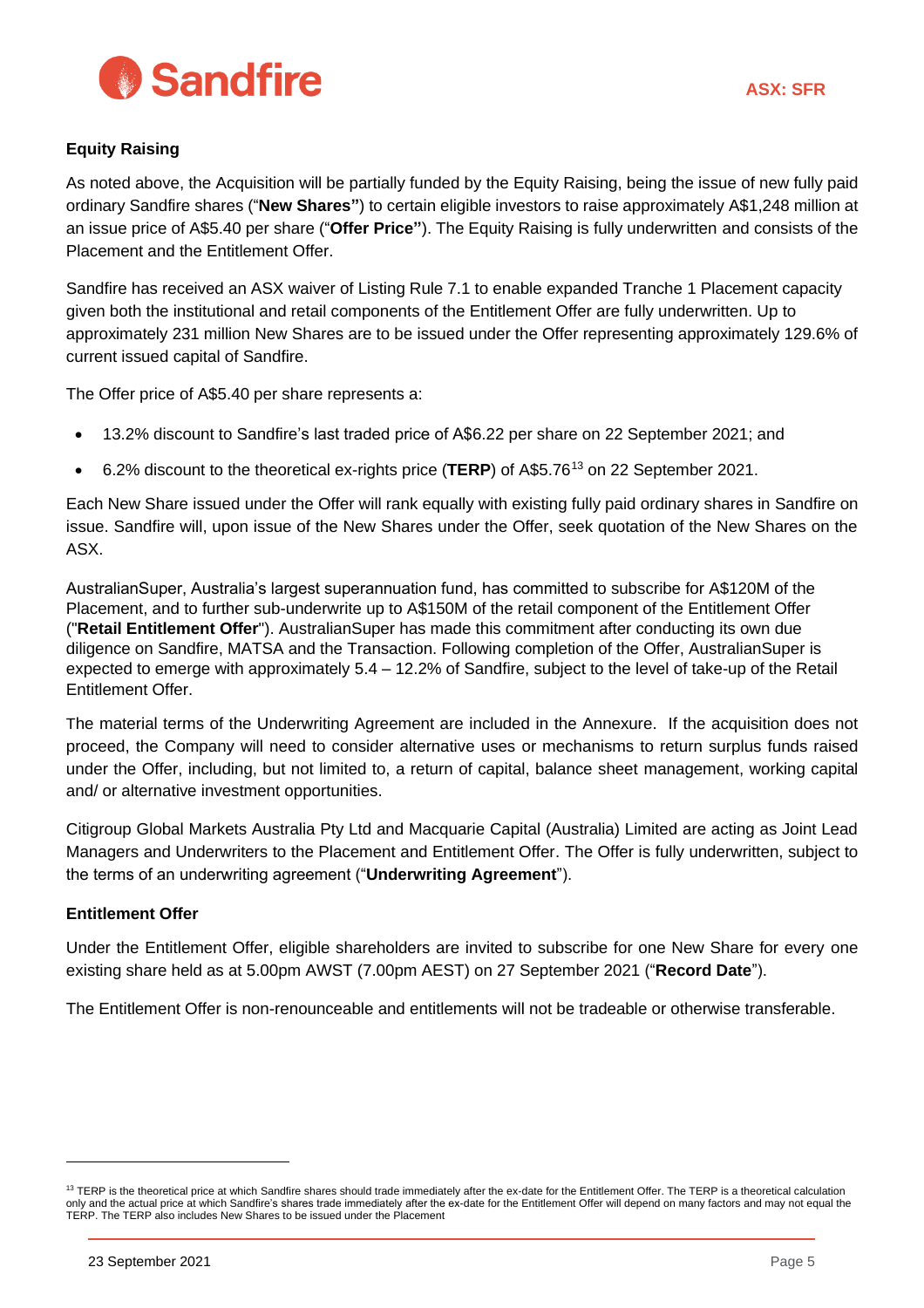

#### **Institutional Entitlement Offer**

Eligible institutional shareholders will be invited to participate in the institutional component of Entitlement Offer ("**Institutional Entitlement Offer**"), which will take place today and is expected to raise approximately A\$626M. Eligible institutional shareholders can choose to take up all, part or none of their entitlement. Institutional entitlements that eligible institutional shareholders do not take up by the close of the Institutional Entitlement Offer, will be offered to eligible institutional shareholders who apply for New Shares in excess of their entitlement, as well as certain other eligible institutional investors, through an institutional shortfall bookbuild ("**Institutional Bookbuild**") to be conducted concurrently with the Institutional Entitlement Offer. The Institutional Entitlement Offer is fully underwritten.

Sandfire's shares will not recommence trading on the ASX until the Institutional Entitlement Offer and Institutional Bookbuild are completed.

#### **Retail Entitlement Offer**

The Retail Entitlement Offer will be open from 30 September 2021 to 13 October 2021 to eligible retail shareholders with a registered address in Australia or New Zealand as at the Record Date. A Retail Offer Booklet in respect of the Offer is expected to be mailed to eligible retail shareholders on or before 30 September 2021.

Eligible retail shareholders can choose to take up all, part or none of their entitlement.

The Retail Entitlement Offer is fully underwritten, and supported by AustralianSuper who has committed to subunderwrite up to A\$150M.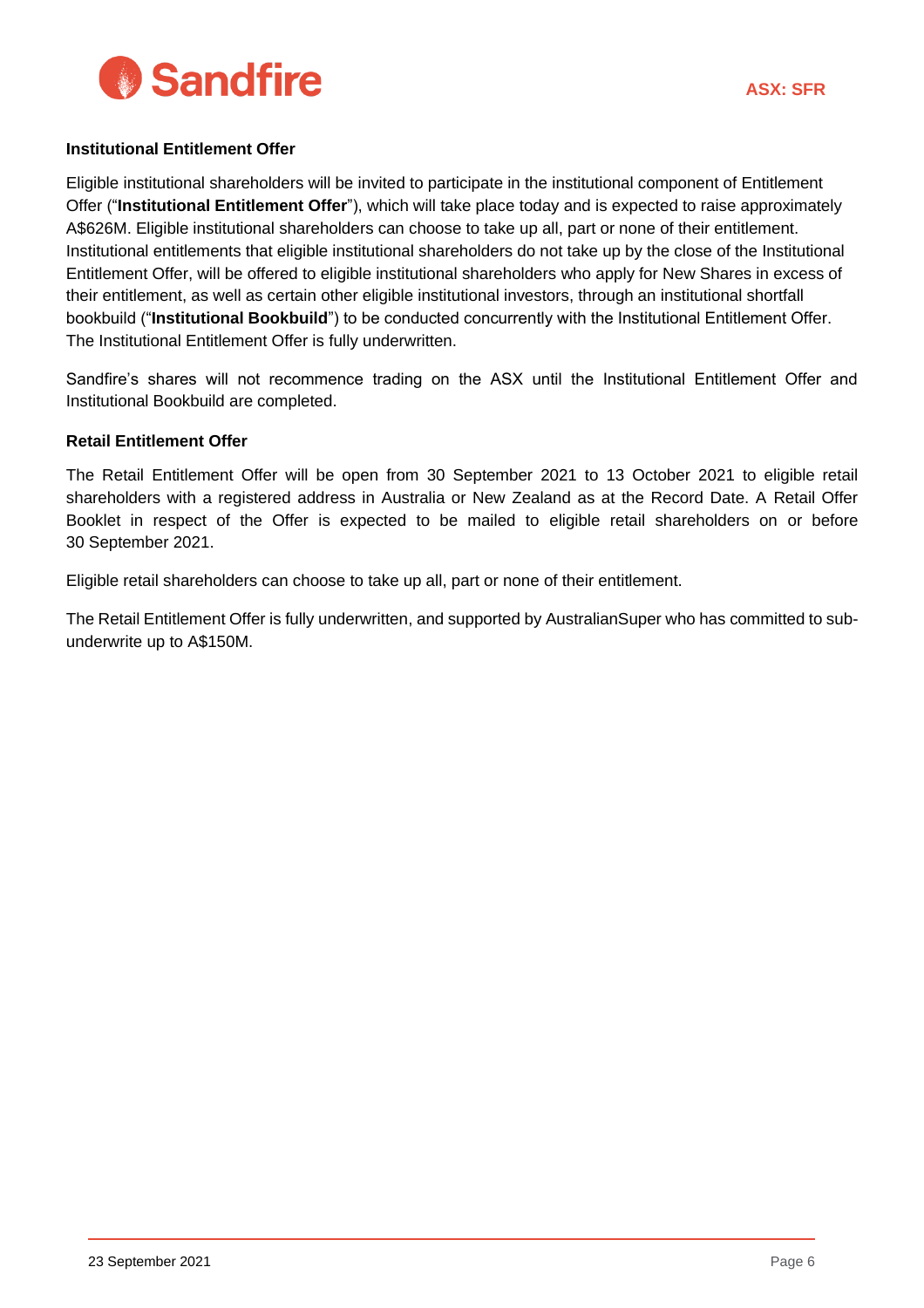

## **Indicative Timetable***16F* **14**

| <b>Event</b>                                                                                                          | <b>Date</b>                 |
|-----------------------------------------------------------------------------------------------------------------------|-----------------------------|
| Announcement of Equity Raising                                                                                        | Thursday, 23 September 2021 |
| Placement and Institutional Entitlement Offer Opens                                                                   | Thursday, 23 September 2021 |
| Announcement of results of Placement and Institutional Entitlement Offer                                              | Monday, 27 September 2021   |
| Trading halt lifted and shares recommence trading                                                                     | Monday, 27 September 2021   |
| Entitlement Offer record date                                                                                         | Monday, 27 September 2021   |
| Retail Entitlement Offer opens, and Retail Offer Booklet dispatched                                                   | Thursday, 30 September 2021 |
| Settlement of New Shares issued under the Placement and Institutional Entitlement Offer                               | Monday, 4 October 2021      |
| Allotment and commencement of trading of New Shares under the Placement and Institutional<br><b>Entitlement Offer</b> | Tuesday, 5 October 2021     |
| <b>Retail Entitlement Offer closes</b>                                                                                | Wednesday, 13 October 2021  |
| Announcement of results of Retail Entitlement Offer                                                                   | Monday, 18 October 2021     |
| Settlement of New Shares issued under the Retail Entitlement Offer                                                    | Tuesday, 19 October 2021    |
| Allotment of New Shares under the Retail Entitlement Offer                                                            | Wednesday, 20 October 2021  |
| Commencement of trading of New Shares issued under the Retail Entitlement Offer                                       | Thursday, 21 October 2021   |
| Announcement of Equity Raising                                                                                        | Thursday, 23 September 2021 |
| Placement and Institutional Entitlement Offer Opens                                                                   | Thursday, 23 September 2021 |
| Announcement of results of Placement and Institutional Entitlement Offer                                              | Monday, 27 September 2021   |
| Trading halt lifted and shares recommence trading                                                                     | Monday, 27 September 2021   |
| Entitlement Offer record date                                                                                         | Monday, 27 September 2021   |

*All dates and times are indicative and subject to change.* 

An Appendix 3B for the New Shares to be issued, Investor Presentation and Cleansing Statement follow this announcement. For those shareholders who have elected to receive documents from the Company via email, they will receive the Entitlement Offer documents and their personal entitlement and acceptance form directly to their nominated email address.

#### **Advisors**

Sandfire is advised by Macquarie Capital as financial advisor, Allen & Overy as legal advisor and BurnVoir Corporate Finance as debt advisor in relation to the acquisition. Natixis acted as advisor to the Board.

Gilbert + Tobin is Sandfire's Australian legal advisor in respect of the Equity Raising.

<sup>&</sup>lt;sup>14</sup> These timings are indicative only and subject to variation. SFR reserves the right to alter the timetable at its absolute discretion and without notice, subject to the Listing Rules, Corporations Act and other applicable laws. All references are to Australian Standard Time (AEST) In particular, the Company reserves the right to either, generally or in particular cases, extend the closing date of the institutional or retail components of the Entitlement Offer, to accept late applications or to withdraw the Entitlement Offer prior to the issue of the relevant securities without prior notice. The commencement of quotation of New Shares is subject to confirmation from ASX.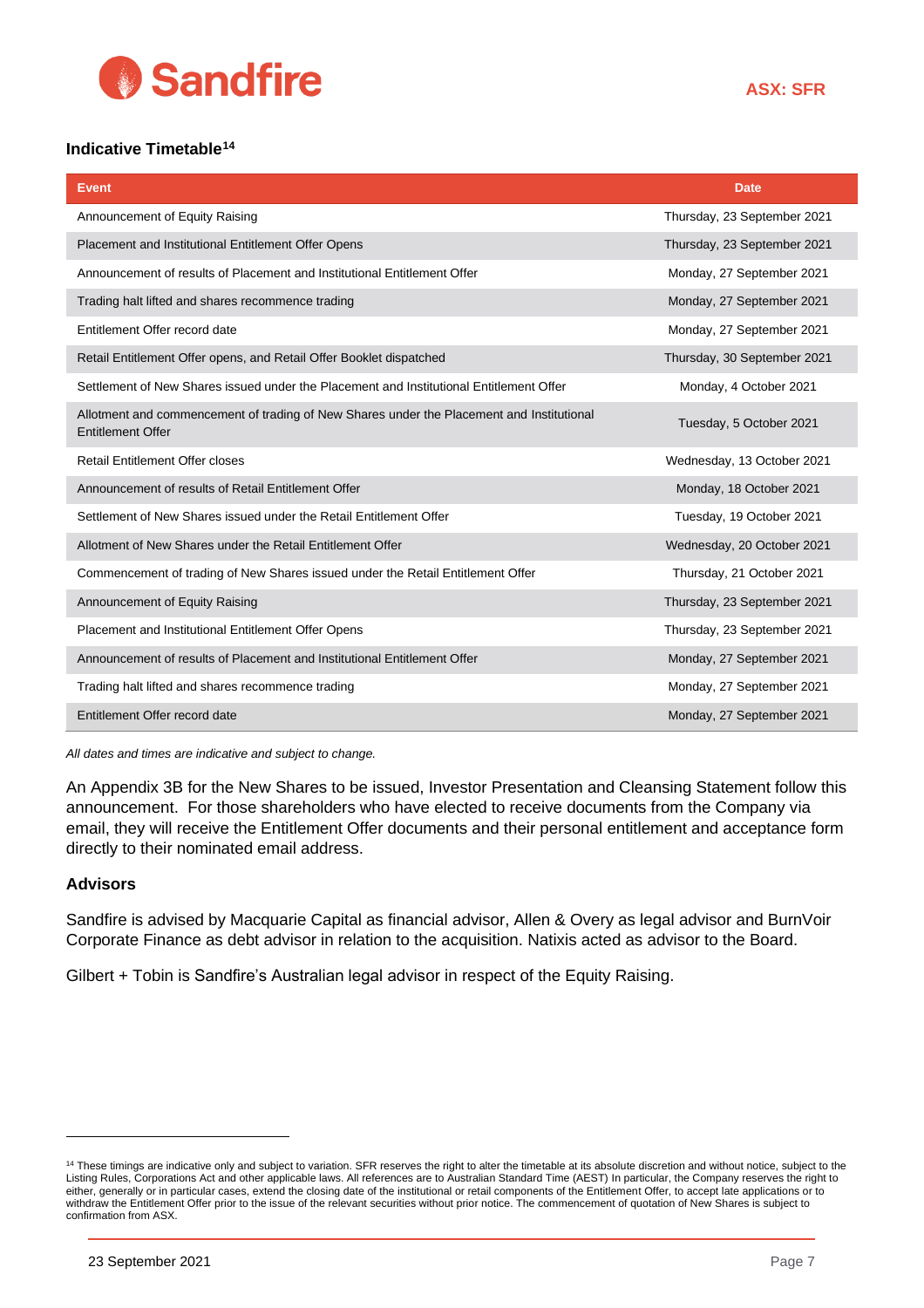

#### **Further Information**

Further details of the Offer and Transaction are set out in the Investor Presentation also lodged on the ASX today. The Investor Presentation contains important information including key risks and foreign selling restrictions with respect to the Offer.

#### **Investor call and webcast**

Sandfire's Managing Director (Karl Simich), Chief Financial Officer (Matthew Fitzgerald), Chief Operating Office (Jason Grace) and Head of Investor Relations (Ben Crowley), will host a conference call and webcast today at 9:00am AWST (11:00am AEST). Dial-in details for the call and the webcast link can be found below

| Meeting Title:                          | Sandfire Conference Call                                               |
|-----------------------------------------|------------------------------------------------------------------------|
| Date:                                   | 23 September 2021                                                      |
| Conference ID:                          | 10016879                                                               |
| Dial-in Numbers:                        |                                                                        |
| <b>Australia Toll Free:</b>             | 1800 265 784                                                           |
| Australia Local Number: +61 7 3107 6325 |                                                                        |
|                                         | 市に Madama Mar Mara - malamana - albala na diba. Mada baalann am albaam |

To listen in live, please click on the link below and register your details:

#### <https://s1.c-conf.com/diamondpass/10016879-u28rnj.html>

Please note it is best to log on at least 5 minutes before 9:00am AWST (11:00am AEST) on 23 September 2021 to ensure you are registered in time for the commencement of the presentation.

Investors are advised that, in addition to the live webcast, a recording of the presentation will be available on the Sandfire website (www.sandfire.com.au) upon the conclusion of the webcast.

| For further information, please contact: | <b>Media Inquiries:</b> |
|------------------------------------------|-------------------------|
|------------------------------------------|-------------------------|

Sandfire Resources Ltd Ben Crowley – Head of Investor Relations Office: +61 8 6430 3800

Read Corporate Nicholas Read Mobile: +61 419 929 046

*This announcement is authorised for release by the Board of Directors of Sandfire.*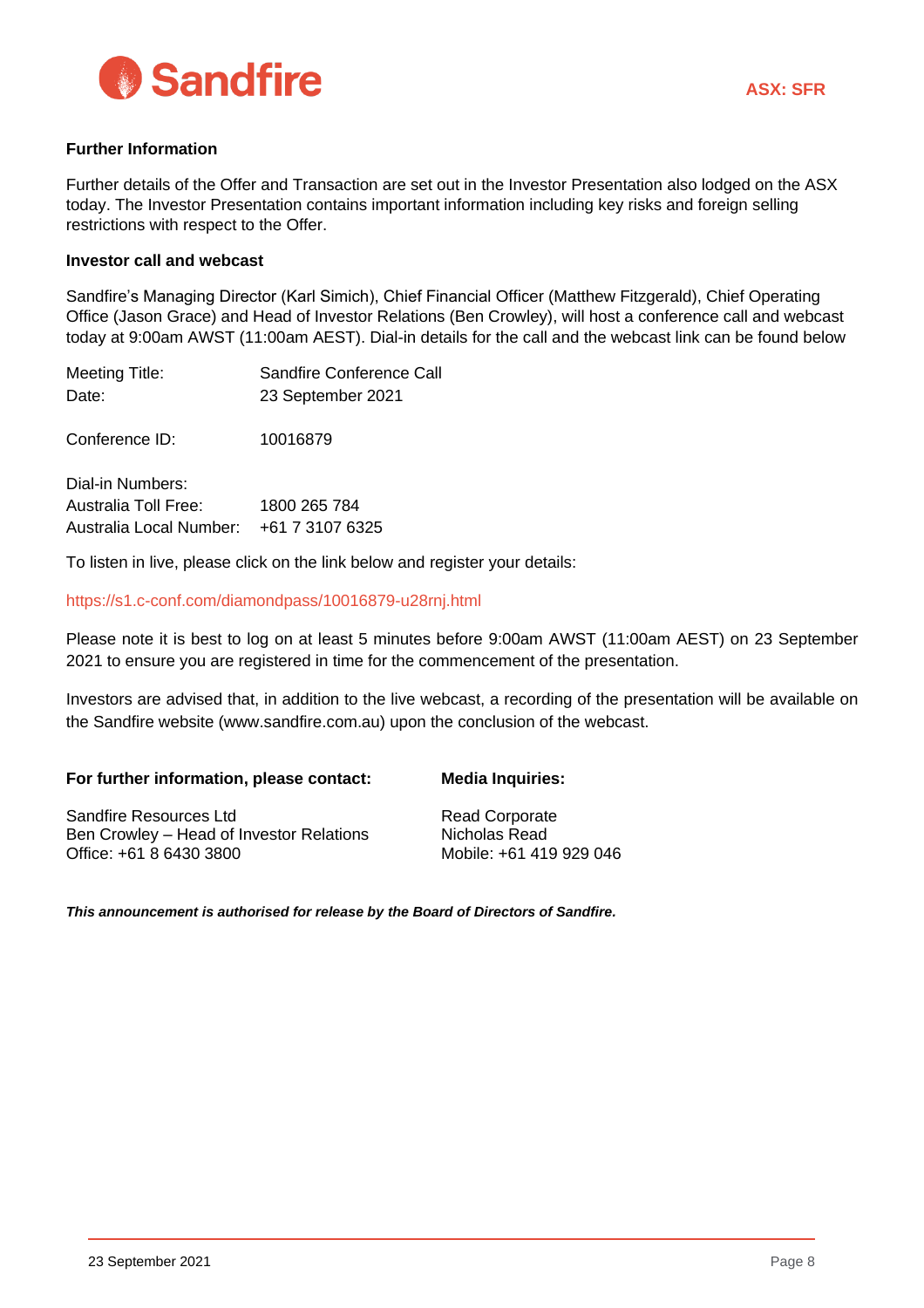

#### **Summary of the Share Purchase Agreement**

| <b>Overview</b>                              | Sandfire has entered into a Sale and Purchase Agreement ("SPA") with MIC Global Mining ventures,<br>S.L.U. ("Mubadala") and Iberian Holdings S.A ("Trafigura")(together, the "Vendors"). Under the terms<br>of the SPA, the Vendors has agreed to sell 100% of Minas de Aguas Tenidas S.A. ("MATSA") to<br>Sandfire.<br>The total purchase price payable by Sandfire on completion of the Sale and Purchase Agreement is<br>US\$1,865 million. The purchase price is subject to net debt and working capital adjustments.                                                                                               |
|----------------------------------------------|-------------------------------------------------------------------------------------------------------------------------------------------------------------------------------------------------------------------------------------------------------------------------------------------------------------------------------------------------------------------------------------------------------------------------------------------------------------------------------------------------------------------------------------------------------------------------------------------------------------------------|
| <b>Conditions</b><br><b>Precedent</b>        | Completion of the Transaction is subject to Sandfire obtaining approval from the Foreign Investment<br>Authority in relation to Foreign Direct Investment in Spain, and Antitrust Merger Approval.<br>The latest date on which these conditions can be satisfied is 31 March 2022, after which either the<br>Vendors or Sandfire may terminate.                                                                                                                                                                                                                                                                         |
| <b>Termination events</b>                    | There are a limited number of termination rights under the SPA. Sandfire is entitled to terminate the<br>agreement in the event or circumstance which causes prolonged physical damage or destruction to<br>the asset (after meeting certain specified thresholds).                                                                                                                                                                                                                                                                                                                                                     |
| <b>Escrow deposit</b>                        | Sandfire has agreed to pay a US\$300 million deposit to an escrow agent. US\$100 million will be paid<br>to the Vendors on signing the SPA and US\$200 million will be paid within 10 business days.<br>In the event of Sandfire's fails to complete the transaction (excluding due to failure to receive the<br>Foreign Direct Investment Approval or Antitrust Merger Approval or the accepted termination events),<br>Sandfire would forfeit US\$100 million to the Vendors. It has also been agreed that Sandfire forfeiting<br>the deposit is not the sole remedy available to the Vendors in these circumstances. |
| <b>Representation /</b><br><b>Warranties</b> | Representations and warranties are given by the Seller in relation to the Target subject to customary<br>limitations on liability.                                                                                                                                                                                                                                                                                                                                                                                                                                                                                      |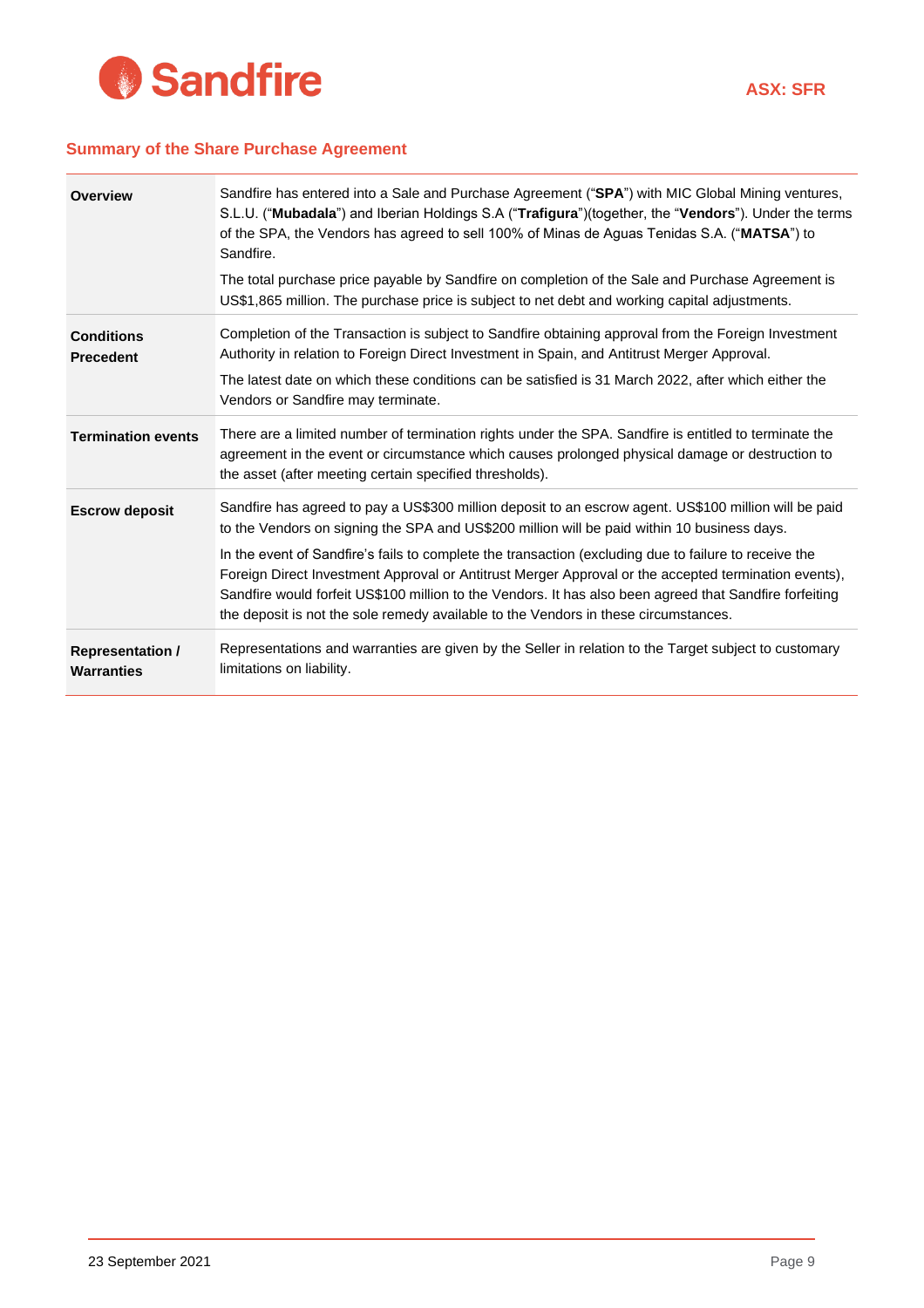

## **Summary of Underwriting Agreement for the Equity Raising**

| Overview                  | Citigroup Global Markets Australia Pty Limited (ABN 64 003 114 832) and Macquarie Capital (Australia) Limited<br>(ABN 79 123 199 548) (Underwriters) are appointed severally as the exclusive underwriters, bookrunners and lead<br>managers to the Entitlement Offer. The Company has entered in an underwriting agreement with the Underwriters in<br>respect of the Entitlement Offer (Underwriting Agreement).                                                                                                                                                                                                                                                                                                                                                                                                                                                                                                                                                                                                                                                                                                                                                                                                                                                                                                                                                                                                                                                                                                                                                                                                                                                                                                                                                                                                                                                                                                                                                                                                                                                                                                                                                                                                                                                                                                                                                                                                                                                                                                                                                                                                                                                                                                                                                                                                                                                                                                                                                                                                                                                                                                                                                                                                                                                                                                                                                                                                                                                                                                                                         |
|---------------------------|------------------------------------------------------------------------------------------------------------------------------------------------------------------------------------------------------------------------------------------------------------------------------------------------------------------------------------------------------------------------------------------------------------------------------------------------------------------------------------------------------------------------------------------------------------------------------------------------------------------------------------------------------------------------------------------------------------------------------------------------------------------------------------------------------------------------------------------------------------------------------------------------------------------------------------------------------------------------------------------------------------------------------------------------------------------------------------------------------------------------------------------------------------------------------------------------------------------------------------------------------------------------------------------------------------------------------------------------------------------------------------------------------------------------------------------------------------------------------------------------------------------------------------------------------------------------------------------------------------------------------------------------------------------------------------------------------------------------------------------------------------------------------------------------------------------------------------------------------------------------------------------------------------------------------------------------------------------------------------------------------------------------------------------------------------------------------------------------------------------------------------------------------------------------------------------------------------------------------------------------------------------------------------------------------------------------------------------------------------------------------------------------------------------------------------------------------------------------------------------------------------------------------------------------------------------------------------------------------------------------------------------------------------------------------------------------------------------------------------------------------------------------------------------------------------------------------------------------------------------------------------------------------------------------------------------------------------------------------------------------------------------------------------------------------------------------------------------------------------------------------------------------------------------------------------------------------------------------------------------------------------------------------------------------------------------------------------------------------------------------------------------------------------------------------------------------------------------------------------------------------------------------------------------------------------|
|                           | The Underwriting Agreement is subject to certain terms and conditions which are customary for an Underwriting<br>Agreement of this type, including conditions precedent, representations, warranties and indemnities (in favour of the<br>Underwriters), undertakings in favour of the Underwriters and termination rights. In particular, the Underwriting<br>Agreement contains various representations and warranties by the Company relating to the Company and its<br>business, including information provided to the Underwriters and disclosed to the ASX. The Underwriting Agreement<br>also imposes various obligations on the Company, including undertakings to do certain things, including providing<br>certain notices to the Underwriters and the ASX within prescribed periods. Time is of the essence in the<br>Underwriting Agreement. Terms capitalised in the following table that are not defined in the Glossary have the<br>meaning given to those terms in the Underwriting Agreement.                                                                                                                                                                                                                                                                                                                                                                                                                                                                                                                                                                                                                                                                                                                                                                                                                                                                                                                                                                                                                                                                                                                                                                                                                                                                                                                                                                                                                                                                                                                                                                                                                                                                                                                                                                                                                                                                                                                                                                                                                                                                                                                                                                                                                                                                                                                                                                                                                                                                                                                                             |
| <b>Termination events</b> | An Underwriter may, in certain circumstances, terminate its obligations under the Underwriting Agreement if any of<br>the following termination events (among others) occur by giving written notice to the Company (some of which are<br>subject to a market standard materiality qualifier):                                                                                                                                                                                                                                                                                                                                                                                                                                                                                                                                                                                                                                                                                                                                                                                                                                                                                                                                                                                                                                                                                                                                                                                                                                                                                                                                                                                                                                                                                                                                                                                                                                                                                                                                                                                                                                                                                                                                                                                                                                                                                                                                                                                                                                                                                                                                                                                                                                                                                                                                                                                                                                                                                                                                                                                                                                                                                                                                                                                                                                                                                                                                                                                                                                                             |
|                           | (Available cash balance) the Company ceases to maintain an available cash balance that will allow it to<br>fund the cash consideration for the Acquisition (in addition to the proceeds of the Offer and drawdowns<br>under the Debt Facilities) as well as ordinary working capital);<br>(Acquisition) The Company decides not to proceed with the Acquisition, withdraws any offer made to the<br>vendors on connection with the Acquisition, the seller exclude The Company from any process in relation to<br>the Acquisition or inform the Company it will not be the acquirer of the asset the subject of the Acquisition;<br>(Information Documents) a material statement contained in the information documents released to ASX in<br>connection with the Offer (Information Documents) is or becomes misleading or deceptive (including by<br>omission) or likely to mislead or deceive (including by omission), in a material respect, or any statement<br>about a future matter expressed in the Information Documents becomes false is a false or misleading<br>statement;<br>(corrective statement) an obligation arises on the Company to give ASX a notice in accordance with<br>section 708AA(10) or 708AA(12) of the Corporations Act (as amended by ASIC Corporations (Non-<br>Traditional Rights Issues) Instrument 2016/84);<br>(delisting) The Company ceases to be admitted to the official list of ASX or the Shares are removed from<br>official quotation or suspended from quotation by ASX for two or more trading days on or from the date after<br>the Institutional Closing Date (excluding a voluntary suspension trading halt contemplated by the<br>Underwriting Agreement);<br>(quotation) approval is refused or not granted to the official quotation of all the Offer Shares on ASX, or if<br>granted, the approval is subsequently withdrawn, qualified;<br>(Acquisition Agreement or the Debt Facilities) either the Acquisition Agreement or either of the Debt<br>Facilities is terminated or rescinded or amended in a material respect without the consent of the<br>Underwriters (not to be unreasonably withheld or delayed), and such amendment would have a material<br>adverse effect on the Company, the Acquisition or the Offer, a material breach occurs under either the<br>Acquisition Agreement or either of the Debt Facilities, or a condition precedent to any party's obligations<br>under either the Acquisition Agreement or either of the Debt Facilities becomes incapable of being satisfied,<br>or a condition precedent of either the Acquisition Agreement or either of the Debt Facilities is waived without<br>the consent of the Underwriters (acting reasonably and in good faith);<br>(insolvency) any member of the Sandfire group suffers an insolvency event, or there is an act or omission<br>which is likely to result in any member of the Sandfire group suffering an insolvency event;<br>(unable to issue Offer Shares) the Company is unable to issue the Offer Shares on the relevant date as<br>required by the timetable, ASX Listing Rules, applicable laws, an order of a court of competent jurisdiction or<br>a governmental agency;<br>(withdrawal) the Company announces that it withdraws or does not intend to proceed with all or any<br>material part of the Offer;<br>(fraud) a director or officer of the Company is charged with an indictable offence relating to corporate or<br>financial matters, or fraudulent or misleading or deceptive conduct; |
|                           | (change in management) a change in the Chief Executive Officer of the Company is announced or occurs;<br>(director) a director or officer of the Company is disqualified from managing a corporation or any regulatory                                                                                                                                                                                                                                                                                                                                                                                                                                                                                                                                                                                                                                                                                                                                                                                                                                                                                                                                                                                                                                                                                                                                                                                                                                                                                                                                                                                                                                                                                                                                                                                                                                                                                                                                                                                                                                                                                                                                                                                                                                                                                                                                                                                                                                                                                                                                                                                                                                                                                                                                                                                                                                                                                                                                                                                                                                                                                                                                                                                                                                                                                                                                                                                                                                                                                                                                     |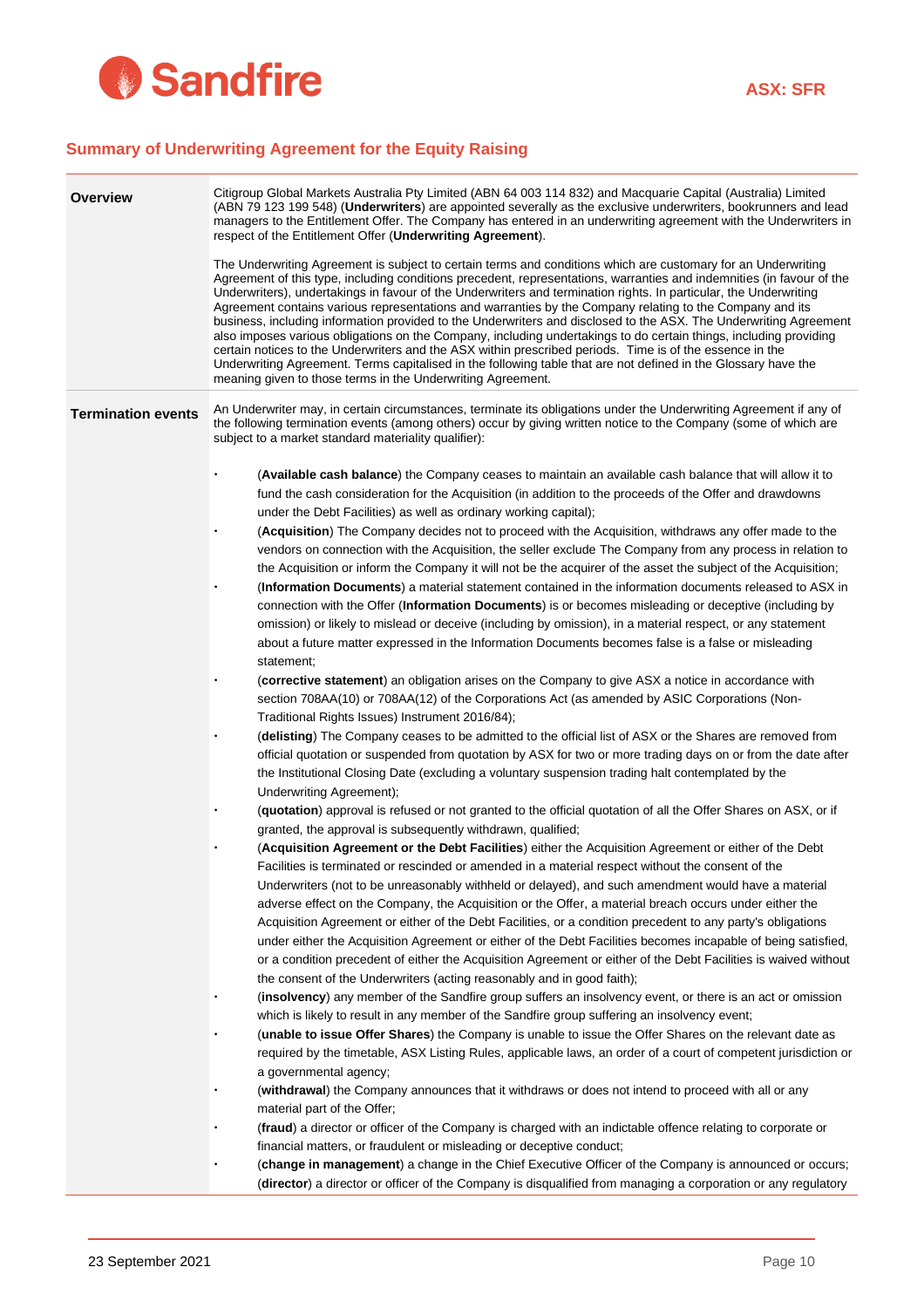

body or governmental agency commences any public action against the director in his or her capacity as a director or officer of the Company or announces that it intends to take any such action;

- (**timetable**) any event specified in the timetable is delayed for 2 or more business days (or/ 1 or more business day at any time in the period up to and including the settlement date of the Institutional Entitlement Offer) without the prior written approval of the Underwriters (such approval not to be unreasonably withheld or delayed);
- (**breach**) the Company is in breach of the Underwriting Agreement or any of its representations or warranties in the Underwriting Agreement is not true or correct when made or taken to be made;
- (**due diligence**) the due diligence report or any information provided by or on behalf of the Company during the due diligence program is misleading or deceptive or likely to mislead or deceive whether by omission or otherwise.(**issue of proceedings**) proceedings are commenced or there is a public announcement of an intention to commence proceedings before a court or tribunal of competent jurisdiction seeking an injunction or other order in relation to the Offer;
- (**regulatory action**) an application is made by ASIC for an order, or ASIC gives notice of an intention to commence an investigation, proceeding or hearing, under Part 9.5 of the Corporations Act or Part 3 of the *Australian Securities and Investments Commission Act 2001* (Cth), in each case in relation to the Offer or the Information Documents, and any such application, investigation or hearing becomes public or is not withdrawn within two business days after it is made or commenced (or if made within two business days before the Retail Settlement Date, by the Retail Settlement Date);
- (**hostilities**) hostilities not presently existing commence (whether war has been declared or not) or a major escalation in existing hostilities occurs (whether war has been declared or not) involving any one or more of Australia, New Zealand, Germany, Hong Kong, Japan, Spain, the United States, United Kingdom, or the People's Republic of China, or a state of emergency is declared by any of those countries (other than as already declared prior to the date of this agreement or in relation to COVID 19) or a major terrorist act is perpetrated on any of those countries or any diplomatic establishment of any of those countries; (**market disruption**):
	- a general moratorium on commercial banking activities in Australia, Germany, Hong Kong, Sweden, Singapore, the United States or the United Kingdom is declared by the relevant central banking authority in any of those countries or there is a material disruption in commercial banking or security settlement or clearance services in any of those countries; or
	- at any time before 2.00pm on the Institutional Closing Date, there occurs any adverse effect on the financial markets in Australia, Germany, Hong Kong, Singapore, Spain, the United States or the United Kingdom, or in foreign exchange rates or any development involving a prospective change in political, financial or economic conditions in any of those countries; or
	- trading of all securities quoted on ASX, London Stock Exchange, Hong Kong Stock Exchange, Singapore Exchange or New York Stock Exchange is suspended or limited in a material respect for one day on which that exchange is open for trading, or a Level 3 "market wide circuit breaker" is implemented by the New York Stock Exchange upon a 20% decrease against the prior day's closing price of the S&P 500 Index only; or
- (**change in law**) there is introduced into the Parliament of the Commonwealth of Australia or any State or Territory of Australia a new or materially revised law or any new regulation is made under any law, or a governmental agency adopts a policy, or there is any official public announcement on behalf of the government of the Commonwealth of Australia or any State or Territory of Australia or a governmental agency that such a law or regulation will be introduced or policy adopted (as the case may be).

If an Underwriter terminates its obligations under the Underwriting Agreement, the Underwriter will not be obliged to perform any of its obligations that remain to be performed. Termination of the Underwriting Agreement by an Underwriter could have an adverse impact on the amount of proceeds raised under the Offer. For details of fees payable to the Underwriters, see the Appendix 3B released to ASX on the date of this Presentation.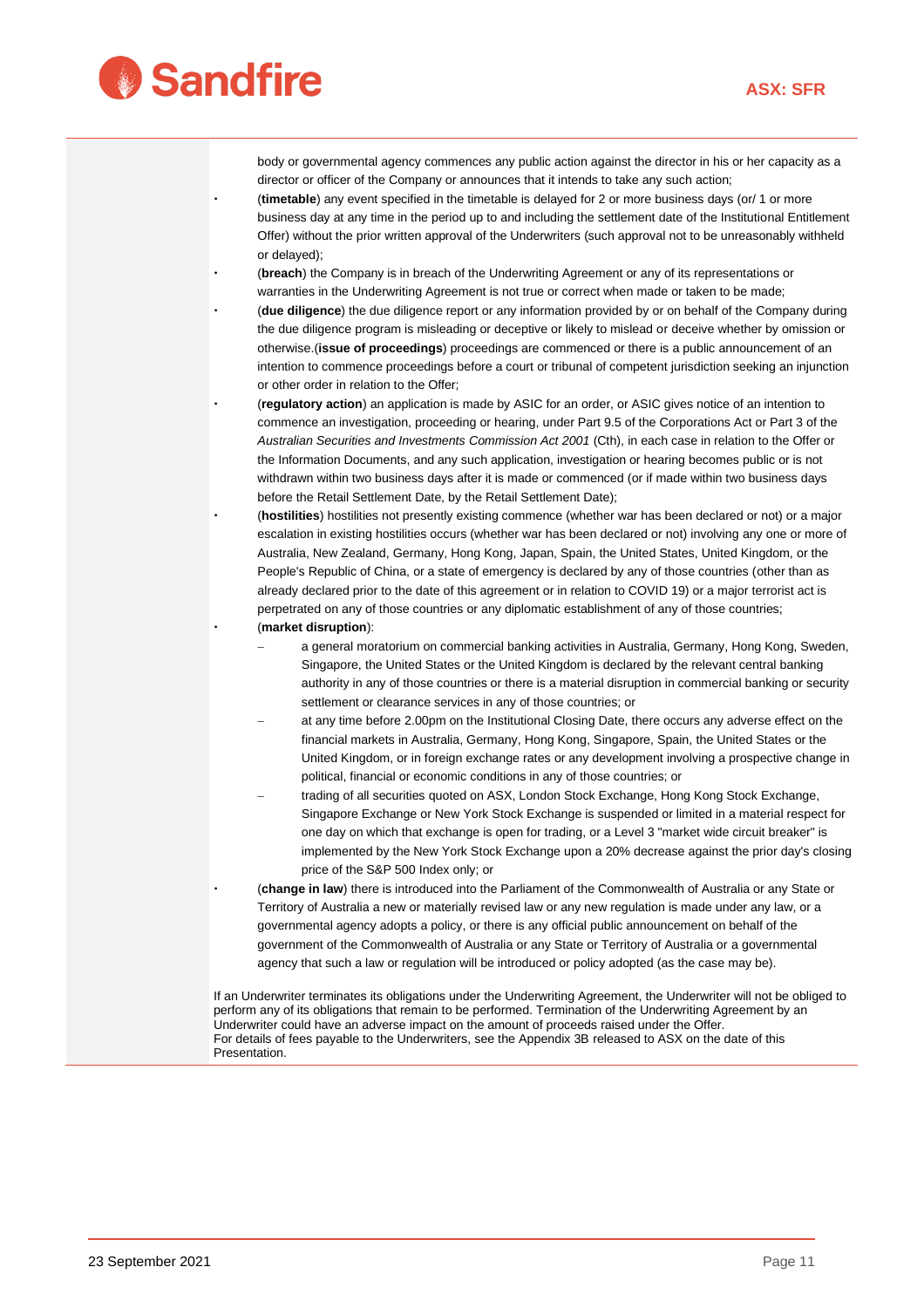# Sandfire

| <b>Moratorium</b>                                             | The Underwriting Agreement includes a moratorium as agreed to between the parties which provides the Company<br>must not (and must procure that its related bodies corporate do not) allot, issue or sell or agree to allot, issue or sell<br>securities or grant or agree to grant any options in respect of securities of the Company except:<br>the offer or issue of Offer Shares;<br>as previously announced to ASX;<br>where the issue, allotment or sale is of an amount of Shares or other securities representing less than 10%<br>of the Company's issued capital;<br>where the issue or agreement to issue Shares is under the Company's existing non-underwritten dividend<br>reinvestment, bonus share plan or employee incentive schemes (as those terms are defined in the ASX<br>Listing Rules) or other employment or consultant arrangements;<br>on the conversion of convertible securities currently on issue; or,<br>with the prior written consent of the Underwriters, not to be unreasonably withheld or delayed,<br>for a period of 60 days following Completion.                                                                                                                                                                                                                                        |
|---------------------------------------------------------------|-----------------------------------------------------------------------------------------------------------------------------------------------------------------------------------------------------------------------------------------------------------------------------------------------------------------------------------------------------------------------------------------------------------------------------------------------------------------------------------------------------------------------------------------------------------------------------------------------------------------------------------------------------------------------------------------------------------------------------------------------------------------------------------------------------------------------------------------------------------------------------------------------------------------------------------------------------------------------------------------------------------------------------------------------------------------------------------------------------------------------------------------------------------------------------------------------------------------------------------------------------------------------------------------------------------------------------------|
| <b>Summary of</b><br><b>AustralianSuper</b><br>sub-underwrite | AustralianSuper has agreed to sub-underwrite up to \$150 million of the retail component of the Offer (approximately<br>19% of the Retail Entitlement Offer). AustralianSuper is not sub-underwriting any of the institutional component of<br>the Entitlement Offer. AustralianSuper has entered into a Commitment and Sub-underwriting Letter with the Lead<br>Managers. AustralianSuper will receive a fee of:<br>1% of (the number of Australian Super's sub-underwritten securities multiplied by the fixed price per Share);<br>and<br>in the event that AustralianSuper has shortfall securities allocated to it, and meets all of its obligations to<br>subscribe for the shortfall securities, subject to the meeting of certain conditions, 0.25% of (the number of<br>shortfall securities (if any) allocated to AustralianSuper multiplied by the fixed price per Share).<br>There are no significant events that could lead to the Commitment and Sub-underwriting Letter being terminated,<br>other than termination of the Underwriting Agreement between SFR and the Lead Managers. If Australian Super is<br>required to take up its full sub-underwriting allocation, it and its associates would increase their voting power in SFR<br>by 6.9% up to 11.9% on the issue date of the Retail Entitlement Offer." |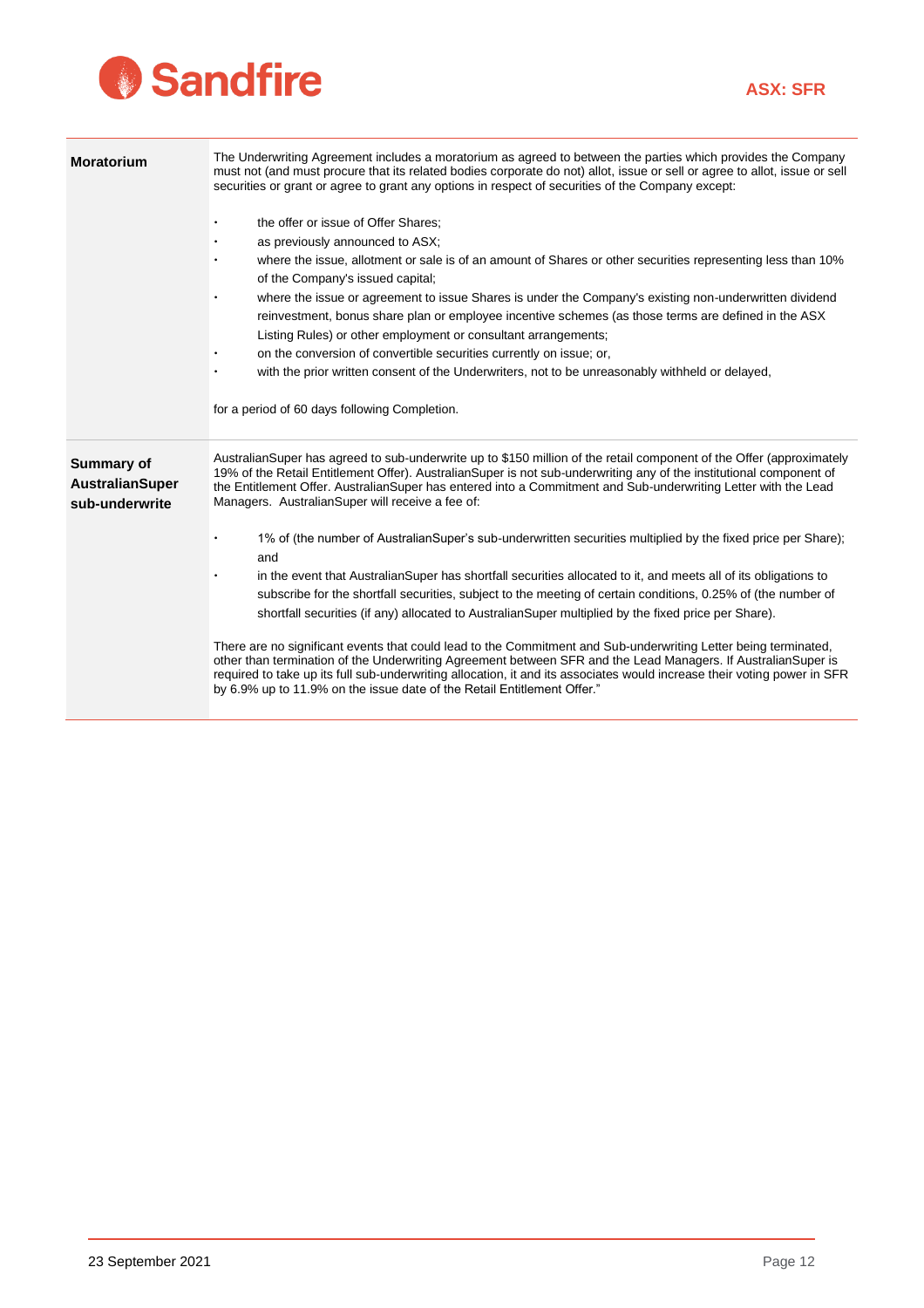

#### **IMPORTANT NOTICE AND DISCLAIMER**

#### **Not for release to US wire services or distribution in the United States**

This announcement has been prepared for publication in Australia and may not be released or distributed to US wire services in the United States. This announcement does not constitute an offer to sell, or a solicitation of an offer to buy, any securities in the United States or any other jurisdiction. Any securities described in this announcement have not been, and will not be, registered under the US Securities Act of 1933, as amended (**US Securities Act**), or the securities laws of any state or other jurisdiction of the United States, and may not be offered or sold, directly or indirectly, in the United States except in transactions exempt from, or not subject to, the registration requirements of the US Securities Act and any other applicable securities laws of any state or other jurisdiction of the United States. The Company does not intend to register any portion of the Offer under the US Securities Act or to conduct a public offering in the United States. The release, publication or distribution of this announcement (including in electronic copy) outside Australia may be restricted by law. If you come into possession of this announcement, you should observe such restrictions and should seek your own advice on such restrictions. Any non-compliance with these restrictions may contravene applicable securities laws.

#### **Forward-Looking Statements**

Certain statements made during or in connection with this release contain or comprise certain forward-looking statements regarding Sandfire's Mineral Resources and Reserves, exploration and project development operations, production rates, life of mine, projected cash flow, capital expenditure, operating costs and other economic performance and financial condition as well as general market outlook. Although Sandfire believes that the expectations reflected in such forward-looking statements are reasonable, such expectations are only predictions and are subject to inherent risks and uncertainties which could cause actual values, results, performance or achievements to differ materially from those expressed, implied or projected in any forward-looking statements and no assurance can be given that such expectations will prove to have been correct. No representation, express or implied, is made as to the accuracy, likelihood of achievement or reasonableness of any forecasts, prospects, returns or statements in relation to future matters contained in this announcement.

There is continuing uncertainty as to the full impact of COVID-19 on Sandfire's business, the Australian economy, share markets and the economies in which Sandfire conducts business. Given the high degree of uncertainty surrounding the extent and duration of the COVID-19 pandemic, it is not currently possible to assess the full impact of COVID-19 on Sandfire's business or the price of Sandfire securities.

Accordingly, results could differ materially from those set out in the forward-looking statements as a result of, among other factors, changes in economic and market conditions, delays or changes in project development, success of business and operating initiatives, changes in the regulatory environment and other government actions, fluctuations in metals prices and exchange rates and business and operational risk management.

Except for statutory liability which cannot be excluded, each of Sandfire, its officers, employees and advisors expressly disclaim any responsibility for the accuracy or completeness of the material contained in these forward-looking statements and excludes all liability whatsoever (including in negligence) for any loss or damage which may be suffered by any person as a consequence of any information in forward-looking statements or any error or omission. Sandfire undertakes no obligation to update publicly or release any revisions to these forward-looking statements to reflect events or circumstances after today's date or to reflect the occurrence of unanticipated events other than required by the Corporations Act and ASX Listing Rules. Accordingly, you should not place undue reliance on any forward-looking statement.

#### **General**

In addition, this announcement is subject to the same "Important Information and Disclaimer" that appears on slides 2 to 6 of the Investor Presentation with any necessary contextual changes.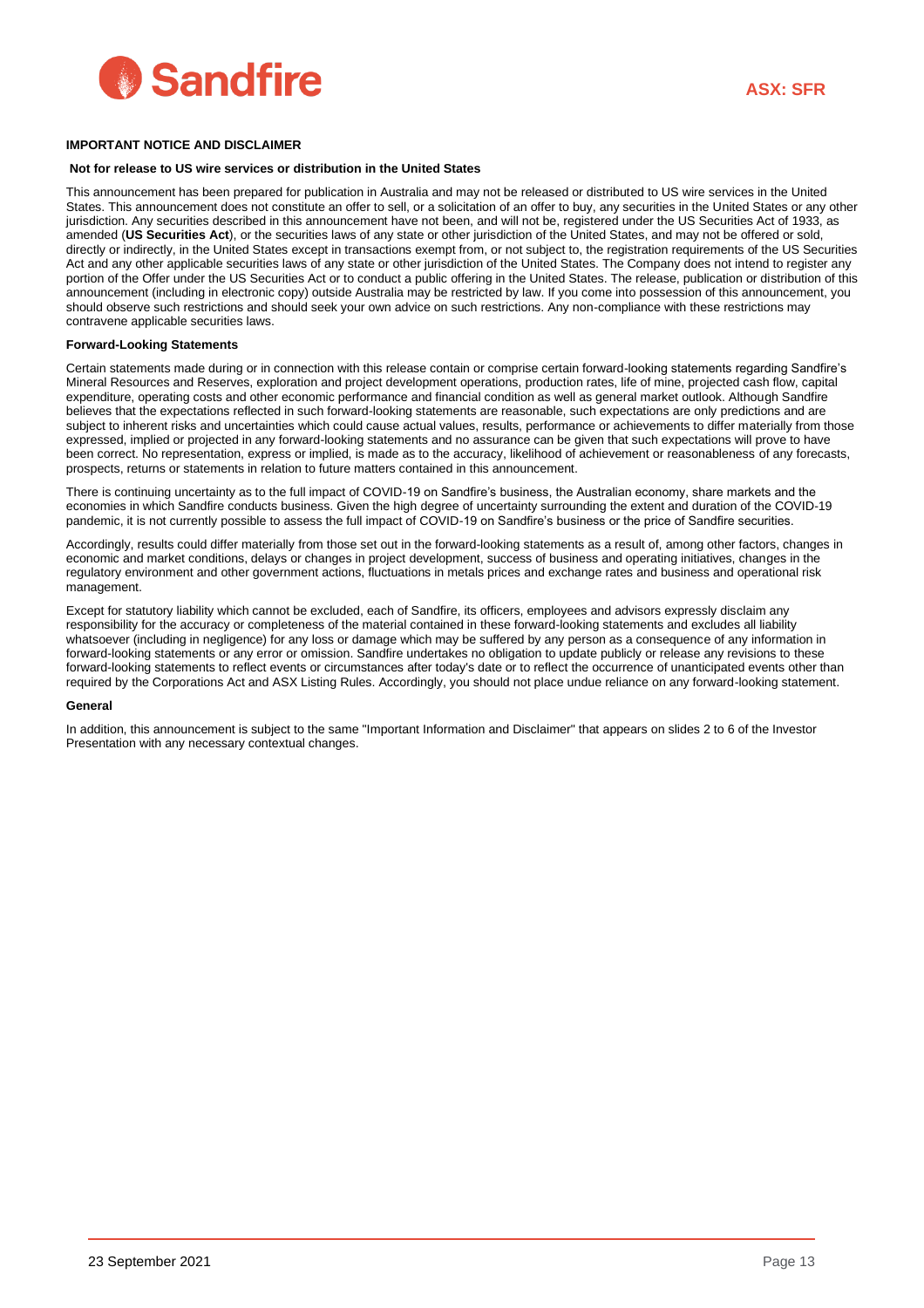

## **Mineral Resources Estimates**

#### **MATSA MINERAL RESOURCES(1), (2)**

*As at 31 December 2019*

|                                                                     | <b>Tonnes</b><br>(Mt) | Cu<br>(%) | Zn<br>$(\%)$ | Pb<br>(%) | Ag<br>(g/t) | $Cu^{(3)}$<br>(kt) | $Zn^{(3)}$<br>(kt) | $Pb^{(3)}$<br>(kt) | $Aq^{(3)}$<br>(koz) |
|---------------------------------------------------------------------|-----------------------|-----------|--------------|-----------|-------------|--------------------|--------------------|--------------------|---------------------|
| <b>Aguas Teñidas</b>                                                |                       |           |              |           |             |                    |                    |                    |                     |
| <b>Measured</b>                                                     | 31.9                  | 1.4%      | 2.8%         | 0.8%      | 38.5        | 433                | 900                | 253                | 39,443              |
| <b>Indicated</b>                                                    | 9.9                   | 1.4%      | 3.2%         | 0.9%      | 41.7        | 139                | 314                | 91                 | 13,258              |
| <b>Inferred</b>                                                     | 4.9                   | 2.1%      | 6.6%         | 2.1%      | 84.5        | 101                | 325                | 101                | 13,338              |
| Total Measured, Indicated & Inferred <sup>(4)</sup>                 | 46.7                  | 1.4%      | 3.3%         | 1.0%      | 44.0        | 673                | 1,539              | 444                | 66,039              |
| <b>Magdalena</b>                                                    |                       |           |              |           |             |                    |                    |                    |                     |
| <b>Measured</b>                                                     | 8.9                   | 3.5%      | 5.6%         | 1.5%      | 75.0        | 306                | 500                | 134                | 21,336              |
| Indicated                                                           | 14.0                  | 2.3%      | 1.7%         | 0.5%      | 29.0        | 319                | 238                | 70                 | 13,084              |
| <b>Inferred</b>                                                     | 5.0                   | 2.2%      | 1.6%         | 0.4%      | 27.8        | 111                | 81                 | 22                 | 4,489               |
| Total Measured, Indicated & Inferred <sup>(4)</sup>                 | 27.9                  | 2.6%      | 2.9%         | 0.8%      | 43.4        | 736                | 818                | 227                | 38,939              |
| <b>Sotiel</b>                                                       |                       |           |              |           |             |                    |                    |                    |                     |
| Measured                                                            | 21.6                  | 1.0%      | 3.7%         | 1.6%      | 43.2        | 222                | 792                | 339                | 29,955              |
| Indicated                                                           | 9.6                   | 1.2%      | 2.9%         | 1.3%      | 42.6        | 117                | 277                | 121                | 13,109              |
| Inferred                                                            | 16.0                  | 0.8%      | 3.5%         | 1.6%      | 43.9        | 134                | 557                | 252                | 26,622              |
| Total Measured, Indicated & Inferred (4)                            | 47.2                  | 1.0%      | 3.4%         | 1.5%      | 43.3        | 472                | 1,626              | 717                | 65,686              |
| <b>MATSA Consolidated</b>                                           |                       |           |              |           |             |                    |                    |                    |                     |
| <b>Measured</b>                                                     | 62.3                  | 1.5%      | 3.5%         | 1.2%      | 45.3        | 960                | 2,192              | 726                | 90,763              |
| <b>Indicated</b>                                                    | 33.5                  | 1.7%      | 2.5%         | 0.8%      | 36.7        | 575                | 828                | 282                | 39,451              |
| <b>Inferred</b>                                                     | 25.9                  | 1.3%      | 3.7%         | 1.4%      | 48.6        | 346                | 963                | 375                | 40,449              |
| <b>Grand Total</b><br>Measured, Indicated & Inferred <sup>(4)</sup> | 121.8                 | 1.5%      | 3.3%         | 1.1%      | 43.6        | 1,881              | 3,984              | 1,383              | 170,663             |

*1. Mineral Resources are inclusive of Ore Reserves and are reported on a 100% consolidated basis.*

*2. Mineral Resources are based on long-term real prices of US\$8,450/t Cu, US\$3,000/t Zn, US\$2,450/t Pb, US\$21.3/oz Ag.* 

*3. Original statements did not present metal content, these have been derived for consolidated table only.*

*4. Consolidated Resources include polymetallic, cupriferous, and stockwork.*

*5. Mineral Resources have an effective date of 31 December 2019*

*6. Mineral Resources are reported as in situ and undiluted.*

*7. Tonnages are reported in metric units, grades in percent (%). Parts per million (ppm) or grams per tonne (g/t), and the contained metal in metric units. Tonnages, grades, and contained metal totals are rounded appropriately.*

*8. Rounding, as required by reporting guidelines, may result in apparent summation differences between tonnes, grade and contained metal content. Where these occur, SRK does not consider these to be material.*

#### **MATSA ORE RESERVES(1), (2)**

*As at 31 July 2020*

|                           | <b>Tonnes (Mt)</b> | Cu<br>(%) | Zn<br>(%) | Pb<br>(%) | Ag<br>(g/t) | Cu <sup>(3)</sup><br>(kt) | $Zn^{(3)}$<br>(kt) | $Pb^{(3)}$<br>(kt) | Ag <sup>(3)</sup><br>(koz) |
|---------------------------|--------------------|-----------|-----------|-----------|-------------|---------------------------|--------------------|--------------------|----------------------------|
| <b>Aguas Teñidas</b>      |                    |           |           |           |             |                           |                    |                    |                            |
| <b>Proved</b>             | 9.7                | 1.3%      | 2.7%      | 0.8%      | 34.7        | 130                       | 261                | 73                 | 10,440                     |
| <b>Probable</b>           | 4.8                | 1.3%      | 2.9%      | 0.8%      | 36.8        | 64                        | 140                | 39                 | 5,500                      |
| Total $(4)$               | 14.5               | 1.3%      | 2.8%      | 0.8%      | 35.4        | 194                       | 401                | 112                | 15,940                     |
| <b>Magdalena</b>          |                    |           |           |           |             |                           |                    |                    |                            |
| <b>Proved</b>             | 6.7                | 2.4%      | 3.3%      | 0.9%      | 46.4        | 158                       | 222                | 61                 | 9,597                      |
| Probable                  | 11.4               | 2.1%      | 2.0%      | 0.6%      | 30.7        | 244                       | 227                | 64                 | 10,899                     |
| Total <sup>(4)</sup>      | 18.1               | 2.3%      | 2.5%      | 0.7%      | 36.8        | 402                       | 449                | 125                | 20,496                     |
| <b>Sotiel</b>             |                    |           |           |           |             |                           |                    |                    |                            |
| <b>Proved</b>             | 2.3                | 1.5%      | 2.2%      | 0.9%      | 38.0        | 34                        | 50                 | 21                 | 2,663                      |
| Probable                  | 1.1                | 1.3%      | 2.6%      | 1.1%      | 39.2        | 15                        | 29                 | 12                 | 1,377                      |
| Total $(4)$               | 3.4                | 1.5%      | 2.3%      | 1.0%      | 38.4        | 49                        | 79                 | 33                 | 4,041                      |
| <b>MATSA Consolidated</b> |                    |           |           |           |             |                           |                    |                    |                            |
| <b>Proved</b>             | 18.6               | 1.7%      | 2.9%      | 0.8%      | 39.2        | 322                       | 534                | 154                | 22,698                     |
| Probable                  | 17.3               | 1.9%      | 2.3%      | 0.7%      | 33.0        | 324                       | 397                | 114                | 17,776                     |
| <b>Grand Total(4)</b>     | 35.9               | 1.8%      | 2.6%      | 0.8%      | 36.4        | 646                       | 931                | 269                | 40,473                     |

*1. Ore Reserves are reported on a 100% consolidated basis.*

*2. Ore Reserves are based on long-term real prices of US\$6,800/t Cu, US\$2,400/t Zn, US\$2,000/t Pb, US\$17.0/oz Ag.*

*3. Original statements did not present metal content, these have been derived for consolidated table only.*

*4. Consolidated Ore Reserves include polymetallic and cupriferous.* 

*5. Ore Reserves are reported above their relevant NSR breakeven prices.*

*6. Mining, processing, and administrative costs were estimated based on actual costs.*

*7. The NSR cut-off values applied for the Reserve estimate included Aguas Teñidas (USD 40.90/t), Magdalena (USD 40.49/t) and Sotiel (USD 49.09/t).*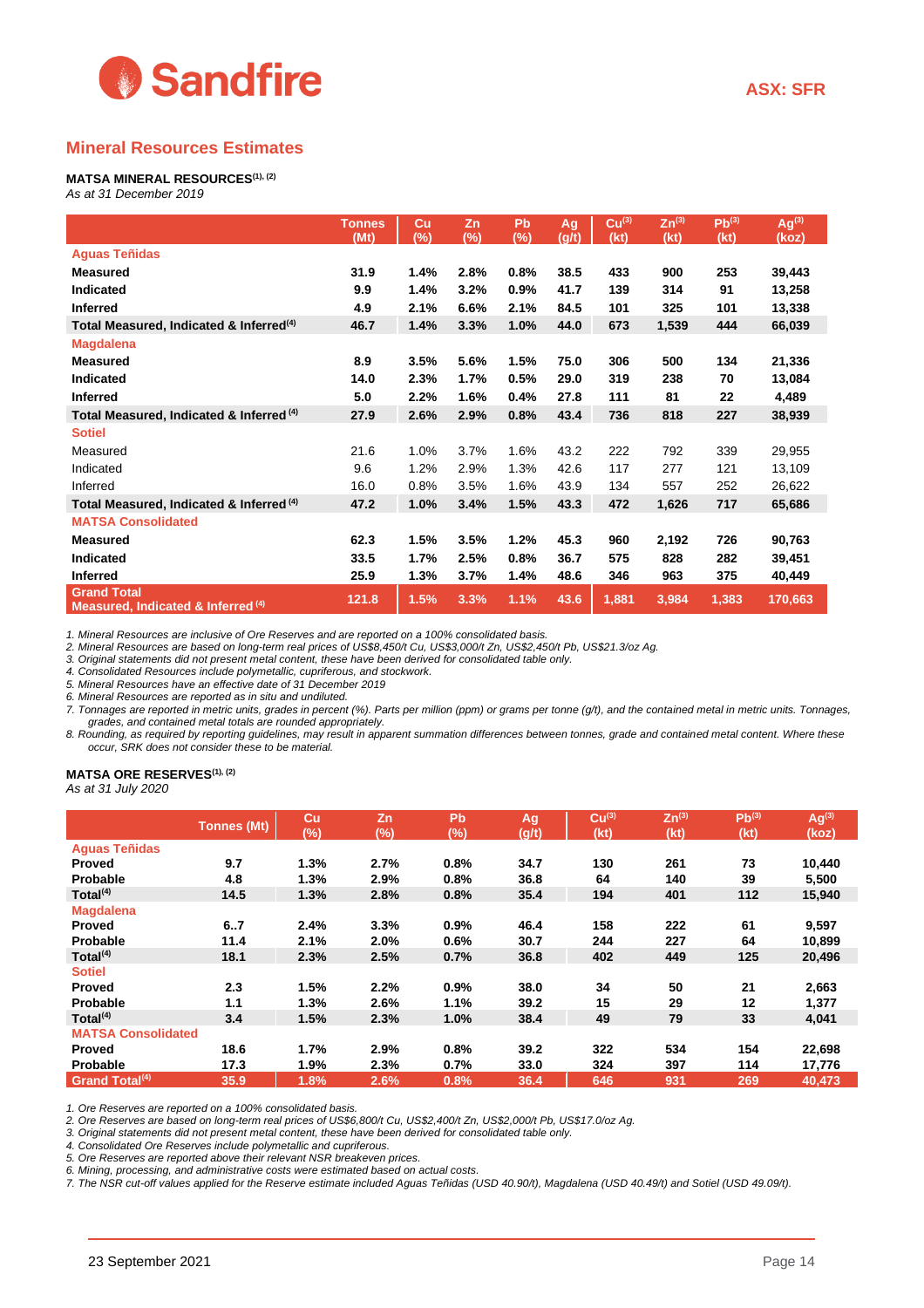

## **APPENDIX 1 - MINERAL RESOURCE AND ORE RESERVES**

## **BACKGROUND**

SRK Consulting (UK) Limited ("SRK") was requested by Minas de Aguas Teñidas S.A. ("MATSA", hereinafter also referred to as the "Vendor") to consent to the disclosure of historical Mineral Resource and Ore Reserve statements with effective dates of 31 December 2019 and 31 July 2020, respectively (the "2020 Statements") for the "Mineral Assets" of MATSA comprising three underground mines (Magdalena Mine, Aguas Teñidas Mine and Sotiel Mine), processing facilities and associated infrastructure located in southern Spain and to re-report the 2020 Statements in accordance with the terms and definitions of the JORC Code defined below.

Furthermore, SRK has been informed that the consent from SRK is required in connection with the proposed acquisition (the "Acquisition") of the Mineral Assets from MATSA by Sandfire Resources Limited ("Sandfire" and the "Acquirer") a mining and exploration public company listed on the Australian Securities Exchange ("ASX") and trading under symbol SFR. The details of the Acquisition, associated considerations and conditions precedent are incorporated into a Sales and Purchase Agreement between the Vendor the Acquirer and related parties. The salient aspects of which are summarised in this ASX Announcement date 23 September 2021. Furthermore, SRK has been also requested to author Appendix 1 of this Press Release and to incorporate additional technical disclosure in accordance with the suggested headings referenced in Table 1 of Appendix 5A (JORC Code)

SRK has been informed that this Press Release and restating of the is required in accordance with Sandfire's obligation in respect of the "ASX Listing Rules" specifically LR 5.9 relating to "Requirements applicable to reports of Ore Reserves for material mining projects" and as appropriate LR 5.6.

In providing this consent to reference the historical 2020 Statements, SRK further notes that this is done for information purposes only and on a no reliance basis. Accordingly, any and all related parties in respect of the Acquisition cannot place any reliance on SRK save for the validity of reporting the Mineral Resources and Ore Reserves in accordance with the terms and definitions of the JORC Code as of the Effective Dates of the 2020 Statements being 31 December 2019 and 31 July 2020 for the Mineral Resources and Ore Reserves respectively. For the avoidance of doubt, SRK has neither been commissioned nor mandated by Sandfire to update its opinion in respect of the 2020 Statements, the Mineral Assets or to support or advise on the Acquisition process or the technical basis underpinning the financial consideration as outlined in the Sale and Purchase Agreements.

For the avoidance of doubt, the Mineral Resources and Ore Reserve statements (the "2020 Statements") are reported with effective dates (the "Effective Dates") of 31 December 2019 for Mineral Resources and 31 July 2020 respectively for Ore Reserves. As such the 2020 Statements in being historical estimates are not current within the meaning of the ASX Listing Rules and the JORC Code. To this extent, SRK clarifies that it has not undertaken any further technical work, due diligence or other analysis subsequent to the Effective Dates herein. Accordingly, SRK cannot confirm nor validate whether any material changes relating to depletion or additional technical, legal or financial assumptions have occurred during the interim period and if reassessed as of the Effective Date of this Press Release would either negatively or positively impact the 2020 Statements as reported herein. Given this context the 2020 Statements are only valid as of the Effective Dates and are not deemed to be current or confirmed as valid as of the Effective Date of this Press Release. Notwithstanding the aforementioned, please note that SRK has recently been commissioned by MATSA to prepare updated Mineral Resources and preliminary updates as at 31 December 2020 are available. Save for depletion, these however are not materially different. Furthermore, at the date of publication of the Press Release no update for further depletion or accompanying life of mine planning processes have been undertaken to inform or amend the historical 2020 Statements as reproduced herein.

The 2020 Statements reported at the Effective Dates of 31 December 2019 for Mineral Resources and 31 July 2020 for Ore Reserves are reproduced from an unpublished "Technical Report" authored by SRK during H2 2020 (the "H2 2020 Technical Report") which supports the reporting of Mineral Resources and Mineral Reserves in accordance with the guidelines and terminology provided in the 2014 "CIM Definition Standards on Mineral Resources and Reserves" produced by the Canadian Institute of Mining, Metallurgy and Petroleum (the "CIM Definition Standards"). The CIM Definition Standards is an internationally recognised reporting code as defined by the Combined Reserves International Reporting Standards Committee ("CRIRSCO").

The Australasian Code for Reporting of Exploration Results, Mineral Resources and Ore Reserves (the "JORC Code"), 2012 edition, as produced by the Australasian Joint Ore Reserves Committee ("the JORC Committee") is,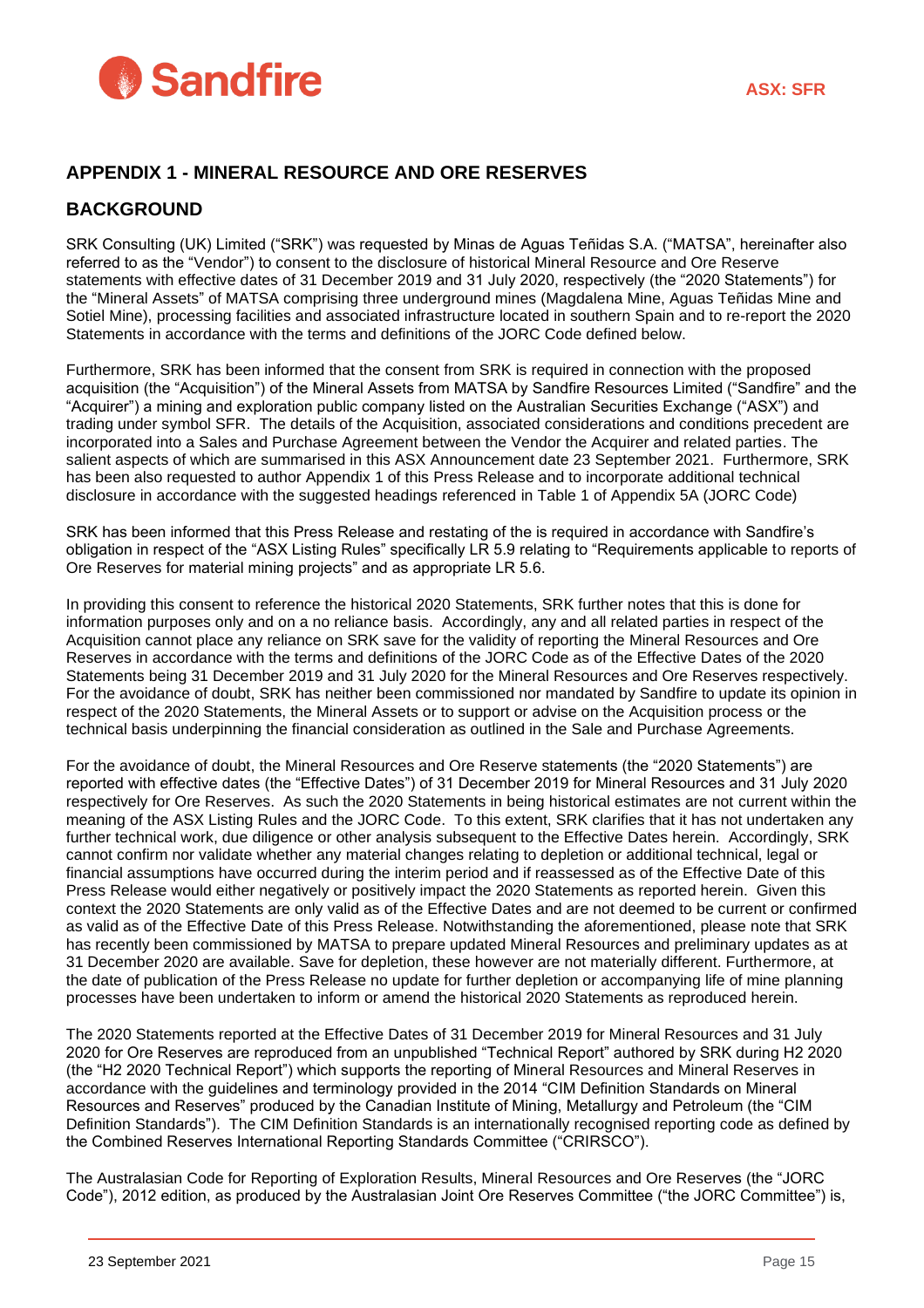

like the CIM Definition Standards, an internationally recognised reporting code as defined by CRIRSCO. Whilst some terminology used differs between the two codes, there are no material differences which would result in a different Mineral Resource and Mineral Reserve statement overall. Mineral Resources under the CIM Definition Standards would translate to the same categories under the JORC Code, and Proven Mineral Reserves under the CIM Definition Standards would translate directly to Proved Ore or Mineral Reserves under the JORC Code, with Probable Mineral Reserves translating to Probable Ore or Mineral Reserves.

In re-reporting the historical estimates in accordance with the terms and definitions of the JORC Code, SRK confirms that the 2020 Statements remain valid only as of the Effective Dates and not at the effective date of this Press Release. For information, please note that SRK has recently been commissioned by MATSA to prepare updated Mineral Resources which is presently underway but not at the date of publication of the Press Release sufficiently advanced to inform or amend the historical 2020 Statements as reproduced herein.

The Competent Person who has reviewed the historical Mineral Resources as reported in the 2020 Statements is Mr Guy Dishaw, P.Geo, who is a full-time employee of and Principal Consultant (Resource Geology) at SRK. Mr Dishaw is a Professional Geoscientist (P. Geo.) registered with the Association of Professional Engineers and Geologists of Saskatchewan, a 'Recognised Overseas Professional Organisation' ("ROPO") included in a list promulgated by the Australian Stock Exchange ("ASX") from time to time. Mr Dishaw has over 20 years' experience in the mining and metals industry and has sufficient experience which is relevant to the style of mineralisation and type of deposit under consideration and to the activity which he is undertaking to qualify as a Competent Person as defined in the JORC Code.

The Competent Person who has reviewed the historical Ore Reserves as reported in the 2020 Statements and the Life of Mine Plan ("LoMP") is Mr Chris Bray, BEng, MAusIMM (CP), who is a full-time employee of and Principal Consultant (Mining) at SRK. He is a Member of and Chartered Professional in the Australasian Institute of Mining and Metallurgy, a ROPO. Mr Bray is a Mining Engineer with over 20 years' experience in the mining and metals industry, including operational experience in underground base metal and polymetallic mines, and as such qualifies as a Competent Person as defined in the JORC Code. He has also been involved in the reporting of Ore Reserves on various properties internationally for over 10 years.

## **MINERAL RESOURCES**

The Mineral Resource statements as presented in the 2020 NI 43-101 were stated as at 31 December 2019, and were presented on a deposit level per operating mine. The various statements as presented are:

Aguas Teñidas Mine:

- Aguas Teñidas [\(Table 2\)](#page-16-0),
- Western Extension [\(Table 3\)](#page-16-1),
- Calanesa [\(Table 4\)](#page-17-0),
- Castillejito ([Table 5](#page-17-1));

Magdalena Mine:

- Masa 1 [\(Table 6\)](#page-17-2),
- Masa 2 (including Masa 2 Gold) [\(Table 7\)](#page-18-0); and

Sotiel Mine:

- Sotiel [\(Table 8\)](#page-18-1),
- Sotiel East [\(Table 9\)](#page-18-2),
- Migollas [\(Table 10\)](#page-19-0),
- Calabazar [\(Table 11\)](#page-19-1),
- Elvira [\(Table 12\)](#page-19-2).

The overall total Mineral Resource Statement for MATSA, in accordance with the JORC Code, as at 31 December 2019 is summarised in [Table 1.](#page-16-2)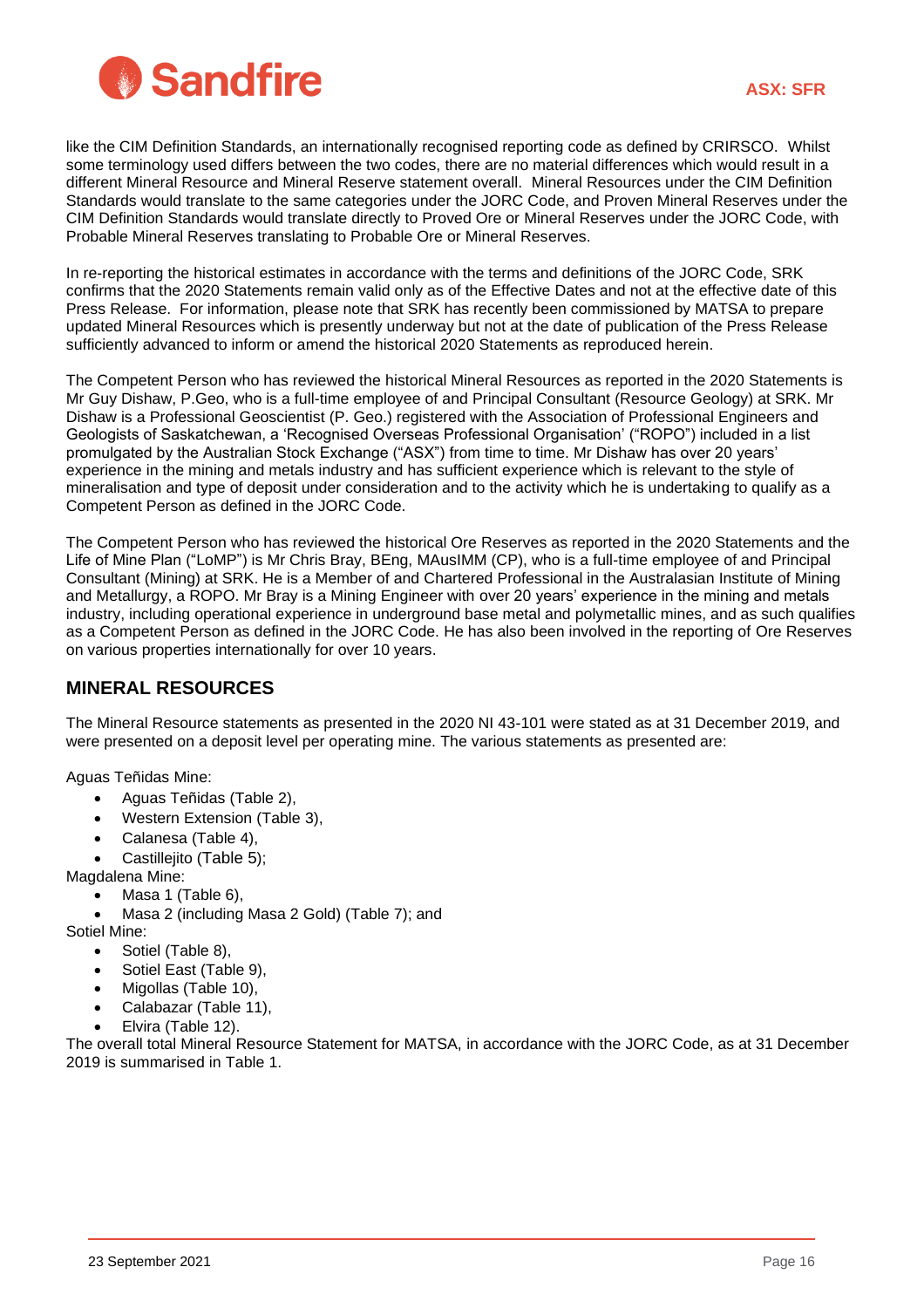

<span id="page-16-2"></span>*Table 1: Total MATSA Mineral Resources (Aguas Teñidas Mine, Magdalena Mine, Sotiel Mine) as of 31 December 2019*

| <b>Material Type</b> | <b>Classification</b> | <b>Tonnes</b><br>(Mt) | Cu<br>(%) | Ζn<br>$\mathcal{C}_{\mathcal{O}}$ | Pb<br>(0) | Ag<br>(q/t) |
|----------------------|-----------------------|-----------------------|-----------|-----------------------------------|-----------|-------------|
|                      |                       |                       |           |                                   |           |             |
| All                  | Measured              | 62.3                  | 1.5       | 3.5                               | 1.2       | 45.3        |
| All                  | Indicated             | 33.5                  | 1.7       | 2.5                               | 0.8       | 36.7        |
| All                  | Measured + Indicated  | 95.8                  | 1.6       | 3.2                               | 1.1       | 42.3        |
| All                  | Inferred              | 25.9                  | 1.3       | 3.7                               | 1.5       | 48.6        |

<span id="page-16-0"></span>*Table 2: Aguas Teñidas deposit, Aguas Teñidas Mine Mineral Resources as of 31 December 2019*

|                             | <b>Tonnes</b><br>(Mt) | Cu<br>(%)        | Zn<br>(%) | Pb<br>$(\%)$ | Ag<br>(g/t) |
|-----------------------------|-----------------------|------------------|-----------|--------------|-------------|
| <b>Polymetallic</b>         |                       |                  |           |              |             |
| Measured                    | 7.7                   | 1.0              | 6.0       | 1.6          | 63.0        |
| <b>Indicated</b>            | 0.7                   | 0.8              | 6.9       | 1.7          | 55.3        |
| <b>Measured + Indicated</b> | 8.4                   | 1.0              | 6.1       | 1.6          | 62.4        |
| <b>Inferred</b>             |                       |                  |           |              |             |
| <b>Cupriferous</b>          |                       |                  |           |              |             |
| <b>Measured</b>             | 5.5                   | 1.9              | 0.7       | 0.2          | 29.5        |
| <b>Indicated</b>            | 0.2                   | $2.2\phantom{0}$ | 0.9       | 0.2          | 28.0        |
| Measured + Indicated        | 5.6                   | 1.9              | 0.7       | 0.2          | 29.5        |
| <b>Inferred</b>             | 0.1                   | 2.7              | 0.1       | 0.1          | 26.0        |
| <b>Stockwork</b>            |                       |                  |           |              |             |
| <b>Measured</b>             | 6.6                   | 1.2              | 0.1       | 0.0          | 4.0         |
| <b>Indicated</b>            | 1.3                   | 0.9              | 0.1       | 0.0          | 5.2         |
| Measured + Indicated        | 7.9                   | 1.1              | 0.1       | 0.0          | 4.2         |
| <b>Inferred</b>             | 0.1                   | 1.1              | 0.2       | 0.0          | 9.2         |
| <b>Total</b>                |                       |                  |           |              |             |
| <b>Measured</b>             | 19.8                  | 1.3              | 2.6       | 0.7          | 34.0        |
| Indicated                   | 2.2                   | 1.0              | 2.4       | 0.6          | 23.6        |
| Measured + Indicated        | 22.0                  | 1.3              | 2.6       | 0.7          | 32.9        |
| <b>Inferred</b>             | 0.2                   | 1.9              | 0.1       | 0.1          | 17.6        |

<span id="page-16-1"></span>*Table 3: Western Extension deposit, Aguas Teñidas Mine Mineral Resources as of 31 December 2019*

|                                                 | <b>Tonnes</b><br>(Mt) | Cu<br>$(\%)$ | Zn<br>$(\%)$ | Pb<br>(%)  | Ag<br>(g/t) |
|-------------------------------------------------|-----------------------|--------------|--------------|------------|-------------|
| <b>Polymetallic</b>                             |                       |              |              |            |             |
| <b>Measured</b>                                 | 3.1                   | 1.8          | 6.1          | 1.7        | 65.0        |
| Indicated                                       | 2.2                   | 1.7          | 6.7          | 2.0        | 76.6        |
| <b>Measured + Indicated</b>                     | 5.3                   | 1.8          | 6.3          | 1.8        | 69.9        |
| <b>Inferred</b>                                 | 2.7                   | 1.5          | 9.5          | 3.4        | 118.4       |
| <b>Cupriferous</b>                              |                       |              |              |            |             |
| <b>Measured</b>                                 | 3.0                   | 2.1          | 0.9          | 0.3        | 38.8        |
| Indicated                                       | 1.1                   | 2.4          | 1.1          | 0.3        | 36.9        |
| <b>Measured + Indicated</b>                     | 4.1                   | 2.2          | 1.0          | 0.3        | 38.3        |
| <b>Inferred</b>                                 | 0.2                   | 2.9          | 1.1          | 0.3        | 31.6        |
|                                                 |                       |              |              |            |             |
| <b>Stockwork</b>                                |                       |              |              |            |             |
| <b>Measured</b>                                 | 0.6                   | 1.0          | 0.2          | 0.1        | 7.1         |
| <b>Indicated</b><br><b>Measured + Indicated</b> | 1.3<br>1.9            | 1.8<br>1.5   | 0.1<br>0.1   | 0.0<br>0.0 | 4.7<br>5.4  |
|                                                 |                       |              |              |            |             |
| <b>Inferred</b>                                 | 0.0                   | 1.0          | 1.3          | 0.5        | 26.9        |
| <b>Total</b>                                    |                       |              |              |            |             |
| <b>Measured</b>                                 | 6.7                   | 1.8          | 3.2          | 0.9        | 47.9        |
| Indicated                                       | 4.7                   | 1.9          | 3.4          | 1.0        | 46.8        |
| Measured + Indicated                            | 11.3                  | 1.9          | 3.3          | 1.0        | 47.4        |
| <b>Inferred</b>                                 | 2.9                   | 1.6          | 8.9          | 3.2        | 112.5       |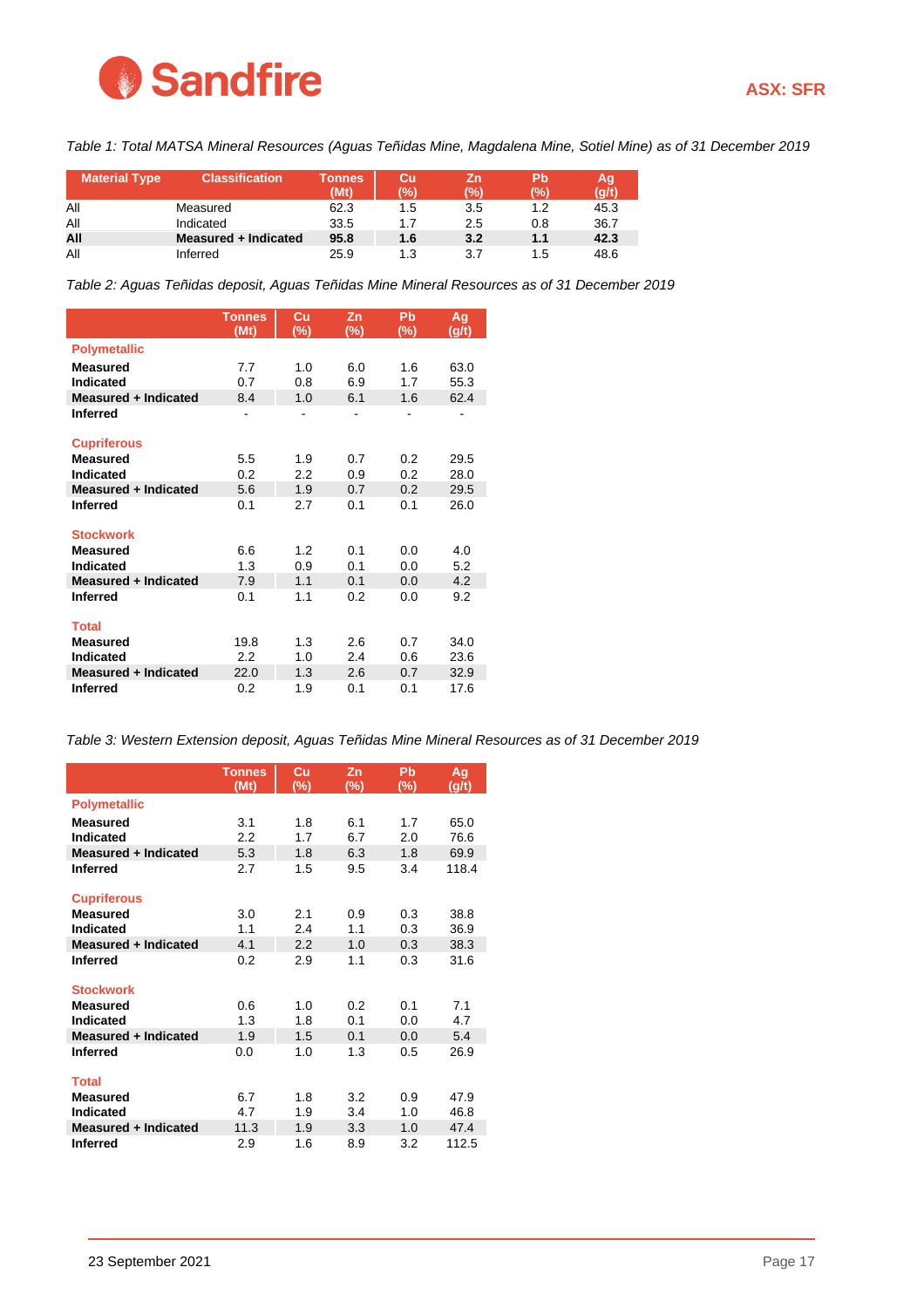

<span id="page-17-0"></span>*Table 4: Calanesa deposit, Aguas Teñidas Mine Mineral Resources as of 31 December 2019*

|                      | <b>Tonnes</b><br>(Mt) | Cu<br>(%) | Zn<br>(%) | Pb<br>(%) | <u>Ag</u><br>(g/t) |
|----------------------|-----------------------|-----------|-----------|-----------|--------------------|
| <b>Polymetallic</b>  |                       |           |           |           |                    |
| <b>Measured</b>      | 0.6                   | 1.3       | 8.0       | 1.5       | 75.2               |
| Indicated            | 0.7                   | 1.4       | 5.4       | 0.8       | 50.2               |
| Measured + Indicated | 1.3                   | 1.3       | 6.6       | 1.1       | 61.8               |
| <b>Inferred</b>      | 1.3                   | 3.3       | 4.7       | 0.6       | 55.7               |
| <b>Cupriferous</b>   |                       |           |           |           |                    |
| <b>Measured</b>      | 0.0                   | 1.4       | 2.2       | 0.4       | 31.0               |
| Indicated            | 0.2                   | 1.3       | 2.1       | 0.4       | 33.3               |
| Measured + Indicated | 0.2                   | 1.3       | 2.1       | 0.4       | 32.9               |
| <b>Inferred</b>      | 0.4                   | 1.8       | 1.8       | 0.4       | 29.8               |
| <b>Total</b>         |                       |           |           |           |                    |
| <b>Measured</b>      | 0.6                   | 1.3       | 7.8       | 1.4       | 73.1               |
| Indicated            | 0.8                   | 1.4       | 4.8       | 0.7       | 47.2               |
| Measured + Indicated | 1.5                   | 1.3       | 6.1       | 1.0       | 58.2               |
| <b>Inferred</b>      | 1.6                   | 3.0       | 4.0       | 0.5       | 49.8               |

<span id="page-17-1"></span>*Table 5: Castillejito deposit, Aguas Teñidas Mine Mineral Resources as of 31 December 2019*

|                      | <b>Tonnes</b><br>(Mt) | Cu<br>(%) | Zn<br>(%) | Pb<br>(%) | <b>Ag</b><br>(g/t) |
|----------------------|-----------------------|-----------|-----------|-----------|--------------------|
| <b>Polymetallic</b>  |                       |           |           |           |                    |
| <b>Measured</b>      | 2.9                   | 0.8       | 3.3       | 1.2       | 45.9               |
| Indicated            | 1.5                   | 0.7       | 3.2       | 1.3       | 51.4               |
| Measured + Indicated | 4.4                   | 0.7       | 3.3       | 1.2       | 47.7               |
| <b>Inferred</b>      | 0.1                   | 0.9       | 2.8       | 1.1       | 42.4               |
| <b>Cupriferous</b>   |                       |           |           |           |                    |
| <b>Measured</b>      | 1.9                   | 1.2       | 1.8       | 0.6       | 29.3               |
| Indicated            | 0.7                   | 1.0       | 1.9       | 0.8       | 38.6               |
| Measured + Indicated | 2.6                   | 1.1       | 1.8       | 0.6       | 31.8               |
| <b>Inferred</b>      | 0.1                   | 1.1       | 1.4       | 0.7       | 40.5               |
| <b>Total</b>         |                       |           |           |           |                    |
| <b>Measured</b>      | 4.8                   | 0.9       | 2.7       | 0.9       | 39.2               |
| Indicated            | 2.2                   | 0.8       | 2.8       | 1.1       | 47.3               |
| Measured + Indicated | 7.0                   | 0.9       | 2.7       | 1.0       | 41.7               |
| <b>Inferred</b>      | 0.2                   | 1.0       | 1.8       | 0.8       | 41.0               |

<span id="page-17-2"></span>*Table 6: Magdalena Masa 1 deposit, Magdalena Mine Mineral Resources as of 31 December 2019*

|                      | <b>Tonnes</b> | Cu                       | Zn   | Pb  | Ag    |
|----------------------|---------------|--------------------------|------|-----|-------|
|                      | (Mt)          | (%)                      | (%)  | (%) | (g/t) |
| <b>Polymetallic</b>  |               |                          |      |     |       |
| <b>Measured</b>      | 1.0           | 2.9                      | 8.2  | 1.8 | 94.4  |
| Indicated            | 0.0           | 1.3                      | 10.2 | 2.8 | 143.4 |
| Measured + Indicated | 1.0           | 2.8                      | 8.3  | 1.8 | 96.6  |
| <b>Inferred</b>      |               |                          |      |     |       |
|                      |               |                          |      |     |       |
| <b>Cupriferous</b>   |               |                          |      |     |       |
| <b>Measured</b>      | 0.7           | 3.7                      | 0.8  | 0.2 | 26.7  |
| Indicated            | 0.1           | 2.5                      | 0.1  | 0.1 | 9.5   |
| Measured + Indicated | 0.8           | 3.6                      | 0.8  | 0.2 | 25.3  |
| <b>Inferred</b>      | -             | $\overline{\phantom{0}}$ |      | ۰   |       |
|                      |               |                          |      |     |       |
| <b>Total</b>         |               |                          |      |     |       |
| <b>Measured</b>      | 1.7           | 3.2                      | 5.0  | 1.1 | 64.7  |
| Indicated            | 0.1           | 2.0                      | 4.3  | 1.2 | 65.4  |
| Measured + Indicated | 1.8           | 3.1                      | 5.0  | 1.1 | 64.8  |
| <b>Inferred</b>      |               |                          |      |     |       |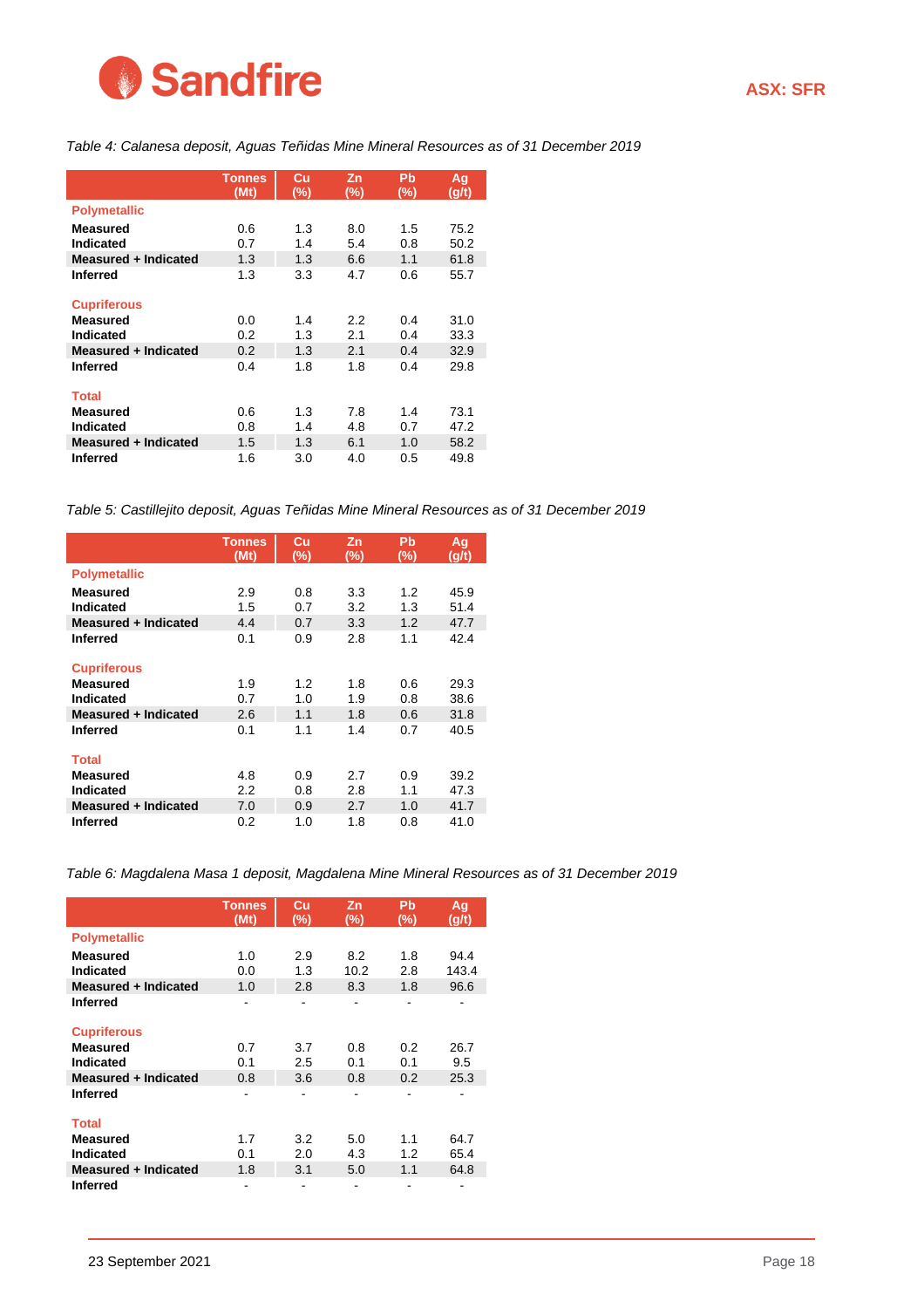

<span id="page-18-0"></span>*Table 7: Magdalena Masa 2 deposit, Magdalena Mine Mineral Resources as of 31 December 2019*

|                             | <b>Tonnes</b><br>(Mt) | Cu<br>(%) | Zn<br>(%) | Pb<br>$(\%)$ | Ag<br>(g/t) |
|-----------------------------|-----------------------|-----------|-----------|--------------|-------------|
| <b>Polymetallic</b>         |                       |           |           |              |             |
| <b>Measured</b>             | 4.3                   | 3.9       | 9.2       | 2.5          | 114.1       |
| <b>Indicated</b>            | 3.7                   | 2.6       | 5.0       | 1.4          | 64.4        |
| <b>Measured + Indicated</b> | 7.9                   | 3.3       | 7.2       | 2.0          | 91.2        |
| <b>Inferred</b>             | 1.0                   | 2.3       | 7.5       | 1.9          | 79.9        |
| <b>Cupriferous</b>          |                       |           |           |              |             |
| <b>Measured</b>             | $2.5\,$               | 3.3       | 0.8       | 0.2          | 23.6        |
| <b>Indicated</b>            | 10.0                  | 2.2       | 0.5       | 0.2          | 16.0        |
| <b>Measured + Indicated</b> | 12.5                  | 2.4       | 0.6       | 0.2          | 17.5        |
| <b>Inferred</b>             | 4.0                   | 2.2       | 0.2       | 0.1          | 15.1        |
| <b>Stockwork</b>            |                       |           |           |              |             |
| <b>Measured</b>             | 0.4                   | 1.2       | 1.4       | 0.5          | 25.3        |
| <b>Indicated</b>            | 0.3                   | 1.2       | 0.8       | 0.3          | 20.4        |
| <b>Measured +Indicated</b>  | 0.7                   | 1.2       | 1.1       | 0.5          | 23.3        |
| <b>Inferred</b>             | 0.1                   | 1.0       | 0.3       | 0.2          | 7.8         |
| <b>Total</b>                |                       |           |           |              |             |
| <b>Measured</b>             | 7.2                   | 3.5       | 5.8       | 1.6          | 77.4        |
| Indicated                   | 13.9                  | 2.3       | 1.7       | 0.5          | 28.8        |
| Measured + Indicated        | 21.1                  | 2.7       | 3.1       | 0.9          | 45.3        |
| <b>Inferred</b>             | 5.0                   | 2.2       | 1.6       | 0.5          | 27.7        |

<span id="page-18-1"></span>*Table 8: Sotiel deposit, Sotiel Mine Mineral Resources as of 31 December 2019*

|                      | <b>Tonnes</b><br>(Mt) | Cu<br>(%) | Zn<br>(%) | Pb<br>(%) | Ag<br>(g/t) |
|----------------------|-----------------------|-----------|-----------|-----------|-------------|
| <b>Polymetallic</b>  |                       |           |           |           |             |
| Measured             | 4.7                   | 0.5       | 5.1       | 2.1       | 43.1        |
| Indicated            | 0.8                   | 0.6       | 4.8       | 2.0       | 42.8        |
| Measured + Indicated | 5.6                   | 0.5       | 5.0       | 2.1       | 43.1        |
| Inferred             |                       |           |           |           |             |
| <b>Cupriferous</b>   |                       |           |           |           |             |
| <b>Measured</b>      | 0.6                   | 1.6       | 1.6       | 0.5       | 21.4        |
| Indicated            | 0.2                   | 1.7       | 1.7       | 0.5       | 20.4        |
| Measured + Indicated | 0.7                   | 1.7       | 1.6       | 0.5       | 21.2        |
| Inferred             |                       |           |           |           |             |
| <b>Total</b>         |                       |           |           |           |             |
| Measured             | 5.3                   | 0.6       | 4.7       | 1.9       | 40.8        |
| Indicated            | 1.0                   | 0.7       | 4.3       | 1.8       | 39.4        |
| Measured + Indicated | 6.3                   | 0.7       | 4.6       | 1.9       | 40.6        |
| Inferred             |                       |           |           |           |             |

<span id="page-18-2"></span>*Table 9: Sotiel East deposit, Sotiel Mine Mineral Resources as of 31 December 2019*

|                      | <b>Tonnes</b> | Cu  | Zn  | Pb  | Ag    |
|----------------------|---------------|-----|-----|-----|-------|
|                      | (Mt)          | (%) | (%) | (%) | (g/t) |
| <b>Polymetallic</b>  |               |     |     |     |       |
| <b>Measured</b>      | 7.8           | 0.6 | 4.7 | 2.1 | 46.4  |
| Indicated            | 1.4           | 0.6 | 5.0 | 2.2 | 43.7  |
| Measured + Indicated | 9.2           | 0.6 | 4.8 | 2.1 | 46.0  |
| Inferred             | 0.1           | 1.0 | 5.1 | 2.1 | 45.4  |
| <b>Cupriferous</b>   |               |     |     |     |       |
| <b>Measured</b>      | 0.9           | 1.7 | 1.3 | 0.5 | 30.1  |
| Indicated            | 0.5           | 2.0 | 1.2 | 0.5 | 34.3  |
| Measured + Indicated | 1.4           | 1.8 | 1.3 | 0.5 | 31.6  |
| <b>Inferred</b>      | 0.1           | 1.6 | 1.6 | 0.9 | 28.1  |
| <b>Total</b>         |               |     |     |     |       |
| <b>Measured</b>      | 8.7           | 0.8 | 4.4 | 1.9 | 44.8  |
| Indicated            | 1.9           | 1.0 | 4.0 | 1.7 | 41.3  |
| Measured + Indicated | 10.6          | 0.8 | 4.3 | 1.9 | 44.1  |
| <b>Inferred</b>      | 0.2           | 1.3 | 3.0 | 1.4 | 35.3  |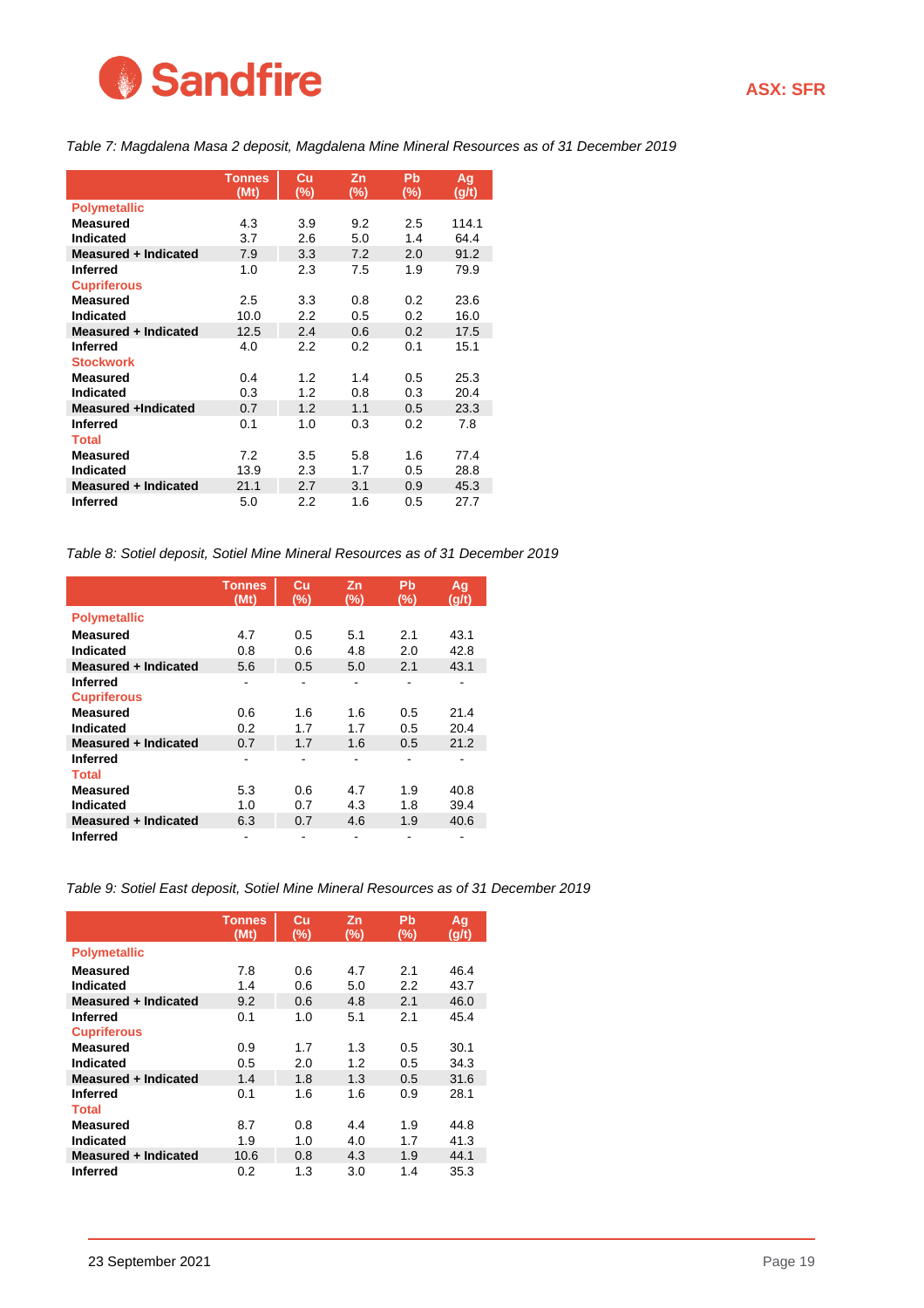

#### <span id="page-19-0"></span>*Table 10: Migollas deposit, Sotiel Mine Mineral Resources as of 31 December 2019*

|                      | <b>Tonnes</b><br>(Mt) | Cu<br>(%) | Zn<br>(%) | Pb<br>(%) | Ag<br>(g/t) |
|----------------------|-----------------------|-----------|-----------|-----------|-------------|
| <b>Polymetallic</b>  |                       |           |           |           |             |
| <b>Measured</b>      | 1.2                   | 1.0       | 3.6       | 1.6       | 54.0        |
| Indicated            | 1.8                   | 0.9       | 4.4       | 1.8       | 53.3        |
| Measured + Indicated | 3.0                   | 1.0       | 4.0       | 1.7       | 53.6        |
| <b>Inferred</b>      | 13.8                  | 0.7       | 3.7       | 1.7       | 45.1        |
| <b>Cupriferous</b>   |                       |           |           |           |             |
| <b>Measured</b>      | 2.7                   | 2.0       | 1.0       | 0.5       | 39.3        |
| Indicated            | 2.7                   | 1.9       | 0.8       | 0.4       | 37.9        |
| Measured + Indicated | 5.4                   | 1.9       | 0.9       | 0.5       | 38.6        |
| <b>Inferred</b>      | 2.1                   | 1.4       | 1.8       | 1.0       | 36.9        |
| <b>Total</b>         |                       |           |           |           |             |
| Measured             | 3.9                   | 1.7       | 1.8       | 0.8       | 43.8        |
| Indicated            | 4.5                   | 1.5       | 2.2       | 1.0       | 44.1        |
| Measured + Indicated | 8.4                   | 1.6       | 2.0       | 0.9       | 43.9        |
| <b>Inferred</b>      | 15.8                  | 0.8       | 3.5       | 1.6       | 44.0        |

<span id="page-19-1"></span>*Table 11: Calabazar deposit, Sotiel Mine Mineral Resources as of 31 December 2019*

|                      | <b>Tonnes</b> | Cu  | Zn  | Pb     | <u>Ag</u> |
|----------------------|---------------|-----|-----|--------|-----------|
|                      | (Mt)          | (%) | (%) | $(\%)$ | (g/t)     |
| <b>Polymetallic</b>  |               |     |     |        |           |
| <b>Measured</b>      | 0.8           | 0.6 | 4.9 | 2.3    | 56.1      |
| Indicated            | 1.1           | 0.7 | 4.4 | 2.2    | 56.3      |
| Measured + Indicated | 1.9           | 0.6 | 4.6 | 2.2    | 56.2      |
| Inferred             | ۰             |     |     | -      |           |
| <b>Cupriferous</b>   |               |     |     |        |           |
| <b>Measured</b>      | 1.1           | 1.8 | 1.3 | 0.7    | 41.3      |
| Indicated            | 0.8           | 1.4 | 0.8 | 0.4    | 30.1      |
| Measured + Indicated | 1.9           | 1.6 | 1.1 | 0.6    | 36.3      |
| <b>Inferred</b>      |               |     |     |        |           |
| <b>Total</b>         |               |     |     |        |           |
| <b>Measured</b>      | 1.9           | 1.3 | 2.9 | 1.4    | 47.8      |
| Indicated            | 1.9           | 1.0 | 2.8 | 1.4    | 44.6      |
| Measured + Indicated | 3.8           | 1.1 | 2.8 | 1.4    | 46.2      |
| <b>Inferred</b>      |               |     |     |        |           |

<span id="page-19-2"></span>*Table 12: Elvira deposit, Sotiel Mine Mineral Resources as of 31 December 2019*

|                      | <b>Tonnes</b> | Cu  | Zn  | Pb  | Ag    |
|----------------------|---------------|-----|-----|-----|-------|
|                      | (Mt)          | (%) | (%) | (%) | (g/t) |
| <b>Polymetallic</b>  |               |     |     |     |       |
| Measured             | 0.8           | 0.5 | 4.4 | 1.5 | 46.5  |
| Indicated            | 0.1           | 0.5 | 4.0 | 1.4 | 41.0  |
| Measured + Indicated | 1.0           | 0.5 | 4.3 | 1.5 | 45.7  |
| Inferred             |               |     |     |     |       |
| <b>Cupriferous</b>   |               |     |     |     |       |
| <b>Measured</b>      | 1.0           | 2.8 | 0.6 | 0.2 | 27.6  |
| Indicated            | 0.2           | 2.8 | 0.2 | 0.1 | 25.3  |
| Measured + Indicated | 1.2           | 2.8 | 0.5 | 0.2 | 27.2  |
| <b>Inferred</b>      |               |     |     |     |       |
| <b>Total</b>         |               |     |     |     |       |
| <b>Measured</b>      | 1.8           | 1.8 | 2.3 | 0.8 | 36.1  |
| Indicated            | 0.4           | 1.9 | 1.7 | 0.6 | 31.3  |
| Measured + Indicated | 2.2           | 1.8 | 2.2 | 0.8 | 35.3  |
| <b>Inferred</b>      |               |     |     |     |       |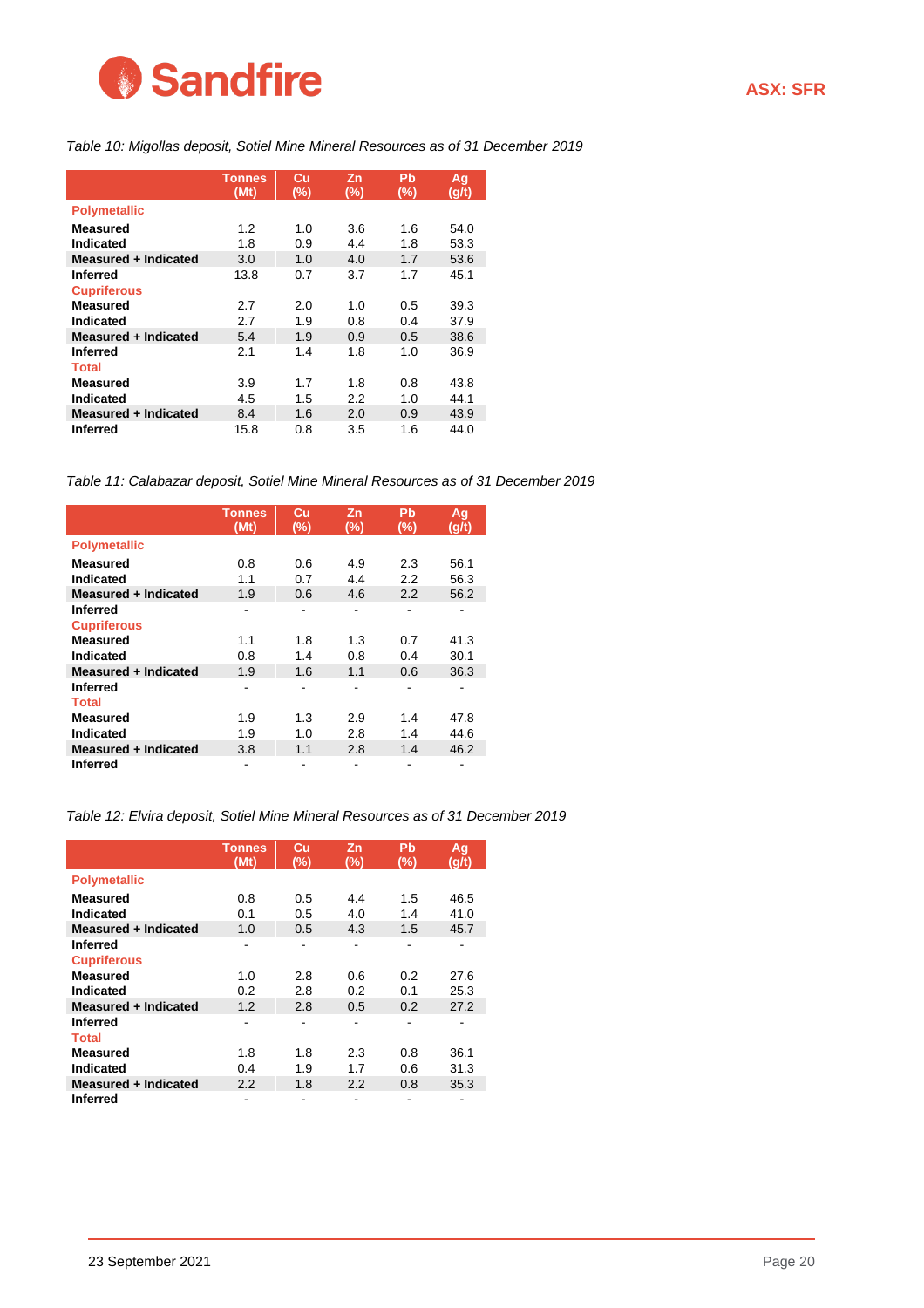

#### **Geology and Geological Interpretation**

The MATSA deposits are located in the Iberian Pyrite Belt ("IPB"). which is arguably the largest and most important VMS metallogenic province in the world. The IPB comprises Upper Devonian to Upper Carboniferous volcanosedimentary sequences and occurs in the provinces of Huelva and Seville in Spain as well as south Portugal, forming an arch that is approximately 240 km in strike length and 35 km wide.

The IPB is affected by numerous deformation events, including the San Telmo anticline on which the Aguas Teñidas and Magdalena mines occur on the northern limb and Sotiel mine occurs on the southern limb. The mineralisation consists of massive to semi-massive sulphide bodies, primarily composed of pyrite, with lower quantities (generally less than 10%) of Cu, Pb, and Zn bearing sulphides. The deposits at Aguas Teñidas and Magdalena mines also have stockwork sulphide zones in the footwall that can be quite extensive and are characterised by primarily pyrite and chalcopyrite mineralisation.

The MATSA geologists maintain a detailed series of interpreted geological sections that are used to construct 3D models (wireframes) to support the mineral resource estimates and mine planning. MATSA geology staff also maintain underground geological maps that are used to locally adjust the models. The interpreted geological sections are based primarily on the occurrence of logged massive or semi-massive (SM) sulphides in diamond drillholes and underground exposures, or stockwork (SW) for the cupriferous stockwork zones, where applicable. Some of the interpreted mineralisation wireframes have been subsequently updated by SRK Consulting ("SRK") to better represent the continuity of the mineralisation by including additional intersections.

Estimation domain analysis was completed by SRK to identify the potential presence of multiple populations of Zn, Cu, and Au within the SM wireframes for each deposit. In cases where multiple populations of Zn, Cu, and Au grades were identified, SRK applied thresholds to define high Zn, high Cu, and high Au subdomains, when considered appropriate. The sub-domains were only modelled if they were continuous over multiple drill sections in 3D space.

#### **Drilling Techniques**

All drilling conducted at the three mines and the surrounding areas to date has been diamond drilling (from both surface and underground collar locations). The drilling has been carried out by external third-party contractors both for surface and underground programs. The drilling has been conducted using various drilling machines and is usually undertaken using wireline double tube tools. Coring sizes vary with surface drillholes progressing from PQ to HQ, and then NQ, depending on the target depth of the drillhole. Underground exploration drillholes start in HQ and can be reduced to NQ size depending on the target depth of the drillhole. The underground infill drillholes are all NQ in diameter and are not typically reduced in size. Drilling is undertaken using 3 m core runs and core recovery in the mineralised horizons is rarely less than 95%.

The drilling undertaken by MATSA conforms to industry best practices and the resultant sampling pattern is sufficiently dense to interpret the geometry, boundaries, and different styles of the sulphide mineralisation at the three mines with a high level of confidence within well drilled areas. Historical holes are generally surrounded by a majority of more recent MATSA drillholes (post 2004) which largely confirm the location of mineralisation which indirectly suggests that the location accuracy of the historical holes is reasonable. Historical drillholes comprise less than 20% of all drillholes at the Project and where these exist, the mineralisation location is confirmed by surrounding MATSA drillholes.

#### **Sampling and Sub-sampling Techniques**

Drill core intersections, with logged presence of sulphides and adjacent waste zones, are marked for sampling and cut into two equal halves. One half of the core is selected for sample preparation and assay analysis, whilst the other is retained as a reference sample.

In general, samples are taken in 2 m lengths. Samples are stored and dried and then crushed using a jaw crusher. The samples are then run through a cone crusher which reduces 90% of the particles to less than 2 mm in size. Finally, samples are homogenised and spilt using an automatic riffle splitter resulting in a 500 g sample (the sample must be at least 400 g in weight and no more than 800 g).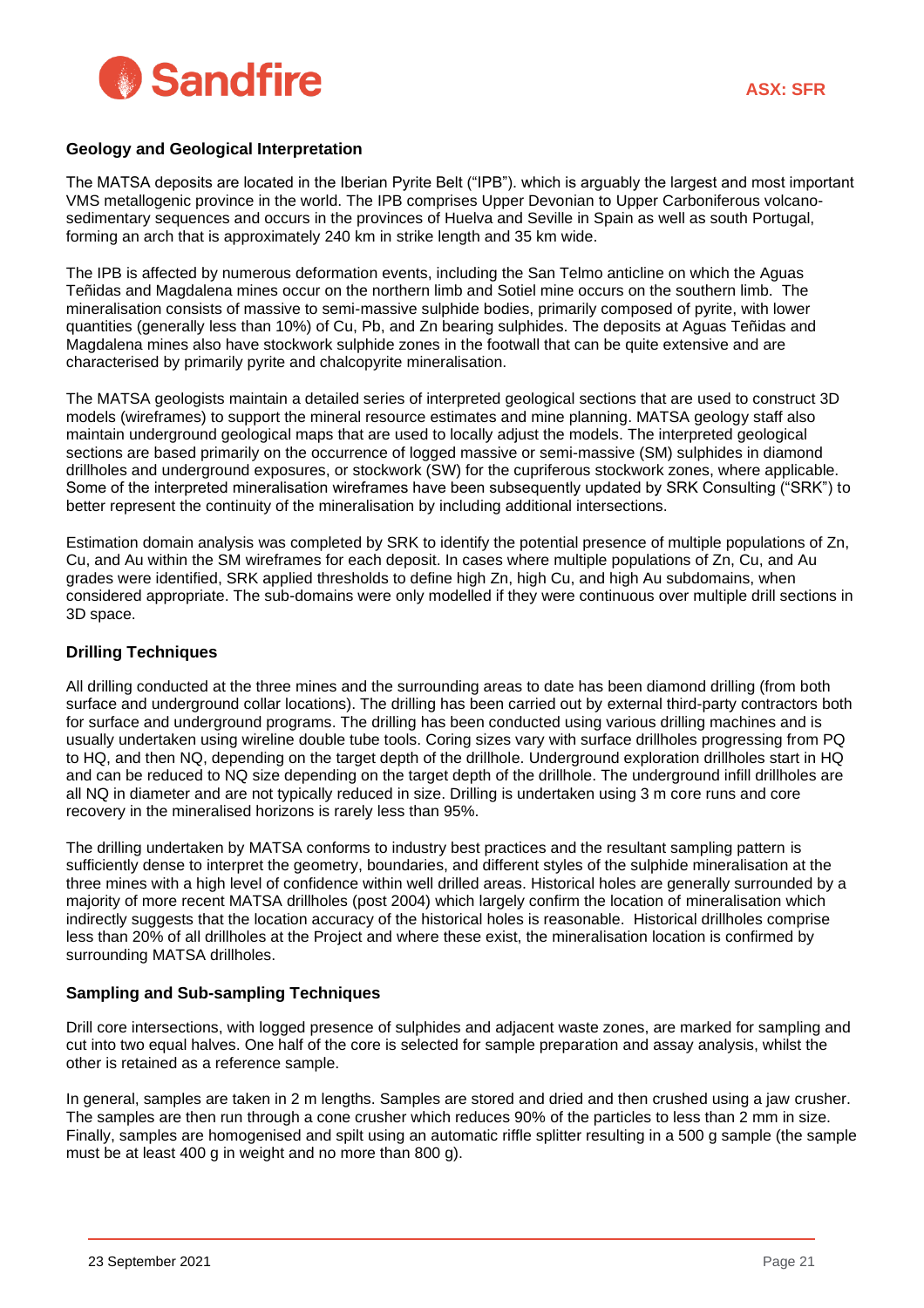

#### **Sample Analysis Method**

Samples are assayed using ICP-OES, with aqua regia digest at the Internal MATSA laboratory. Samples are also fire-assayed for Au.

QAQC samples including blanks, certified reference material ("CRM"), and duplicates are inserted by MATSA staff into the sample stream prior to these being sent to the laboratory for assay analysis. Coarse blanks and twin duplicates are inserted at the laboratory at the start of the sample preparation process. External duplicate samples are collected at the final stage of sample preparation and sent to the umpire laboratory (ALS Laboratories, Ireland ISO/IEC 17025). The results for the MATSA QAQC samples and external duplicates show a high degree of repeatability and a high degree of correlation between the original and duplicate samples.

#### **Estimation Methodology**

SRK has completed the Mineral Resource estimates for the Aguas Teñidas, Magdalena, and Sotiel mines and has validated these estimates using various techniques, including visual and statistical methods.

Grade continuity was assessed for all elements using experimental variograms. Downhole variograms were used to model the nugget variance, which represents variability at very close distances. Directional variograms, were used to model grade continuities for larger distances. A 4 m composite length was chosen. SRK chose to treat short composites of less than 2 m in length by merging them with the previous composite, where these shorter intervals are typically created at domain boundaries. Grade capping was applied to composites rather than to original samples. SRK chose grade capping levels based on population breaks indicated in both the log histograms and log probability plots.

All grades and density values were interpolated into the model using Ordinary Kriging ("OK") in the mineralised domains other than certain zones at Sotiel which were interpolated using Inverse Distance Weighting ("IDW"), due to the low sample support (<90 samples) and their relative spacing. The IDW estimated grades and densities were estimated using a single search pass, whilst the OK grades and density values were estimated using three successive search passes. Hard boundary conditions have been employed during interpolation of grades into the block model for all metals in all domains.

#### **Mineral Resource Classification Criteria**

Block model tonnage and grade estimates for the deposits have been largely classified according to drillhole spacing given that the modelled areas are generally well informed.

MATSA has been employing these distances to drillhole criteria for several years and find that these reconcile appropriately (based on Resource classification) to observations and results from mining. SRK has reviewed these distances, with respect to geological and Cu and Zn continuity, and consider these appropriate.

#### **Cut-off Grade**

MATSA has used reasonable mining and processing assumptions to develop reporting cut-off net-smelter return ('NSR') values for each mine in order evaluate the proportions of the block model that could "reasonably be expected" to be mined.

The Mineral Resource Reporting Cut-off for in-situ mineralization is mine specific:

- Aguas Teñidas =40.9 USD/tonne
- Magdalena =40.5 USD/tonne
- Sotiel =49.1 USD/tonne

#### **Mining and Metallurgical Assumptions**

Surveys of the current mined areas of development and stopes, with an effective date of 31 December 2019, were used to code the block model and these areas were assigned a 'depleted' status (not reported). A 5 m buffer zone has been applied to designate non-recoverable material around depleted areas.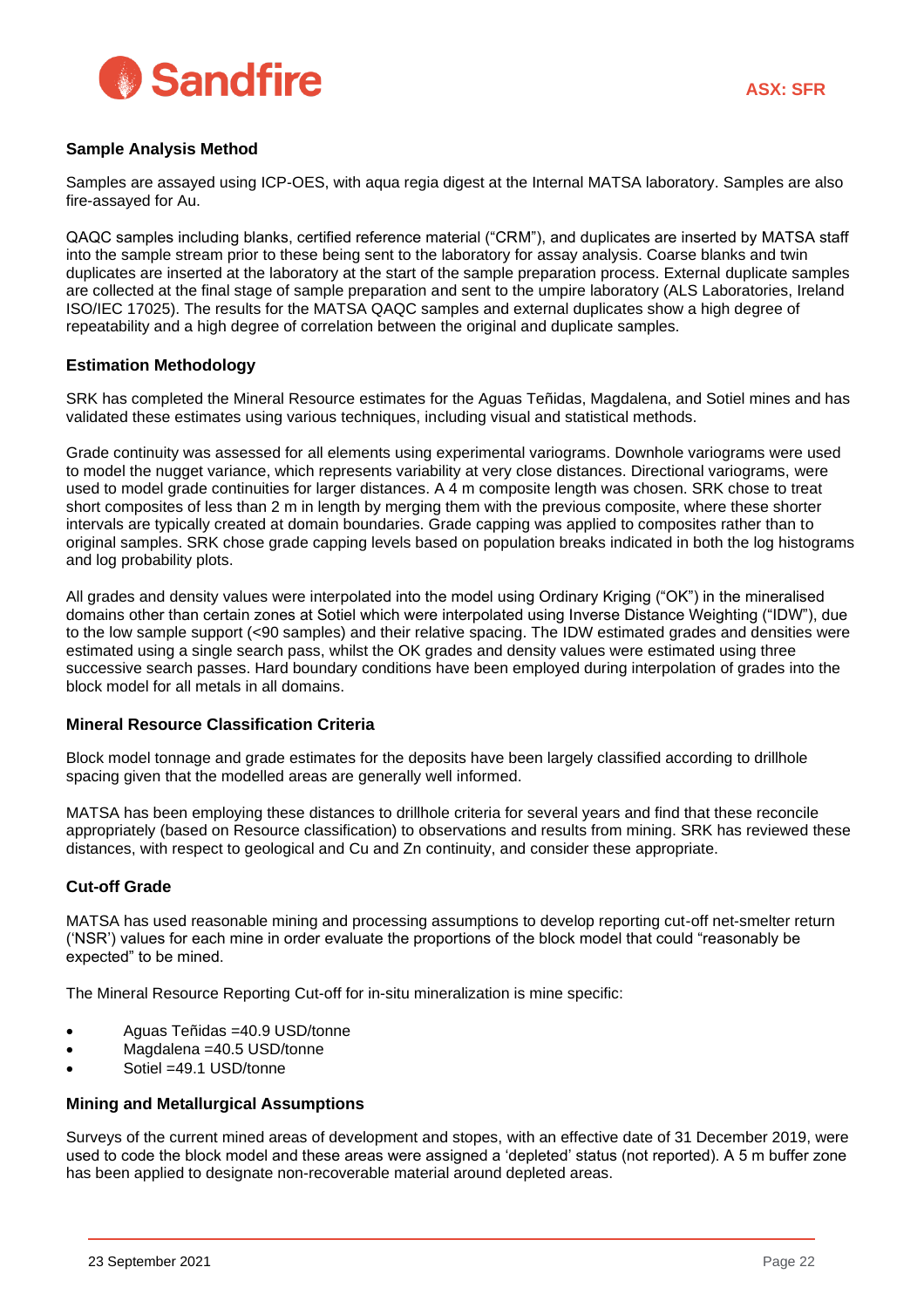

.At the MATSA sites, two separate process streams are used to produce copper and zinc concentrates. The polymetallic mineralisation stream processes polymetallic massive sulphide material, whereas the copper mineralisation stream processes material stemming from cupriferous massive sulphides as well as copper stockworks and each of specific metal recovery profiles.

MATSA has characterized run of mine material based on metal grade zonation (indicative of mineralogy), so that the appropriate process is applied to optimize value. Mineralisation is characterized as follows:

- Polymetallic:  $Zn \ge 2.5\%$ ;
- Cupriferous: Cu > = 0.5% and Zn < 2.5%; and
- Stockwork: Cu >= 0.4%

## **ORE RESERVES**

The H2 2020 Technical Report reported the Ore Reserves for the MATSA mines as at 31 July 2020, as presented in Table 2-13.

*Table 13: Statement of Ore Reserves for the MATSA mines 31 July 2020*

| <b>Mine</b><br><b>Ore Type</b> | <b>Classification</b> | <b>Tonnes (Mt)</b> | Cu<br>(%)  | Zn<br>$(\%)$ | Pb<br>(%)  | Ag<br>(g/t)  |
|--------------------------------|-----------------------|--------------------|------------|--------------|------------|--------------|
| <b>Aguas Teñidas</b>           |                       |                    |            |              |            |              |
|                                | Proven                | 3.1                | 1.5        | 0.3          | 0.1        | 13.4         |
| Copper Ore                     | Probable              | 1.2                | 1.6        | 0.3          | 0.1        | 14.6         |
| <b>Total</b>                   | $P + P$               | 4.3                | 1.5        | 0.3          | 0.1        | 13.7         |
| Polymetallic                   | Proven                | 6.6                | 1.3        | 3.8          | 1.1        | 44.5         |
|                                | Probable              | 3.6                | 1.3        | 3.8          | 1.1        | 44.5         |
| <b>Total</b>                   | $P + P$               | 10.2               | 1.3        | 3.8          | $1.1$      | 44.5         |
| <b>Total</b>                   | Proven                | 9.7                | $1.3$      | 2.7          | 0.8        | 34.7         |
|                                | Probable              | 4.8                | 1.3        | 2.9          | 0.8        | 36.8         |
| <b>Total</b>                   | $P + P$               | 14.5               | $1.3$      | 2.8          | 0.8        | 35.4         |
| <b>Magdalena</b>               | Proven                | 1.5                | 2.0        | 0.4          | 0.1        | 12.6         |
| Copper Ore                     | Probable              | 6.5                | 1.9        | 0.4          | 0.1        | 12.2         |
| <b>Total</b>                   | $P + P$               | 8.0                | 2.0        | 0.4          | 0.1        | 12.6         |
|                                | Proven                | 5.2                | 2.5        | 4.2          | 1.1        | 56.1         |
| Polymetallic                   | Probable              | 4.9                | 2.5        | 4.1          | 1.1        | 55.4         |
| <b>Total</b>                   | $P + P$               | 10.1               | 2.5        | 4.2          | $1.1$      | 56.1         |
| <b>Total</b>                   | Proven                | 6.7                | 2.4        | 3.3          | 0.9        | 46.4         |
|                                | Probable              | 11.4               | 2.1        | 2.0          | 0.6        | 30.7         |
| <b>Total</b>                   | $P + P$               | 18.1               | 2.3        | 2.5          | 0.7        | 36.8         |
| <b>Sotiel</b>                  |                       |                    |            |              |            |              |
| Copper Ore                     | Proven                | $1.0$              | 2.2        | 0.6          | 0.2        | 28.9         |
|                                | Probable              | 0.4                | 2.3        | 0.6          | 0.2        | 28.2         |
| <b>Total</b>                   | $P + P$               | 1.4                | 2.2        | 0.6          | 0.2        | 28.7         |
| Polymetallic                   | Proven                | 1.2                | 0.9        | 3.6          | 1.5        | 45.7         |
|                                | Probable<br>$P + P$   | 0.8<br>2.0         | 0.8<br>0.9 | 3.6<br>3.6   | 1.5<br>1.5 | 44.6<br>45.3 |
| <b>Total</b>                   | Proven                | 2.3                | 1.5        | 2.2          | 0.9        | 38.0         |
| <b>Total</b>                   | Probable              | 1.1                | 1.3        | 2.6          | 1.1        | 39.2         |
| <b>Total</b>                   | $P + P$               | 3.4                | 1.5        | 2.3          | $1.0$      | 38.4         |
| <b>MATSA Consolidated</b>      |                       |                    |            |              |            |              |
|                                | Proven                | 5.6                | 1.8        | 0.4          | 0.1        | 16.0         |
| Copper Ore                     | Probable              | 8.1                | 1.9        | 0.4          | 0.1        | 13.3         |
| <b>Total</b>                   | $P + P$               | 13.7               | 1.9        | 0.4          | 0.1        | 14.6         |
| Polymetallic                   | Proven                | 13.0               | 1.7        | 3.9          | 1.1        | 49.2         |
|                                | Probable              | 9.2                | 1.9        | 4.0          | 1.1        | 50.3         |
| <b>Total</b>                   | $P + P$               | 22.2               | 1.8        | 4.0          | $1.1$      | 49.8         |
| <b>Total</b>                   | Proven                | 18.6               | 1.7        | 2.9          | 0.8        | 39.2         |
|                                | Probable              | 17.3               | 1.9        | 2.3          | 0.7        | 33.0         |
| <b>Grand Total</b>             | $P + P$               | 35.9               | 1.8        | 2.6          | 0.8        | 36.4         |

Notes: Estimates have been rounded to the nearest: 100kt; 0.1% Cu, Zn, Pb grade; and 0.1g/t Ag grade. Differences may occur due to rounding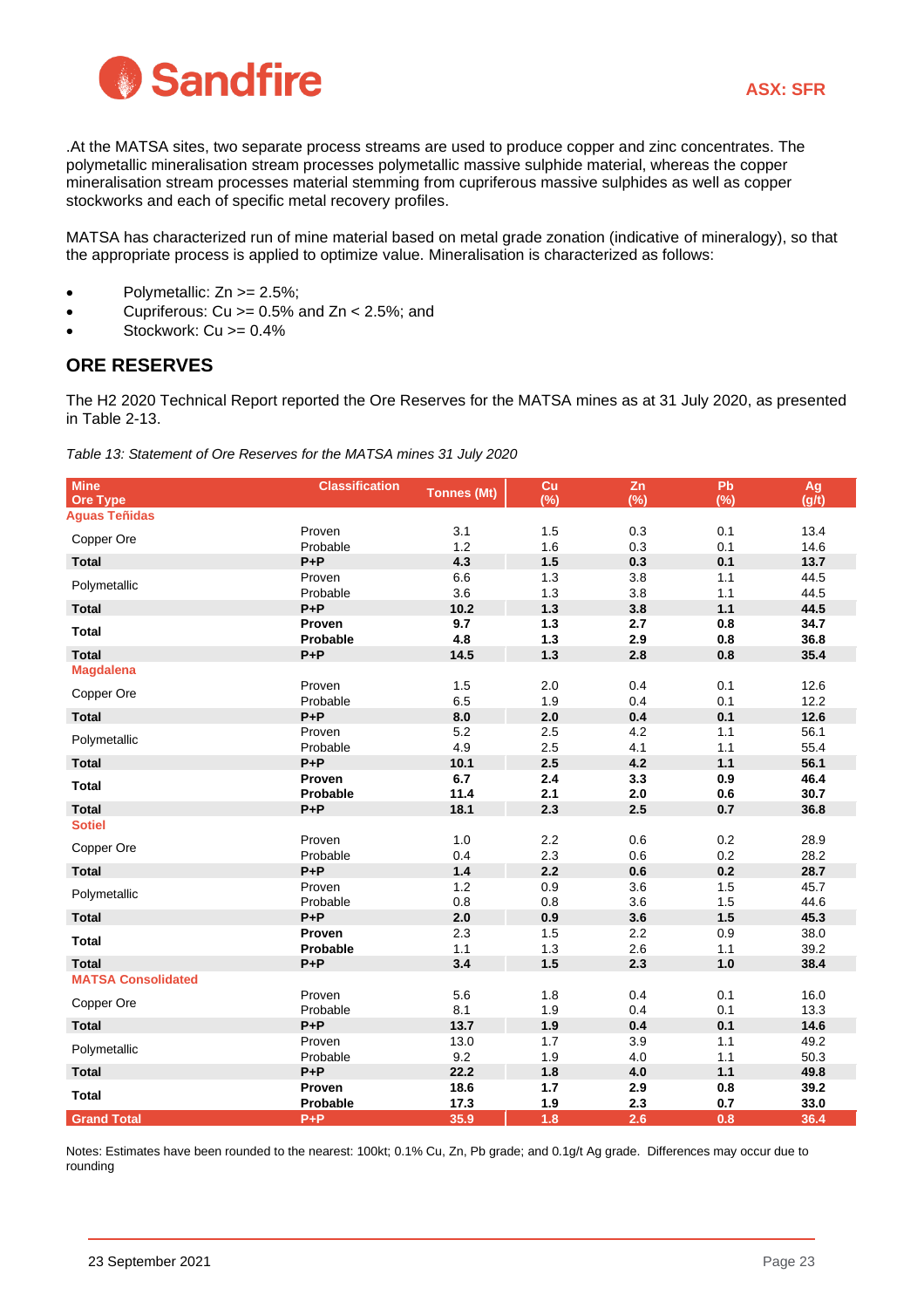

The reported Ore Reserves for the Aguas Teñidas, Magdalena and Sotiel operations are based on the 11 block models which formed the basis of the Mineral Resource estimates. Whilst various Mineral Resource statements are presented per deposit for each operation, the Ore Reserve statements are presented at an operational level, not further split per deposit.

The effective date of the Mineral Resource statement is 31 December 2019, with the effective date of the Ore Reserve being 31 July 2020. Ore Reserves incorporated depletion by MATSA up to 31 July 2020, as compared to the 31 December 2019 Mineral Resource estimate. The Mineral Resources are presented on an inclusive basis, meaning including any Measured or Indicated classified material that has been considered for conversion to Ore Reserves.

The mines have been operation for some years now, and the mine plan has been developed to a level sufficient for the statement of Ore Reserves, using appropriate modifying factors and proving that they are economically viable.

An NSR cut-off value approach is applied for each stope or development block, with each value calculated according to the ore type, metal grades, metallurgical recoveries, realisation costs, forecast metal prices and the payability of each metal according to the agreed smelter terms. For the Ore Reserve estimate, SRK used the incremental cut-off, as most of the mining areas of the mines had most of the development already in place and it was assumed that the development cost had been already paid for by the mined out stopes.

The primary underground mining method approach at the three mines is sub-level long-hole open stoping ("LHOS") with transverse and longitudinal orientation depending on the orebody thickness. The mined stopes at Aguas Teñidas and Magdalena are backfilled with paste fill. The Sotiel mine currently uses unconsolidated development waste as backfill with plans to trial cemented rock fill ("CRF"). MATSA has plans to use a Drift and Fill ("D&F) mining method in a small zone of Aguas Teñidas around and above previously mined out stopes.

The Ore Reserve for MATSA has been estimated using accepted industry practices for underground mines including stope optimisation analysis (Deswik), mine design, mine scheduling and the development of a cash flow model incorporating the Company's technical and economic projections for the mine for the duration of the Life of Mine Plan ("LoMP").

The MATSA ores are complex, fine grained ores with extremely high levels of gangue pyrite present. Numerous metallurgical testwork programmes have been undertaken to understand the metallurgical complexity of the orebodies and to develop optimal processing scenarios. These programmes have been undertaken both before the project's commencement, and since, with the on-site laboratory being very active in testing and optimising the plant's operating parameters in response to changing ore feed characteristics.

Ore is processed at a central facility. The facility consists of two crushing lines and three processing lines, which are contained within two plants (operational since 2008 and 2011 respectively). Ore is classified either as Copper or Polymetallic.

At the effective date of the Ore Reserve statement, 31 July 2020, MATSA has the necessary mining rights and surface ownership for the three mining sites and plant operations.

Required environmental and water permits appear to be in place at the effective date of the Ore Reserve statement, although the Cortagena City Council disputes the presence of municipal permits for works being carried out close to Valdelamusa. MATSA appears to be in broad compliance with permit conditions.

Management of the three operations from an environmental and social perspective appears reasonably good, and there is a clear focus on maximising resource efficiencies particularly across water, waste, GHG emissions and energy.

The MATSA operations are located in a west European country, Spain, which has well-established, well-regulated civil engineering and construction industry standards. The operations themselves have been active for a number of years and as such the infrastructure required to facilitate mining and processing operations are in place and fit for current purposes. No expansion or production rate increases are proposed.

The current practice of holding large volumes of water on the TSF to supply the plant is not in accordance with best practice and could create the circumstances where there is an elevated phreatic surface in the external embankments of the TSF (which can increase likelihood of embankment failure). However, it is noted that the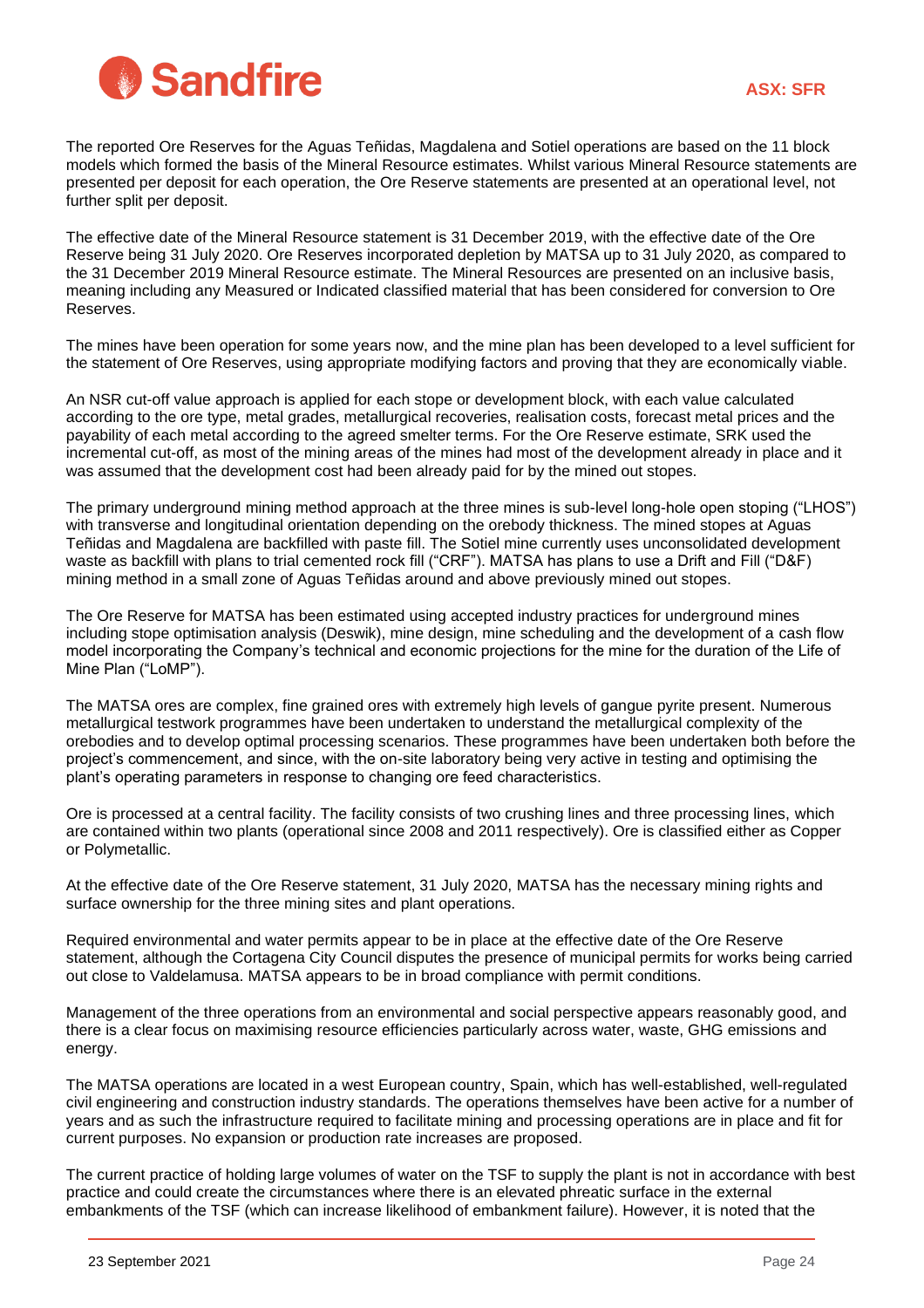

volumes of excess water stored on the pond have been reduced markedly since 2018, which has significantly reduced this risk. This situation needs to be closely monitored and maintained going forward.

Operating costs have been derived by MATSA in three mining and a processing cost model, based on the physical activities taking place. No royalties are understood to be payable.

Long term commodity prices used in the economic viability test are as follows, which are deemed acceptable by SRK when comparing to consensus market forecasts as available to SRK at the effective date of the Ore Reserve statement: copper US\$6,800/t, lead US\$2,000/t, zinc US\$2,400/t and silver US\$17.0/oz.

Copper is the main contributor to overall NSR making up for approximately 66% over the Mineral Reserve life of mine, followed by a zinc contribution of approximately 25%. silver (7%) and lead (2%) make up the remainder of the total NSR. NSR per tonne of material processed is approximately USD110/t over the Mineral Reserve life.

No market study has been supplied for review, which is deemed acceptable considering the operation is currently in production and contracts are in place for the sale of copper (standard and polymetallic), lead and zinc concentrates.

SRK undertook an assessment of the economic viability of the Ore Reserves to support the statement of Ore Reserves. SRK notes that the economic model as prepared by MATSA is driven by a mine plan which includes Measured, Indicated and Inferred Mineral Resources (plus other), and no life of mine plan exists solely based on Ore Reserves. As taking out Inferred and other material as deemed appropriate by SRK, on an annual basis would hugely distort the economic viability of the remaining production and present an unrealistic plan, SRK has applied a simplified approach, in simply keeping throughput at the consistent rate as per the MATSA plan, but limiting the life to the tonnage as incorporated in the Ore Reserve. As the economic analysis results a positive annual cashflow, and has been tested with a range of sensitivities, SRK is comfortable to state the Ore Reserves as being economically viable.

MATSA uses numerous channels to communicate with stakeholders such as local communities, employees, contractors, suppliers, investors and the media. These channels include information sessions, newsletters, website, email and social media platforms. The company also reportedly holds regular meetings with stakeholders to maintain a continuous dialogue and open days are held monthly for members of the local community, as well as residents of Huelva and Seville provinces, to promote transparency between the company and its neighbours.

Ore Reserves derived from material in the Measured Mineral Resource category have been classed as Proved, whilst Ore Reserves derived from material in the Indicated Mineral Resource category are classed as Probable Ore Reserves. No Measured Mineral Resources have been converted to the Probable Ore Reserve category.

The Ore Reserve for MATSA has been estimated using accepted industry practices for underground mines, including stope optimisation analysis (Deswik), mine design, mine scheduling and the development of a cash flow model incorporating the Company's technical and economic projections for the mine for the duration of the Life of Mine Plan. The Ore Reserve includes appropriate unplanned dilution and mining recovery factors.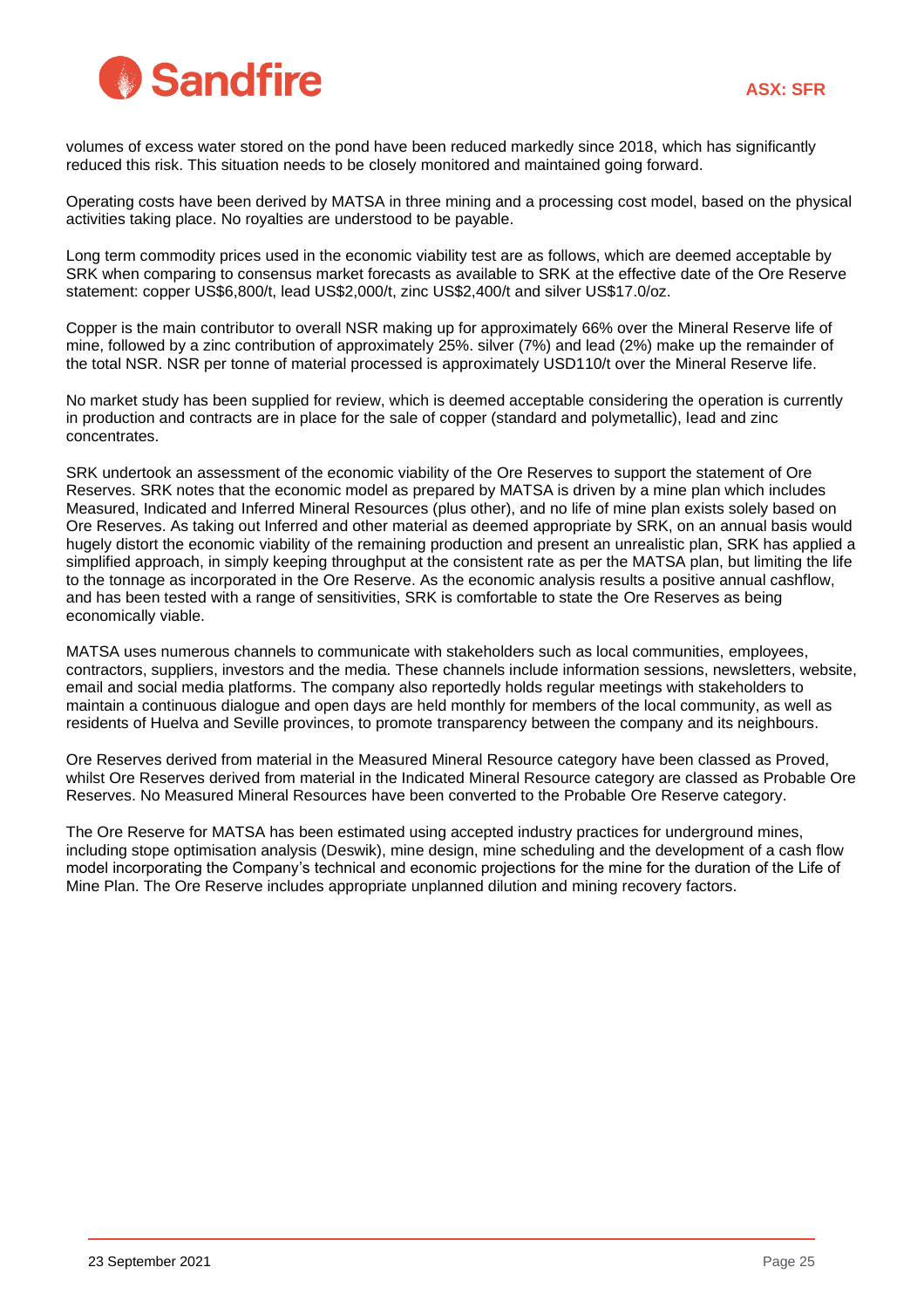

## **APPENDIX 2; JORC 2012 CODE – TABLE 1**

## **SECTION 1 SAMPLING TECHNIQUES AND DATA**

| <b>Criteria</b>               | <b>JORC Code explanation</b>                                                                                                                                                                                                                                                                                                                                                                                                                                                                                                                                                                                                                                                                                                                                                                                                                                                                                                                                                                                                                                                                                                 | <b>Commentary</b>                                                                                                                                                                                                                                                                                                                                                                                                                                                                                                                                                                                                                                                                                                                                                                                                                                                                                                                                                                                                                                                                                                                                       |
|-------------------------------|------------------------------------------------------------------------------------------------------------------------------------------------------------------------------------------------------------------------------------------------------------------------------------------------------------------------------------------------------------------------------------------------------------------------------------------------------------------------------------------------------------------------------------------------------------------------------------------------------------------------------------------------------------------------------------------------------------------------------------------------------------------------------------------------------------------------------------------------------------------------------------------------------------------------------------------------------------------------------------------------------------------------------------------------------------------------------------------------------------------------------|---------------------------------------------------------------------------------------------------------------------------------------------------------------------------------------------------------------------------------------------------------------------------------------------------------------------------------------------------------------------------------------------------------------------------------------------------------------------------------------------------------------------------------------------------------------------------------------------------------------------------------------------------------------------------------------------------------------------------------------------------------------------------------------------------------------------------------------------------------------------------------------------------------------------------------------------------------------------------------------------------------------------------------------------------------------------------------------------------------------------------------------------------------|
| Sampling<br><b>Techniques</b> | Nature and quality of sampling (e.g. cut channels, random chips, or specific<br>specialised industry standard measurement tools appropriate to the<br>minerals under investigation, such as down hole gamma sondes, or<br>handheld XRF instruments, etc.). These examples should not be taken as<br>limiting the broad meaning of sampling.<br>Include reference to measures taken to ensure sample representivity and<br>the appropriate calibration of any measurement tools or systems used.<br>Aspects of the determination of mineralisation that are Material to the Public<br>$\bullet$<br>Report.<br>In cases where 'industry standard' work has been done this would be<br>$\bullet$<br>relatively simple (e.g. 'reverse circulation drilling was used to obtain 1 m<br>samples from which 3 kg was pulverised to produce a 30 g charge for fire<br>assay'). In other cases more explanation may be required, such as where<br>there is coarse gold that has inherent sampling problems. Unusual<br>commodities or mineralisation types (e.g. submarine nodules) may warrant<br>disclosure of detailed information. | The drilling undertaken by MATSA conforms to industry best practices<br>$\bullet$<br>and the resultant sampling pattern is sufficiently dense to interpret the<br>geometry, boundaries, and different styles of the sulphide<br>mineralisation at the three mines with a high level of confidence within<br>well drilled areas.<br>The procedure used to acquire drilling information in historic programs<br>(prior to 2004) is not documented or recorded.<br>Historical holes are generally surrounded by a majority of more recent<br>$\bullet$<br>MATSA drillholes (post 2004) which largely confirm the location of<br>mineralisation which indirectly suggests that the location accuracy of<br>the historical holes is reasonable.<br>Historical drillholes comprise less than 20% of all drillholes at the<br>Project and where these exist, the mineralisation location is confirmed<br>by surrounding MATSA drillholes. SRK did not verify this information<br>as the records and cores are not available.                                                                                                                                   |
| Drilling<br>techniques        | Drill type (e.g. core, reverse circulation, open-hole hammer, rotary air blast,<br>auger, Bangka, sonic, etc.) and details (e.g. core diameter, triple or standard<br>tube, depth of diamond tails, face-sampling bit or other type, whether core is<br>oriented and if so, by what method, etc.).                                                                                                                                                                                                                                                                                                                                                                                                                                                                                                                                                                                                                                                                                                                                                                                                                           | All drilling conducted at the three mines and the surrounding areas to<br>date has been diamond drilling ("DDH") - from both surface and<br>underground collar locations.<br>Total surface DDH = $1,121$ (529,127 m)<br>$\bullet$<br>Total underground DDH = $4,619$ (500,564 m)<br>MATSA does not currently drill orientated core.<br>The drilling has been carried out by external third-party contractors both<br>for surface and underground programs.<br>The diamond drilling has been conducted using various drilling machines<br>and is usually undertaken using wireline double tube tools.<br>Coring sizes vary with surface drillholes progressing from PQ, to HQ,<br>and then NQ, depending on the target depth of the drillhole.<br>The underground exploration drillholes start in HQ and can be reduced to<br>NQ size depending on the target depth of the drillhole.<br>The underground infill drillholes are all NQ in diameter and are not<br>typically reduced in size, as these are typically short in length. If any<br>possible issues associated with faults and geological structures are<br>encountered, these can be reduced. |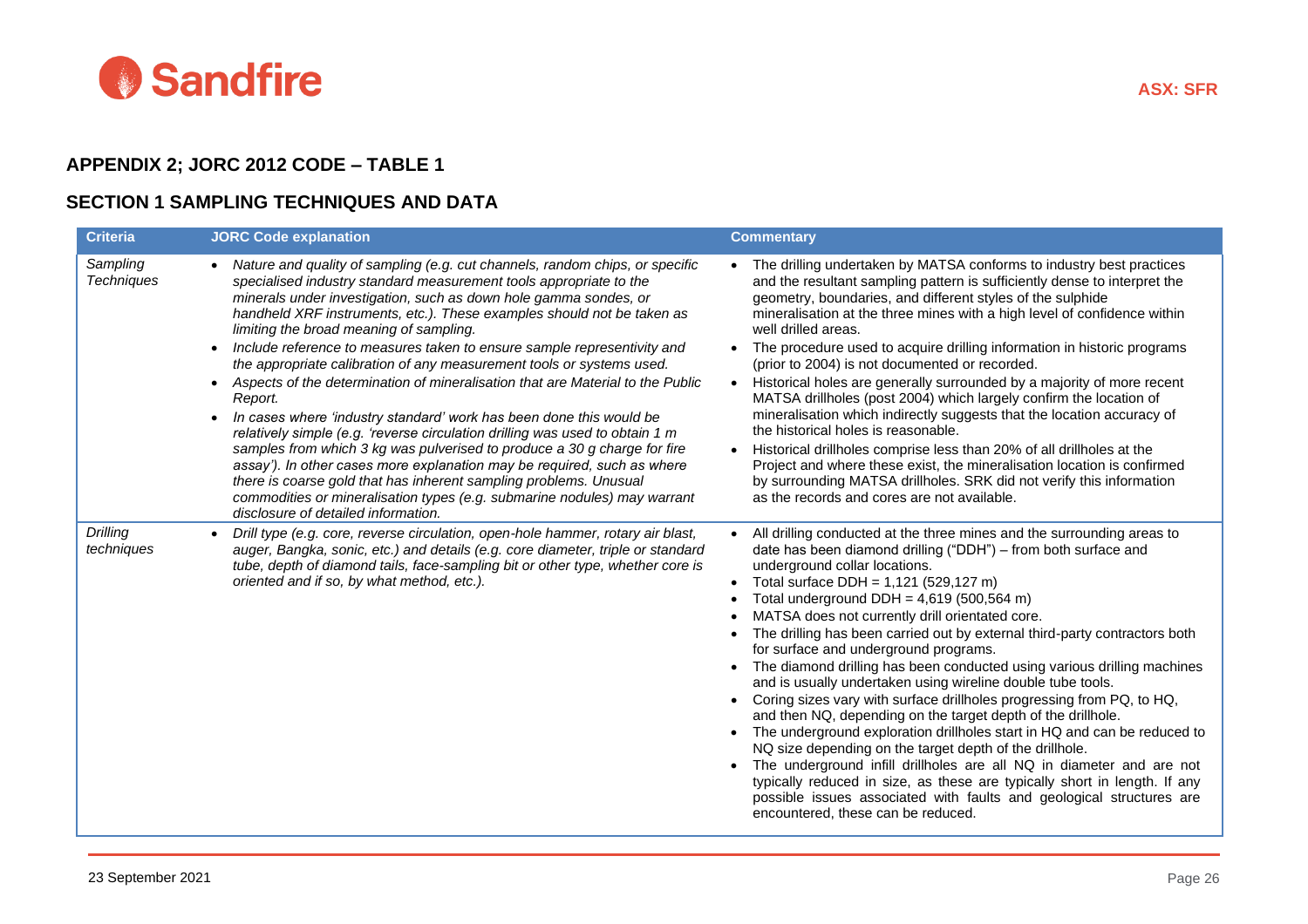

| <b>Criteria</b>          | <b>JORC Code explanation</b>                                                                                                                                                                                                                                                                                                                                           | <b>Commentary</b>                                                                                                                                                                                                                                                                                                                                                                                                                                                                                                                                                                                                                                                                                                                                                                                                                                                                                                                                                                                                                                    |
|--------------------------|------------------------------------------------------------------------------------------------------------------------------------------------------------------------------------------------------------------------------------------------------------------------------------------------------------------------------------------------------------------------|------------------------------------------------------------------------------------------------------------------------------------------------------------------------------------------------------------------------------------------------------------------------------------------------------------------------------------------------------------------------------------------------------------------------------------------------------------------------------------------------------------------------------------------------------------------------------------------------------------------------------------------------------------------------------------------------------------------------------------------------------------------------------------------------------------------------------------------------------------------------------------------------------------------------------------------------------------------------------------------------------------------------------------------------------|
|                          |                                                                                                                                                                                                                                                                                                                                                                        | Almost all massive sulphide mineralisation is drilled using HQ or<br>NO diameters.<br>Since MATSA acquired the Aguas Teñidas Mine (post 2004), it has<br>drilled 264 surface, and 2,540 underground diamond drillholes totaling<br>105,228 and 300,528 m, respectively.<br>MATSA has drilled 379 surface and 781 underground diamond drillholes<br>at Magdalena, totaling 221,675 and 92,595 m, respectively, since the<br>discovery of mineralisation in 2013.<br>Since acquiring Sotiel, MATSA has drilled 206 surface and 351<br>underground diamond drillholes totaling 95,569 and 35,034 m,<br>respectively.                                                                                                                                                                                                                                                                                                                                                                                                                                    |
| Drill sample<br>recovery | Method of recording and assessing core and chip sample recoveries and<br>results assessed.<br>Measures taken to maximise sample recovery and ensure representative<br>nature of the samples.<br>Whether a relationship exists between sample recovery and grade and<br>whether sample bias may have occurred due to preferential loss/gain of<br>fine/coarse material. | Drilling is undertaken using 3 m core runs, it is then placed by hand into<br>an open V-rail, before transferring it into numbered core boxes.<br>Core and core blocks are placed in core boxes by the drilling crews.<br>A geologist inspects all surface and underground production drill<br>cores.<br>Most drill cores from the three mines are stored in the core processing<br>area, adjacent to the core shed at the Aguas Teñidas mine.<br>The core boxes are secured during transit to reduce any potential<br>movement and loss.<br>The cored intervals are measured against the drillers recorded<br>measurements and then the core recovery is determined by<br>MATSA geologists.<br>The core recovery in the mineralised horizons is rarely less than 95% for all<br>drilling contractors.<br>Historical drillholes (drilled prior to 2004) do not have core recovery records.<br>These holes are generally surrounded by the majority of MATSA drilling and<br>are not expected to have encountered different core recovery conditions. |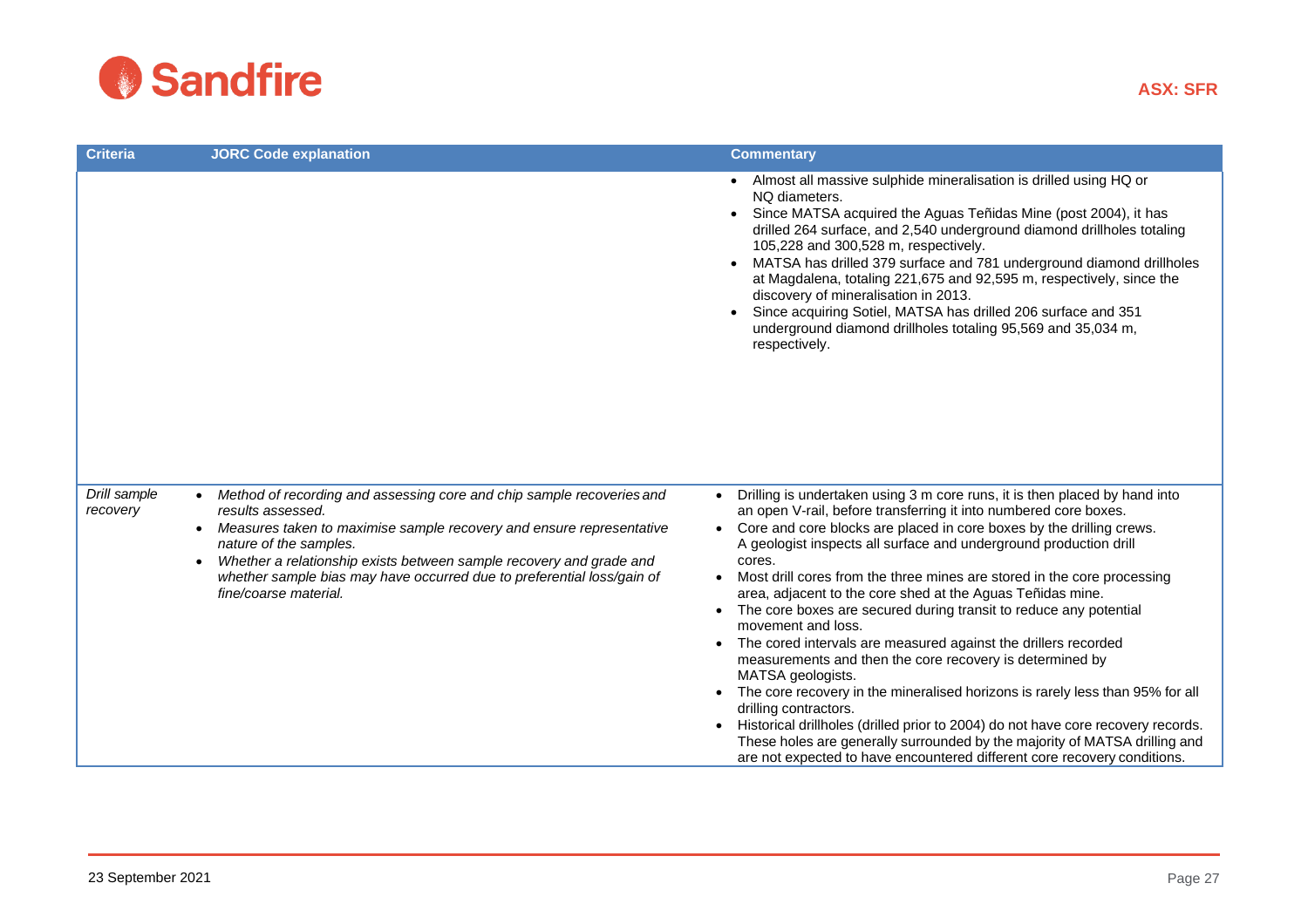

| <b>Criteria</b>                                         | <b>JORC Code explanation</b>                                                                                                                                                                                                                                                                                                                                                                                                                                                                                                                                                                                                                                                                                              | <b>Commentary</b>                                                                                                                                                                                                                                                                                                                                                                                                                                                                                                                                                                                                                                                                                                                                                                                                                                                                                                                                                                                                                                                                                                                                                                                                                                                                                                                                                                                                                                                                                                                                                                                                                                                                                                                                                                                                                                |
|---------------------------------------------------------|---------------------------------------------------------------------------------------------------------------------------------------------------------------------------------------------------------------------------------------------------------------------------------------------------------------------------------------------------------------------------------------------------------------------------------------------------------------------------------------------------------------------------------------------------------------------------------------------------------------------------------------------------------------------------------------------------------------------------|--------------------------------------------------------------------------------------------------------------------------------------------------------------------------------------------------------------------------------------------------------------------------------------------------------------------------------------------------------------------------------------------------------------------------------------------------------------------------------------------------------------------------------------------------------------------------------------------------------------------------------------------------------------------------------------------------------------------------------------------------------------------------------------------------------------------------------------------------------------------------------------------------------------------------------------------------------------------------------------------------------------------------------------------------------------------------------------------------------------------------------------------------------------------------------------------------------------------------------------------------------------------------------------------------------------------------------------------------------------------------------------------------------------------------------------------------------------------------------------------------------------------------------------------------------------------------------------------------------------------------------------------------------------------------------------------------------------------------------------------------------------------------------------------------------------------------------------------------|
| Logging                                                 | Whether core and chip samples have been geologically and geotechnically<br>logged to a level of detail to support appropriate Mineral Resource estimation,<br>mining studies and metallurgical studies.<br>Whether logging is qualitative or quantitative in nature. Core (or costean,<br>channel, etc.) photography.<br>The total length and percentage of the relevant intersections logged.                                                                                                                                                                                                                                                                                                                            | All drill core is sent to the drill shed for photography, core<br>recovery calculations, geological and geotechnical logging, and<br>sampling.<br>• The core logging is qualitative in nature whereas the sampling and<br>results this gives is quantitative in nature.<br>• The MATSA logging includes lithological coding as well as assigning<br>an overall geological unit.<br>The lithological coding system used at the three mines records 68<br>individual rocks types.<br>These individual rock types are grouped into an overall geological unit<br>code, or main rock type.                                                                                                                                                                                                                                                                                                                                                                                                                                                                                                                                                                                                                                                                                                                                                                                                                                                                                                                                                                                                                                                                                                                                                                                                                                                           |
| Sub-sampling<br>techniques and<br>sample<br>preparation | If core, whether cut or sawn and whether quarter, half or all core taken.<br>$\bullet$<br>$\bullet$<br>If non-core, whether riffled, tube sampled, rotary split, etc. and whether<br>sampled wet or dry.<br>• For all sample types, the nature, quality and appropriateness of the sample<br>preparation technique.<br>Quality control procedures adopted for all sub-sampling stages to maximise<br>representivity of samples.<br>Measures taken to ensure that the sampling is representative of the in situ<br>$\bullet$<br>material collected, including for instance results for field duplicate/second-half<br>sampling.<br>Whether sample sizes are appropriate to the grain size of the material being<br>sampled | • For all intersections with logged presence of sulphides and adjacent<br>waste zones, cores are marked for sampling and cut into two equal<br>halves.<br>• The core is placed in a v-rail prior to being placed in the core cutting<br>machine, the core is then cut.<br>One half of the core is selected for sample preparation and assay<br>$\bullet$<br>analysis, whilst the other is retained as a reference sample.<br>In general, samples are taken in 2 m lengths, though this varied<br>$\bullet$<br>depending on the logged lithology and mineralisation in the surrounding<br>core.<br>Each sample is stored in a metal tray on a rack and dried at 105°C for at<br>$\bullet$<br>least two hours. Depending on the type of samples and their degree of<br>humidity, the drying time may vary, at least until the appearance of the<br>sample is dry.<br>The entire dried sample is first crushed using a jaw crusher. The jaw<br>crusher has a retaining guard to prevent the loss of chips.<br>The jaw crusher is opened (including retaining guard) between samples<br>and cleaned with wire brush and compressed air.<br>The sample is then run through a cone crusher which reduces 90% of<br>the particles to less than 2 mm in size.<br>• The cone crusher is cleaned between samples using a wire brush<br>and compressed air.<br>• Following this, each sample is then placed on a large plastic sheet and<br>rolled (mixed) 20 times to homogenise the sample.<br>The plastic sheet is suitably large to retain all the sample without<br>$\bullet$<br>being spilled.<br>After the sample is homogenised it is spilt using an automatic riffle splitter<br>$\bullet$<br>resulting in a 500 g sample, the sample must be at least 400 g in weight<br>and no more than 800 g, this minimum weight restriction is determined by |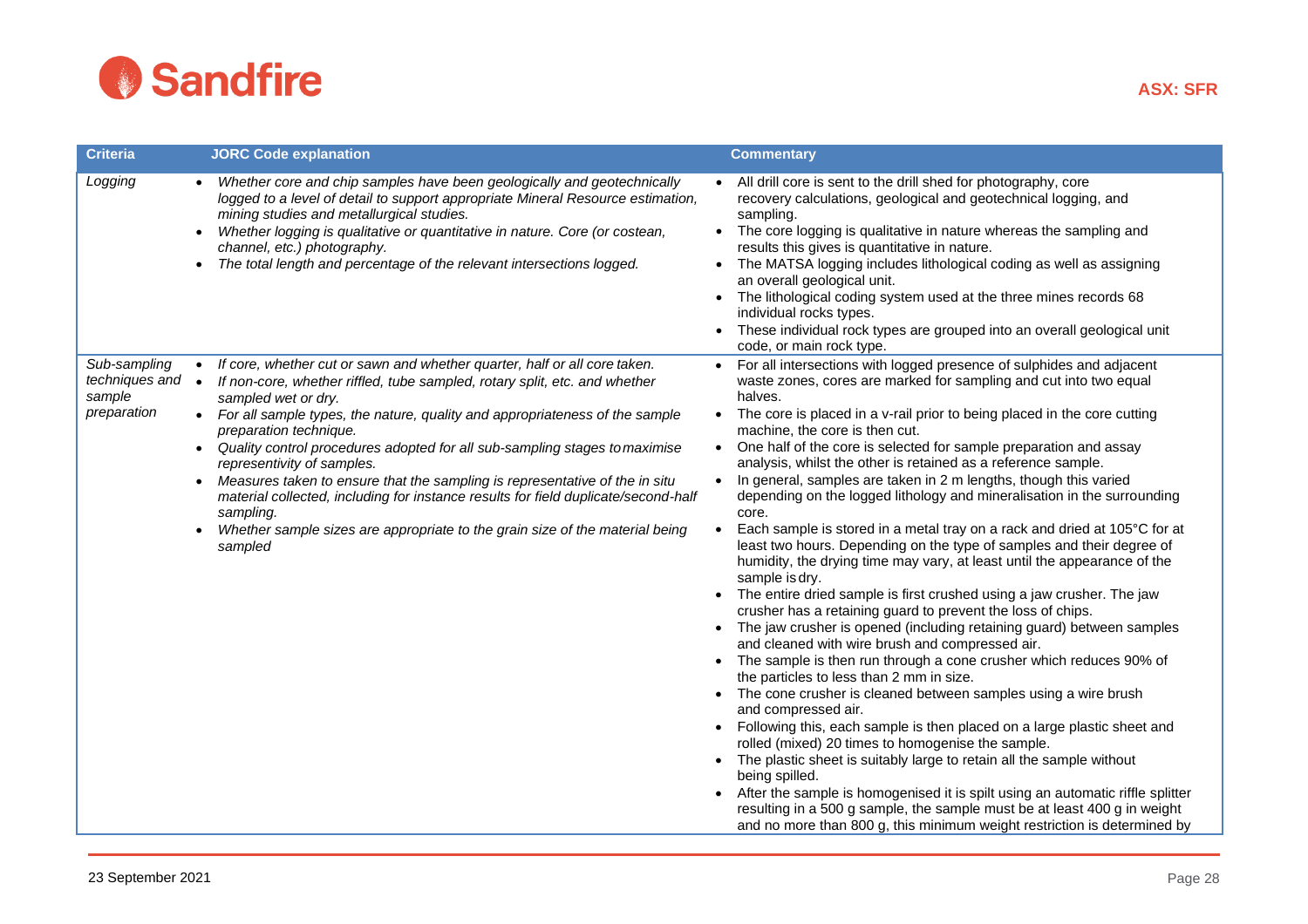

| <b>Criteria</b>                                                   | <b>JORC Code explanation</b>                                                                                                                                                                                                                                                                                                                                                                                                                                                                                                                                                                                             | <b>Commentary</b>                                                                                                                                                                                                                                                                                                                                                                                                                                                                                                                                                                                                                                                                                                                                                                                                                                                                                                                                                                                                                                                                                                                                                                                                                                                                                                                                                                                      |
|-------------------------------------------------------------------|--------------------------------------------------------------------------------------------------------------------------------------------------------------------------------------------------------------------------------------------------------------------------------------------------------------------------------------------------------------------------------------------------------------------------------------------------------------------------------------------------------------------------------------------------------------------------------------------------------------------------|--------------------------------------------------------------------------------------------------------------------------------------------------------------------------------------------------------------------------------------------------------------------------------------------------------------------------------------------------------------------------------------------------------------------------------------------------------------------------------------------------------------------------------------------------------------------------------------------------------------------------------------------------------------------------------------------------------------------------------------------------------------------------------------------------------------------------------------------------------------------------------------------------------------------------------------------------------------------------------------------------------------------------------------------------------------------------------------------------------------------------------------------------------------------------------------------------------------------------------------------------------------------------------------------------------------------------------------------------------------------------------------------------------|
|                                                                   |                                                                                                                                                                                                                                                                                                                                                                                                                                                                                                                                                                                                                          | the grinding capacity of the mill.<br>The other half of the spilt is kept for reference purposes.<br>A coarse duplicate split is taken prior to amalgamation of the reject samples<br>if designated by the MATSA geologists.<br>The riffle splitter is cleaned with compressed air between each sample.<br>The 500 g sample is milled using a ring mill for seven minutes resulting in<br>the sample particles passing through a 75 µm sieve.<br>For low SG samples, it may be necessary to grind the sample in two<br>parts and then re-combine and homogenise the pulps.<br>If a build-up of sample occurs in the ring mill it is cleaned by grinding<br>coarse sand for a 2 to 4-minute duration, otherwise the ring mill is cleansed<br>using compressed air, paper, and a paint brush.<br>• The pulverised sample is then placed on a large plastic sheet and it is<br>mixed (rolled) 20 times to homogenise the sample.<br>The pulp sampel is then dip sampled to obtain a 150 g sub sample<br>Any external check samples, which require pulp material are also taken<br>during this process (external umpire and MATSA reference samples).<br>• This 150 g sample is then placed in a small plastic or paper bag with the<br>sample number printed on it.<br>The remainder of pulp is transferred back into the sample bag<br>from which the 500 g was originally stored along with the various |
| Quality of assay •<br>data and<br>laboratory tests •<br>$\bullet$ | The nature, quality and appropriateness of the assaying and laboratory<br>procedures used and whether the technique is considered partial or total.<br>For geophysical tools, spectrometers, handheld XRF instruments, etc., the<br>parameters used in determining the analysis including instrument make and<br>model, reading times, calibrations factors applied and their derivation, etc.<br>Nature of quality control procedures adopted (e.g. standards, blanks,<br>duplicates, external laboratory checks) and whether acceptable levels of<br>accuracy (i.e. lack of bias) and precision have been established. | stages of material produced during the sample preparation stage<br>• Samples are assayed using ICP-OES, with aqua regia digest at the Internal<br>MATSA laboratory.<br>• Samples are also fire-assayed for Au.<br>The QAQC samples (blanks, certified reference material ("CRM"), and<br>duplicates) are inserted by MATSA staff into the sample stream prior to<br>these being sent to the laboratory for assay analysis. Coarse blanks and<br>twin duplicates are inserted at the laboratory at the start of the sample<br>preparation process.<br>Blank samples used by MATSA comprise silica material and have been<br>included in the sample stream for Aguas Teñidas since 2009. In reviewing<br>the blanks analysis data, SRK has applied a 5X detection limit threshold,<br>specific for each element. Samples which plot above this threshold are<br>determined as failed samples which according to MATSA is typically due to<br>contamination or a mix up of samples (incorrect labelling). The results of the<br>blank analysis demonstrate that the sample preparation process employed at<br>MATSA limit contamination to a reasonable level.<br>Fine blank samples used by MATSA comprise pulped (homogenised) silica<br>material, these have been included in the sample stream for Magdalena and                                                                                      |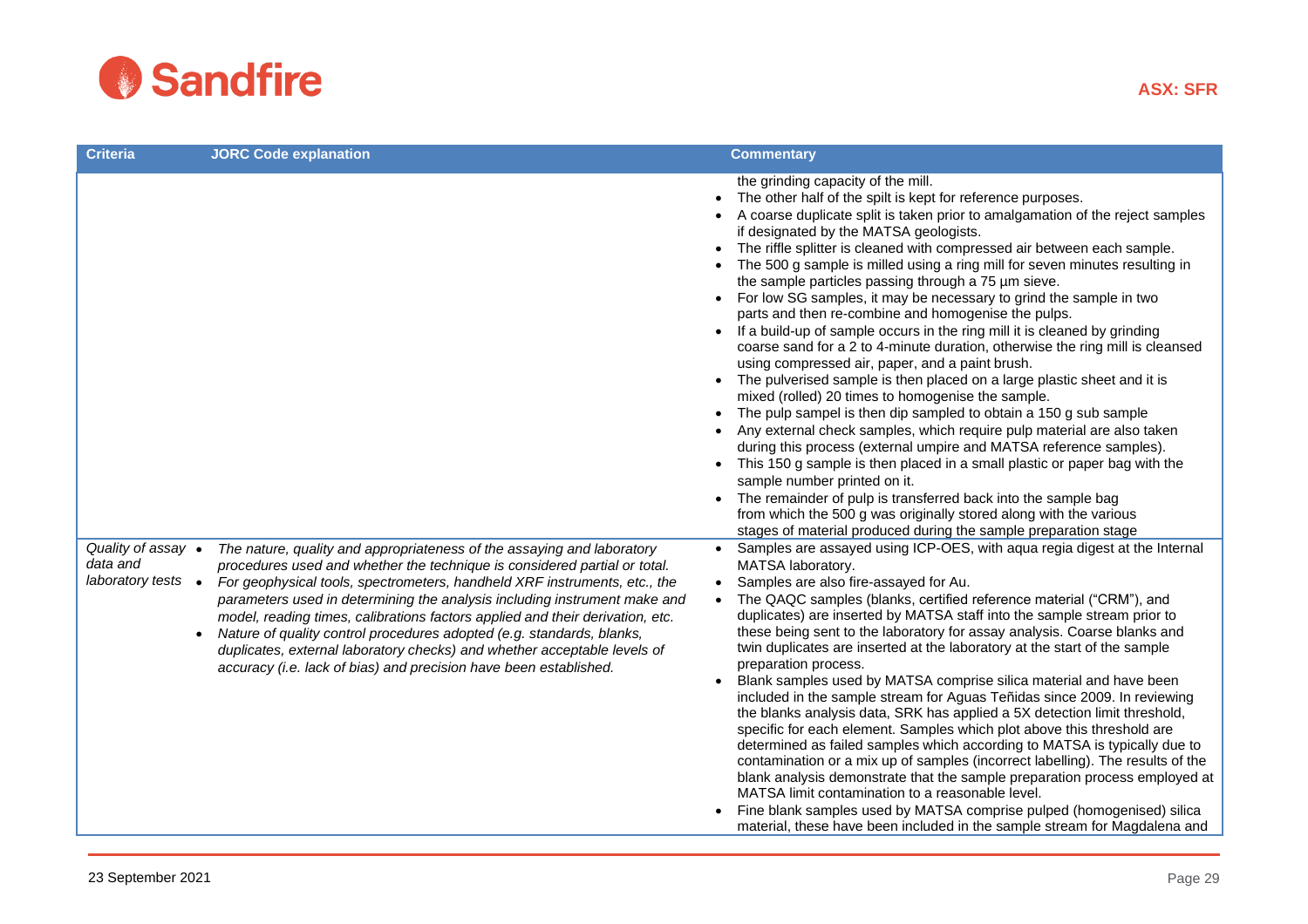

| <b>Criteria</b> | <b>JORC Code explanation</b> | <b>Commentary</b>                                                                                                                                                                                                                                                                                                                                                                                                                                                                                                                                                                                                                                                                                                                                                                                                                                                                                                                                                                                                                                                                                                                                                                                                                                                                                                                                                                                                                                                                                      |
|-----------------|------------------------------|--------------------------------------------------------------------------------------------------------------------------------------------------------------------------------------------------------------------------------------------------------------------------------------------------------------------------------------------------------------------------------------------------------------------------------------------------------------------------------------------------------------------------------------------------------------------------------------------------------------------------------------------------------------------------------------------------------------------------------------------------------------------------------------------------------------------------------------------------------------------------------------------------------------------------------------------------------------------------------------------------------------------------------------------------------------------------------------------------------------------------------------------------------------------------------------------------------------------------------------------------------------------------------------------------------------------------------------------------------------------------------------------------------------------------------------------------------------------------------------------------------|
|                 |                              | Aguas Teñidas since 2016, and for the other deposits since 2017. The<br>results of the fine blank analysis are within reasonable limits, with little<br>evidence for sample contamination between the ICP samples.<br>Twin duplicate samples used by MATSA are quarter core field duplicate<br>$\bullet$<br>samples which have been included in the sample stream at Aguas Teñidas<br>and Magdalena since 2016, and at the other deposits since 2017. As<br>expected, these duplicate results show a wider range of variation than the<br>other duplicate types inserted into the sample stream by MATSA but still<br>show reasonably good repeatability as well as good correlation between<br>the original and duplicate sample. The twin duplicates report correlation<br>coefficients typically more than 0.85 (most above 0.9).<br>Coarse duplicate samples used by MATSA are collected after the<br>second split following crushing. The results for the coarse duplicates<br>show a high degree of repeatability and a very high degree correlation<br>between the original and duplicate sample, with a correlation coefficient<br>typically more than 0.97.<br>Internal pulp duplicates sample used by MATSA are collected at the final<br>stage of sample preparation. The results for the pulp duplicates show a<br>high degree of repeatability and a high degree of correlation between the<br>original and duplicate sample, with a correlation coefficient typically more<br>than 0.98. |
|                 |                              | External duplicate samples are collected at the final stage of sample<br>$\bullet$<br>preparation and sent to the umpire laboratory (ALS Laboratories, Ireland<br>ISO/IEC 17025). The results for the external duplicates show a high<br>degree of repeatability and a high degree of correlation between the<br>original and duplicate samples, with a correlation coefficient typically more<br>than 0.97.                                                                                                                                                                                                                                                                                                                                                                                                                                                                                                                                                                                                                                                                                                                                                                                                                                                                                                                                                                                                                                                                                           |
|                 |                              | MATSA has used 34 different CRM across all the deposits since production<br>at the Aguas Teñidas mine recommenced in 2008. The CRM are used to<br>monitor Cu, Zn, Pb, Ag, and Au grades. All CRM used have been created<br>in- house by MATSA and were sent for round robin laboratory analysis, at<br>ALS Vancouver, ALS Loughrea, SGS Peru, SGS Canada, ALS Perth, and<br>ALS Brisbane. Overall, the grade ranges of the CRM are representative of<br>the different mineralisation types (cupriferous and polymetallic) and grades<br>as demonstrated in the drillhole statistics, although SRK recommends the<br>Au CRM is changed to 0.2 ppm/5 ppm/10 ppm to better reflect the<br>mineralisation. From the CRM analysis, occasional outliers can be seen;<br>however, most of the data is within 2 standard deviations for all elements.<br>• SRK considers that the QAQC results for each of the deposits to                                                                                                                                                                                                                                                                                                                                                                                                                                                                                                                                                                                     |
|                 |                              | demonstrate acceptable levels of accuracy and precision at the                                                                                                                                                                                                                                                                                                                                                                                                                                                                                                                                                                                                                                                                                                                                                                                                                                                                                                                                                                                                                                                                                                                                                                                                                                                                                                                                                                                                                                         |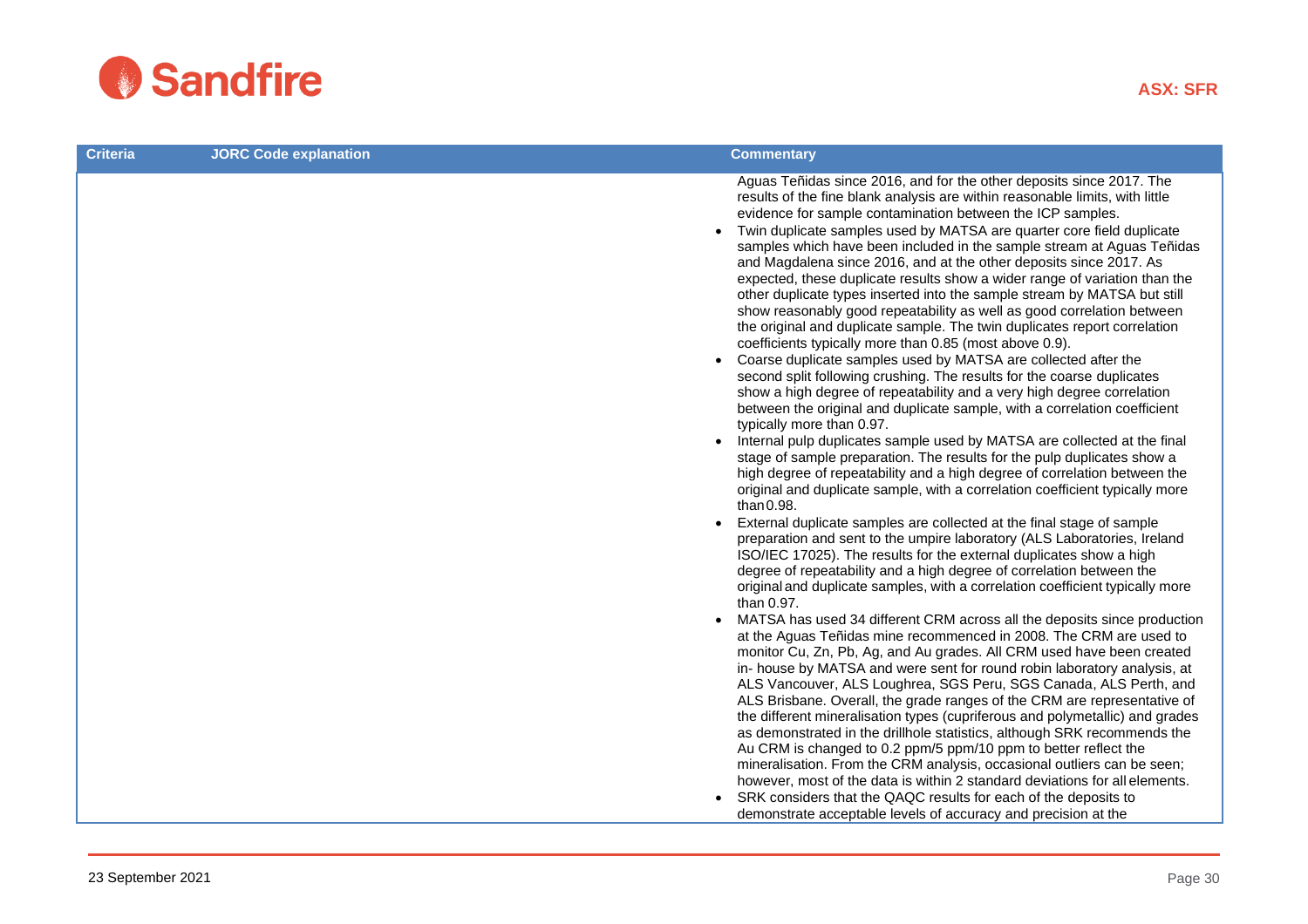

| <b>Criteria</b>                             | <b>JORC Code explanation</b>                                                                                                                                                                                                                                                                                        | <b>Commentary</b>                                                                                                                                                                                                                                                                                                                                                                                                                                                                                                                                                                                                                                                                                                                                                                                                                                                                                                                                                                                                                                                                                                                                                                                                                                                                                                                                  |
|---------------------------------------------|---------------------------------------------------------------------------------------------------------------------------------------------------------------------------------------------------------------------------------------------------------------------------------------------------------------------|----------------------------------------------------------------------------------------------------------------------------------------------------------------------------------------------------------------------------------------------------------------------------------------------------------------------------------------------------------------------------------------------------------------------------------------------------------------------------------------------------------------------------------------------------------------------------------------------------------------------------------------------------------------------------------------------------------------------------------------------------------------------------------------------------------------------------------------------------------------------------------------------------------------------------------------------------------------------------------------------------------------------------------------------------------------------------------------------------------------------------------------------------------------------------------------------------------------------------------------------------------------------------------------------------------------------------------------------------|
|                                             |                                                                                                                                                                                                                                                                                                                     | laboratories. SRK therefore has confidence that the associated assays<br>are of sufficient quality to be used in the subsequent Mineral Resource<br>estimate.                                                                                                                                                                                                                                                                                                                                                                                                                                                                                                                                                                                                                                                                                                                                                                                                                                                                                                                                                                                                                                                                                                                                                                                      |
| Verification of<br>sampling and<br>assaying | • The verification of significant intersections by either independent or<br>alternative company personnel.<br>• The use of twinned holes.<br>Documentation of primary data, data entry procedures, data verification,<br>data storage (physical and electronic) protocols.<br>Discuss any adjustment to assay data. | MATSA employs ALS (previously OMAC Laboratories Ltd) and ALS<br>Chemex (Global) as its external reference laboratories used to undertake<br>check (umpire) assay analysis.<br>It should be noted that for the Sotiel Mine almost no historical laboratory<br>verification information is available<br>• The historical Aguas Teñidas core was assayed for the current MATSA<br>suite of element in most cases (when the mine was active), typically by<br>ICP and XRF (NB: SRK has not been supplied with any documentation in<br>relation to this).                                                                                                                                                                                                                                                                                                                                                                                                                                                                                                                                                                                                                                                                                                                                                                                               |
| Location of data •<br>points                | Accuracy and quality of surveys used to locate drill holes (collar and down-<br>hole surveys), trenches, mine workings and other locations used in Mineral<br>Resource estimation.<br>Specification of the grid system used.<br>Quality and adequacy of topographic control                                         | The surface collar locations are surveyed using GPS total station which has<br>a reported accuracy of less than 10 cm in the X, Y, and Z.<br>• The underground collars are surveyed using a total station method which<br>has an accuracy of less than 10 cm in the X, Y, and Z.<br>The procedure used to survey historic drillhole collars (drilled prior to 2004)<br>is not documented or recorded.<br>• SRK verified select Elvira and Calanesa surface diamond drillhole collars<br>using a handheld GPS and found no major discrepancies when these were<br>compared against the database. Prior to the estimation processes, SRK<br>also verified the underground drillhole collars against the underground<br>development and found no major issues. Therefore, the drill collar location<br>data can be accepted with confidence for the purposes of resource<br>estimation.<br>MATSA typically uses a REFLEX Flexi-It multi-shot tool for all its<br>downhole surveys, with the measurements taken every 25 m. The<br>REFLEX tool is a magnetic tool and the survey azimuth is aligned to mine<br>grid north.<br>Prior to MATSA acquiring the Sotiel and Aguas Teñidas mines, the<br>downhole surveys were typically taken at 50 m intervals using a single or<br>multishot camera. SRK notes that the instruments used for these surveys |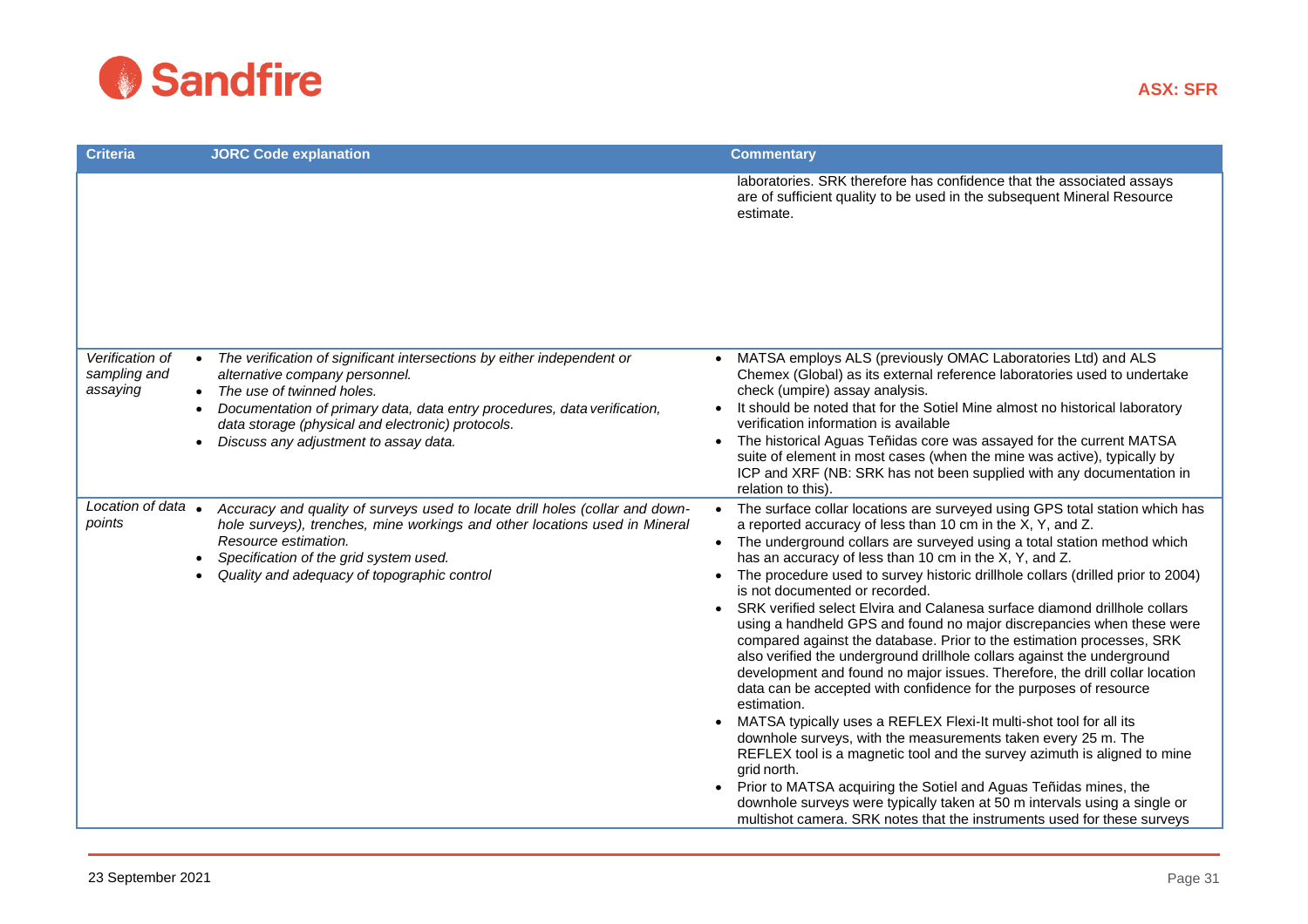

| <b>Criteria</b>                                                  | <b>JORC Code explanation</b>                                                                                                                                                                                                                                                                                                                                                      |           | <b>Commentary</b>                                                                                                                                                                                                                                                                                                                                                                                                                                                                                                                                                                                                                                                                                                                                                                                                                                                                                                                                                                                                                                                                                                                                                                                    |
|------------------------------------------------------------------|-----------------------------------------------------------------------------------------------------------------------------------------------------------------------------------------------------------------------------------------------------------------------------------------------------------------------------------------------------------------------------------|-----------|------------------------------------------------------------------------------------------------------------------------------------------------------------------------------------------------------------------------------------------------------------------------------------------------------------------------------------------------------------------------------------------------------------------------------------------------------------------------------------------------------------------------------------------------------------------------------------------------------------------------------------------------------------------------------------------------------------------------------------------------------------------------------------------------------------------------------------------------------------------------------------------------------------------------------------------------------------------------------------------------------------------------------------------------------------------------------------------------------------------------------------------------------------------------------------------------------|
|                                                                  |                                                                                                                                                                                                                                                                                                                                                                                   | $\bullet$ | were not recorded in the master database.<br>Historical holes are generally surrounded by a majority of MATSA drillholes<br>which largely confirm the location of mineralisation which indirectly<br>suggests that the location accuracy of the historical holes is reasonable.<br>A local mining grid is used at the three mines. Aguas Teñidas and Magdalena<br>mine use the same local grid. Conversion to this grid is undertaken from<br>WGS84 co-ordinates and is achieved by adding 1,002.968 m to the elevation<br>(z) values (to avoid negative numbers in the underground development) and<br>then a translation is applied to the X and Y coordinates by adding 0.006 m to<br>the X and 0.196 m to Y coordinate respectively.<br>Sotiel mine grid is calculated by applying a translation (from the Pozo<br>Isidro co-ordinate system) of 689,597.452 to the X and 4,164,133.734 to<br>the Y co- ordinates, after which a translation is then applied to all three<br>coordinates, with 2,000 m added to X, 5,000 m added to the Y, and 1,000<br>m added to the Z coordinates. Finally, a rotation of 24.7° is applied to align<br>the strike of the orebodies to an east-west direction. |
| Data spacing<br>and distribution<br>$\bullet$                    | Data spacing for reporting of Exploration Results.<br>Whether the data spacing and distribution is sufficient to establish the degree<br>of geological and grade continuity appropriate for the Mineral Resource and<br>Ore Reserve estimation procedure(s) and classifications applied.<br>Whether sample compositing has been applied.                                          |           | Drilling undertaken by MATSA conforms to industry best practices and the<br>resultant sampling pattern is sufficiently dense to interpret the geometry,<br>boundaries, and different styles of the sulphide mineralisation at the three<br>mines with a high level of confidence within well drilled areas. Confidence in<br>the geological interpretation decreases in areas of reduced sample coverage<br>and is reflected in the classification of mineral resources.                                                                                                                                                                                                                                                                                                                                                                                                                                                                                                                                                                                                                                                                                                                             |
| Orientation of<br>data in relation<br>to geological<br>structure | Whether the orientation of sampling achieves unbiased sampling of possible<br>structures and the extent to which this is known, considering the deposit type.<br>If the relationship between the drilling orientation and the orientation of key<br>mineralised structures is considered to have introduced a sampling bias, this<br>should be assessed and reported if material. | $\bullet$ | Drill holes are generally orientated in a manner to achieve<br>reasonable intersection angles with the mineralisation, while<br>optimising collar locations/drilling stations.<br>It is SRK's view that the drilling orientations are appropriate to model the<br>geology and mineralisation based on the current geological interpretation.                                                                                                                                                                                                                                                                                                                                                                                                                                                                                                                                                                                                                                                                                                                                                                                                                                                         |
| Sample security •                                                | The measures taken to ensure sample security.                                                                                                                                                                                                                                                                                                                                     | $\bullet$ | The core shed, sample preparation facilities and laboratory are all<br>confined within secure boundaries, with controlled access points,<br>where only authorised mine personal are allowed entry.                                                                                                                                                                                                                                                                                                                                                                                                                                                                                                                                                                                                                                                                                                                                                                                                                                                                                                                                                                                                   |
| Audits or<br>reviews                                             | • The results of any audits or reviews of sampling techniques and data.                                                                                                                                                                                                                                                                                                           |           | • SRK has completed several visits to the Project, including:<br>Guy Dishaw (QP for the Mineral Resource) site visit between 4 and<br>$\bullet$<br>8 March 2018. Included visits to mineralisation exposures and<br>stoping areas in the Aguas Teñidas and Magdalena mines.<br>Guy Dishaw (QP for the Mineral Resource) and James Williams site<br>visit between 8 and 9 May 2019. Included Mineral Resource data<br>technical review and visit to mineralisation exposures and stoping<br>areas in the Sotiel mine.                                                                                                                                                                                                                                                                                                                                                                                                                                                                                                                                                                                                                                                                                 |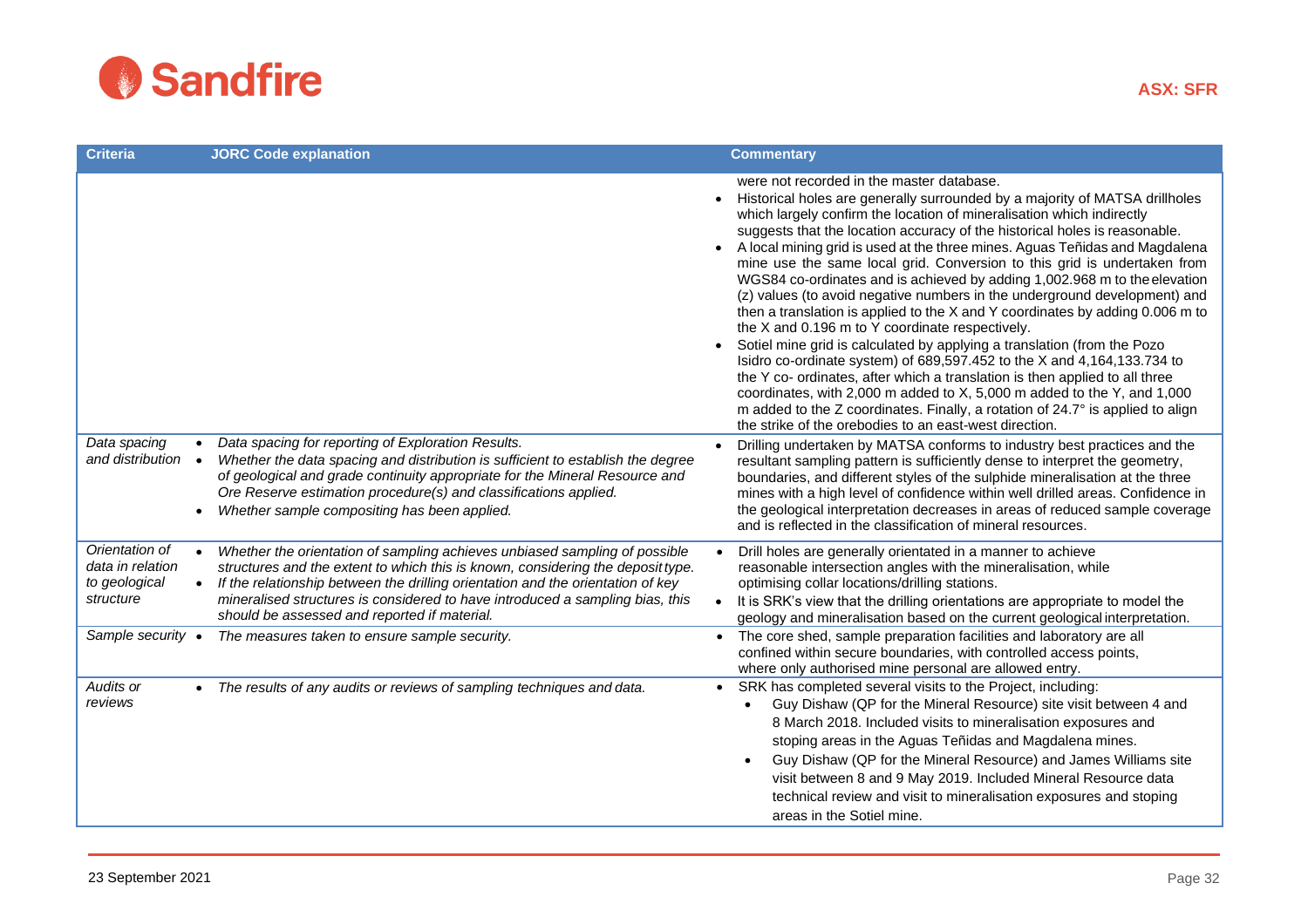

| <b>Criteria</b> | <b>JORC Code explanation</b> | <b>Commentary</b>                                                                                                                                                                                                                          |
|-----------------|------------------------------|--------------------------------------------------------------------------------------------------------------------------------------------------------------------------------------------------------------------------------------------|
|                 |                              | The site visits allowed SRK to review exploration procedures, define<br>geological modelling procedures, examine drill core, inspect the site,<br>interview project personnel, and collect relevant information across<br>all three mines. |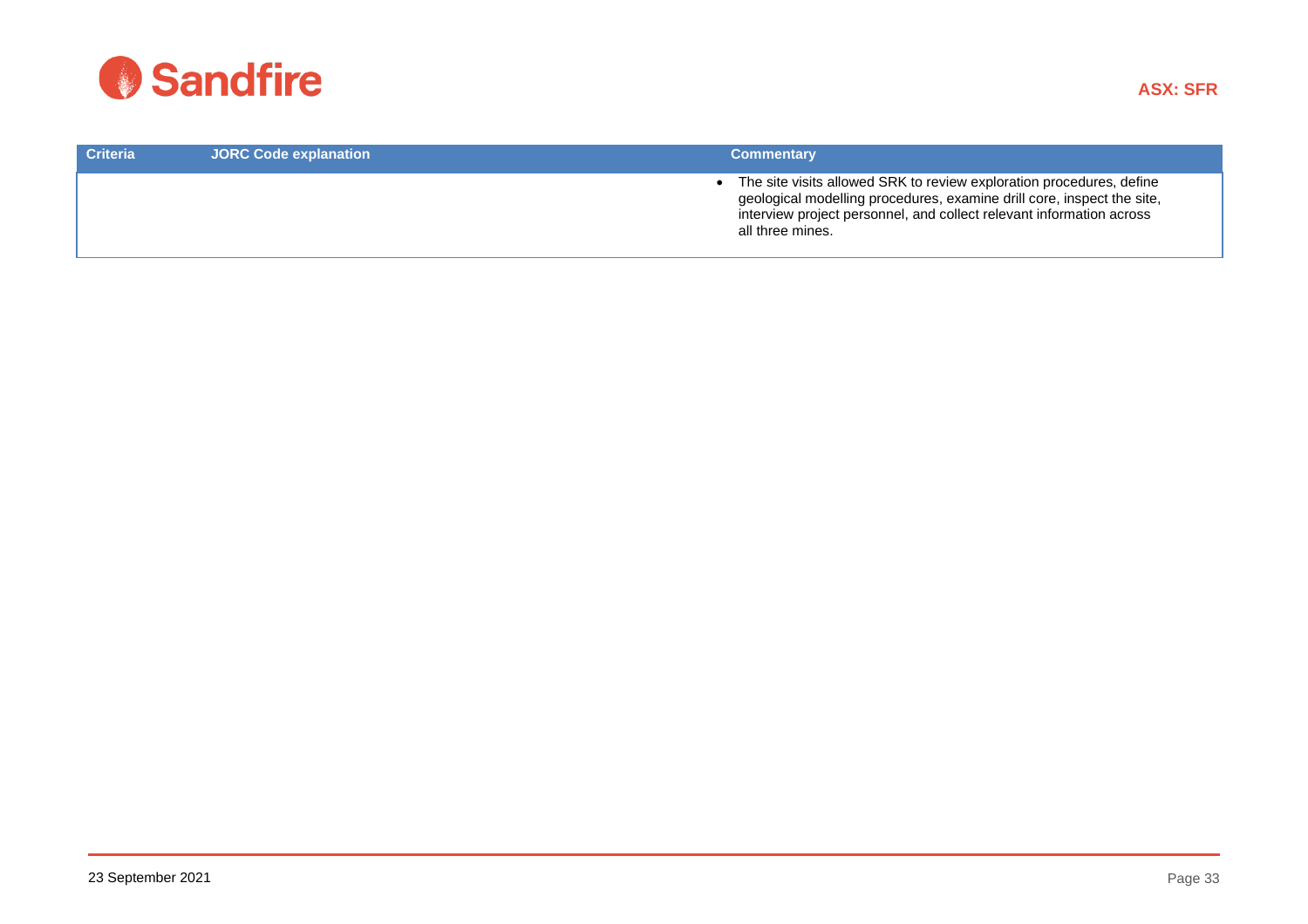

## **SECTION 2 REPORTING OF EXPLORATION RESULTS**

| <b>Criteria</b>                                  | <b>JORC Code explanation</b>                                                                                                                                                                                                                                                                                                                                                                                                         | <b>Commentary</b>                                                                                                                                                                                                                                                                                                                                                                                                                                                                                                                                                                                                                                                                                                                                                                                                                                                                                                                                                                                                                                                                                                                                                                                                                                                                                                                                        |
|--------------------------------------------------|--------------------------------------------------------------------------------------------------------------------------------------------------------------------------------------------------------------------------------------------------------------------------------------------------------------------------------------------------------------------------------------------------------------------------------------|----------------------------------------------------------------------------------------------------------------------------------------------------------------------------------------------------------------------------------------------------------------------------------------------------------------------------------------------------------------------------------------------------------------------------------------------------------------------------------------------------------------------------------------------------------------------------------------------------------------------------------------------------------------------------------------------------------------------------------------------------------------------------------------------------------------------------------------------------------------------------------------------------------------------------------------------------------------------------------------------------------------------------------------------------------------------------------------------------------------------------------------------------------------------------------------------------------------------------------------------------------------------------------------------------------------------------------------------------------|
| Mineral<br>tenement and<br>land tenure<br>status | Type, reference name/number, location and ownership including agreements<br>or material issues with third parties such as joint ventures, partnerships,<br>overriding royalties, native title interests, historical sites, wilderness or<br>national park and environmental settings.<br>The security of the tenure held at the time of reporting along with any known<br>impediments to obtaining a licence to operate in the area. | The MATSA mining permits cover 53.3 km <sup>2</sup> across all three mines.<br>MATSA currently holds 55 mining permits which cover all three mines and<br>has the rights to exploit the Aguas Teñidas and Magdalena mines in the<br>municipality of Almonaster la Real and the Sotiel mine in the municipality of<br>Calañas, both of which are in the province of Huelva.<br>MATSA is also in the process of registering an additional mining permit<br>related to a fourth project called Mina Concepcion located to the east of<br>Magdalena, although this does not form part of this study.<br>The Company also has exploitation and exploration permits which cover<br>more than 1,100 km <sup>2</sup> in the IPB and 160 km2 in the Spanish region of<br>Extremadura.<br>The Aguas Teñidas, Magdalena, and Sotiel mines are covered by 33, 21, and<br>a single (which encompasses two smaller mining permits) mining permits,<br>respectively. The Aguas Teñidas mining permits were renewed in 2012 for a<br>30-year period and are due to expire on 31 August 2042. The Magdalena<br>mining permits were issued in 2013 and are due to expire on 15 January<br>2043, except for the Magdalena Masa 2 permit which is due to expire on 07<br>July 2046. The Sotiel mining permit was renewed in 2015 and is due to expire<br>on 19 January 2045. |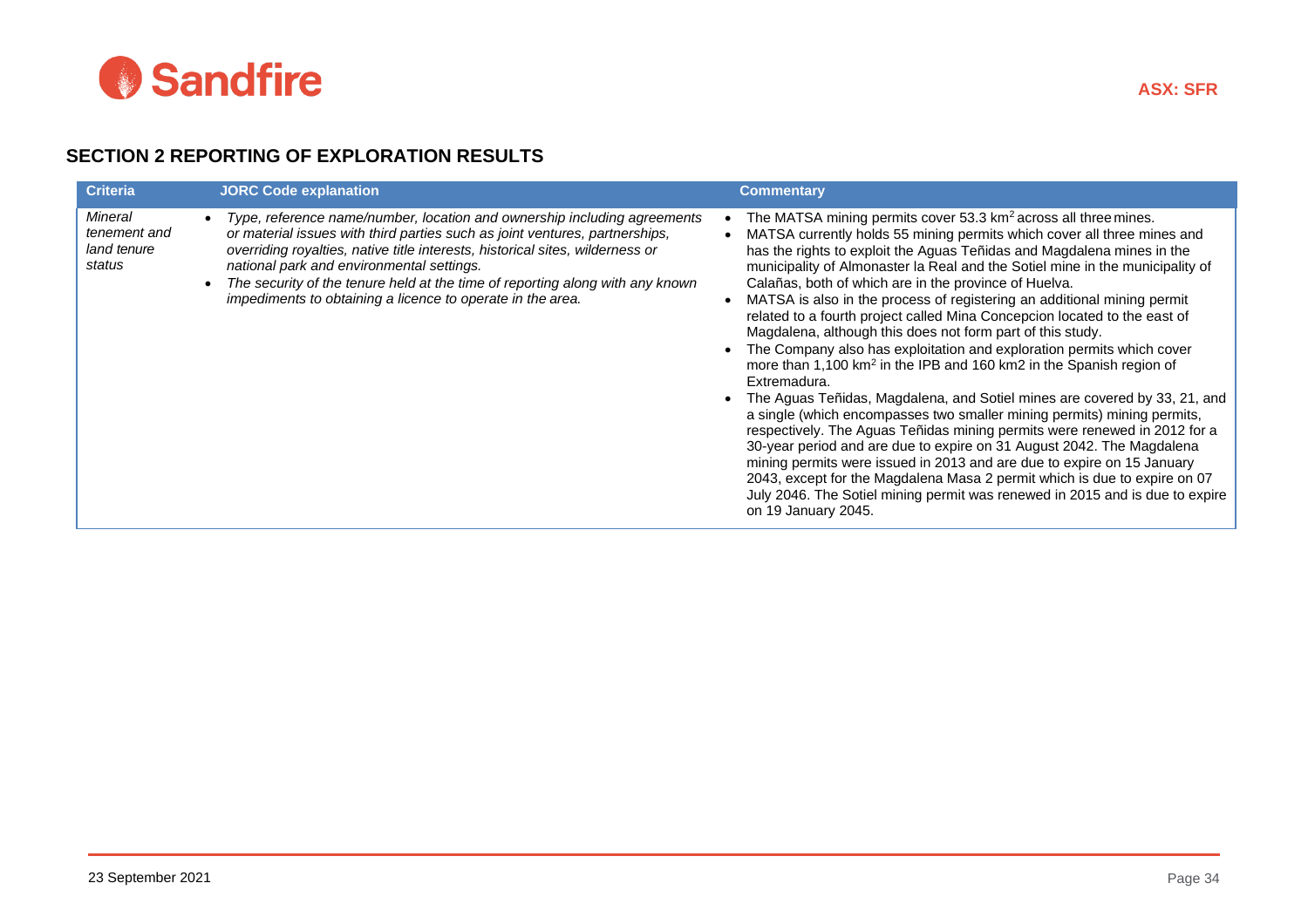

| <b>Criteria</b>                         | <b>JORC Code explanation</b>                                               | <b>Commentary</b>                                                                                                                                                                                                                                                                                                                                                                                                                                                                                                                                                                                                                                                                                                                                                                                                                                                                                                                                                                                                                                                                                                                                                                                                                                                                                                                         |
|-----------------------------------------|----------------------------------------------------------------------------|-------------------------------------------------------------------------------------------------------------------------------------------------------------------------------------------------------------------------------------------------------------------------------------------------------------------------------------------------------------------------------------------------------------------------------------------------------------------------------------------------------------------------------------------------------------------------------------------------------------------------------------------------------------------------------------------------------------------------------------------------------------------------------------------------------------------------------------------------------------------------------------------------------------------------------------------------------------------------------------------------------------------------------------------------------------------------------------------------------------------------------------------------------------------------------------------------------------------------------------------------------------------------------------------------------------------------------------------|
| Exploration<br>done by other<br>parties | • Acknowledgment and appraisal of exploration by other parties.            | • The Aguas Teñidas deposit was initially discovered via a joint venture<br>agreement between Billiton Espanola SA ("Billiton") and Promotora de<br>Recursos Naturales ("PRN") companies. Billiton owned the Aguas Teñidas<br>deposit licenses until 1991 when they were acquired by Placer Dome Inc<br>("Placer Dome").<br>The Aguas Teñidas licenses were then acquired by Navan Resources PLC<br>(Navan) in 1995. Navan acquired the first mining permit in 1995 and began<br>the mining the deposit in 1997. It should be noted that in 1999 the area<br>surrounding the Castillejito mine was being explored by RioMin.<br>In 2005, the Aguas Teñidas Mine was acquired by Iberian Minerals Corp<br>$\bullet$<br>(parent Company of MATSA) with commercial production restarting in 2009.<br>• The Magdalena deposit was discovered in 2013 by MATSA and in July 2015<br>commercial production commenced.<br>The Sotiel group of mines and the associated licenses were previously<br>$\bullet$<br>owned by Minas de Almagrera SA, who undertook a feasibility study in 1977<br>with regards to reopening the historic mine (previous ownership is not<br>known). Exploitation began in 1983 but the mine subsequently closed in<br>2001. The Iberian Minerals Corp (parent of MATSA) acquired 100% of the<br>mining rights in 2005. |
| Geology                                 | Deposit type, geological setting and style of mineralisation.<br>$\bullet$ | The Project is in the IPB which is arguably the largest and most important<br>VMS metallogenic province in the world. The IPB comprises Upper Devonian<br>to Upper Carboniferous volcano-sedimentary sequences and occurs in the<br>provinces of Huelva and Seville in Spain as well as south Portugal, forming<br>an arch that is approximately 240 km in strike length and 35 km wide.<br>The IPB is affected by numerous deformation events, including the San<br>$\bullet$<br>Telmo anticline on which the Aguas Teñidas and Magdalena mines occur on<br>the northern limb and Sotiel mine occurs on the southern limb.<br>The mineralisation consists of massive to semi-massive sulphide bodies,<br>$\bullet$<br>primarily composed of pyrite, with lower quantities (generally less than 10%)<br>of Cu, Pb, and Zn bearing sulphides.<br>The deposits at Aguas Teñidas and Magdalena mines also have stockwork<br>sulphide zones in the footwall that can be quite extensive and are<br>characterised by primarily pyrite and chalcopyrite mineralisation.<br>The deposits which comprise the Project have been categorised as Kuroko<br>type VMS deposits based on their mineralogy, geological setting, and<br>geometry/size.                                                                                                    |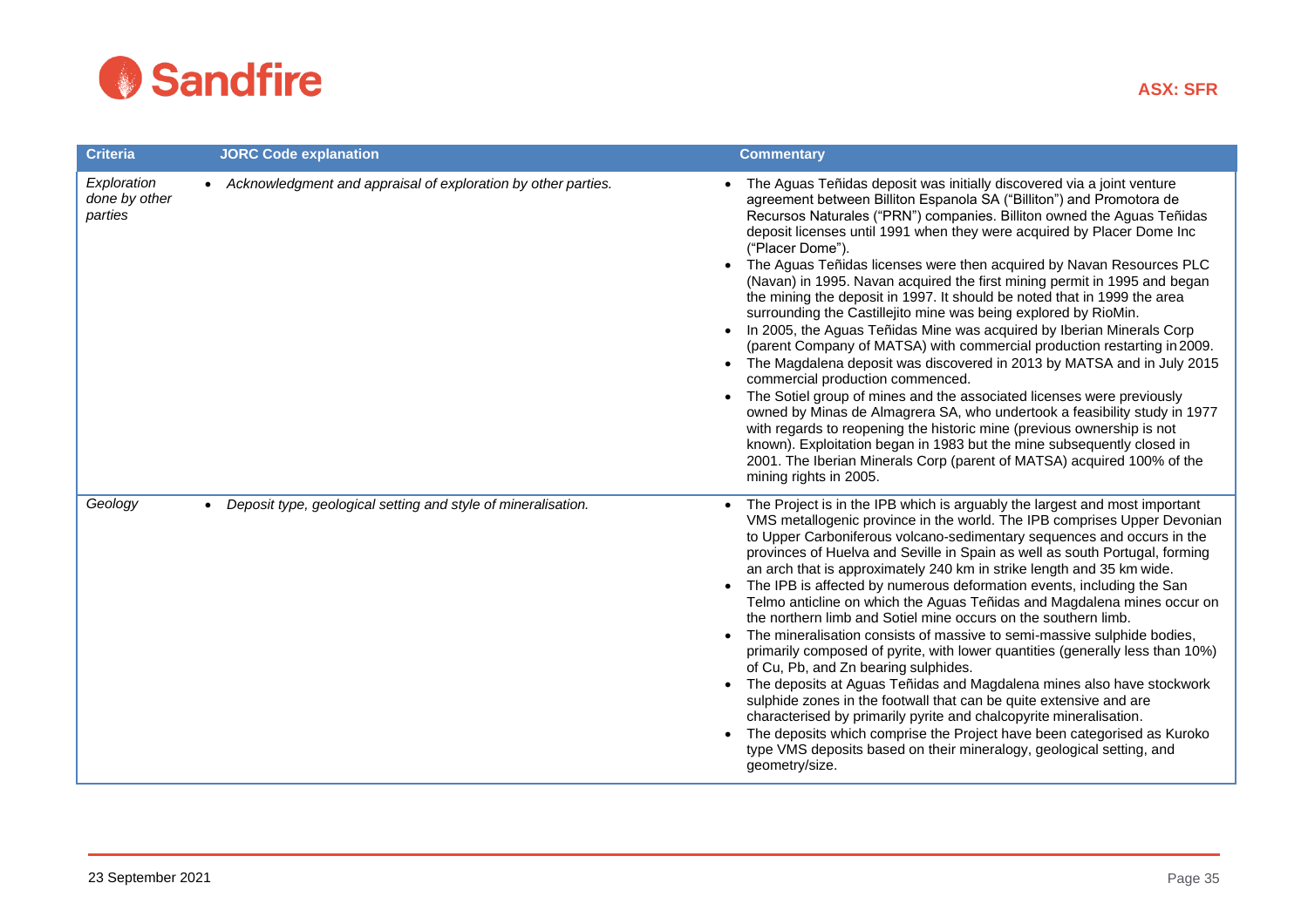

| <b>Criteria</b>                                                                 | <b>JORC Code explanation</b>                                                                                                                                                                                                                                                                                                                                                                                                                                                                                                                                                                                                                                                                                          | <b>Commentary</b>                            |
|---------------------------------------------------------------------------------|-----------------------------------------------------------------------------------------------------------------------------------------------------------------------------------------------------------------------------------------------------------------------------------------------------------------------------------------------------------------------------------------------------------------------------------------------------------------------------------------------------------------------------------------------------------------------------------------------------------------------------------------------------------------------------------------------------------------------|----------------------------------------------|
| Drill hole<br>information                                                       | • A summary of all information material to the understanding of the<br>exploration results including a tabulation of the following information for all<br>Material drill holes:<br>easting and northing of the drill hole collar<br>elevation or RL (Reduced Level - elevation above sea level in<br>metres) of the drill hole collar<br>dip and azimuth of the hole<br>$\bullet$<br>down hole length and interception depth<br>hole length.<br>$\bullet$<br>If the exclusion of this information is justified on the basis that the<br>information is not Material and this exclusion does not detract from the<br>understanding of the report, the Competent Person should clearly explain<br>why this is the case. | • No exploration results have been reported. |
| Data<br>aggregation<br>methods                                                  | In reporting Exploration Results, weighting averaging techniques, maximum<br>and/or minimum grade truncations (e.g. cutting of high grades) and cut-off<br>grades are usually Material and should be stated<br>Where aggregate intercepts incorporate short lengths of high grade results<br>and longer lengths of low grade results, the procedure used for such<br>aggregation should be stated and some typical examples of such<br>aggregations should be shown in detail.<br>The assumptions used for any reporting of metal equivalent values should<br>be clearly stated.                                                                                                                                      | • No exploration results have been reported. |
| Relationship<br>between<br>mineralisation<br>widths and<br>intercept<br>lengths | These relationships are particularly important in the reporting of Exploration<br>Results.<br>If the geometry of the mineralisation with respect to the drill hole angle is<br>$\bullet$<br>known, its nature should be reported.<br>If it is not known and only the down hole lengths are reported, there should<br>be a clear statement to this effect (e.g. 'down hole length, true width not<br>known').                                                                                                                                                                                                                                                                                                          | • No exploration results have been reported. |
| Diagrams                                                                        | Appropriate maps and sections (with scales) and tabulations of intercepts<br>$\bullet$<br>should be included for any significant discovery being reported. These<br>should include, but not be limited to a plan view of drill hole collar locations<br>and appropriate sectional views                                                                                                                                                                                                                                                                                                                                                                                                                               | • No exploration results have been reported. |
| Balanced<br>reporting                                                           | Where comprehensive reporting of all Exploration Results is not practicable,<br>representative reporting of both low and high grades and/or widths should<br>be practiced to avoid misleading reporting of Exploration Results                                                                                                                                                                                                                                                                                                                                                                                                                                                                                        | • No exploration results have been reported. |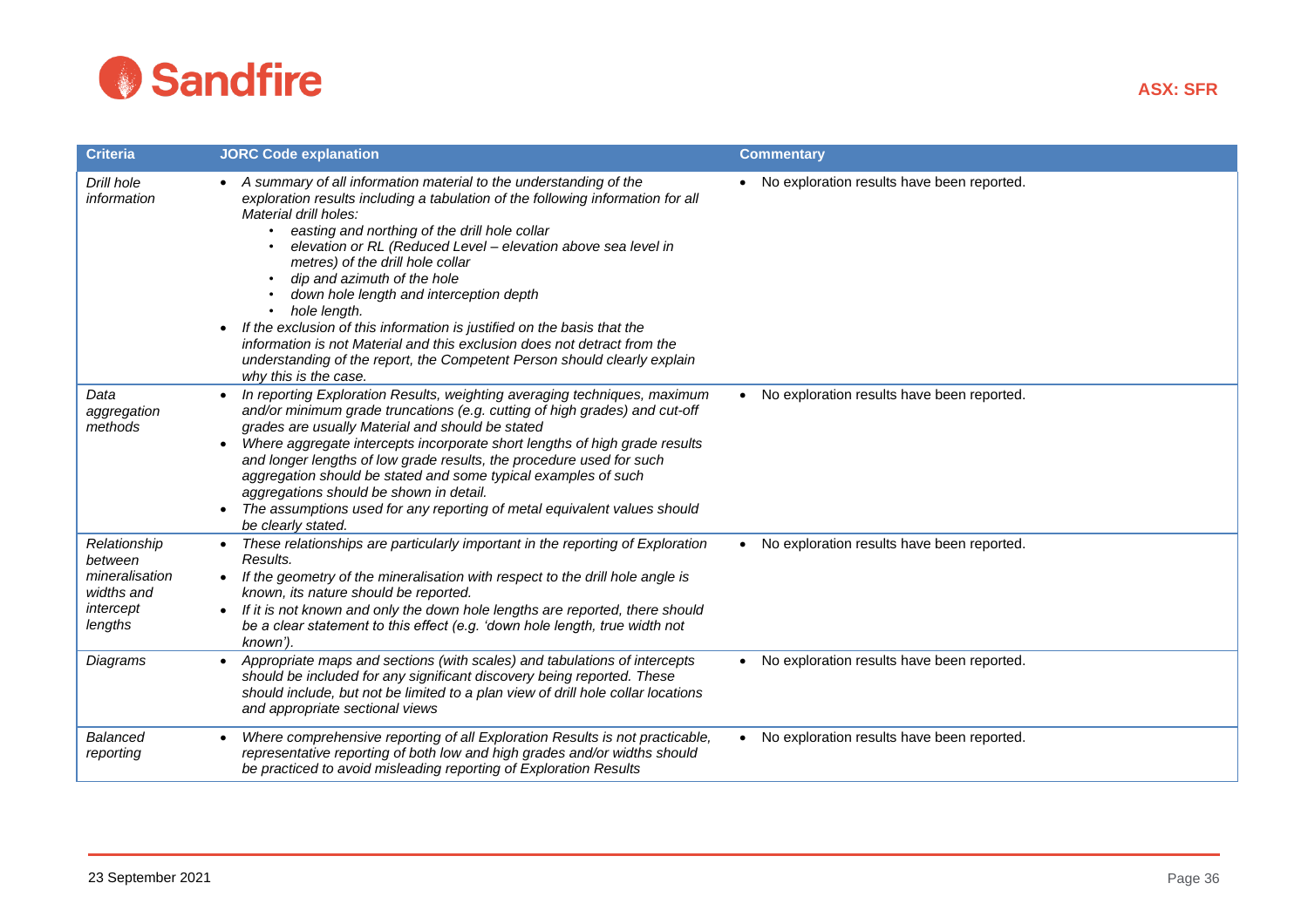

| <b>Criteria</b>                             | <b>JORC Code explanation</b>                                                                                                                                                                                                                                                                                                                                                                           | <b>Commentary</b>                          |
|---------------------------------------------|--------------------------------------------------------------------------------------------------------------------------------------------------------------------------------------------------------------------------------------------------------------------------------------------------------------------------------------------------------------------------------------------------------|--------------------------------------------|
| Other<br>substantive<br>exploration<br>data | Other exploration data, if meaningful and material, should be reported<br>including (but not limited to): geological observations; geophysical survey<br>results; geochemical survey results; bulk samples – size and method of data<br>treatment; metallurgical test results; bulk density, groundwater, geotechnical<br>and rock characteristics; potential deleterious or contaminating substances. | No exploration results have been reported. |
| <b>Further work</b>                         | The nature and scale of planned further work (e.g. tests for lateral<br>extensions or depth extensions or large-scale step-out drilling).<br>Diagrams clearly highlighting the areas of possible extensions, including the<br>main geological interpretations and future drilling areas, provided this<br>information is not commercially sensitive.                                                   | No exploration results have been reported. |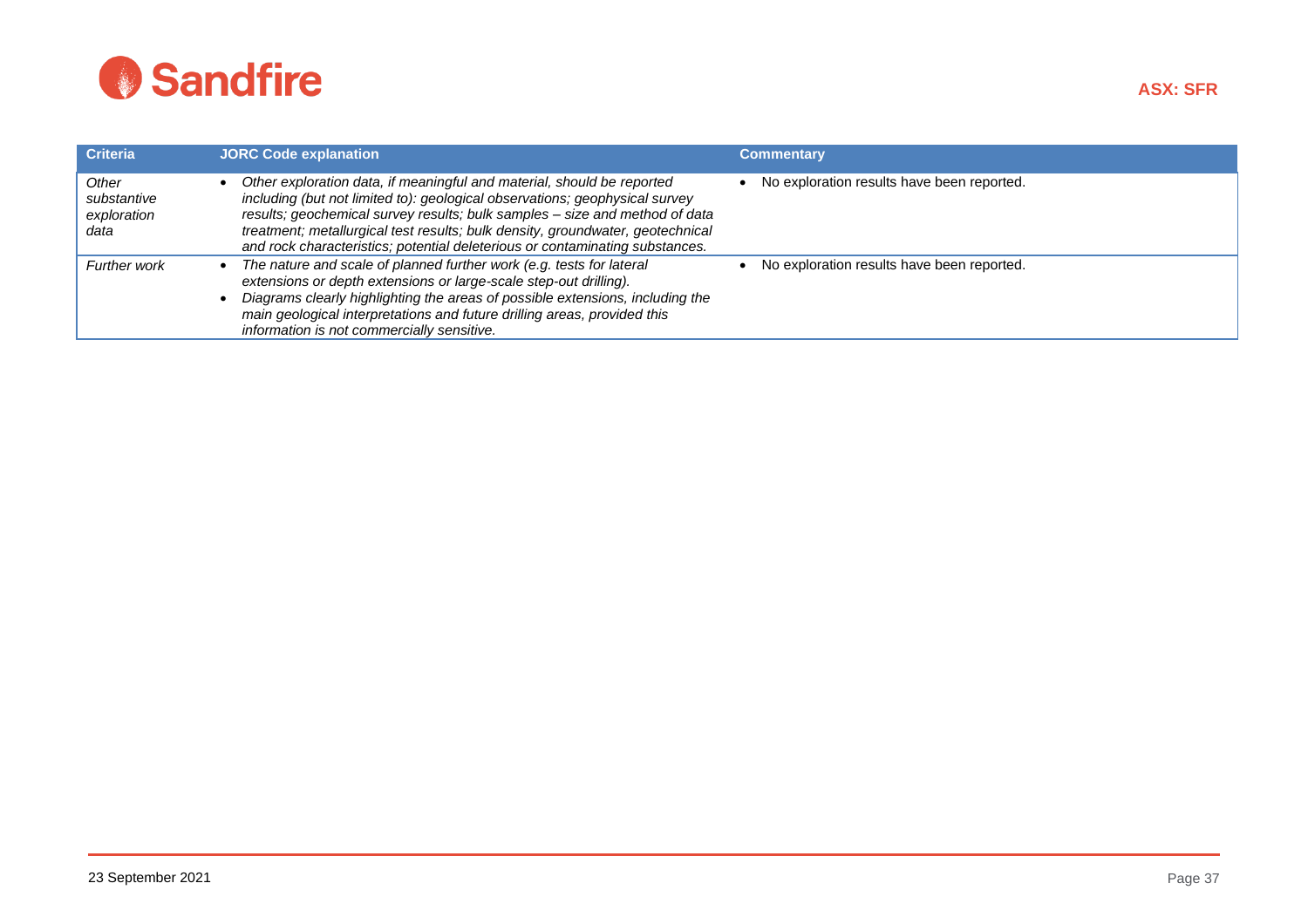

## **SECTION 3 ESTIMATION AND REPORTING OF MINERAL RESOURCES**

| <b>Criteria</b>              | <b>JORC Code explanation</b>                                                                                                                                                                                                                                                                                                                                                                                                         | <b>Commentary</b>                                                                                                                                                                                                                                                                                                                                                                                                                                                                                                                                                                                                                                                                                                                                                                                                                                                                                                                                                                          |
|------------------------------|--------------------------------------------------------------------------------------------------------------------------------------------------------------------------------------------------------------------------------------------------------------------------------------------------------------------------------------------------------------------------------------------------------------------------------------|--------------------------------------------------------------------------------------------------------------------------------------------------------------------------------------------------------------------------------------------------------------------------------------------------------------------------------------------------------------------------------------------------------------------------------------------------------------------------------------------------------------------------------------------------------------------------------------------------------------------------------------------------------------------------------------------------------------------------------------------------------------------------------------------------------------------------------------------------------------------------------------------------------------------------------------------------------------------------------------------|
| Database<br>integrity        | Measures taken to ensure that data has not been corrupted by, for example,<br>$\bullet$<br>transcription or keying errors, between its initial collection and its use for<br>Mineral Resource estimation purposes.<br>Data validation procedures used.                                                                                                                                                                               | SRK completed a phase of data validation on the digital sample data<br>supplied by the Company, and previous owners of the mines, from their<br>Geobank (Micromine) database which included the following:<br>search for sample overlaps, duplicate or absent samples;<br>checks for anomalous assay results;<br>checks for incorrect or irregular survey results; and<br>search for non-sampled drillhole intervals within the mineralised zones.                                                                                                                                                                                                                                                                                                                                                                                                                                                                                                                                         |
| Site visits                  | Comment on any site visits undertaken by the Competent Person and the<br>outcome of those visits.<br>If no site visits have been undertaken indicate why this is the case.                                                                                                                                                                                                                                                           | SRK has completed several visits to the Project, including:<br>Guy Dishaw (QP for the Mineral Resource) site visit between 4<br>and 8 March 2018. Included visits to mineralisation exposures and<br>stoping areas in the Aguas Teñidas and Magdalena mines.<br>Guy Dishaw (QP for the Mineral Resource) site to conduct<br>Leapfrog training between 09 and 13 July 2018.<br>Guy Dishaw (QP for the Mineral Resource) and James Williams site<br>visit between 8 and 9 May 2019. Included Mineral Resource data<br>technical review and visit to mineralisation exposures and stoping<br>areas in the Sotiel mine.<br>SRK notes that the 2020 QP site visit was unable to be undertaken due to<br>the Covid-19 pandemic; however, this is not deemed material to the report<br>as there has been no major changes in the geological interpretation or<br>methods that MATSA employs to capture its data.                                                                                  |
| Geological<br>interpretation | • Confidence in (or conversely, the uncertainty of) the geological interpretation<br>of the mineral deposit.<br>Nature of the data used and of any assumptions made.<br>$\bullet$<br>The effect, if any, of alternative interpretations on Mineral Resource<br>$\bullet$<br>estimation.<br>The use of geology in guiding and controlling Mineral Resource estimation.<br>The factors affecting continuity both of grade and geology. | The MATSA geologists maintain a detailed series of interpreted geological<br>sections in Datamine software that are used to construct 3D models to<br>support the mineral resource estimates and mine planning. MATSA geology<br>staff also maintain underground geological maps that are used to locally<br>adjust the models.<br>The Magdalena, Masa 1, and Masa 2 (including Masa 2 Gold Masa 2<br>Gold Norte), Aguas Teñidas, Western Extension, Calanesa, and<br>Castillejito deposits have been interpreted by MATSA geologists on cross-<br>sections, spaced between 10 and 20 m apart, based primarily on the<br>occurrence of logged massive or semi-massive (SM) sulphides in<br>diamond drillholes and underground exposures, or stockwork (SW) for the<br>cupriferous stockwork zones. In addition to lithological differences, a<br>broad threshold of 0.1% Cu was used to define the stockwork.<br>Estimation domain analysis completed by SRK identified that within the SM |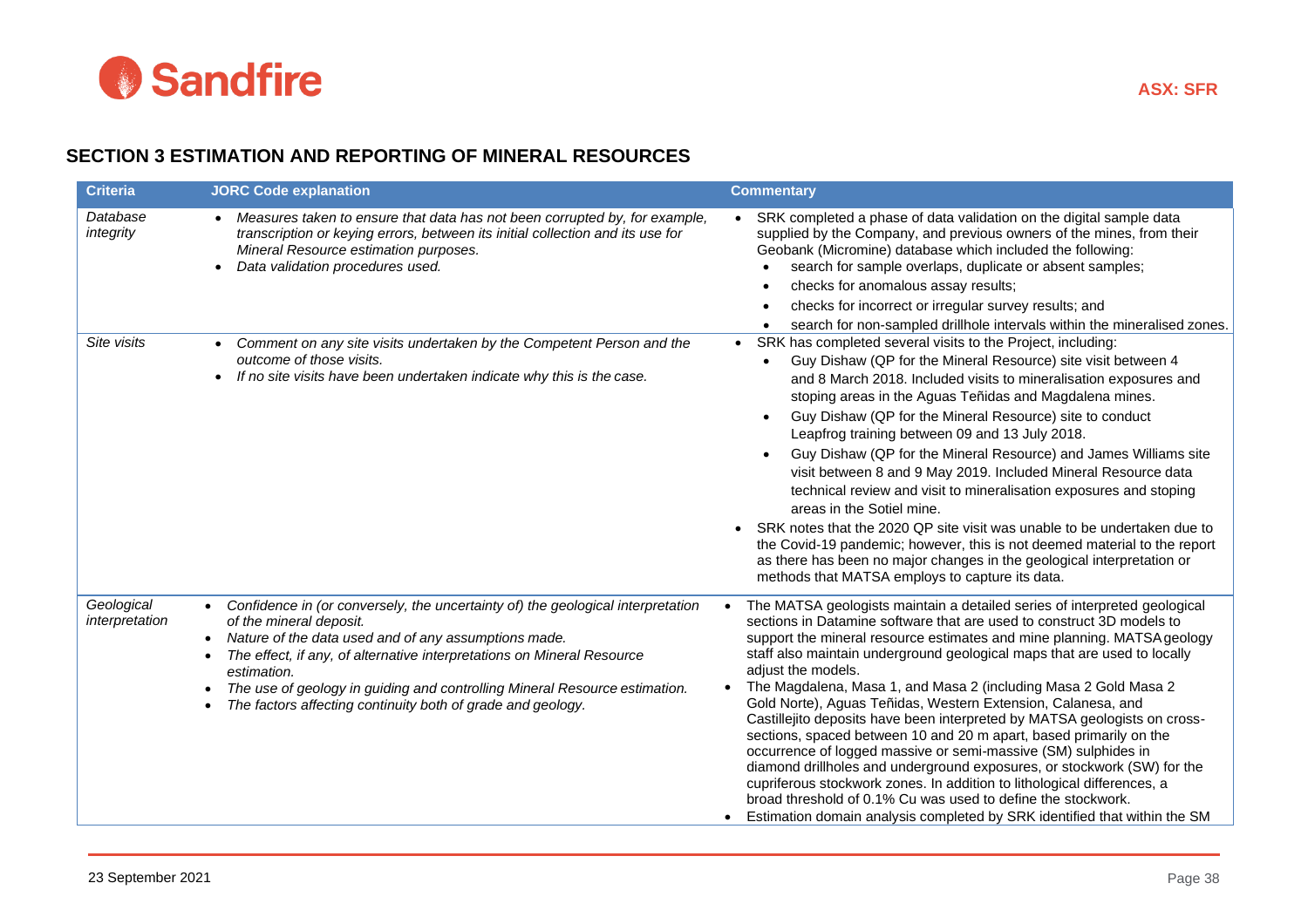

| <b>Criteria</b> | <b>JORC Code explanation</b> | <b>Commentary</b>                                                                                                                                                                                                                                                                                                                                                                                                                                                                                                                                                                                                                                                                                                                                                                                                                                                                                                                                                                                                                                                                                                                                                                                                                                                                                                                                                                                                                                                                                                                                                                                                                                                                                                                                                                                                                                                                                                                                                                                                                                                                                                                                                                                                                       |
|-----------------|------------------------------|-----------------------------------------------------------------------------------------------------------------------------------------------------------------------------------------------------------------------------------------------------------------------------------------------------------------------------------------------------------------------------------------------------------------------------------------------------------------------------------------------------------------------------------------------------------------------------------------------------------------------------------------------------------------------------------------------------------------------------------------------------------------------------------------------------------------------------------------------------------------------------------------------------------------------------------------------------------------------------------------------------------------------------------------------------------------------------------------------------------------------------------------------------------------------------------------------------------------------------------------------------------------------------------------------------------------------------------------------------------------------------------------------------------------------------------------------------------------------------------------------------------------------------------------------------------------------------------------------------------------------------------------------------------------------------------------------------------------------------------------------------------------------------------------------------------------------------------------------------------------------------------------------------------------------------------------------------------------------------------------------------------------------------------------------------------------------------------------------------------------------------------------------------------------------------------------------------------------------------------------|
|                 |                              | wireframes ('Sulfuro Massivo' or Massive Sulphide) for Aguas Teñidas,<br>Western Extension, and Calanesa deposits, there exist multiple populations<br>of Zn grades. SRK applied a 7% Zn and a 0.7% Zn cut-off to define a high<br>Zn and moderate Zn sub-domain respectively for the Aguas Teñidas and<br>Western Extension deposits. A 6.5% Zn cut-off was used to define a high Zn<br>sub-domain at Calanesa. The remaining volume of the SM model was coded<br>as low Zn (above 0.7%).<br>• The SW ('Stockwork') at Western Extension for Cu displays two<br>populations, SRK applied a 0.2% Cu cut-off to define a high Cu and low Cu<br>sub-domain, respectively.<br>SRK has not delineated a high- or low-grade SW for the Aguas Teñidas<br>$\bullet$<br>deposit as there is no evidence for separate populations of Cu. No sub-<br>domaining of the Castillejito models was necessary, and the model is<br>split simply into north (202 and 203) and south (201 and 204) lenses<br>based on orientation of the fold limbs.<br>Estimation domain analysis completed by SRK has identified that within the<br>$\bullet$<br>SM wireframes for the Masa 1, Masa 2 and Masa 2 Gold deposits, there<br>exist multiple populations of Zn grades, while this is not the case for Cu, not<br>including Masa 2 Gold Norte. SRK consequently applied a 5% Zn and a<br>0.2% Zn cut-off to define a high Zn and moderate Zn sub-domains,<br>respectively. The remaining volume of the SM model was coded as a low-<br>grade Zn sub- domain (below 0.2%).<br>Sub-domaining of the SW and Masa 2 Gold Norte domains was not<br>deemed necessary based on the statistical analysis and low sample<br>support and therefore no separate Zn sub populations were identified by<br>SRK. The sub- domains have good spatial continuity between drillholes in<br>3D space.<br>The Sotiel, Sotiel East, Migollas, Calabazar, and Elvira deposits have<br>been interpreted by MATSA geologists on cross-sections, based primarily<br>on the occurrence of logged massive or semi-massive sulphides in<br>diamond drillholes and underground exposures, where applicable. The<br>cross-section interpretations are triangulated in Datamine software to |
|                 |                              | produce volumes denoted as SM by the MATSA geologists. As part of this<br>study, SRK has adjusted the Elvira and Calabazar SM wireframes in<br>Leapfrog Geo to better represent the continuity of the mineralisation by<br>including additional intersections.<br>Estimation domain analysis completed by SRK has identified multiple                                                                                                                                                                                                                                                                                                                                                                                                                                                                                                                                                                                                                                                                                                                                                                                                                                                                                                                                                                                                                                                                                                                                                                                                                                                                                                                                                                                                                                                                                                                                                                                                                                                                                                                                                                                                                                                                                                   |
|                 |                              | populations (Zn, Cu, and Au) within the SM wireframes for each deposit,<br>apart from Sotiel East. At the Migollas deposit, there exist multiple<br>populations of Zn, Cu, and Au grades. SRK consequently applied a 2%                                                                                                                                                                                                                                                                                                                                                                                                                                                                                                                                                                                                                                                                                                                                                                                                                                                                                                                                                                                                                                                                                                                                                                                                                                                                                                                                                                                                                                                                                                                                                                                                                                                                                                                                                                                                                                                                                                                                                                                                                 |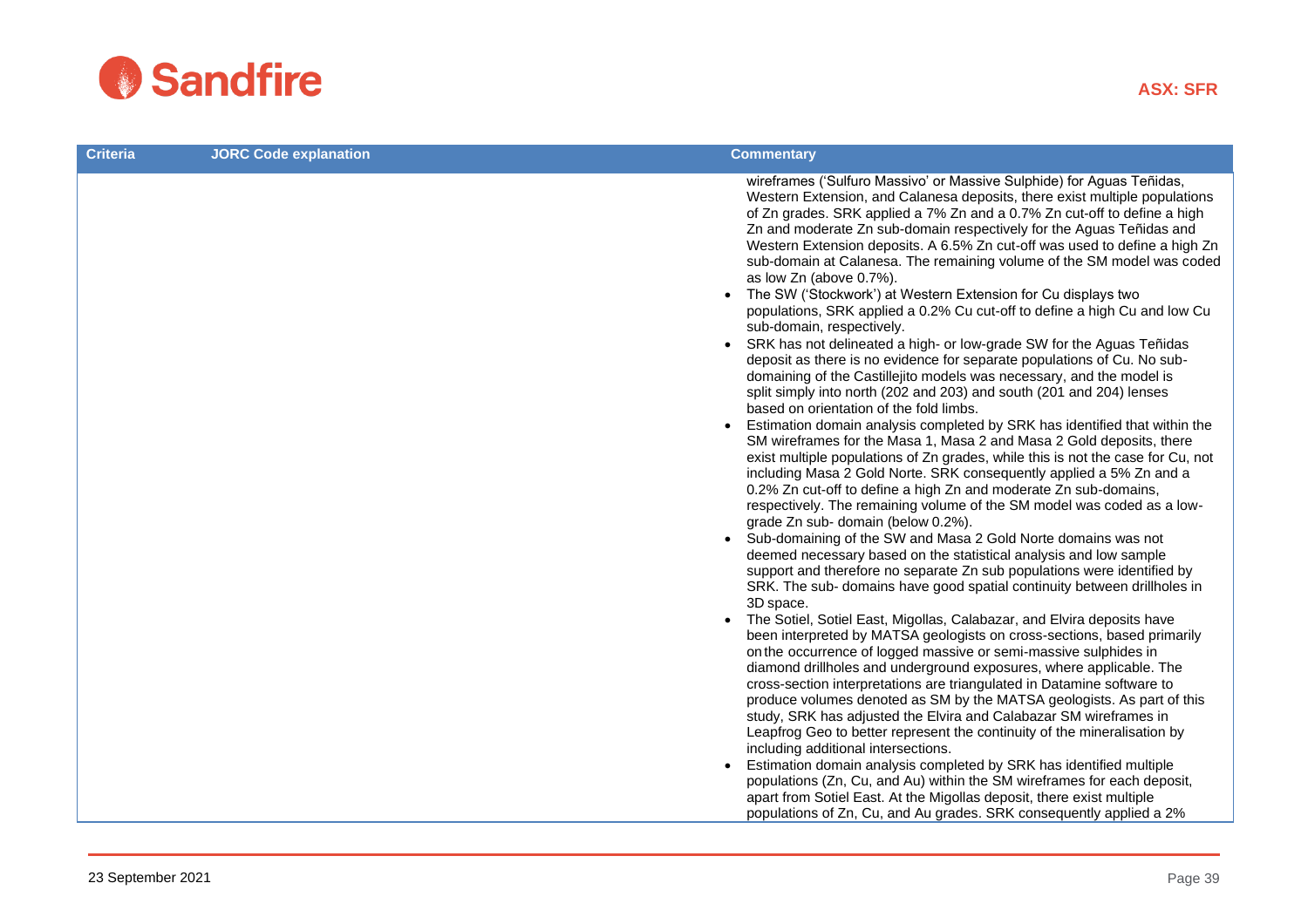

| <b>Criteria</b>   | <b>JORC Code explanation</b>                                                                                                                                                                                     | <b>Commentary</b>                                                                                                                                                                                                                                                                                                                                                                                                                                                                                                                                                                                                                                                                                                                                                                                                                                                                                                                                                                                                                                                                                                                                                                                                                                                                                                                                                                                                                                                                                                                                                                                                                                                                                                                                            |
|-------------------|------------------------------------------------------------------------------------------------------------------------------------------------------------------------------------------------------------------|--------------------------------------------------------------------------------------------------------------------------------------------------------------------------------------------------------------------------------------------------------------------------------------------------------------------------------------------------------------------------------------------------------------------------------------------------------------------------------------------------------------------------------------------------------------------------------------------------------------------------------------------------------------------------------------------------------------------------------------------------------------------------------------------------------------------------------------------------------------------------------------------------------------------------------------------------------------------------------------------------------------------------------------------------------------------------------------------------------------------------------------------------------------------------------------------------------------------------------------------------------------------------------------------------------------------------------------------------------------------------------------------------------------------------------------------------------------------------------------------------------------------------------------------------------------------------------------------------------------------------------------------------------------------------------------------------------------------------------------------------------------|
|                   |                                                                                                                                                                                                                  | Zn, a 2% Cu, and a 1 g/t Au threshold to define high Zn, high Cu, and high<br>Au sub- domains, respectively. It should be noted that SRK has only sub-<br>domained three of the SM lenses at Sotiel, and four SM lenses at Sotiel<br>East. The Elvira deposit has been sub-domained using a 2% Zn and 1%<br>Cu cut-off threshold to define a high and low Zn domain and a high Cu<br>domain respectively. SRK has also defined a small zone of internal waste<br>logged as massive sulphide at Calabazar. The sub-domains are only<br>modelled where continuous over multiple drill sections in 3D space. The<br>Migollas deposit is the only deposit within the Sotiel mine where Au<br>grades were incorporated in the sub domaining.<br>The sub-domains are defined using indicator interpolants at the cut-offs<br>described in the above section. The trend of the massive sulphide model<br>is used to guide the trend of the sub-domain interpolants. The sub-<br>domains are continuous over multiple drill sections in 3D space, where<br>sub-domain volumes are not traceable between multiple drillholes, these<br>volumes are excluded from the sub-domain.<br>SRK conducted contact analyses between the mineralised domains to<br>$\bullet$<br>assess the boundary conditions. These observations support hard and, in<br>some cases, soft boundary conditions, depending on the individual metal<br>or domain considered, for estimation; hard boundary conditions have been<br>employed during interpolation of grades into the block model for all metals<br>in all domains. In cases where soft boundary conditions were implied the<br>domains have sufficient sample support and SRK does not consider this<br>would introduce any bias. |
| <b>Dimensions</b> | The extent and variability of the Mineral Resource expressed as length<br>$\bullet$<br>(along strike or otherwise), plan width, and depth below surface to the upper<br>and lower limits of the Mineral Resource | The Aguas Teñidas mine comprises the Aguas Teñidas, Western<br>Extension, Calanesa, and Castillejito deposits. The Western Extension<br>deposit is an extension of the Aguas Teñidas deposit. Combined, they<br>have been defined by drilling over a 2,700 m along strike and 500 m down-<br>dip. The Aguas Teñidas and Western Extension massive sulphide deposits<br>thickness pinches to the south and thickens to the north (up to 110 m<br>wide), resulting in a wedge-like geometry between a footwall rhyodacitic<br>unit and a hanging wall volcano-sedimentary unit. The Calanesa<br>mineralisation shares the same footwall stratigraphy as the Aguas Teñidas<br>and Western Extension deposits and is interpreted to be an up-dip<br>extension of the Western Extension mineralisation. The deposit has been<br>defined by drilling for approximately 900 m along strike and 450 m down-<br>dip. The Castillejito deposit is located 750 m north-east of the Aguas<br>Teñidas deposit. The mineralisation is deformed by an antiform recumbent<br>fold and has been defined by drilling over an 800 m strike length<br>The Magdalena mine comprises the Masa 1 and Masa 2 (including Masa                                                                                                                                                                                                                                                                                                                                                                                                                                                                                                                                                         |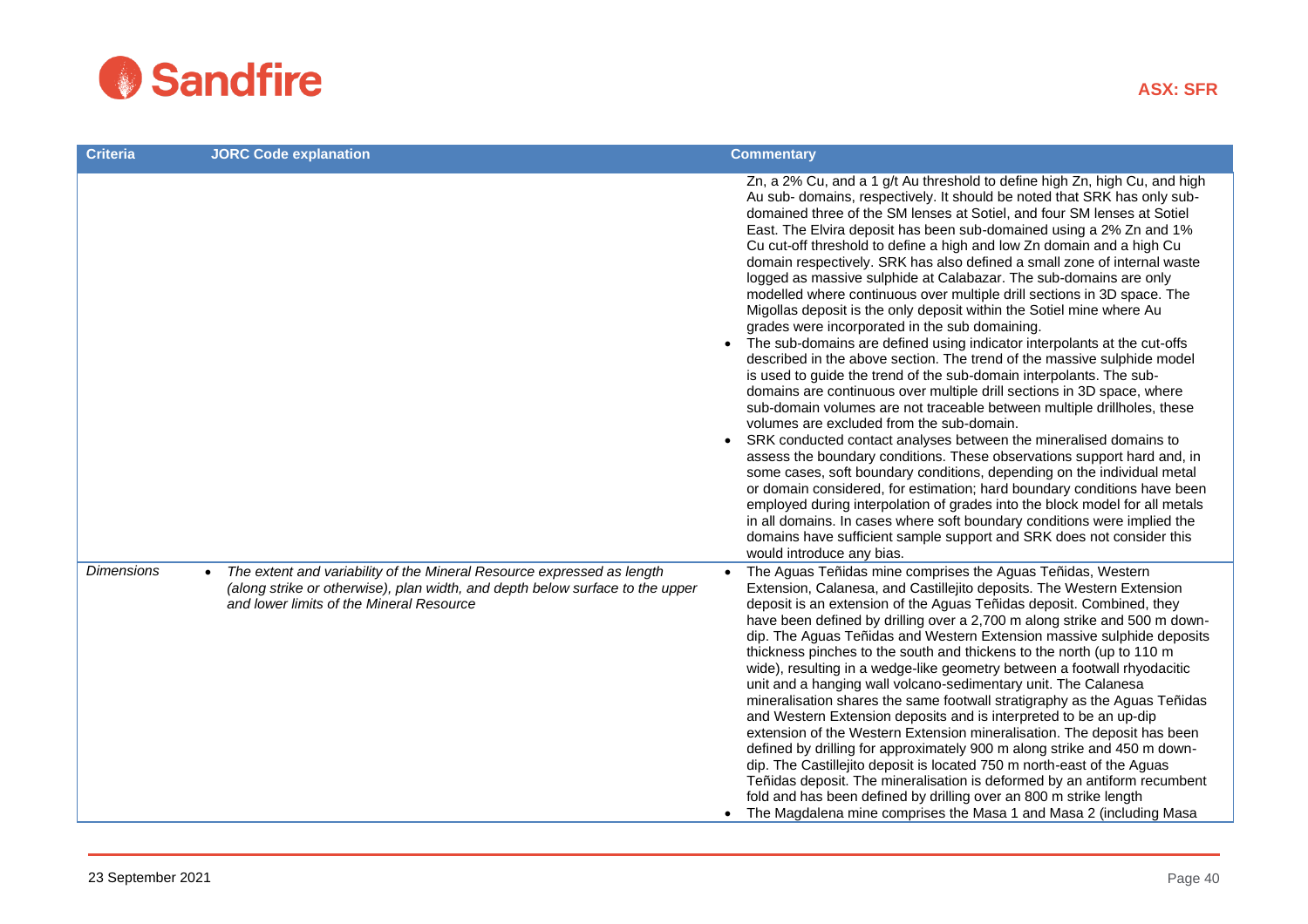

| <b>Criteria</b> | <b>JORC Code explanation</b> | <b>Commentary</b>                                                                                                                                                                                                                                                                                                                                                                                                                                                                                                                                                                                                                                                                                                                                                                                                                                                                                                                                                                                                                                                                                                                                                                                                                                                                                                                                                                                                                                                                                                                                                                                                                                                                                                                                                                                                                                                                                                                                                                                                                                                                                                                                                                                                                                                                                                                                                                                                                                                                                                                                                                                                                                              |
|-----------------|------------------------------|----------------------------------------------------------------------------------------------------------------------------------------------------------------------------------------------------------------------------------------------------------------------------------------------------------------------------------------------------------------------------------------------------------------------------------------------------------------------------------------------------------------------------------------------------------------------------------------------------------------------------------------------------------------------------------------------------------------------------------------------------------------------------------------------------------------------------------------------------------------------------------------------------------------------------------------------------------------------------------------------------------------------------------------------------------------------------------------------------------------------------------------------------------------------------------------------------------------------------------------------------------------------------------------------------------------------------------------------------------------------------------------------------------------------------------------------------------------------------------------------------------------------------------------------------------------------------------------------------------------------------------------------------------------------------------------------------------------------------------------------------------------------------------------------------------------------------------------------------------------------------------------------------------------------------------------------------------------------------------------------------------------------------------------------------------------------------------------------------------------------------------------------------------------------------------------------------------------------------------------------------------------------------------------------------------------------------------------------------------------------------------------------------------------------------------------------------------------------------------------------------------------------------------------------------------------------------------------------------------------------------------------------------------------|
|                 |                              | 2 Gold and Masa 2 Gold Norte) deposits which occur within and generally<br>parallel to, a volcano-sedimentary complex where the hanging wall is<br>typically composed of rhyolite and the footwall composed of dacite. The<br>immediate contacts between the massive sulphides and the volcano-<br>sedimentary units are generally sheared, and the geometry of the<br>mineralisation has been affected by these shears. The Masa 1 deposit has<br>been defined by drilling over a 460 m strike and 130 m dip extent. The<br>Masa 1 deposit is located at the base of the hanging wall units, whilst the<br>Masa 2 deposit is at a low angle to the stratigraphy within the footwall<br>units. The Masa 2 deposit has defined by drilling over a strike extent of<br>1,630 m and a down dip extent of 620 m. The Masa 2 gold deposit (a<br>faulted extension of the Masa 2 deposit) is the most easterly known<br>mineralisation with the Magdalena mine and has been defined by drilling<br>over 530 m in strike length and a down dip extent of approximately 270 m,<br>whilst the Masa 2 Gold Norte has a 135 m strike extent and 175 m down<br>dip extent.<br>The Sotiel mine comprises (from west to east) the Calabazar, Sotiel, Sotiel<br>East, Migollas, and Elvira deposits, each of which are separated by<br>northeast-southwest trending faults. The local mine geology is comprised<br>primarily of mixed volcano-sedimentary sequences and alternating beds of<br>shales, slates, tuffs and phyllites, as well as interbedded sandstones and<br>quartzites. The Calabazar deposit comprised multiple massive sulphide<br>layers within volcanic tuff and shales and has been defined by drilling over<br>a strike length of approximately 290 m and dip length of 700 m. The Sotiel<br>deposit is comprised of three sulphide lenses which are separated by<br>shales, and have been defined over a strike length of 450 m and down-dip<br>extent of 460 m. The Sotiel East deposit comprises six sulphide lenses,<br>separated by horizontal to sub-horizontal shales, and have been defined by<br>drilling over a strike length of around 400 m and dip extent of approximately<br>400 m. The Migollas deposit is divided into two zones, based on the<br>sulphide mineralogy, where the west of the deposit is characterised by<br>generally higher copper content whereas the east of the deposit is<br>characterised by relatively higher zinc and lead content. The deposit has<br>been defined by drilling over a strike length of around 1,100 m and dip<br>length of 520 m. The Elvira deposit occurs closest to surface, of the Sotiel |
|                 |                              | mine deposits, due to thrust faulting. It has been defined by drilling for more<br>than 400 m in strike length and has a maximum down dip extent of 500 m                                                                                                                                                                                                                                                                                                                                                                                                                                                                                                                                                                                                                                                                                                                                                                                                                                                                                                                                                                                                                                                                                                                                                                                                                                                                                                                                                                                                                                                                                                                                                                                                                                                                                                                                                                                                                                                                                                                                                                                                                                                                                                                                                                                                                                                                                                                                                                                                                                                                                                      |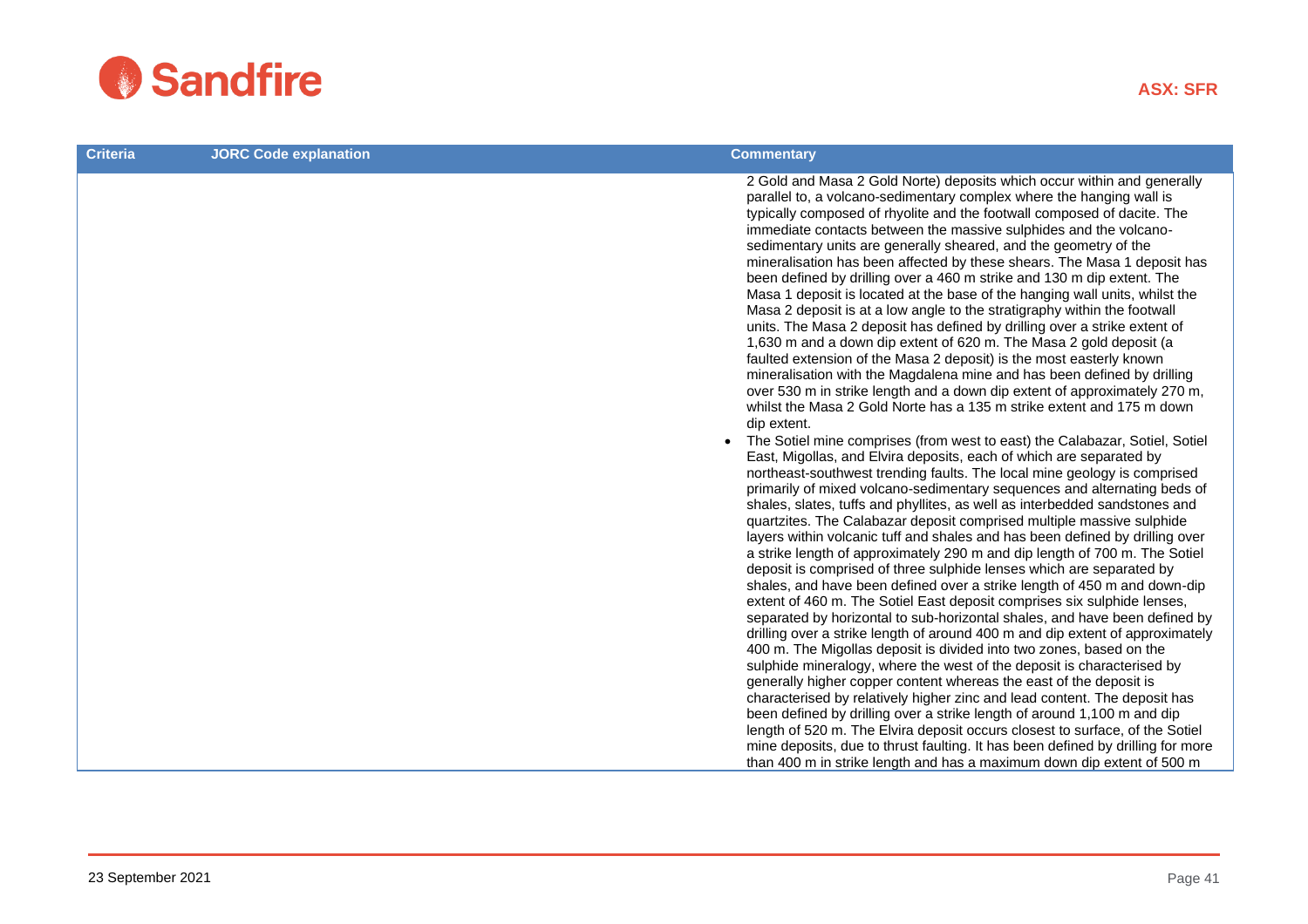

| <b>Criteria</b>                           | <b>JORC Code explanation</b>                                                                                                                                                                                                                                                                                                                                                                                                                                                                                                                                                                                                                                                                                                                                                                                                                                                                                                                                                                                                                                                                                                                                                                                                                                                                                                                                                                                                         | <b>Commentary</b>                                                                                                                                                                                                                                                                                                                                                                                                                                                                                                                                                                                                                                                                                                                                                                                                                                                                                                                                                                                                                                                                                                                                                                                                                                                                                                                                                                                                                                                                                                                                                                                                                                                                                                                                                                                                                                                                                                                                                                                                                                                                                                                                                                                                                                                                                                                                                                                                                                                                                                                                                                                                                                                                                                                                                                                                                                                                                                                                                                              |
|-------------------------------------------|--------------------------------------------------------------------------------------------------------------------------------------------------------------------------------------------------------------------------------------------------------------------------------------------------------------------------------------------------------------------------------------------------------------------------------------------------------------------------------------------------------------------------------------------------------------------------------------------------------------------------------------------------------------------------------------------------------------------------------------------------------------------------------------------------------------------------------------------------------------------------------------------------------------------------------------------------------------------------------------------------------------------------------------------------------------------------------------------------------------------------------------------------------------------------------------------------------------------------------------------------------------------------------------------------------------------------------------------------------------------------------------------------------------------------------------|------------------------------------------------------------------------------------------------------------------------------------------------------------------------------------------------------------------------------------------------------------------------------------------------------------------------------------------------------------------------------------------------------------------------------------------------------------------------------------------------------------------------------------------------------------------------------------------------------------------------------------------------------------------------------------------------------------------------------------------------------------------------------------------------------------------------------------------------------------------------------------------------------------------------------------------------------------------------------------------------------------------------------------------------------------------------------------------------------------------------------------------------------------------------------------------------------------------------------------------------------------------------------------------------------------------------------------------------------------------------------------------------------------------------------------------------------------------------------------------------------------------------------------------------------------------------------------------------------------------------------------------------------------------------------------------------------------------------------------------------------------------------------------------------------------------------------------------------------------------------------------------------------------------------------------------------------------------------------------------------------------------------------------------------------------------------------------------------------------------------------------------------------------------------------------------------------------------------------------------------------------------------------------------------------------------------------------------------------------------------------------------------------------------------------------------------------------------------------------------------------------------------------------------------------------------------------------------------------------------------------------------------------------------------------------------------------------------------------------------------------------------------------------------------------------------------------------------------------------------------------------------------------------------------------------------------------------------------------------------------|
| Estimation<br>and modelling<br>techniques | The nature and appropriateness of the estimation technique(s) applied and<br>key assumptions, including treatment of extreme grade values, domaining,<br>interpolation parameters and maximum distance of extrapolation from data<br>points. If a computer assisted estimation method was chosen include a<br>description of computer software and parameters used.<br>The availability of check estimates, previous estimates and/or mine<br>production records and whether the Mineral Resource estimate takes<br>appropriate account of such data.<br>The assumptions made regarding recovery of by-products.<br>$\bullet$<br>Estimation of deleterious elements or other non-grade variables of economic<br>significance (e.g., sulphur for acid mine drainage characterisation).<br>In the case of block model interpolation, the block size in relation to the<br>$\bullet$<br>average sample spacing and the search employed.<br>Any assumptions behind modelling of selective mining units.<br>٠<br>Any assumptions about correlation between variables.<br>$\bullet$<br>Description of how the geological interpretation was used to control the<br>٠<br>resource estimates.<br>Discussion of basis for using or not using grade cutting or capping.<br>$\bullet$<br>The process of validation, the checking process used, the comparison of<br>model data to drill hole data, and use of reconciliation data if available. | Leapfrog Geo was used to review and define the relevant estimation<br>$\bullet$<br>domains, prepare assay data for geostatistical analysis, Datamine Studio<br>RM was used to construct the block model, and estimate metal grades.<br>Supervisor software was used to analyse grade continuity and validate the<br>estimates where applicable. Maptek Vulcan was used to tabulate Mineral<br>Resources for reporting the Mineral Resource Statement.<br>Statistical analysis and estimation of the following elements (both main<br>$\bullet$<br>mineralisation, by-product mineralisation and deleterious elements) was<br>completed; Cu, Zn, Pb, Ag, As, Au, Bi, Fe, Hg, S and Sb.<br>A 4 m composite length was chosen. SRK chose to treat short composites<br>$\bullet$<br>of less than 2 m in length by merging them with the previous composite,<br>where these shorter intervals are typically created at domain boundaries.<br>Capping was applied to composites rather than to original samples. SRK<br>$\bullet$<br>chose grade capping levels based on population breaks indicated in both<br>the log histograms and log probability plots. In some cases, there are no<br>high-grade outliers in a domain, and in these cases no capping is<br>implemented.<br>Sub-domains are defined using indicator interpolants at the cut-offs<br>$\bullet$<br>described in the 'Geological Interpretation' section of this table.<br>Grade continuity was assessed for all elements using experimental<br>$\bullet$<br>variograms. Downhole variograms were used to model the nugget<br>variance, which represents variability at very close distances. Directional<br>variograms, were used to model grade continuities for larger distances.<br>The experimental variograms generally suggest strong anisotropy between<br>the directional variograms, in the order of 2:1, up to 5:1.<br>Due to some domains having a relatively low number of samples, the<br>$\bullet$<br>modelling of a robust variogram can be difficult, therefore SRK has<br>combined domains that have a similar orientation to one another and<br>occupy a similar spatial location, such as domain 301 and 302 in the<br>western extension. SRK has also combined domains for the variography<br>analysis where similar grade distributions are observed. For Magdalena<br>and Sotiel mines, SRK has modelled the variograms for SG where<br>sufficient sample support occurs (typically more than 80-90 samples). For<br>the Aguas Teñidas mine (and all associated deposits), SRK has applied<br>the Fe variogram for the estimation of the SG due to the strong correlation<br>observed between the two components and direct relationship between<br>pyrite content and SG.<br>• Sensitivity of the estimates to the block dimensions within the modelled<br>domains were tested using kriging neighborhood analysis ("KNA"). The<br>block sizes selected were generally based on drill spacing but also to |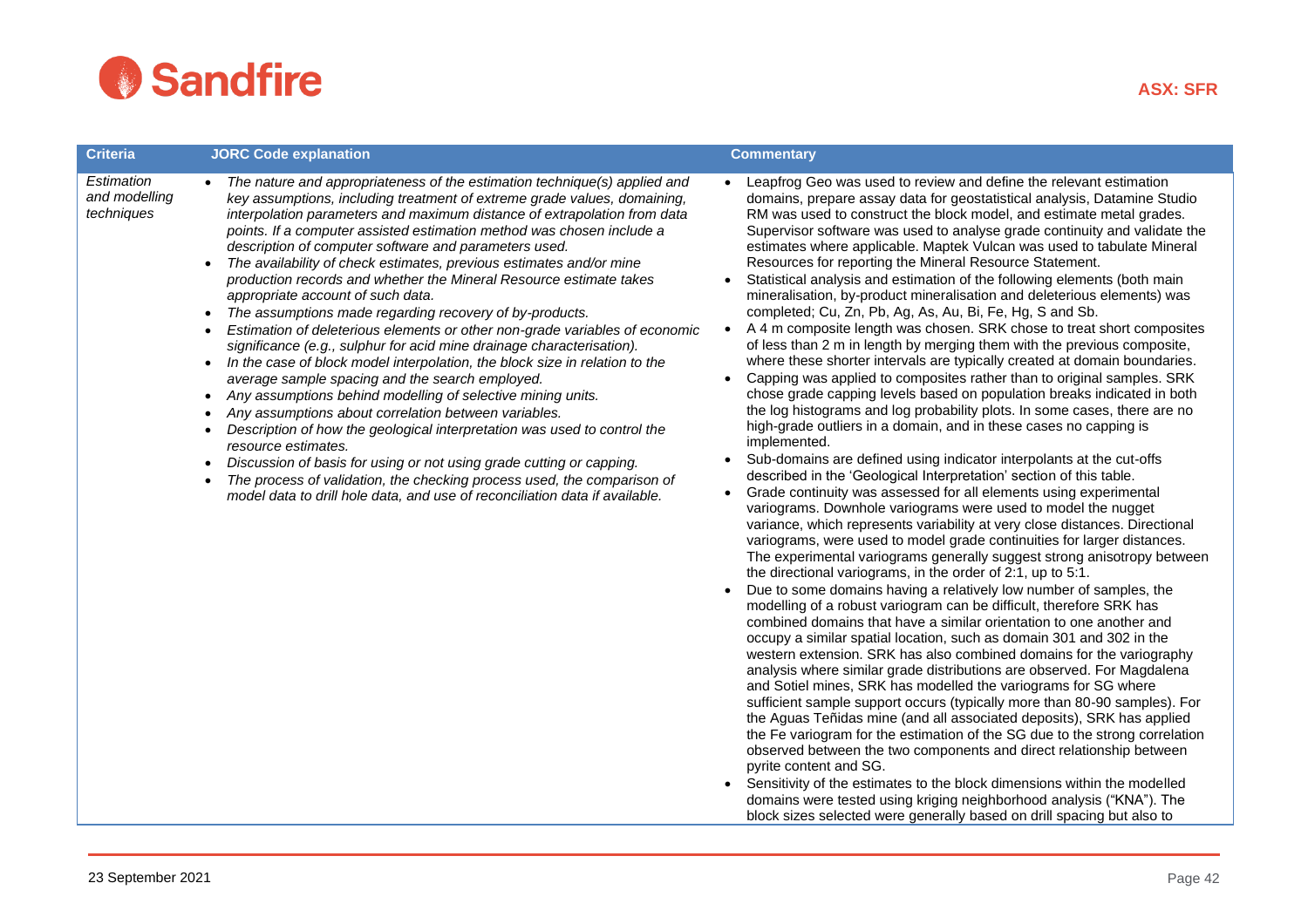

| <b>Criteria</b> | <b>JORC Code explanation</b> | <b>Commentary</b>                                                                                                                                                                                                                                                                                                                                                                                                                                                                                                                                                                                                                                                                                                          |
|-----------------|------------------------------|----------------------------------------------------------------------------------------------------------------------------------------------------------------------------------------------------------------------------------------------------------------------------------------------------------------------------------------------------------------------------------------------------------------------------------------------------------------------------------------------------------------------------------------------------------------------------------------------------------------------------------------------------------------------------------------------------------------------------|
|                 |                              | provide a good representation of the mineralised geometry, as well as an<br>acceptable level of smoothing of the estimates. 10 m x 5 m x 5 m (2 m x 1<br>m x 0.5 m sub) for all deposits aside from Magdalena at 15 m x 10 m x 10<br>m (2.5 m x 1 m x 0.5 m sub) and Castillejito at 20 m x 10 m x 10 m (2.0 m x<br>$1 \text{ m} \times 0.5 \text{ m} \text{ sub}$<br>Hard (wireframed) boundary conditions were employed in the estimation.<br>$\bullet$<br>Only composites from within individual mineralisation model domains were<br>used to estimate blocks within those domains.                                                                                                                                     |
|                 |                              | Sub-block grades were assigned the grade of the parent block.<br>$\bullet$<br>A discretization level of 5 m x 5 m x 2 m was set for all estimates within the<br>$\bullet$<br>parent blocks within the estimation domains.                                                                                                                                                                                                                                                                                                                                                                                                                                                                                                  |
|                 |                              | • All grades and density values were interpolated into the model using<br>Ordinary Kriging ("OK") in the mineralised domains other than certain<br>zones at Sotiel which were interpolate using Inverse Distance Weighting<br>("IDW"), due to the low sample support (<90 samples) and their relative<br>spacing. The IDW estimated grades and densities were estimated using a<br>single search pass, whilst the OK grades and density values were<br>estimated using three successive search passes. At Sotiel, there are a<br>higher proportion of historic drillholes which are not analysed for the entire<br>suite of elements. In these domains, grades were estimated based on<br>correlation with other elements. |
|                 |                              | Any unestimated blocks (grades) at Sotiel from the single pass IDW<br>$\bullet$<br>estimate were calculated using a regression formula. Regarding the Hg<br>and Bi grades, which were estimated using the regression formula, any<br>grades calculated below the 5 and 50 ppm minimum detection limits were<br>fixed to these values. Blocks with no estimated densities or Au values<br>(single search pass) were assigned the average values for each specific<br>domain. Where the sample support was noted as being below 10, these<br>were assigned the average values of adjacent domains which have similar<br>grade profiles.                                                                                      |
|                 |                              | • The selection of the search radii and rotations of search ellipsoids was<br>guided by the grade continuity analysis and the general geometry of the<br>mineralised domains. Due to the variable orientation of the mineralised<br>lenses, SRK applied dynamic anisotropy to those domains where<br>appropriate.                                                                                                                                                                                                                                                                                                                                                                                                          |
|                 |                              | The block grades were estimated using three successive search passes.<br>$\bullet$<br>The first pass considered a relatively small search ellipsoid designed for<br>areas defined by infill grade control drilling. The second pass considered a<br>larger ellipsoid, increasing the first pass by a factor of 2, which was<br>designed to estimate areas defined by underground exploration drilling and                                                                                                                                                                                                                                                                                                                  |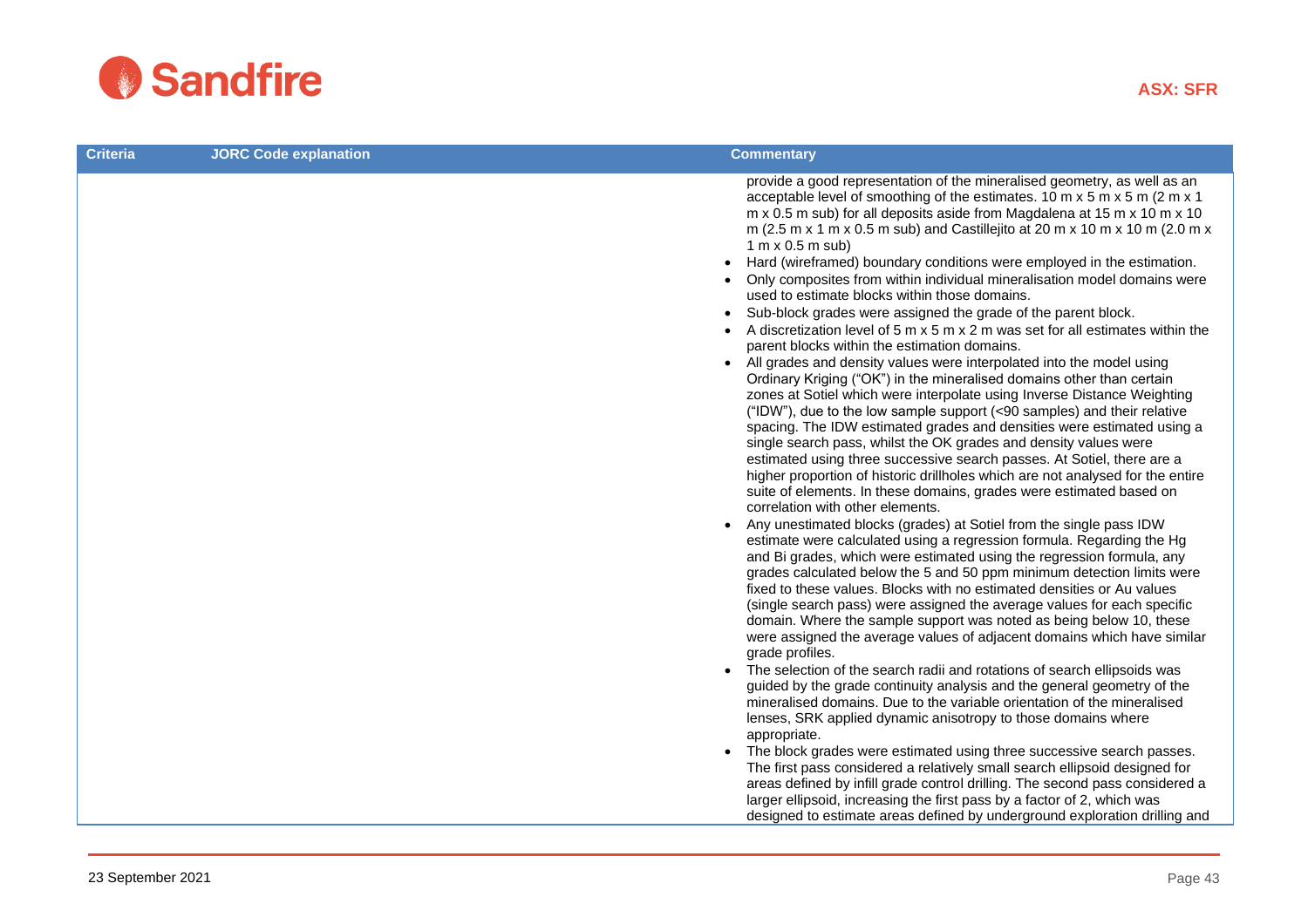

| <b>Criteria</b>       | <b>JORC Code explanation</b>                                                                                                                         | <b>Commentary</b>                                                                                                                                                                                                                                                                                                                                                                                                                                                                                                                                                                                                                                                                                                                                                                                                                                                                                                                                                                                                                                                                                                                                                                                                |
|-----------------------|------------------------------------------------------------------------------------------------------------------------------------------------------|------------------------------------------------------------------------------------------------------------------------------------------------------------------------------------------------------------------------------------------------------------------------------------------------------------------------------------------------------------------------------------------------------------------------------------------------------------------------------------------------------------------------------------------------------------------------------------------------------------------------------------------------------------------------------------------------------------------------------------------------------------------------------------------------------------------------------------------------------------------------------------------------------------------------------------------------------------------------------------------------------------------------------------------------------------------------------------------------------------------------------------------------------------------------------------------------------------------|
|                       |                                                                                                                                                      | areas between mining horizons. The final pass (if required) was designed<br>to estimate all remaining blocks, typically at the extents of the model<br>defined only by exploration drillholes from surface, the ellipsoid increasing<br>the first pass by a factor of up to 10.<br>• The block models were validated by completing the following checks:<br>local validation using visual inspections on sections and plans, viewing<br>composites versus block grades;<br>global validation by comparison of composite grade statistics<br>versus block grade statistics; and<br>local validation by comparison of average composite grades with<br>average block grades along different directions (swath plots).<br>SRK has produced waterfall charts for all three mines (inclusive of all<br>deposits and material types) denoting changes in the tonnages between 31<br>December 2018 and 31 December 2019 for Measured and Indicated<br>material. The charts denote how this 31 December 2019 Mineral Resource<br>has been modified by mining, changes in classification, changes to how the<br>'non-recoverable' resources (affected) have been determined and changes<br>to reporting cut-offs applied. |
| Moisture              | Whether the tonnages are estimated on a dry basis or with natural moisture,<br>$\bullet$<br>and the method of determination of the moisture content. | Tonnages are estimated on a dry basis.<br>$\bullet$                                                                                                                                                                                                                                                                                                                                                                                                                                                                                                                                                                                                                                                                                                                                                                                                                                                                                                                                                                                                                                                                                                                                                              |
| Cut-off<br>parameters | The basis of the adopted cut-off grade(s) or quality parameters applied.                                                                             | MATSA has used reasonable mining and processing assumptions to<br>develop reporting cut-off net-smelter return ('NSR') values for each mine in<br>order evaluate the proportions of the block model that could "reasonably be<br>expected" to be mined.<br><b>Processing Recovery Assumptions</b><br>Recovery is specific to the ore feed type and varies depending on<br>the feed grade<br>Polymetallic Feed: Cu=65-85%, Zn=66-87%, Pb=25-50%<br>• Cupriferous Feed: Cu=50-93%<br>• Stockwork Fee: Cu=66-80%<br><b>Operating Cost Assumptions (Mining Cost)</b><br>Mining cost is specific to the particular mine<br>Aguas Teñidas = 25.3 USD/t rock<br>Magdalena = 24.8 USD/t rock<br>Sotiel = 31.8 USD/t rock<br><b>Operating Cost Assumptions (Payable Metal)</b><br>Cu Payable=96.5%<br>• Zn Payable=85%<br>Pb Payable=95%<br>• The Mineral Resource Reporting Cut-off for in-situ mineralization is mine                                                                                                                                                                                                                                                                                                   |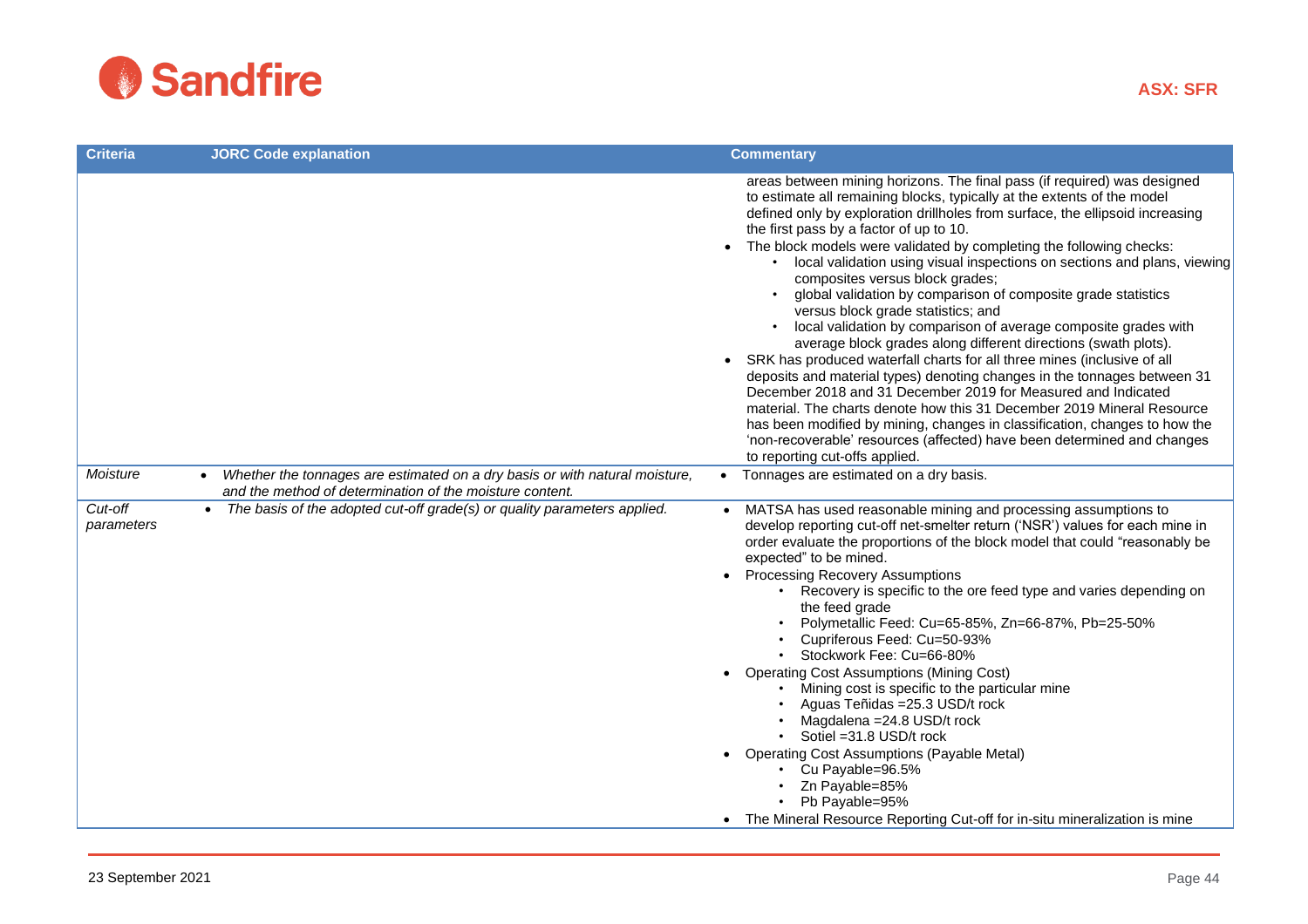

| <b>Criteria</b>                  | <b>JORC Code explanation</b>                                                                                                                                                                                                                                                                                                                                                                                                                                                                                                                                            | <b>Commentary</b>                                                                                                                                                                                                                                                                                                                                                                                                                                                                                                                                                                                                                                                                                                                                                                                                                                                                        |
|----------------------------------|-------------------------------------------------------------------------------------------------------------------------------------------------------------------------------------------------------------------------------------------------------------------------------------------------------------------------------------------------------------------------------------------------------------------------------------------------------------------------------------------------------------------------------------------------------------------------|------------------------------------------------------------------------------------------------------------------------------------------------------------------------------------------------------------------------------------------------------------------------------------------------------------------------------------------------------------------------------------------------------------------------------------------------------------------------------------------------------------------------------------------------------------------------------------------------------------------------------------------------------------------------------------------------------------------------------------------------------------------------------------------------------------------------------------------------------------------------------------------|
|                                  |                                                                                                                                                                                                                                                                                                                                                                                                                                                                                                                                                                         | specific:<br>Aguas Teñidas =40.9 USD/tonne<br>Magdalena = 40.5 USD/tonne<br>Sotiel =49.1 USD/tonne<br>The Metal prices for Mineral Resource reporting for the 31 December 2019<br>statements are based on MATSA's consensus market forecast report (long<br>term) which SRK reviewed and consider appropriate:<br>• $Cu = 8,450$ USD/tonne<br>$Zn = 3,000$ USD/tonne<br>$Pb = 2,450$ USD/tonne<br>$Ag = 21.25$ USD/oz<br>• Au = 1,750 USD/oz<br>For Mineral Resources, SRK has considered historical depletion but has<br>not considered future losses or applied an extraction or dilution factor.<br>Based on certain mining constraints at each mine MATSA has defined<br>areas as being sterilised and in such cases the material is termed as 'non-<br>recoverable' (and is not reported in the statements).                                                                        |
| Mining factors<br>or assumptions | Assumptions made regarding possible mining methods, minimum mining<br>dimensions and internal (or, if applicable, external) mining dilution. It is always<br>necessary as part of the process of determining reasonable prospects for<br>eventual economic extraction to consider potential mining methods, but the<br>assumptions made regarding mining methods and parameters when<br>estimating Mineral Resources may not always be rigorous. Where this is the<br>case, this should be reported with an explanation of the basis of the mining<br>assumptions made. | Surveys of the current mined areas ("asbuilts") of development and stopes<br>$\bullet$<br>have been provided by MATSA, with an effective date of 31 December<br>2019. The block model has been coded by wireframes of these surveys<br>and assigned to 'depleted' (not reported).<br>At Aguas Teñidas a 5 m buffer zone around the asbuilt stopes was<br>assigned as 'non-recoverable', as MATSA does not anticipate being able<br>to recover this material due to either blasting or survey issues in particular<br>stopes. In addition to this, volumes between or around stopes, or the<br>edges of the deposit where the wireframes become less than 5 m wide<br>(considered too thin to mine using current methods) were also excluded<br>from the Mineral Resource assessment.<br>5 m buffer zones also applied at Magdalena and Sotiel to designate non-<br>recoverable material. |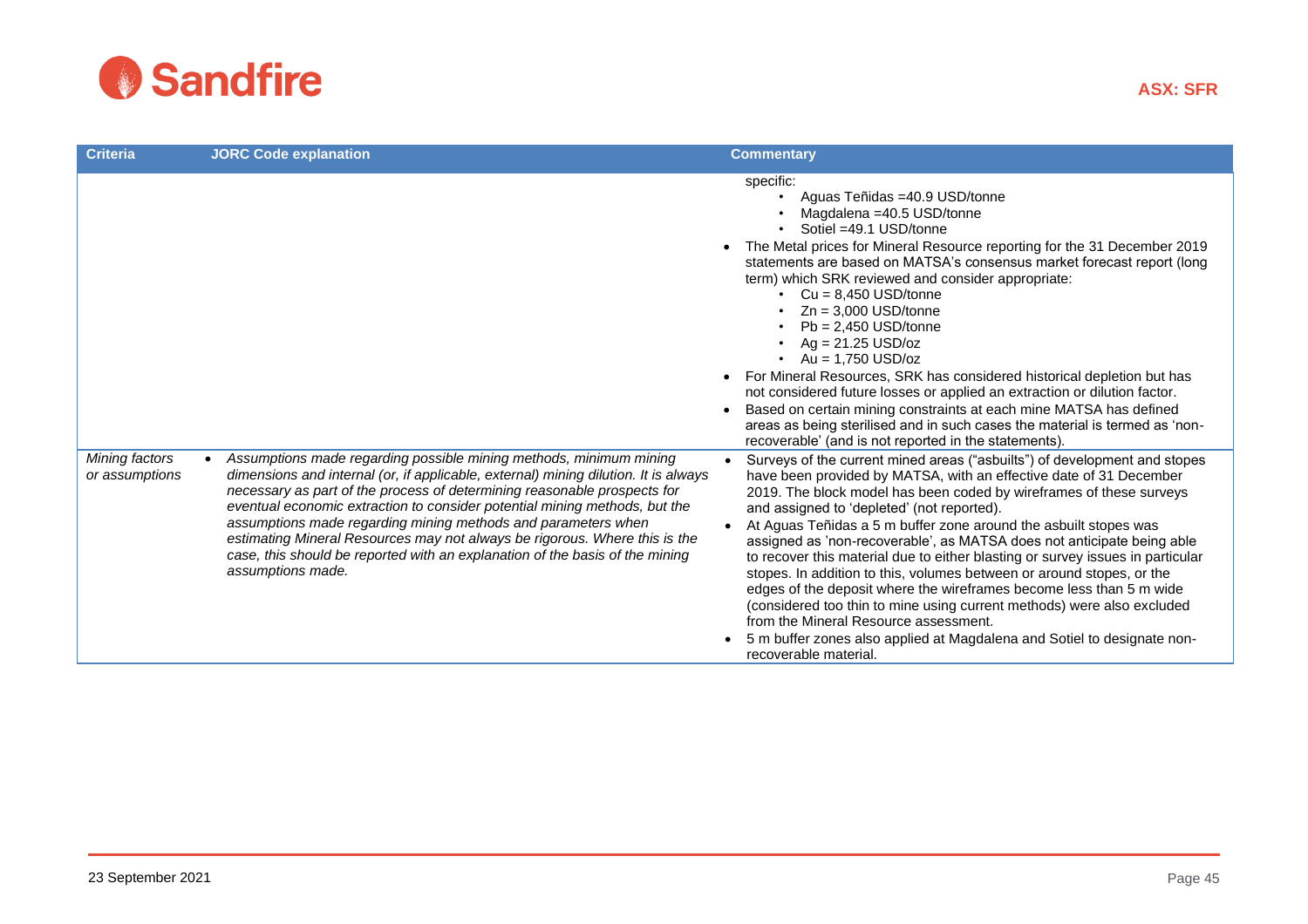

| <b>Criteria</b>                            | <b>JORC Code explanation</b>                                                                                                                                                                                                                                                                                                                                                                                                                                                                                                                                                                                                                                                                        | <b>Commentary</b>                                                                                                                                                                                                                                                                                                                                                                                                                                                                                                                                                                                                                                                                                                                                                                                                                                                                                                                                                                                                                                                             |
|--------------------------------------------|-----------------------------------------------------------------------------------------------------------------------------------------------------------------------------------------------------------------------------------------------------------------------------------------------------------------------------------------------------------------------------------------------------------------------------------------------------------------------------------------------------------------------------------------------------------------------------------------------------------------------------------------------------------------------------------------------------|-------------------------------------------------------------------------------------------------------------------------------------------------------------------------------------------------------------------------------------------------------------------------------------------------------------------------------------------------------------------------------------------------------------------------------------------------------------------------------------------------------------------------------------------------------------------------------------------------------------------------------------------------------------------------------------------------------------------------------------------------------------------------------------------------------------------------------------------------------------------------------------------------------------------------------------------------------------------------------------------------------------------------------------------------------------------------------|
| Metallurgical<br>factors or<br>assumptions | The basis for assumptions or predictions regarding metallurgical amenability.<br>$\bullet$<br>It is always necessary as part of the process of determining reasonable<br>prospects for eventual economic extraction to consider potential metallurgical<br>methods, but the assumptions regarding metallurgical treatment processes<br>and parameters made when reporting Mineral Resources may not always be<br>rigorous. Where this is the case, this should be reported with an explanation of<br>the basis of the metallurgical assumptions made                                                                                                                                                | At the MATSA sites, two separate process streams are used to produce<br>copper and zinc concentrates. The polymetallic mineralisation stream<br>processes polymetallic massive sulphide material, whereas the copper<br>mineralisation stream processes material stemming from cupriferous<br>massive sulphides as well as copper stockworks and each of specific metal<br>recovery profiles.<br>MATSA has characterized run of mine material based on metal grade<br>zonation (indicative of mineralogy), so that the appropriate process is<br>applied to optimize value. Mineralisation is characterized as follows:<br>Polymetallic: Zn >= 2.5%;<br>Cupriferous: $Cu > = 0.5\%$ and $Zn < 2.5\%$ ; and<br>Stockwork: $Cu \ge 0.4\%$ .                                                                                                                                                                                                                                                                                                                                     |
| Environmental<br>factors or<br>assumptions | Assumptions made regarding possible waste and process residue disposal<br>options. It is always necessary as part of the process of determining<br>reasonable prospects for eventual economic extraction to consider the<br>potential environmental impacts of the mining and processing operation. While<br>at this stage the determination of potential environmental impacts, particularly<br>for a greenfields project, may not always be well advanced, the status of early<br>consideration of these potential environmental impacts should be reported.<br>Where these aspects have not been considered this should be reported with<br>an explanation of the environmental assumptions made | With the reopening of the mine in 2013, the Company has undertaken the<br>recovery of old waste dumps (environmental rehabilitation) in areas<br>degraded by historical mining activity. These dumps may be used to fill the<br>Sotiel mine stopes in the future                                                                                                                                                                                                                                                                                                                                                                                                                                                                                                                                                                                                                                                                                                                                                                                                              |
| <b>Bulk density</b>                        | Whether assumed or determined. If assumed, the basis for the assumptions.<br>If determined, the method used, whether wet or dry, the frequency of the<br>measurements, the nature, size and representativeness of the samples.<br>The bulk density for bulk material must have been measured by methods that<br>$\bullet$<br>adequately account for void spaces (vugs, porosity, etc.), moisture and<br>differences between rock and alteration zones within the deposit.<br>Discuss assumptions for bulk density estimates used in the evaluation<br>process of the different materials.                                                                                                           | Density measurements have been taken for all main rock types intersected<br>$\bullet$<br>in each drillhole.<br>• This was completed by weighing a piece of core in air and then determining<br>the core volume by displacement of water.<br>• MATSA geologists typically select intact drill core which are between 5 or<br>10 cm in length for density analysis.<br>The weight of the dry sample is initially determined using bench mounted<br>$\bullet$<br>electronic scales, before being submerged in water to determine the<br>submerged weight.<br>The following equation has then been applied by MATSA to determine the<br>dry density: Density = weight (in air) / [weight (in air) – weight (in water)]<br>MATSA does not coat drill core with wax as pore space (vugs/fractures) are<br>not typically an issue according to MATSA. SRK's review of core at site, as<br>well as select core photos, support this assumption.<br>There is a strong correlation between specific gravity and S and Fe, as<br>would be expected with massive sulphide mineralisation. |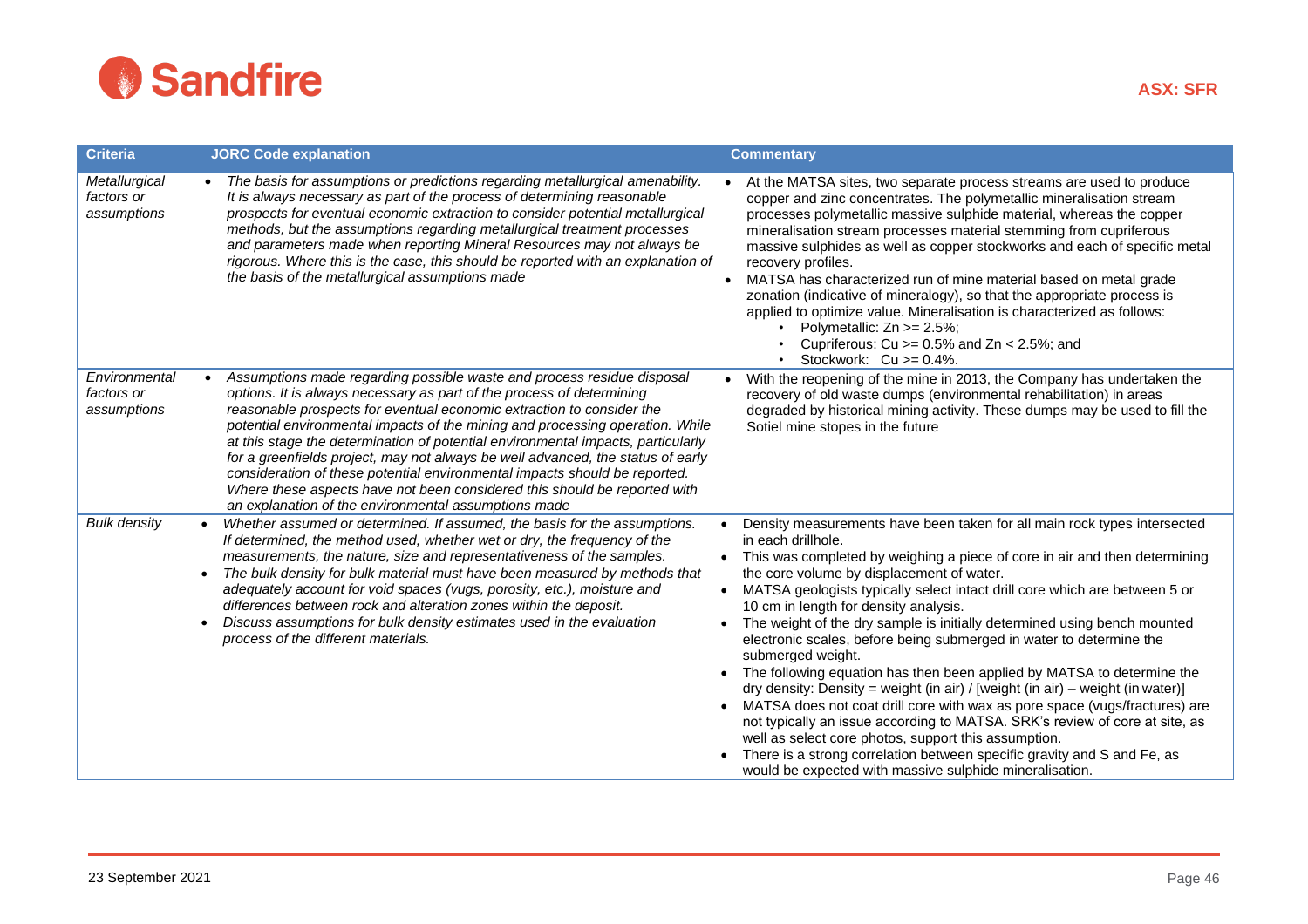

| <b>Criteria</b>                                      | <b>JORC Code explanation</b>                                                                                                                                                                                                                                                                                                                                                                                                                                                                                                                                                                                                                                                                                                                                                                                                                                                                                                                                           |                        | <b>Commentary</b>                                                                                                                                                                                                                                                                                                                                                                                                                                                                                                                                                                                                                                                                                                                                                                                                                                                                                                                           |                                                                      |                         |                                                                                                                                                                                                                                                                                                                                                                                                                                                                                                                        |                                                            |  |
|------------------------------------------------------|------------------------------------------------------------------------------------------------------------------------------------------------------------------------------------------------------------------------------------------------------------------------------------------------------------------------------------------------------------------------------------------------------------------------------------------------------------------------------------------------------------------------------------------------------------------------------------------------------------------------------------------------------------------------------------------------------------------------------------------------------------------------------------------------------------------------------------------------------------------------------------------------------------------------------------------------------------------------|------------------------|---------------------------------------------------------------------------------------------------------------------------------------------------------------------------------------------------------------------------------------------------------------------------------------------------------------------------------------------------------------------------------------------------------------------------------------------------------------------------------------------------------------------------------------------------------------------------------------------------------------------------------------------------------------------------------------------------------------------------------------------------------------------------------------------------------------------------------------------------------------------------------------------------------------------------------------------|----------------------------------------------------------------------|-------------------------|------------------------------------------------------------------------------------------------------------------------------------------------------------------------------------------------------------------------------------------------------------------------------------------------------------------------------------------------------------------------------------------------------------------------------------------------------------------------------------------------------------------------|------------------------------------------------------------|--|
| Classification                                       | The basis for the classification of the Mineral Resources into varying<br>$\bullet$<br>confidence categories.<br>Whether appropriate account has been taken of all relevant factors (i.e.<br>$\bullet$<br>relative confidence in tonnage/grade estimations, reliability of input data,<br>confidence in continuity of geology and metal values, quality, quantity and<br>distribution of the data).<br>Whether the result appropriately reflects the Competent Person's view of the<br>deposit.                                                                                                                                                                                                                                                                                                                                                                                                                                                                        | $\bullet$<br>$\bullet$ | Block model tonnage and grade estimates for the deposits have been<br>largely classified according to drillhole spacing given that the modelled<br>areas are generally well informed.<br>MATSA has been employing these distances to drillhole criteria for several<br>years and find that these reconcile appropriately (based on Resource<br>classification) to observations and results from mining. SRK has reviewed<br>these distances, with respect to geological and Cu and Zn continuity, and<br>consider these appropriate.<br>SRK does note, however, that new zones with potentially differing<br>character, should be considered individually before applying the same<br>criteria.<br>SRK used these guidelines, along with consideration of data quality,<br>geological continuity and complexity, and estimation quality to define<br>wireframes to outline contiguous zones of blocks with similar levels of<br>confidence. |                                                                      |                         |                                                                                                                                                                                                                                                                                                                                                                                                                                                                                                                        |                                                            |  |
|                                                      |                                                                                                                                                                                                                                                                                                                                                                                                                                                                                                                                                                                                                                                                                                                                                                                                                                                                                                                                                                        |                        |                                                                                                                                                                                                                                                                                                                                                                                                                                                                                                                                                                                                                                                                                                                                                                                                                                                                                                                                             |                                                                      |                         | Distance to Drillhole (m)                                                                                                                                                                                                                                                                                                                                                                                                                                                                                              |                                                            |  |
|                                                      |                                                                                                                                                                                                                                                                                                                                                                                                                                                                                                                                                                                                                                                                                                                                                                                                                                                                                                                                                                        |                        | <b>Class</b>                                                                                                                                                                                                                                                                                                                                                                                                                                                                                                                                                                                                                                                                                                                                                                                                                                                                                                                                | <b>Aguas Teñidas</b><br>Western<br><b>Extension, and</b><br>Calanesa | Castillejito            | Magdalena Masa<br>1, Masa 2, and<br>Masa 2 Gold                                                                                                                                                                                                                                                                                                                                                                                                                                                                        | Sotiel, Sotiel East,<br>Migolias, Elvira,<br>and Calabazar |  |
|                                                      |                                                                                                                                                                                                                                                                                                                                                                                                                                                                                                                                                                                                                                                                                                                                                                                                                                                                                                                                                                        |                        | <b>Measured</b>                                                                                                                                                                                                                                                                                                                                                                                                                                                                                                                                                                                                                                                                                                                                                                                                                                                                                                                             | <= 20 m                                                              | <= 20 m                 | $<$ =25 $m$                                                                                                                                                                                                                                                                                                                                                                                                                                                                                                            | $\leq$ =40 m                                               |  |
|                                                      |                                                                                                                                                                                                                                                                                                                                                                                                                                                                                                                                                                                                                                                                                                                                                                                                                                                                                                                                                                        |                        | Indicated                                                                                                                                                                                                                                                                                                                                                                                                                                                                                                                                                                                                                                                                                                                                                                                                                                                                                                                                   | $>20$ m and $<$<br>40 m                                              | <=40 m                  | >25 m and $\ltimes$<br>50 m                                                                                                                                                                                                                                                                                                                                                                                                                                                                                            | $>40$ m and $\leq$ 80 m                                    |  |
|                                                      |                                                                                                                                                                                                                                                                                                                                                                                                                                                                                                                                                                                                                                                                                                                                                                                                                                                                                                                                                                        |                        | Inferred                                                                                                                                                                                                                                                                                                                                                                                                                                                                                                                                                                                                                                                                                                                                                                                                                                                                                                                                    | >40 <sub>m</sub>                                                     | $>40$ m and $<$<br>80 m | >50 m                                                                                                                                                                                                                                                                                                                                                                                                                                                                                                                  | >80 m                                                      |  |
| Audits or<br>reviews                                 | The results of any audits or reviews of Mineral Resource estimates.                                                                                                                                                                                                                                                                                                                                                                                                                                                                                                                                                                                                                                                                                                                                                                                                                                                                                                    |                        |                                                                                                                                                                                                                                                                                                                                                                                                                                                                                                                                                                                                                                                                                                                                                                                                                                                                                                                                             | No audits or reviews have been completed.                            |                         |                                                                                                                                                                                                                                                                                                                                                                                                                                                                                                                        |                                                            |  |
| Discussion of<br>relative<br>accuracy/<br>confidence | Where appropriate a statement of the relative accuracy and confidence level<br>in the Mineral Resource estimate using an approach or procedure deemed<br>appropriate by the Competent Person. For example, the application of<br>statistical or geostatistical procedures to quantify the relative accuracy of the<br>resource within stated confidence limits, or, if such an approach is not deemed<br>appropriate, a qualitative discussion of the factors that could affect the relative<br>accuracy and confidence of the estimate.<br>The statement should specify whether it relates to global or local estimates,<br>$\bullet$<br>and, if local, state the relevant tonnages, which should be relevant to technical<br>and economic evaluation. Documentation should include assumptions made<br>and the procedures used.<br>These statements of relative accuracy and confidence of the estimate should<br>be compared with production data, where available. | $\bullet$<br>$\bullet$ |                                                                                                                                                                                                                                                                                                                                                                                                                                                                                                                                                                                                                                                                                                                                                                                                                                                                                                                                             | are within 10% or less from those predicted.                         |                         | SRK has completed the Mineral Resource estimates for the Aguas<br>Teñidas, Magdalena, and Sotiel mines and has validated these estimates<br>using various techniques, including visual and statistical methods.<br>MATSA keeps detailed stope reconciliation data which demonstrate that<br>although there may be significant stope by stope variations from the<br>Mineral Resource estimates, when considered over yearly periods, grade<br>control records indicate that actual tonnages and grade (Cu, Zn, and Pb) |                                                            |  |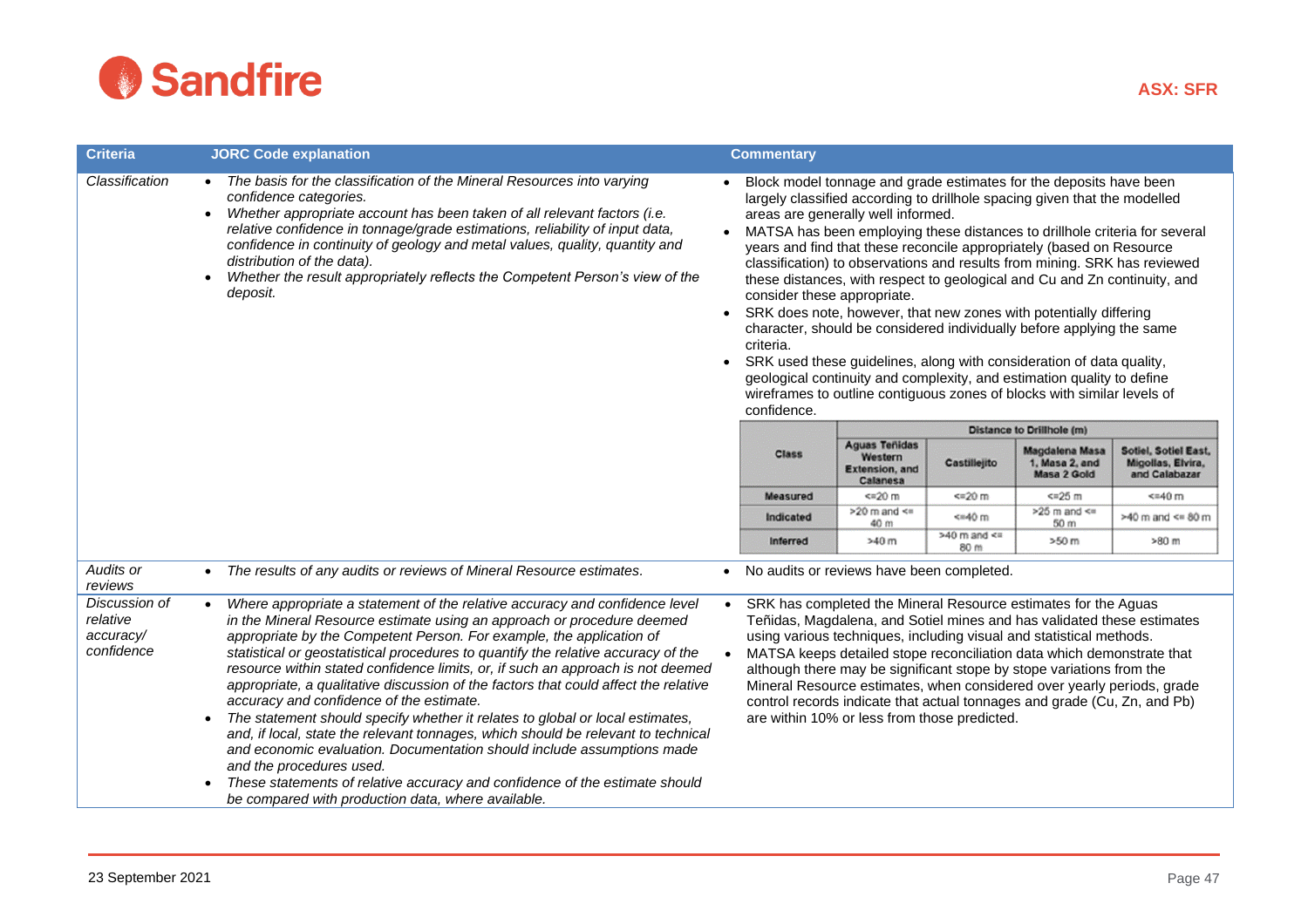

## **SECTION 4 ESTIMATION AND REPORTING OF ORE RESERVES**

| <b>Criteria</b>                                                                    | <b>JORC Code explanation</b>                                                                                                                                                                                                                                                                                                                                                                                                                                  | <b>Commentary</b>                                                                                                                                                                                                                                                                                                                                                                                                                                                                                                                                                                                                                                                                                                                                                                                                                                                                               |
|------------------------------------------------------------------------------------|---------------------------------------------------------------------------------------------------------------------------------------------------------------------------------------------------------------------------------------------------------------------------------------------------------------------------------------------------------------------------------------------------------------------------------------------------------------|-------------------------------------------------------------------------------------------------------------------------------------------------------------------------------------------------------------------------------------------------------------------------------------------------------------------------------------------------------------------------------------------------------------------------------------------------------------------------------------------------------------------------------------------------------------------------------------------------------------------------------------------------------------------------------------------------------------------------------------------------------------------------------------------------------------------------------------------------------------------------------------------------|
| Mineral<br>Resource<br>estimate for<br>conversion to<br><b>Mineral</b><br>Reserves | Description of the Mineral Resource estimate used as a basis for the<br>conversion to an Ore Reserve.<br>Clear statement as to whether the Mineral Resources are reported additional<br>to, or inclusive of, the Ore Reserves.                                                                                                                                                                                                                                | The reported Ore Reserves for the Aguas Teñidas, Magdalena and Sotiel<br>operations are based on the 11 block models which formed the basis of the<br>Mineral Resource estimates. Whilst various Mineral Resource statements are<br>presented per deposit for each operation, the Ore Reserve statements are<br>presented at an operational level, not further split per deposit.<br>SRK notes that the effective date of the Mineral Resource statement is 31<br>$\bullet$<br>December 2019, with the effective date of the Ore Reserve being 31 July<br>2020. Ore Reserves incorporated depletion by MATSA up to 31 July 2020,<br>as compared to the 31 December 2019 Mineral Resource estimate. The<br>Mineral Resources are presented on an inclusive basis, meaning including<br>any Measured or Indicated classified material that has been considered for<br>conversion to Ore Reserves. |
| Site visits                                                                        | Comment on any site visits undertaken by the Competent Person and the<br>outcome of those visits.<br>If no site visits have been undertaken indicate why this is the case.                                                                                                                                                                                                                                                                                    | The Competent Person for Ore Reserves is Mr Chris Bray, who was not<br>$\bullet$<br>able to visit the sites due to the COVID-19 pandemic.<br>A regionally based SRK mining engineer (Nuno Castanho) visited site as part<br>$\bullet$<br>of the mining plan review.                                                                                                                                                                                                                                                                                                                                                                                                                                                                                                                                                                                                                             |
| Study status                                                                       | The type and level of study undertaken to enable Mineral Resources to be<br>converted to Ore Reserves.<br>The Code requires that a study to at least Pre-Feasibility Study level has<br>been undertaken to convert Mineral Resources to Ore Reserves. Such<br>studies will have been carried out and will have determined a mine plan that<br>is technically achievable and economically viable, and that material Modifying<br>Factors have been considered. | The mines have been operation for some years now, and the mine plan has<br>been developed to a level sufficient for the statement of Ore Reserves,<br>using appropriate modifying factors and proving that they are economically<br>viable.                                                                                                                                                                                                                                                                                                                                                                                                                                                                                                                                                                                                                                                     |
| Cut-off<br>parameters                                                              | The basis of the cut-off grade(s) or quality parameters applied                                                                                                                                                                                                                                                                                                                                                                                               | An NSR cut-off value approach is applied for each stope or development<br>$\bullet$<br>block, with each value calculated according to the ore type, metal grades,<br>metallurgical recoveries, realisation costs, forecast metal prices and the<br>payability of each metal according to the agreed smelter terms. MATSA<br>has estimated the NSR values for individual blocks into the resource block<br>models for each mine. Parameters applied are as follows:                                                                                                                                                                                                                                                                                                                                                                                                                              |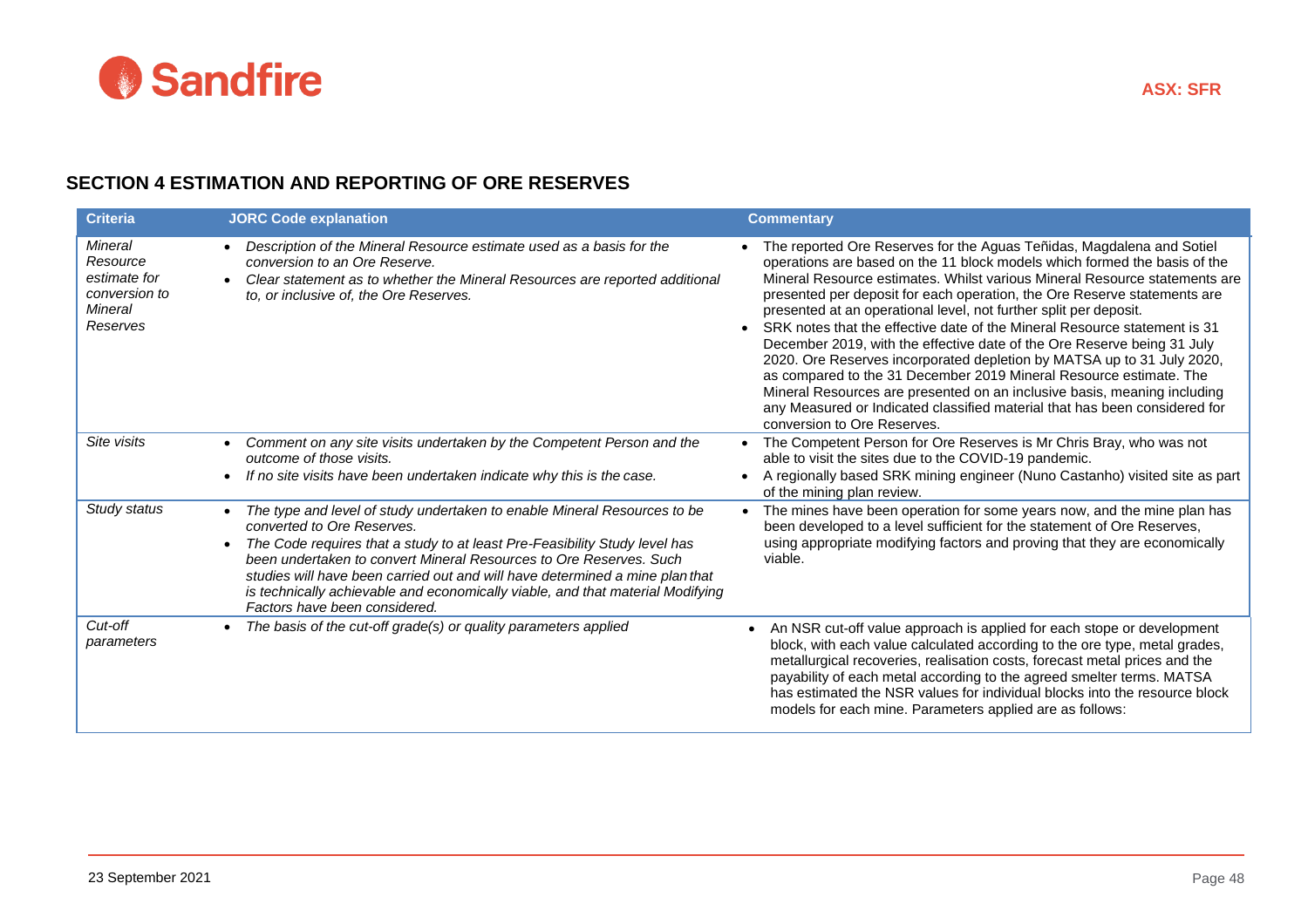

| <b>Criteria</b> | <b>JORC Code explanation</b> | <b>Commentary</b>       |                    |                             |                                                                                                                                                                                                                                                                                                                                                                                                                                                                                                                                                                                                                                                                                                                                                        |               |               |               |
|-----------------|------------------------------|-------------------------|--------------------|-----------------------------|--------------------------------------------------------------------------------------------------------------------------------------------------------------------------------------------------------------------------------------------------------------------------------------------------------------------------------------------------------------------------------------------------------------------------------------------------------------------------------------------------------------------------------------------------------------------------------------------------------------------------------------------------------------------------------------------------------------------------------------------------------|---------------|---------------|---------------|
|                 |                              |                         | Units              | Cu (Copper Ore)             | Cu (Stockwork Ore)                                                                                                                                                                                                                                                                                                                                                                                                                                                                                                                                                                                                                                                                                                                                     | Cu (Poly Ore) | Zn (Poly Ore) | Pb (Poly Ore) |
|                 |                              | Recovery                | 96                 | 90                          | 81                                                                                                                                                                                                                                                                                                                                                                                                                                                                                                                                                                                                                                                                                                                                                     | 73            | 79            | 33            |
|                 |                              | Conc Grade (Cu)         | 弘                  | 23                          | 23                                                                                                                                                                                                                                                                                                                                                                                                                                                                                                                                                                                                                                                                                                                                                     | 21            | 48            | 26            |
|                 |                              | Ag Recovery             | 弘                  | 40                          | 40                                                                                                                                                                                                                                                                                                                                                                                                                                                                                                                                                                                                                                                                                                                                                     | ÷             |               |               |
|                 |                              | Payability              | 张                  | 96.5                        | 96.5                                                                                                                                                                                                                                                                                                                                                                                                                                                                                                                                                                                                                                                                                                                                                   | 96.5          | 85            | 95            |
|                 |                              | Deduction               | 弘                  | 1                           | $\mathbf{f}$                                                                                                                                                                                                                                                                                                                                                                                                                                                                                                                                                                                                                                                                                                                                           | $\mathbf{1}$  | я             | з             |
|                 |                              | Ag Payability           | 蜢                  | 100                         | 100                                                                                                                                                                                                                                                                                                                                                                                                                                                                                                                                                                                                                                                                                                                                                    | 100           | 70            | 95            |
|                 |                              | Ag Deduction            | ot                 | 30                          | 30                                                                                                                                                                                                                                                                                                                                                                                                                                                                                                                                                                                                                                                                                                                                                     | 30            | 93            | 50            |
|                 |                              | T/C                     | <b>USD/t conc.</b> | 80                          | 80                                                                                                                                                                                                                                                                                                                                                                                                                                                                                                                                                                                                                                                                                                                                                     | 103           | 230           | 120           |
|                 |                              | <b>R/C</b>              | c/b                | 0.08                        | 0.08                                                                                                                                                                                                                                                                                                                                                                                                                                                                                                                                                                                                                                                                                                                                                   | 0.103         | $\sim$        |               |
|                 |                              | R/C(Aq)                 | claz               | 0.35                        | 0.35                                                                                                                                                                                                                                                                                                                                                                                                                                                                                                                                                                                                                                                                                                                                                   | 0.35          | 0.35          | 0.60          |
|                 |                              | Penalty"                | USDA conc.         | 21.46                       | 21.46                                                                                                                                                                                                                                                                                                                                                                                                                                                                                                                                                                                                                                                                                                                                                  | 21.46         | 7.07          | 0.38          |
|                 |                              | <b>Transport Costs</b>  | USD/t conc.        | 9.24                        |                                                                                                                                                                                                                                                                                                                                                                                                                                                                                                                                                                                                                                                                                                                                                        | 9.24          | o             | o             |
|                 |                              | Other Costs             | USD/t conc.        | 25                          | 25                                                                                                                                                                                                                                                                                                                                                                                                                                                                                                                                                                                                                                                                                                                                                     | 25            | 22            | 28            |
|                 |                              | $\bullet$               |                    | between the two approaches. | SRK conducted a review of MATSA's NSR methodology and block model<br>macros, and concluded that it is adequate for the geological setting and<br>the type of mining operation. SRK ran a comparison between the block<br>model coded with its own coefficients and the block model coded with<br>MATSA's macro, and observed that the differences were acceptable for<br>the assessment of Ore Reserves and justifiable with the slight differences<br>For the Ore Reserve estimate, SRK used the incremental cut-off, as most<br>of the mining areas of the mines had most of the development already in<br>place and it was assumed that the development cost had been already<br>paid for by the mined out stopes. For the areas which had not been |               |               |               |
|                 |                              | Details are as follows: |                    |                             | accessed by development works yet, the full cut-off was considered. The<br>incremental cut- off NSR values are calculated to be as follows: Aguas<br>Teñidas USD40.90/t, Magdalena USD40.49/t and Sotiel USD49.09/t.                                                                                                                                                                                                                                                                                                                                                                                                                                                                                                                                   |               |               |               |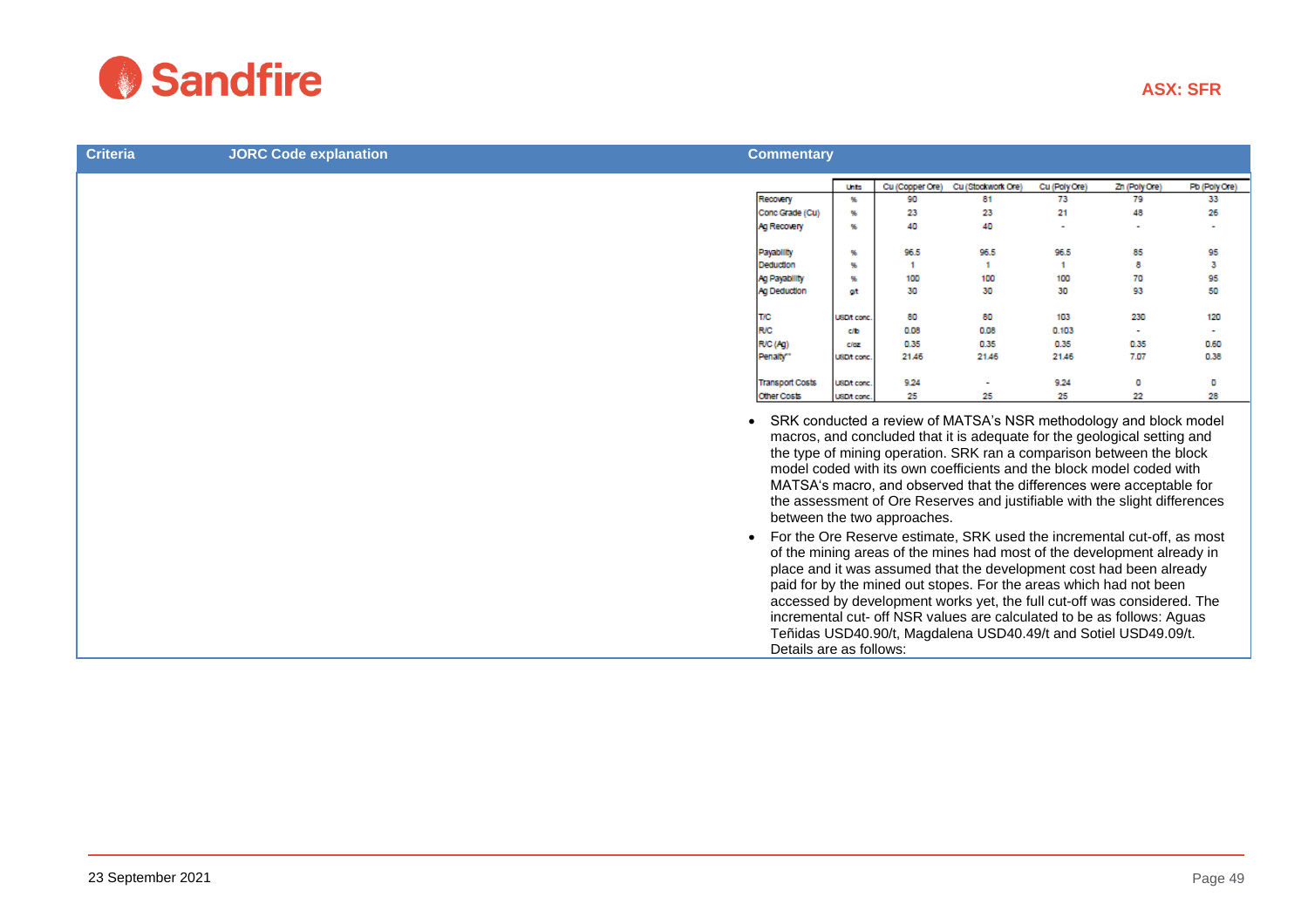

| <b>Criteria</b>                            | <b>JORC Code explanation</b>                                                                                                                                                                                                                                                                                                                                                                                                                                                                                                                                                                                                                                                                                                                                                                                                                                                                                                                                                                                             | <b>Commentary</b>                                                                                                                                                                                                                                                                                                                                                                                                                                                                                                                                                                                                                                                                                                                                                                                                                                                                                                                                                                                                                                                                                                                                                            |                                         |                       |                        |                       |                        |                       |                        |
|--------------------------------------------|--------------------------------------------------------------------------------------------------------------------------------------------------------------------------------------------------------------------------------------------------------------------------------------------------------------------------------------------------------------------------------------------------------------------------------------------------------------------------------------------------------------------------------------------------------------------------------------------------------------------------------------------------------------------------------------------------------------------------------------------------------------------------------------------------------------------------------------------------------------------------------------------------------------------------------------------------------------------------------------------------------------------------|------------------------------------------------------------------------------------------------------------------------------------------------------------------------------------------------------------------------------------------------------------------------------------------------------------------------------------------------------------------------------------------------------------------------------------------------------------------------------------------------------------------------------------------------------------------------------------------------------------------------------------------------------------------------------------------------------------------------------------------------------------------------------------------------------------------------------------------------------------------------------------------------------------------------------------------------------------------------------------------------------------------------------------------------------------------------------------------------------------------------------------------------------------------------------|-----------------------------------------|-----------------------|------------------------|-----------------------|------------------------|-----------------------|------------------------|
|                                            |                                                                                                                                                                                                                                                                                                                                                                                                                                                                                                                                                                                                                                                                                                                                                                                                                                                                                                                                                                                                                          |                                                                                                                                                                                                                                                                                                                                                                                                                                                                                                                                                                                                                                                                                                                                                                                                                                                                                                                                                                                                                                                                                                                                                                              |                                         | <b>Aguas Tenidas</b>  |                        | Magdalena             |                        | Sotiel                |                        |
|                                            |                                                                                                                                                                                                                                                                                                                                                                                                                                                                                                                                                                                                                                                                                                                                                                                                                                                                                                                                                                                                                          |                                                                                                                                                                                                                                                                                                                                                                                                                                                                                                                                                                                                                                                                                                                                                                                                                                                                                                                                                                                                                                                                                                                                                                              | Units                                   | <b>Full Cut-Off</b>   | Incrementra<br>Cut Off | Full Cut Off          | Incrementra<br>Cut-Off | Full Cut-Off          | Incrementra<br>Cut-Off |
|                                            |                                                                                                                                                                                                                                                                                                                                                                                                                                                                                                                                                                                                                                                                                                                                                                                                                                                                                                                                                                                                                          | Mining<br><b>Iorizontal Dev</b>                                                                                                                                                                                                                                                                                                                                                                                                                                                                                                                                                                                                                                                                                                                                                                                                                                                                                                                                                                                                                                                                                                                                              | <b>BUM</b>                              | 6.76                  | 0.00                   | 5.41                  | 0.00                   | 9.86                  | 0.00                   |
|                                            |                                                                                                                                                                                                                                                                                                                                                                                                                                                                                                                                                                                                                                                                                                                                                                                                                                                                                                                                                                                                                          | Vertical Dev<br>Scoop Maint.<br><b>Electrical Energy</b>                                                                                                                                                                                                                                                                                                                                                                                                                                                                                                                                                                                                                                                                                                                                                                                                                                                                                                                                                                                                                                                                                                                     | <b>BUR</b><br><b>BUM</b><br><b>BUR</b>  | 0.00<br>1.41<br>2.47  | 0.00<br>1.41<br>1.23   | 0.00<br>0.69<br>1.59  | 0.00<br>0.69<br>1.59   | 0.00<br>0.00<br>1.72  | 0.00<br>0.00<br>1.38   |
|                                            |                                                                                                                                                                                                                                                                                                                                                                                                                                                                                                                                                                                                                                                                                                                                                                                                                                                                                                                                                                                                                          | Geological Support<br>Open Stoping                                                                                                                                                                                                                                                                                                                                                                                                                                                                                                                                                                                                                                                                                                                                                                                                                                                                                                                                                                                                                                                                                                                                           | <b>BUR</b><br><b>BUM</b>                | 0.89<br>6.35          | 0.00<br>5.34           | 0.34<br>3.60          | 0.00<br>3.02           | 0.78<br>7.06          | 0.00<br>6.35           |
|                                            |                                                                                                                                                                                                                                                                                                                                                                                                                                                                                                                                                                                                                                                                                                                                                                                                                                                                                                                                                                                                                          | Rehabilitation<br><b>Backfill</b>                                                                                                                                                                                                                                                                                                                                                                                                                                                                                                                                                                                                                                                                                                                                                                                                                                                                                                                                                                                                                                                                                                                                            | <b>BURK</b><br><b>BUM</b>               | 1.04<br>2.36          | 0.00<br>1.77           | 0.13<br>2.64          | 0.00<br>2.64           | 0.00<br>0.59          | 0.00<br>0.59           |
|                                            |                                                                                                                                                                                                                                                                                                                                                                                                                                                                                                                                                                                                                                                                                                                                                                                                                                                                                                                                                                                                                          | Services<br>laulage<br>Total                                                                                                                                                                                                                                                                                                                                                                                                                                                                                                                                                                                                                                                                                                                                                                                                                                                                                                                                                                                                                                                                                                                                                 | <b>BURK</b><br><b>BUR</b><br><b>EUM</b> | 8.34<br>4.47<br>34.08 | 1.67<br>4.47<br>15,88  | 3.61<br>4.89<br>22.90 | 2.70<br>4.89<br>15.53  | 7.09<br>7.20<br>34.30 | 5.32<br>7.20<br>20.84  |
|                                            |                                                                                                                                                                                                                                                                                                                                                                                                                                                                                                                                                                                                                                                                                                                                                                                                                                                                                                                                                                                                                          | <b>Processing</b><br>Process Operation                                                                                                                                                                                                                                                                                                                                                                                                                                                                                                                                                                                                                                                                                                                                                                                                                                                                                                                                                                                                                                                                                                                                       | <b>BUR</b>                              | 8.46                  | 8.46                   | 8.46                  | 8.46                   | 11.66                 | 11.66                  |
|                                            |                                                                                                                                                                                                                                                                                                                                                                                                                                                                                                                                                                                                                                                                                                                                                                                                                                                                                                                                                                                                                          | Process Maintenance<br>Total<br>G&A                                                                                                                                                                                                                                                                                                                                                                                                                                                                                                                                                                                                                                                                                                                                                                                                                                                                                                                                                                                                                                                                                                                                          | <b>BURK</b><br><b>BUM</b>               | 3.81<br>12.27         | 3.81<br>12.27          | 3.81<br>12.27         | 3.81<br>12.27          | 3.81<br>15.47         | 3.81<br>15.47          |
|                                            |                                                                                                                                                                                                                                                                                                                                                                                                                                                                                                                                                                                                                                                                                                                                                                                                                                                                                                                                                                                                                          | General Services<br>Administration                                                                                                                                                                                                                                                                                                                                                                                                                                                                                                                                                                                                                                                                                                                                                                                                                                                                                                                                                                                                                                                                                                                                           | <b>BUR</b><br><b>BUR</b>                | 2.21<br>3.72          | 2.21<br>3.72           | 2.21<br>3.72          | 2.21<br>3.72           | 0.88<br>3.72          | 0.88<br>3.72           |
|                                            |                                                                                                                                                                                                                                                                                                                                                                                                                                                                                                                                                                                                                                                                                                                                                                                                                                                                                                                                                                                                                          | Total<br>Total                                                                                                                                                                                                                                                                                                                                                                                                                                                                                                                                                                                                                                                                                                                                                                                                                                                                                                                                                                                                                                                                                                                                                               | <b>BUM</b><br><b>BUM</b>                | 5.94<br>52.28         | 5.94<br>34.08          | 5.94<br>41.10         | 5.94<br>33.74          | 4.60<br>54.37         | 4.60<br>40.90          |
|                                            |                                                                                                                                                                                                                                                                                                                                                                                                                                                                                                                                                                                                                                                                                                                                                                                                                                                                                                                                                                                                                          |                                                                                                                                                                                                                                                                                                                                                                                                                                                                                                                                                                                                                                                                                                                                                                                                                                                                                                                                                                                                                                                                                                                                                                              | <b>USD/t</b>                            | 62.74                 | 40.90                  | 49.32                 | 40.49                  | 65.24                 | 49.09                  |
| <b>Mining Factors</b><br>or<br>assumptions | The method and assumptions used as reported in the Pre-Feasibility or<br>Feasibility Study to convert the Mineral Resource to an Ore Reserve (i.e.<br>either by application of appropriate factors by optimisation or by<br>preliminary or detailed design).<br>The choice, nature and appropriateness of the selected mining method(s)<br>$\bullet$<br>and other mining parameters including associated design issues such as<br>pre-strip, access, etc.<br>The assumptions made regarding geotechnical parameters (e.g. pit<br>slopes, stope sizes, etc.), grade control and pre-production drilling.<br>The major assumptions made and Mineral Resource model used for pit<br>and stope optimisation (if appropriate).<br>The mining dilution factors used.<br>$\bullet$<br>The mining recovery factors used.<br>Any minimum mining widths used.<br>$\bullet$<br>The manner in which Inferred Mineral Resources are utilised in mining<br>$\bullet$<br>studies and the sensitivity of the outcome to their inclusion. | The primary underground mining method approach at the three mines is<br>sub-level long-hole open stoping ("LHOS") with transverse and<br>longitudinal orientation depending on the orebody thickness. The mined<br>stopes at Aguas Teñidas and Magdalena are backfilled with paste fill.<br>The Sotiel mine currently uses unconsolidated development waste as<br>backfill with plans to trial cemented rock fill ("CRF"). MATSA has plans to<br>use a Drift and Fill ("D&F) mining method in a small zone of Aguas<br>Teñidas around and above previously mined out stopes.<br>The Ore Reserve for MATSA has been estimated using accepted<br>industry practices for underground mines including stope optimisation<br>analysis (Deswik), mine design, mine scheduling and the development of<br>a cash flow model incorporating the Company's technical and economic<br>projections for the mine for the duration of the Life of Mine Plan ("LoMP").<br>The Ore Reserve includes unplanned dilution factors which are applied<br>as constant values for the individual mines, with two zone exceptions in<br>Magdalena (Masa 2 West and Masa Gold) and incorporates mining |                                         |                       |                        |                       |                        |                       |                        |

**ASX: SFR**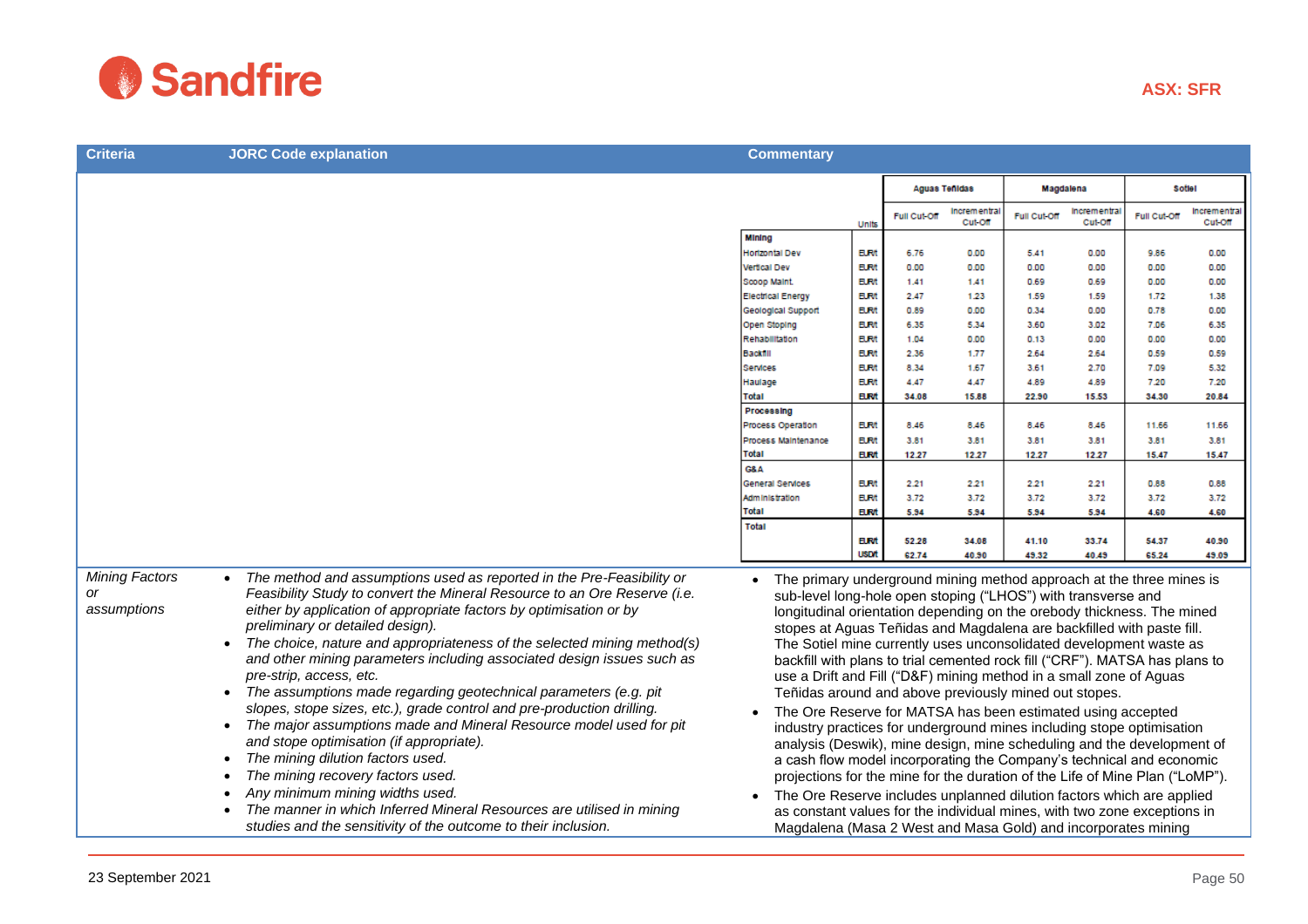

| <b>Criteria</b>                            | <b>JORC Code explanation</b>                                                                                                                                                                                                                                                                                                                                                                                                                                                                                                      | <b>Commentary</b>                                                                                                                                                                                                                                                                                                                                                                                                                                                                                            |                                                                          |                                                                                                                                                                                                                                                                                                                                                                                                                                                                                                                                                                                                                                                                                                                                                                                                                                                                                                                                                                                                                                                                 |  |  |
|--------------------------------------------|-----------------------------------------------------------------------------------------------------------------------------------------------------------------------------------------------------------------------------------------------------------------------------------------------------------------------------------------------------------------------------------------------------------------------------------------------------------------------------------------------------------------------------------|--------------------------------------------------------------------------------------------------------------------------------------------------------------------------------------------------------------------------------------------------------------------------------------------------------------------------------------------------------------------------------------------------------------------------------------------------------------------------------------------------------------|--------------------------------------------------------------------------|-----------------------------------------------------------------------------------------------------------------------------------------------------------------------------------------------------------------------------------------------------------------------------------------------------------------------------------------------------------------------------------------------------------------------------------------------------------------------------------------------------------------------------------------------------------------------------------------------------------------------------------------------------------------------------------------------------------------------------------------------------------------------------------------------------------------------------------------------------------------------------------------------------------------------------------------------------------------------------------------------------------------------------------------------------------------|--|--|
|                                            | The infrastructure requirements of the selected mining methods.<br>$\bullet$                                                                                                                                                                                                                                                                                                                                                                                                                                                      | mines as follows:                                                                                                                                                                                                                                                                                                                                                                                                                                                                                            | recovery factors which are applied as constant values for the individual |                                                                                                                                                                                                                                                                                                                                                                                                                                                                                                                                                                                                                                                                                                                                                                                                                                                                                                                                                                                                                                                                 |  |  |
|                                            |                                                                                                                                                                                                                                                                                                                                                                                                                                                                                                                                   | <b>Mine</b><br><b>Mine Dilution</b>                                                                                                                                                                                                                                                                                                                                                                                                                                                                          |                                                                          | <b>Mining Recovery</b>                                                                                                                                                                                                                                                                                                                                                                                                                                                                                                                                                                                                                                                                                                                                                                                                                                                                                                                                                                                                                                          |  |  |
|                                            |                                                                                                                                                                                                                                                                                                                                                                                                                                                                                                                                   | Aguas Teñidas                                                                                                                                                                                                                                                                                                                                                                                                                                                                                                | 12%                                                                      | 85%                                                                                                                                                                                                                                                                                                                                                                                                                                                                                                                                                                                                                                                                                                                                                                                                                                                                                                                                                                                                                                                             |  |  |
|                                            |                                                                                                                                                                                                                                                                                                                                                                                                                                                                                                                                   | Magdalena                                                                                                                                                                                                                                                                                                                                                                                                                                                                                                    | $12\%$ <sup>1)</sup>                                                     | 84%                                                                                                                                                                                                                                                                                                                                                                                                                                                                                                                                                                                                                                                                                                                                                                                                                                                                                                                                                                                                                                                             |  |  |
|                                            |                                                                                                                                                                                                                                                                                                                                                                                                                                                                                                                                   | Sotiel                                                                                                                                                                                                                                                                                                                                                                                                                                                                                                       | 11%                                                                      | 90%                                                                                                                                                                                                                                                                                                                                                                                                                                                                                                                                                                                                                                                                                                                                                                                                                                                                                                                                                                                                                                                             |  |  |
|                                            |                                                                                                                                                                                                                                                                                                                                                                                                                                                                                                                                   | 1) Exception to Masa 2 West (6%) and Masa Gold (20%)<br>Any mineralisation which occurs below the designated Net Smelter<br>Return ("NSR") cut off value or is classified as an Inferred Mineral<br>Ore Reserves.<br>28 to 30 of July 2020 and reviewed the mine plan and related<br>assumptions for the three mines. From this review, a series of<br>re-estimated the Reserve from first principles.<br>of these tonnes and which can be seen as provisional pillars being<br>in the recovery is achieved. |                                                                          | Resource within the individual underground designs is not considered as<br>The Ore Reserve estimate was based on the 2020 LoMP as provided by<br>MATSA. SRK conducted a site visit to MATSA's mining operations from<br>adjustments were made to allow the reporting of Ore Reserves. These<br>adjustments focused mainly on the removal of Inferred material from the<br>LoMP, removal of sub-economical stopes or areas and some material<br>reductions to reflect minor design issues observed in each mine plan.<br>SRK has only reviewed the LoMP and not undertaken mine planning or<br>In addition to this, SRK discussed with MATSA the proposed approach<br>for the minor D&F mining at the Aguas Teñidas mine with agreement that<br>further work needs to be completed in order to increase the confidence in<br>the mining sequence and backfill strategy. To better reflect this in the<br>reserves, it was agreed to apply a reduction factor of 50% to the recovery<br>assumed to be left until further work is completed and greater confidence |  |  |
| Metallurgical<br>factors or<br>assumptions | The metallurgical process proposed and the appropriateness of that<br>$\bullet$<br>process to the style of mineralization.<br>Whether the metallurgical process is well-tested technology or novel in<br>$\bullet$<br>nature.<br>The nature, amount and representativeness of metallurgical test work<br>$\bullet$<br>undertaken, the nature of the metallurgical domaining applied and the<br>corresponding metallurgical recovery factors applied.<br>Any assumptions or allowances made for deleterious elements.<br>$\bullet$ | The MATSA ores are complex, fine grained ores with extremely high<br>levels of gangue pyrite present. Numerous metallurgical testwork<br>programmes have been undertaken to understand the metallurgical<br>These programmes have been undertaken both before the project's<br>changing ore feed characteristics.                                                                                                                                                                                            |                                                                          | complexity of the orebodies and to develop optimal processing scenarios.<br>commencement, and since, with the on-site laboratory being very active<br>in testing and optimising the plant's operating parameters in response to                                                                                                                                                                                                                                                                                                                                                                                                                                                                                                                                                                                                                                                                                                                                                                                                                                 |  |  |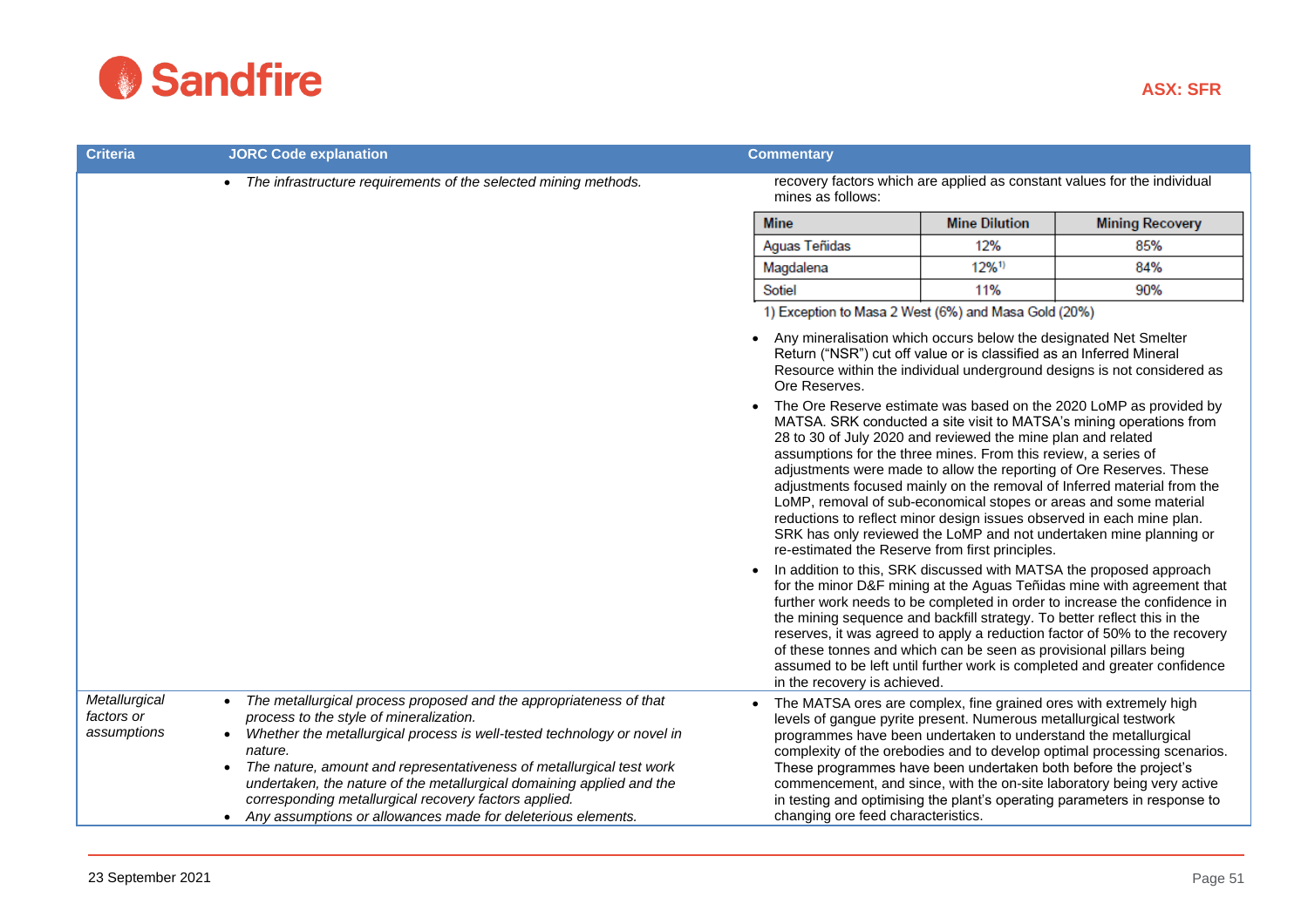

| <b>Criteria</b> | <b>JORC Code explanation</b>                                                                                                                                                                                                                                                                                                                           | <b>Commentary</b>                                                                                                                                                                                                                                                                                                                                                                                                                                                                                                                                                                                                                                                                                                                                                                                                                                                                                                                                                                                                                                                                                                                                                                                                                                                                                                                         |
|-----------------|--------------------------------------------------------------------------------------------------------------------------------------------------------------------------------------------------------------------------------------------------------------------------------------------------------------------------------------------------------|-------------------------------------------------------------------------------------------------------------------------------------------------------------------------------------------------------------------------------------------------------------------------------------------------------------------------------------------------------------------------------------------------------------------------------------------------------------------------------------------------------------------------------------------------------------------------------------------------------------------------------------------------------------------------------------------------------------------------------------------------------------------------------------------------------------------------------------------------------------------------------------------------------------------------------------------------------------------------------------------------------------------------------------------------------------------------------------------------------------------------------------------------------------------------------------------------------------------------------------------------------------------------------------------------------------------------------------------|
|                 | The existence of any bulk sample or pilot scale test work and the degree<br>$\bullet$<br>to which such samples are considered representative of the orebody as a<br>whole.<br>For minerals that are defined by a specification, has the Ore Reserve<br>$\bullet$<br>estimation been based on the appropriate mineralogy to meet the<br>specifications? | Based on the testwork conducted, the following concentrate qualities are<br>indicated:<br>Copper ore:<br>$\bullet$<br>Copper concentrate grade in the low 20s%, recoveries in<br>the order of 90%; and<br>Polymetallic ore:<br>Copper concentrate grade in the low 20s%, recoveries in<br>the order of 80%.<br>Lead concentrate grade in the mid-30s%, recoveries in the<br>order of 60%,<br>Zinc concentrate grade of the order of 50%, recoveries in<br>the order of 80%.<br>Ore is processed at a central facility. The facility consists of two crushing<br>lines and three processing lines, which are contained within two plants<br>(operational since 2008 and 2011 respectively). Ore is classified either as<br>Copper or Polymetallic.<br>The current ore classification criteria was developed in 2017 as an<br>update from the previous criteria established in 2011. The criteria was<br>based on a review of the preceding 2 years' worth of operating data, and<br>determined that ore could be delineated as Copper ore according to the<br>following parameters: %Cu/%Zn >1.7; and %Zn <2.5.<br>The analysis indicated that these parameters would produce a Copper<br>concentrate at acceptable recoveries and with Zn and Pb contents below<br>the specified maximum allowable penalty limits of 3.7% Zn and 3.5% Pb. |
| Environmental   | The status of studies of potential environmental impacts of the mining and<br>processing operation. Details of waste rock characterisation and the<br>consideration of potential sites, status of design options considered and,<br>where applicable, the status of approvals for process residue storage and<br>waste dumps should be reported.       | MATSA has the necessary mining rights and surface ownership for the<br>three mining sites and plant operations.<br>Required environmental and water permits appear to be in place,<br>although the Cortagena City Council disputes the presence of municipal<br>permits for works being carried out close to Valdelamusa. MATSA<br>appears to be in broad compliance with permit conditions.<br>The Company appears to have completed the necessary studies to<br>$\bullet$<br>identify environmental and social factors relevant to the operation, with<br>the potential exception of geochemical characterisation of mining waste.<br>Management of the three operations from an environmental and social<br>perspective appears reasonably good, and there is a clear focus on<br>maximising resource efficiencies particularly across water, waste, GHG<br>emissions and energy.<br>The operation does not appear to adversely affect sensitive areas.                                                                                                                                                                                                                                                                                                                                                                                |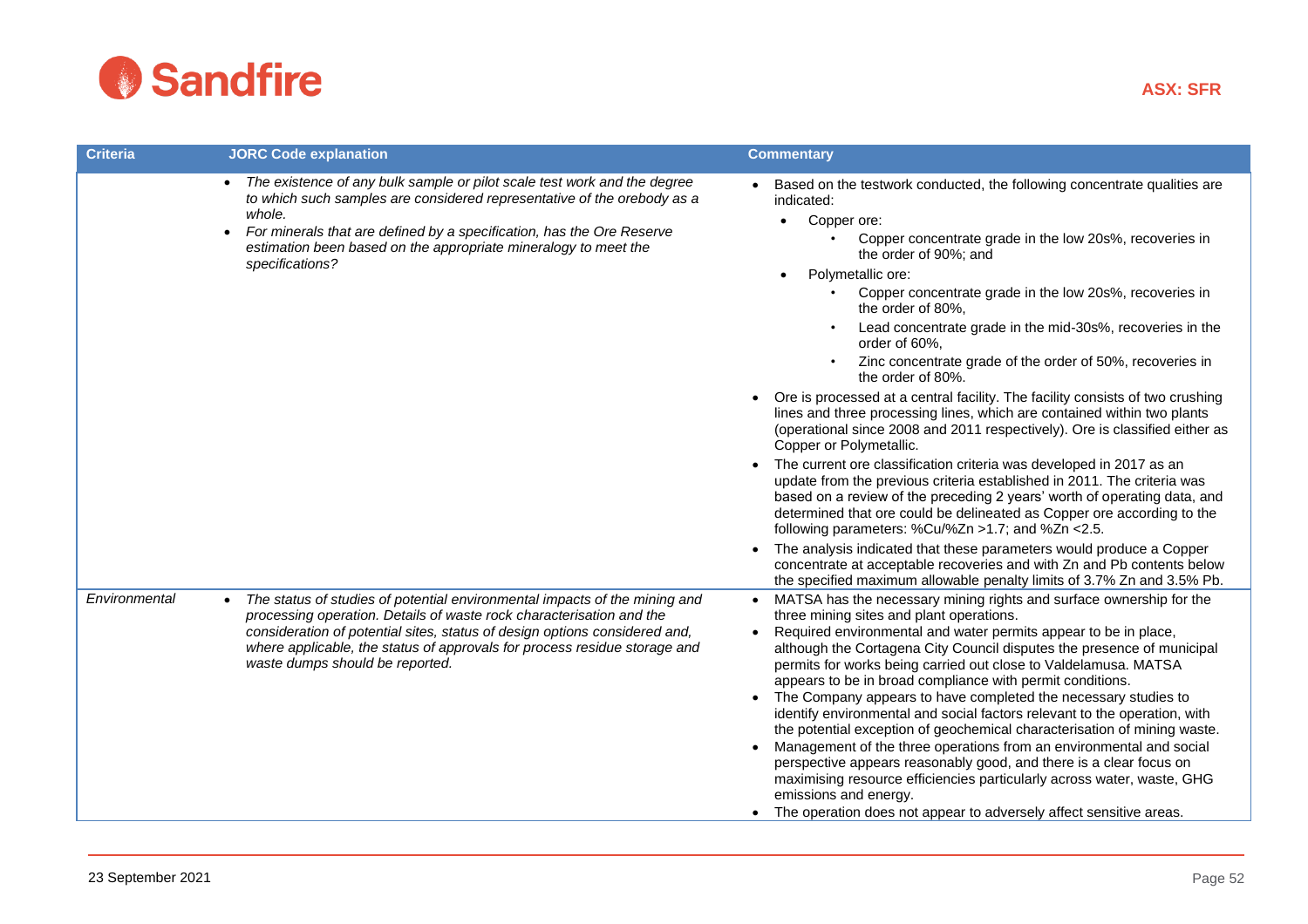

| <b>Criteria</b><br><b>JORC Code explanation</b>                                                                                                                                                                                                                                      | <b>Commentary</b>                                                                                                                                                                                                                                                                                                                                                                                                                                                                                                                                                                                                                                                                                                                                                                                                                                                                                                                                                                                                                                                                                                                                                                                                                                                                                                                                                                                                                                                                                                                                                                                                                                                                                                                                                                                                                                                                                                                                                                                                                                                                                                                                                                                                                                                                                                                                                                                                                                                                                                                                                                                                                                                                                                      |
|--------------------------------------------------------------------------------------------------------------------------------------------------------------------------------------------------------------------------------------------------------------------------------------|------------------------------------------------------------------------------------------------------------------------------------------------------------------------------------------------------------------------------------------------------------------------------------------------------------------------------------------------------------------------------------------------------------------------------------------------------------------------------------------------------------------------------------------------------------------------------------------------------------------------------------------------------------------------------------------------------------------------------------------------------------------------------------------------------------------------------------------------------------------------------------------------------------------------------------------------------------------------------------------------------------------------------------------------------------------------------------------------------------------------------------------------------------------------------------------------------------------------------------------------------------------------------------------------------------------------------------------------------------------------------------------------------------------------------------------------------------------------------------------------------------------------------------------------------------------------------------------------------------------------------------------------------------------------------------------------------------------------------------------------------------------------------------------------------------------------------------------------------------------------------------------------------------------------------------------------------------------------------------------------------------------------------------------------------------------------------------------------------------------------------------------------------------------------------------------------------------------------------------------------------------------------------------------------------------------------------------------------------------------------------------------------------------------------------------------------------------------------------------------------------------------------------------------------------------------------------------------------------------------------------------------------------------------------------------------------------------------------|
|                                                                                                                                                                                                                                                                                      | Limited environmental and social impact monitoring, and analysis of<br>trends in monitoring data, is a weakness that limits opportunities for<br>continuous improvement (though is compliant with permit requirements).                                                                                                                                                                                                                                                                                                                                                                                                                                                                                                                                                                                                                                                                                                                                                                                                                                                                                                                                                                                                                                                                                                                                                                                                                                                                                                                                                                                                                                                                                                                                                                                                                                                                                                                                                                                                                                                                                                                                                                                                                                                                                                                                                                                                                                                                                                                                                                                                                                                                                                |
| Infrastructure<br>The existence of appropriate infrastructure: availability of land for plant<br>development, power, water, transportation (particularly for bulk<br>commodities), labour, accommodation; or the ease with which the<br>infrastructure can be provided, or accessed. | The MATSA operations are located in a west European country, Spain,<br>which has well-established, well-regulated civil engineering and<br>construction industry standards. The operations themselves have been<br>active for a number of years and as such the infrastructure required to<br>facilitate mining and processing operations are in place and fit for current<br>purposes. No expansion or production rate increases are proposed.<br>The power generation mix in Spain is such that current cost of power<br>should be maintained. In terms of wider access to markets, the mines are<br>located very close to Huelva, which is a busy port and has the facilities<br>for blending and exporting concentrates.<br>The TSF has undertaken a major transition since 2016 to increase<br>capacity, which involved switching to the upstream raise method. This<br>method inherently involves more risk, as the stability of future raises<br>relies inherently on the undrained strength of the stored tailings as<br>opposed to the embankment fill materials. Whilst the stability analysis<br>which underpins the current upstream raise design appears to be robust,<br>it is noted that additional data has been obtained on the in-situ properties<br>of the tailings through a number of Cone Penetration Testing ("CPTu")<br>campaigns since the design was originally executed. In addition to 5<br>CPTu probes which were completed to support the design change in<br>2017, an additional 12 CPTu have been completed (during 2018-2019)<br>to confirm tailings consolidation properties, porewater pressure regime,<br>phreatic surface and tailings strength parameters. Whilst the original<br>stability analysis completely by Golder is adequate, it should be further<br>verified by additional undrained strength analysis which use the data<br>obtained from subsequent CPTu investigations. This data can be used to<br>confirm the minimum Factor of Safety ("FOS") is obtained around as built<br>embankments. The design of future raises can also be verified and<br>adapted (if it is deemed necessary).<br>The current practice of holding large volumes of water on the TSF to<br>supply the plant is not in accordance with best practice and could create<br>the circumstances where there is an elevated phreatic surface in the<br>external embankments of the TSF (which can increase likelihood of<br>embankment failure). However, it is noted that the volumes of excess<br>water stored on the pond have been reduced markedly since 2018, which<br>has significantly reduced this risk. This situation needs to be closely<br>monitored and maintained going forward. |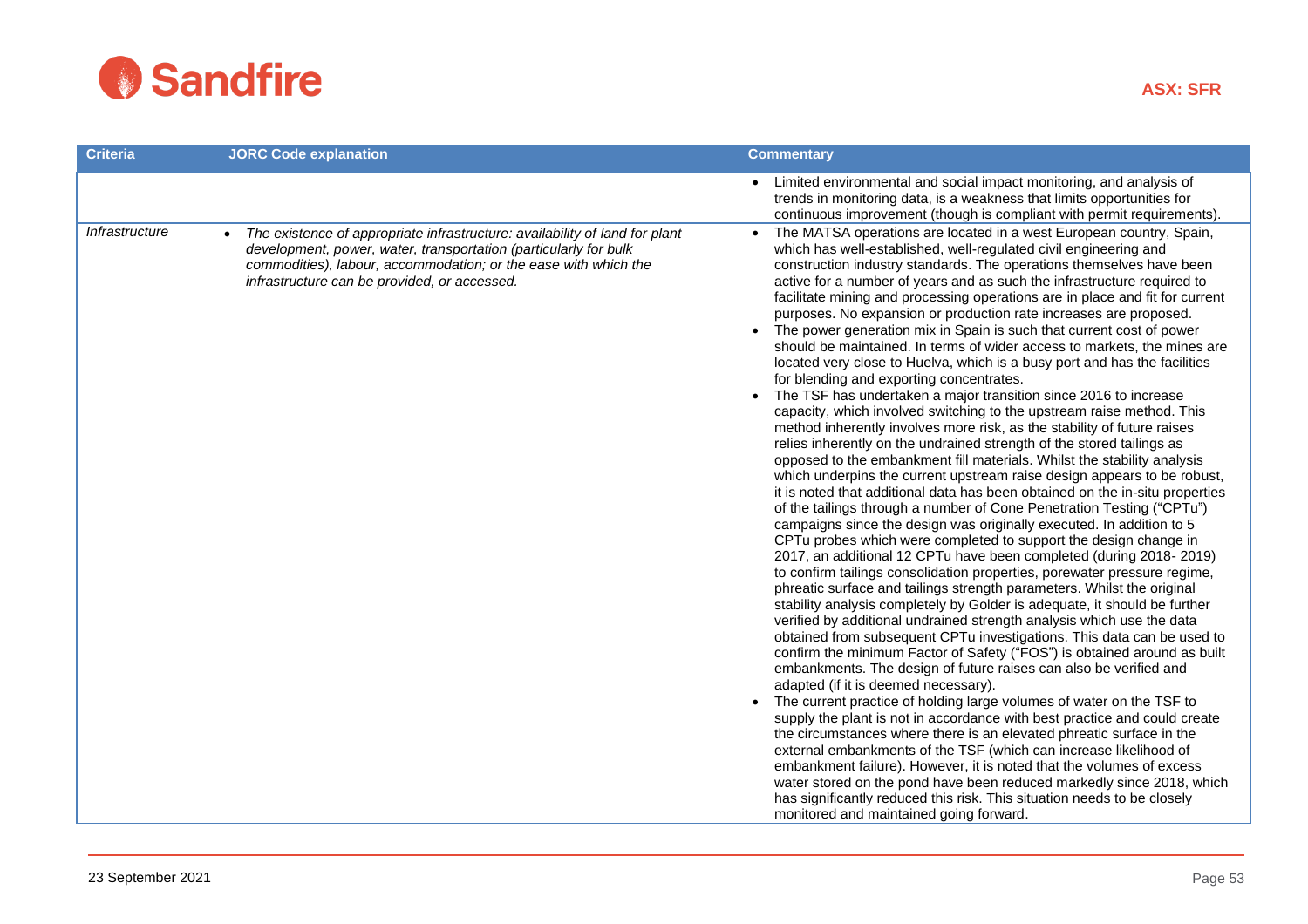

| <b>Criteria</b> | <b>JORC Code explanation</b>                                                                                                                                                                                                                                                                                                                                                                                                                                                                                                                | <b>Commentary</b>                                                                                                                                                                                                                                                                                                                                                                                                                                                                                                                                                                                                                                                                                    |                                           |                |               |                    |             |              |             |
|-----------------|---------------------------------------------------------------------------------------------------------------------------------------------------------------------------------------------------------------------------------------------------------------------------------------------------------------------------------------------------------------------------------------------------------------------------------------------------------------------------------------------------------------------------------------------|------------------------------------------------------------------------------------------------------------------------------------------------------------------------------------------------------------------------------------------------------------------------------------------------------------------------------------------------------------------------------------------------------------------------------------------------------------------------------------------------------------------------------------------------------------------------------------------------------------------------------------------------------------------------------------------------------|-------------------------------------------|----------------|---------------|--------------------|-------------|--------------|-------------|
|                 |                                                                                                                                                                                                                                                                                                                                                                                                                                                                                                                                             | • There appears to be a robust system of monitoring and controls in place<br>to mitigate the potential risks associated with a facility of this Class.                                                                                                                                                                                                                                                                                                                                                                                                                                                                                                                                               |                                           |                |               |                    |             |              |             |
| Costs           | The derivation of, or assumptions made, regarding projected capital costs<br>in the study.<br>The methodology used to estimate operating costs.<br>$\bullet$<br>Allowances made for the content of deleterious elements.<br>The source of exchange rates used in the study.<br>Derivation of transportation charges.<br>The basis for forecasting or source of treatment and refining charges,<br>penalties for failure to meet specification, etc.<br>The allowances made for royalties payable, both Government and private.<br>$\bullet$ | Operating costs and capital expenditures presented relate to the 2020<br>$\bullet$<br>mining plan with effective date of 31 July 2020.<br>Operating costs have been derived by MATSA in three mining and a<br>$\bullet$<br>processing cost model, based on the physical activities taking place. A<br>summary of the derived unit costs (historical vs plan up to 2024 inclusive)<br>is presented below. SRK notes some drops in unit costs during the last 5<br>months of 2020 ("5M 2020"), and an apparent redistribution of costs<br>between treatment and maintenance costs from actuals to forecasts, but<br>overall the numbers look reasonable. No royalties are understood to be<br>payable. |                                           |                |               |                    |             |              |             |
|                 |                                                                                                                                                                                                                                                                                                                                                                                                                                                                                                                                             | Parameter                                                                                                                                                                                                                                                                                                                                                                                                                                                                                                                                                                                                                                                                                            | <b>Units</b>                              | LoM            | 7M<br>2020    | 5M<br>2020<br>Plan | 2021        | 2022         | 2024        |
|                 |                                                                                                                                                                                                                                                                                                                                                                                                                                                                                                                                             | Mine                                                                                                                                                                                                                                                                                                                                                                                                                                                                                                                                                                                                                                                                                                 |                                           |                | <b>Actual</b> |                    | Plan        | Plan         | Plan        |
|                 |                                                                                                                                                                                                                                                                                                                                                                                                                                                                                                                                             |                                                                                                                                                                                                                                                                                                                                                                                                                                                                                                                                                                                                                                                                                                      | (USD/tmined)                              | 34.56          | 31.2<br>6.9   | 32.6               | 32.9<br>7.4 | 31.6<br>10.7 | 32.2<br>9.7 |
|                 |                                                                                                                                                                                                                                                                                                                                                                                                                                                                                                                                             | Aguas Teñidas<br>Magdalena                                                                                                                                                                                                                                                                                                                                                                                                                                                                                                                                                                                                                                                                           | (USD/tmined)<br>(USD/t <sub>mined</sub> ) | 10.02<br>34.97 | 33.6          | 4.4<br>36.3        | 35.1        | 31.7         | 29.8        |
|                 |                                                                                                                                                                                                                                                                                                                                                                                                                                                                                                                                             | Sotiel                                                                                                                                                                                                                                                                                                                                                                                                                                                                                                                                                                                                                                                                                               | (USD/t <sub>mined</sub> )                 | 149.77         | 113.9         | 302.3              | 191.5       | 135.5        | 138.5       |
|                 |                                                                                                                                                                                                                                                                                                                                                                                                                                                                                                                                             | <b>Treatment Plant</b>                                                                                                                                                                                                                                                                                                                                                                                                                                                                                                                                                                                                                                                                               | (USD/treed)                               | 5.00           | 8.9           | 4.3                | 4.4         | 4.9          | 4.9         |
|                 |                                                                                                                                                                                                                                                                                                                                                                                                                                                                                                                                             | <b>Maintenance Plant</b>                                                                                                                                                                                                                                                                                                                                                                                                                                                                                                                                                                                                                                                                             | (USD/treed)                               | 11.88          | 4.1           | 10.1               | 10.7        | 11.5         | 11.6        |
|                 |                                                                                                                                                                                                                                                                                                                                                                                                                                                                                                                                             | Water & Project                                                                                                                                                                                                                                                                                                                                                                                                                                                                                                                                                                                                                                                                                      | (USD/treed)                               | 2.54           | 2.0           | 2.2                | 2.3         | 2.4          | 2.5         |
|                 |                                                                                                                                                                                                                                                                                                                                                                                                                                                                                                                                             | Administrative                                                                                                                                                                                                                                                                                                                                                                                                                                                                                                                                                                                                                                                                                       | (USD/treed)                               | 4.95           | 4.3           | 4.2                | 4.5         | 4.7          | 4.8         |
|                 |                                                                                                                                                                                                                                                                                                                                                                                                                                                                                                                                             | Other (Matsa Lab)                                                                                                                                                                                                                                                                                                                                                                                                                                                                                                                                                                                                                                                                                    | (USD/treed)                               | 1.41           | 1.3           | 2.2                | 1.2         | 1.3          | 1.3         |
|                 |                                                                                                                                                                                                                                                                                                                                                                                                                                                                                                                                             | <b>Total</b>                                                                                                                                                                                                                                                                                                                                                                                                                                                                                                                                                                                                                                                                                         | (USD/treed)                               | 60.34          | 52.8          | 54.8               | 56.4        | 57.7         | 56.9        |
|                 |                                                                                                                                                                                                                                                                                                                                                                                                                                                                                                                                             | SRK notes that the total mine development and mine equipment capital<br>expenditure in the economic model exceed the mine by mine breakdown<br>as provided in the underlying mine cost models. For 2020 capital for Sotiel<br>and Magdalena is presented separately, but thereafter only on a<br>consolidated basis.<br>Closure costs have been consolidated over a shorter time frame, due to<br>the shorter life of the Ore Reserves case compared to MATSA's full life of<br>mine plan (which includes additional material).                                                                                                                                                                      |                                           |                |               |                    |             |              |             |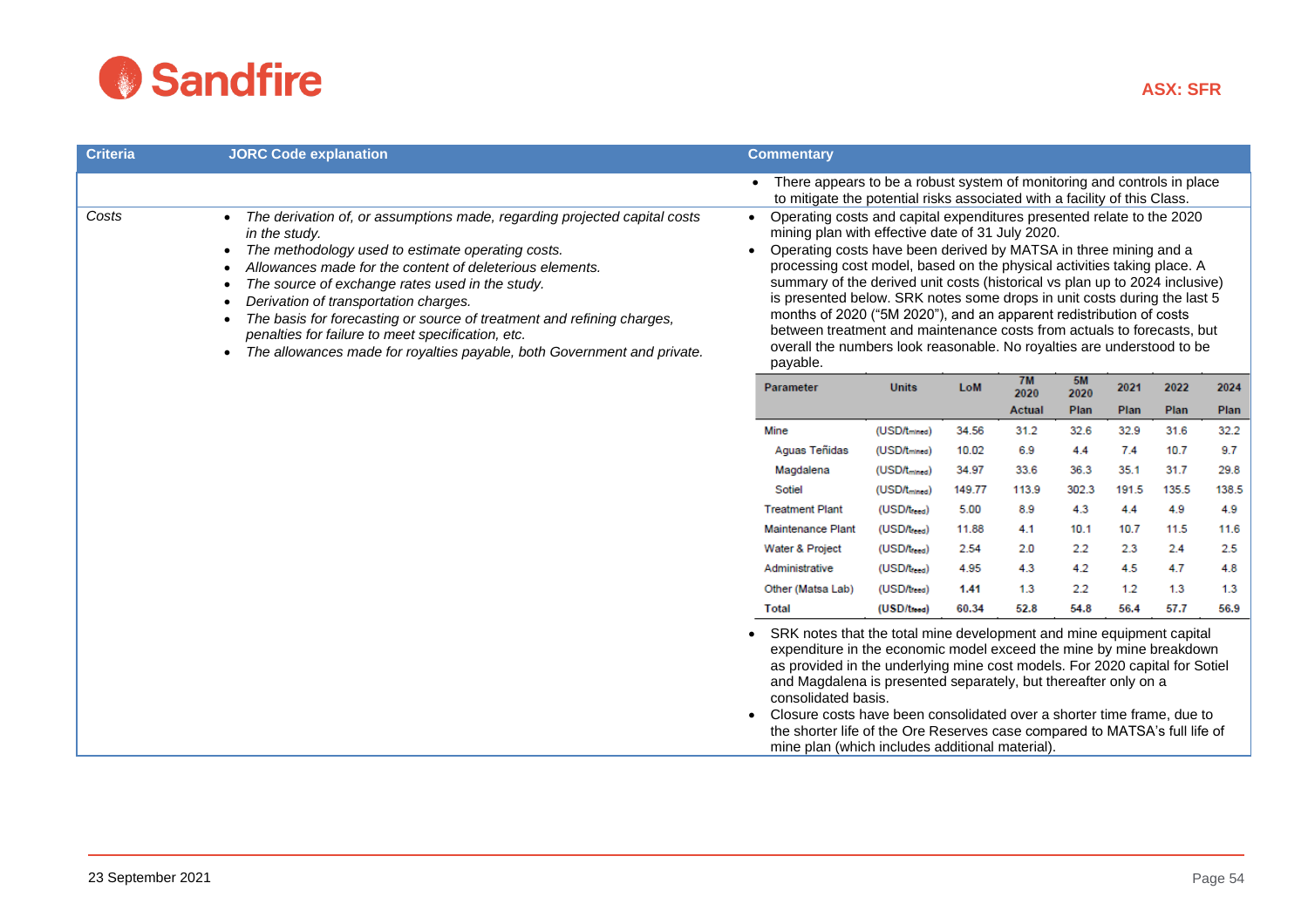

|                                 | <b>Commentary</b>                   |                   |              |                          |                          |                |                          |                          |
|---------------------------------|-------------------------------------|-------------------|--------------|--------------------------|--------------------------|----------------|--------------------------|--------------------------|
|                                 | <b>Capital Expenditure</b>          | <b>Units</b>      | <b>Total</b> | <b>5M</b><br>2020        | 2021                     | 2022           | 2023                     | 2024                     |
|                                 | <b>Infill Drilling</b>              | (USDM)            | 69.9         | 4.4                      | 9.2                      | 10.0           | 9.0                      | 8.2                      |
|                                 | Mine development/<br>infrastructure | (USDM)            | 336.6        | 15.8                     | 45.9                     | 53.7           | 49.9                     | 46.8                     |
|                                 | Mine equipment                      | (USDM)            | 38.4         | $\sim$                   | 10.5                     | 4.5            | 5.0                      | 4.2                      |
|                                 | Projects/Spare parts plant          | (USDM)            | 20.2         | 1.0                      | 3.0                      | 4.0            | 2.7                      | 2.3                      |
|                                 | Admin/General<br>Infrastructure     | (USDM)            | 181.0        | ٠                        | 27.2                     | 24.4           | 21.1                     | 23.2                     |
| Other                           |                                     | (USDM)            | 1.1          | 1.1                      | $\overline{\phantom{a}}$ | ٠              | $\overline{\phantom{a}}$ | $\overline{\phantom{a}}$ |
| Tailings                        |                                     | (USDM)            | 1.8          | $\overline{\phantom{a}}$ |                          | $\overline{a}$ | 0.3                      | $\overline{\phantom{a}}$ |
| Sotiel                          |                                     | (USDM)            | 5.4          | 5.4                      | $\overline{a}$           | $\blacksquare$ | $\overline{\phantom{a}}$ | $\overline{\phantom{a}}$ |
|                                 | Magdalena                           | (USDM)            | 12.1         | 12.1                     | ٠                        |                | $\overline{\phantom{a}}$ | $\overline{\phantom{a}}$ |
| Exploration                     |                                     | (USDM)            | 0.8          | 0.8                      | $\overline{\phantom{a}}$ |                | $\overline{\phantom{a}}$ | $\overline{\phantom{a}}$ |
| Mine Closure                    |                                     | (USDM)            | 31.9         | $\overline{\phantom{a}}$ |                          | 0.3            | $\overline{\phantom{a}}$ | $\overline{\phantom{a}}$ |
| <b>Total</b>                    |                                     | (USDM)            | 699.1        | 40.6                     | 95.8                     | 96.9           | 88.0                     | 84.9                     |
| the contract of the contract of |                                     | $1.1 - 2.4 - 1.0$ | <b>DOOP</b>  | 0.000                    | nony.                    | nono.          | none.                    | nnon.                    |

|                    |                                                                                                                                                                                                                                                                                                                                                               | Infill Drilling                                                                                               | (USDM)       | 69.9   | 4.4    | 9.2  | 10.0 | 9.0            | 8.2  |
|--------------------|---------------------------------------------------------------------------------------------------------------------------------------------------------------------------------------------------------------------------------------------------------------------------------------------------------------------------------------------------------------|---------------------------------------------------------------------------------------------------------------|--------------|--------|--------|------|------|----------------|------|
|                    |                                                                                                                                                                                                                                                                                                                                                               | Mine development/<br>infrastructure                                                                           | (USDM)       | 336.6  | 15.8   | 45.9 | 53.7 | 49.9           | 46.8 |
|                    |                                                                                                                                                                                                                                                                                                                                                               | Mine equipment                                                                                                | (USDM)       | 38.4   |        | 10.5 | 4.5  | 5.0            | 4.2  |
|                    |                                                                                                                                                                                                                                                                                                                                                               | Projects/Spare parts plant                                                                                    | (USDM)       | 20.2   | 1.0    | 3.0  | 4.0  | 2.7            | 2.3  |
|                    |                                                                                                                                                                                                                                                                                                                                                               | Admin/General<br>Infrastructure                                                                               | (USDM)       | 181.0  | $\sim$ | 27.2 | 24.4 | 21.1           | 23.2 |
|                    |                                                                                                                                                                                                                                                                                                                                                               | Other                                                                                                         | (USDM)       | 1.1    | 1.1    |      |      |                |      |
|                    |                                                                                                                                                                                                                                                                                                                                                               | Tailings                                                                                                      | (USDM)       | 1.8    |        |      |      | 0.3            |      |
|                    |                                                                                                                                                                                                                                                                                                                                                               | Sotiel                                                                                                        | (USDM)       | 5.4    | 5.4    |      |      |                |      |
|                    |                                                                                                                                                                                                                                                                                                                                                               | Magdalena                                                                                                     | (USDM)       | 12.1   | 12.1   |      |      |                |      |
|                    |                                                                                                                                                                                                                                                                                                                                                               | Exploration                                                                                                   | (USDM)       | 0.8    | 0.8    |      |      |                |      |
|                    |                                                                                                                                                                                                                                                                                                                                                               | Mine Closure                                                                                                  | (USDM)       | 31.9   |        |      | 0.3  | ۰              |      |
|                    |                                                                                                                                                                                                                                                                                                                                                               | <b>Total</b>                                                                                                  | (USDM)       | 699.1  | 40.6   | 95.8 | 96.9 | 88.0           | 84.9 |
|                    |                                                                                                                                                                                                                                                                                                                                                               | <b>Capital Expenditure</b>                                                                                    | <b>Units</b> | 2025   | 2026   | 2027 | 2028 | 2029           | 2030 |
|                    |                                                                                                                                                                                                                                                                                                                                                               | Infill Drilling                                                                                               | (USDM)       | 7.8    | 7.4    | 7.1  | 6.7  | $\overline{a}$ |      |
|                    |                                                                                                                                                                                                                                                                                                                                                               | Mine development/<br>Infrastructure                                                                           | (USDM)       | 46.9   | 35.0   | 26.1 | 16.4 |                |      |
|                    |                                                                                                                                                                                                                                                                                                                                                               | Mine equipment                                                                                                | (USDM)       | 3.2    | 4.8    | 2.3  | 3.9  |                |      |
|                    |                                                                                                                                                                                                                                                                                                                                                               | Projects/Spare parts plant                                                                                    | (USDM)       | 2.1    | 1.9    | 1.7  | 1.5  |                |      |
|                    |                                                                                                                                                                                                                                                                                                                                                               | Admin/General<br>Infrastructure                                                                               | (USDM)       | 22.8   | 20.8   | 23.7 | 17.7 |                |      |
|                    |                                                                                                                                                                                                                                                                                                                                                               | Other                                                                                                         | (USDM)       | $\sim$ |        |      |      |                |      |
|                    |                                                                                                                                                                                                                                                                                                                                                               | <b>Tailings</b>                                                                                               | (USDM)       | 0.2    |        |      | 1.3  |                |      |
|                    |                                                                                                                                                                                                                                                                                                                                                               | Sotiel                                                                                                        | (USDM)       |        |        |      |      |                |      |
|                    |                                                                                                                                                                                                                                                                                                                                                               | Magdalena                                                                                                     | (USDM)       |        |        |      |      |                |      |
|                    |                                                                                                                                                                                                                                                                                                                                                               | Exploration                                                                                                   | (USDM)       |        |        |      |      |                |      |
|                    |                                                                                                                                                                                                                                                                                                                                                               | Mine Closure                                                                                                  | (USDM)       | 0.9    | 0.9    | 0.9  | 2.4  | 12.3           | 14.2 |
|                    |                                                                                                                                                                                                                                                                                                                                                               | Total                                                                                                         | (USDM)       | 83.9   | 70.9   | 61.8 | 50.0 | 12.3           | 14.2 |
| Revenue<br>Factors | The derivation of, or assumptions made regarding revenue factors<br>$\bullet$<br>including head grade, metal or commodity price(s) exchange rates,<br>transportation and treatment charges, penalties, net smelter returns, etc.<br>The derivation of assumptions made of metal or commodity price(s), for<br>the principal metals, minerals and co-products. | The smelter terms as supplied by MATSA in the economic assessment of<br>$\bullet$<br>the LoMP are as follows: |              |        |        |      |      |                |      |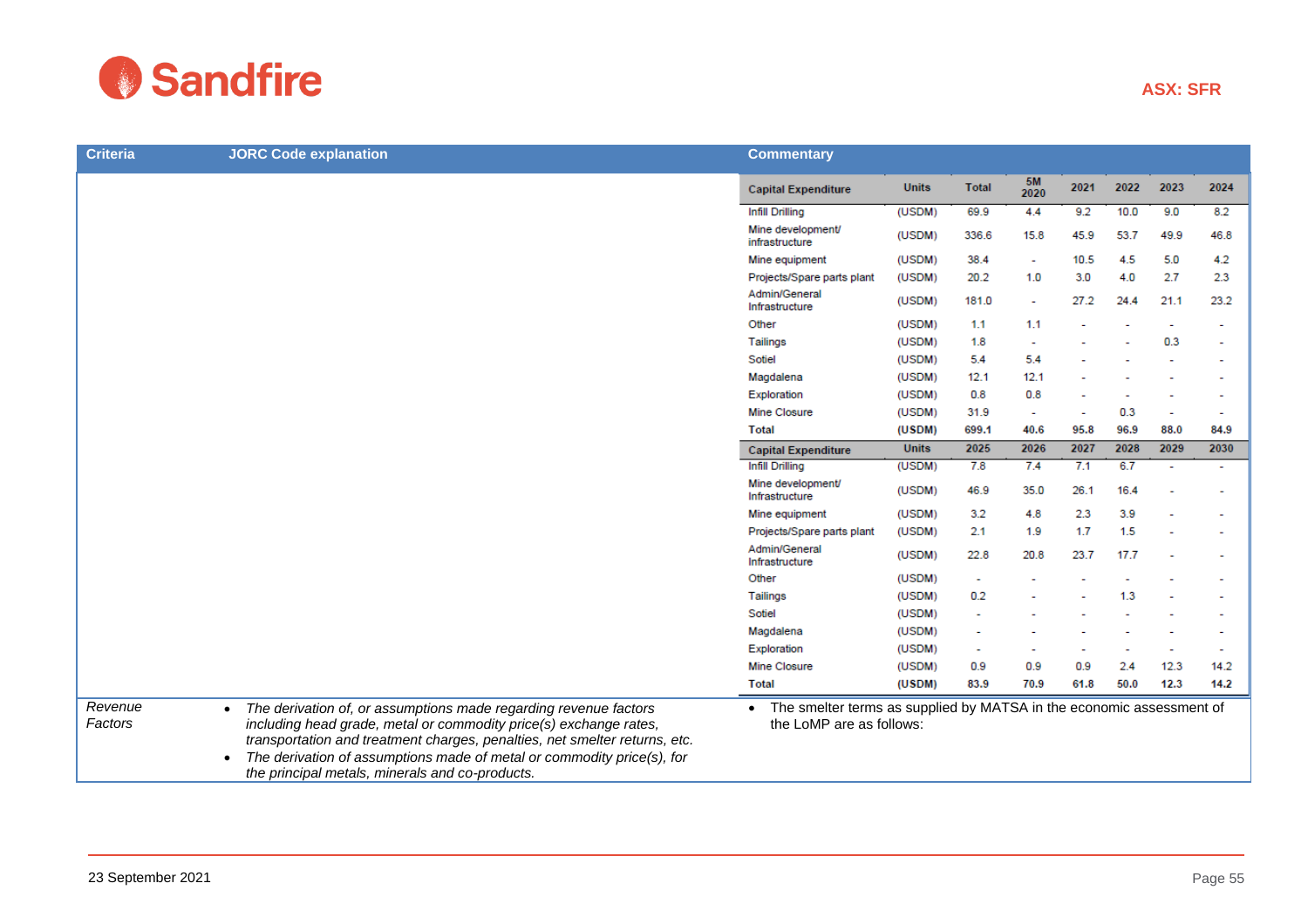

| <b>JORC Code explanation</b> | <b>Commentary</b> |    |                        |       |                          |         |       |
|------------------------------|-------------------|----|------------------------|-------|--------------------------|---------|-------|
|                              | Parameter         |    | <b>Units</b>           | 2018  | 2019                     | H1 2020 | LoM   |
|                              | Cu con (poly)     |    |                        |       |                          |         |       |
|                              | Payability        |    |                        |       |                          |         |       |
|                              |                   | Cu | (% )                   | 95.1% |                          | 95.2%   | 95.3% |
|                              |                   | Ag | (% )                   | 83.4% | $\overline{\phantom{0}}$ | 82.6%   | 82.8% |
|                              | TC                |    | (USD/dmt)              | 115.1 | $\overline{\phantom{a}}$ | 85.0    | 99.5  |
|                              | <b>RC</b>         |    |                        |       |                          |         |       |
|                              |                   | Cu | (USD <sub>1</sub>   b) | 0.12  | $\tilde{\phantom{a}}$    | 0.08    | 0.08  |
|                              |                   | Ag | (USD/oz)               | 0.35  | $\tilde{\phantom{a}}$    | 0.35    | 0.35  |
|                              | Penalties         |    | (USD/dmt)              | 35.6  | $\sim$                   | 25.8    | 16.7  |
|                              | Pb con            |    |                        |       |                          |         |       |
|                              | Payability        |    |                        |       |                          |         |       |
|                              |                   | Pb | (% )                   | 88.9% | 88.1%                    | 88.1%   | 88.5% |
|                              |                   | Ag | (% )                   | 87.8% | 88.5%                    | 89.6%   | 89.6% |
|                              | TC                |    | (USD/dmt)              | 113.0 | 98.0                     | 150.2   | 122.3 |
|                              | <b>RC</b>         |    |                        |       |                          |         |       |
|                              |                   | Ag | (USD/oz)               | 0.85  | 0.60                     | 0.92    | 0.62  |
|                              | Penalties         |    | (USD/dmt)              | 2.0   | 2.3                      | 1.7     | 0.8   |
|                              | Zn con            |    |                        |       |                          |         |       |
|                              | Payability        |    |                        |       |                          |         |       |
|                              |                   | Zn | (% )                   |       |                          | ٠       | 83.3% |
|                              |                   | Ag | (% )                   |       |                          |         | 23.3% |
|                              | TC                |    | (USD/dmt)              |       |                          |         | 235.4 |
|                              | Penalties         |    | (USD/dmt)              |       |                          |         | 8.9   |
|                              | Cu con (Cu)       |    |                        |       |                          |         |       |
|                              | Payability        |    |                        |       |                          |         |       |
|                              |                   | Cu | (% )                   | 95.6% | 95.5%                    | 95.4%   | 95.4% |
|                              |                   | Ag | (% )                   | 76.7% | 71.8%                    | 75.3%   | 75.8% |
|                              | TC                |    | (USD/dmt)              | 85.8  | 80.9                     | 61.2    | 77.1  |
|                              | <b>RC</b>         |    |                        |       |                          |         |       |
|                              |                   | Cu | (USD/lb)               | 0.09  | 0.08                     | 0.06    | 0.06  |
|                              |                   | Ag | (USD/oz)               | 0.35  | 0.35                     | 0.35    | 0.35  |
|                              | Penalties         |    | (USD/dmt)              | 21.3  | 14.4                     | 19.8    | 15.8  |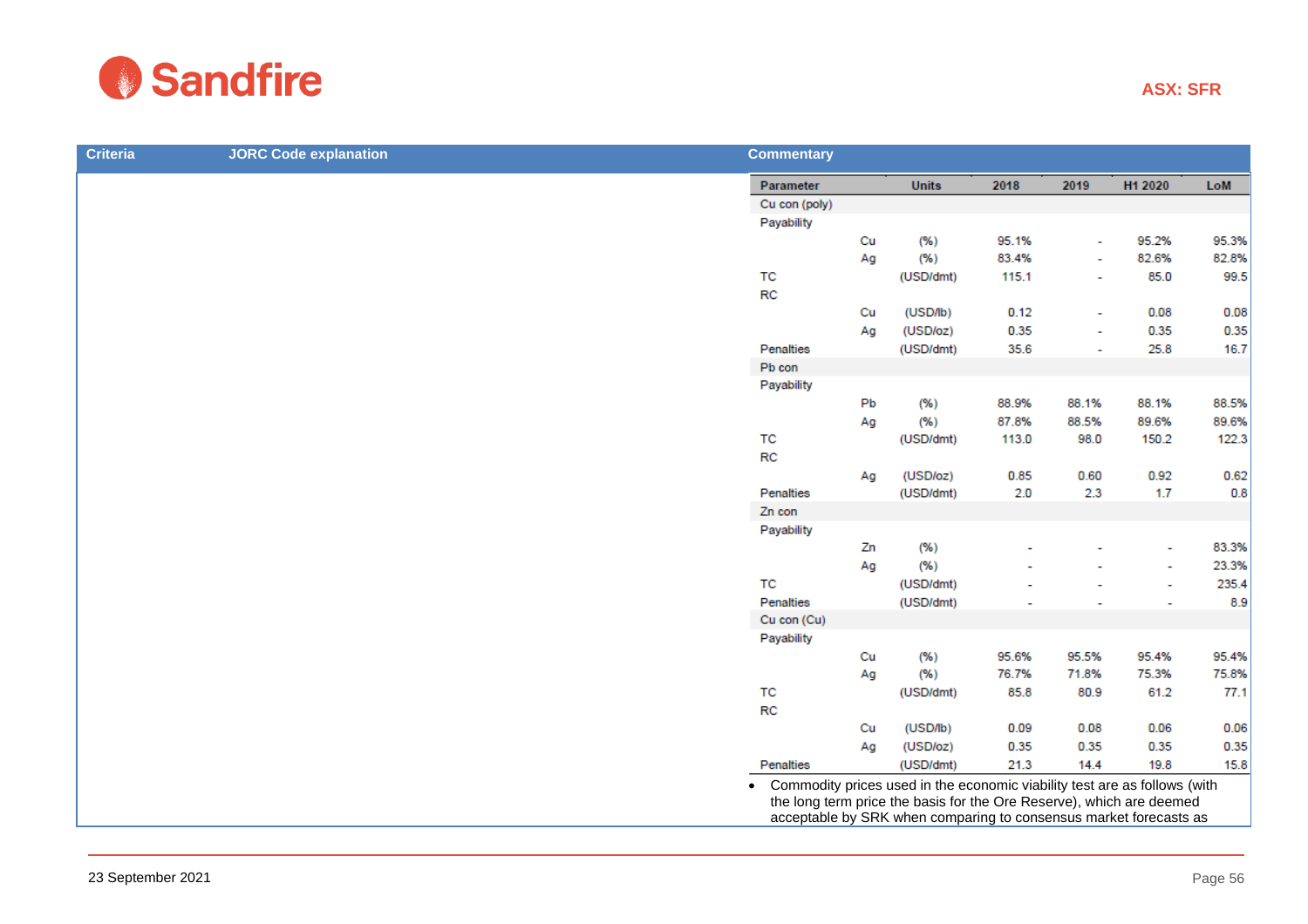

| <b>Criteria</b>      | <b>JORC Code explanation</b>                                                                                                                                                                                                                                                                                                                                                                                                                                                                                     |           | <b>Commentary</b>                 |                                                                                                                                                                                                                                                                                                                                                                                                                                                                                                                                                                                                                                                                                                                                                                                                                                                                                                                                                                                                                                                                                                                                                                                                                                                                                                                                                                                          |         |       |       |       |          |
|----------------------|------------------------------------------------------------------------------------------------------------------------------------------------------------------------------------------------------------------------------------------------------------------------------------------------------------------------------------------------------------------------------------------------------------------------------------------------------------------------------------------------------------------|-----------|-----------------------------------|------------------------------------------------------------------------------------------------------------------------------------------------------------------------------------------------------------------------------------------------------------------------------------------------------------------------------------------------------------------------------------------------------------------------------------------------------------------------------------------------------------------------------------------------------------------------------------------------------------------------------------------------------------------------------------------------------------------------------------------------------------------------------------------------------------------------------------------------------------------------------------------------------------------------------------------------------------------------------------------------------------------------------------------------------------------------------------------------------------------------------------------------------------------------------------------------------------------------------------------------------------------------------------------------------------------------------------------------------------------------------------------|---------|-------|-------|-------|----------|
|                      |                                                                                                                                                                                                                                                                                                                                                                                                                                                                                                                  |           |                                   | available to SRK:                                                                                                                                                                                                                                                                                                                                                                                                                                                                                                                                                                                                                                                                                                                                                                                                                                                                                                                                                                                                                                                                                                                                                                                                                                                                                                                                                                        |         |       |       |       |          |
|                      |                                                                                                                                                                                                                                                                                                                                                                                                                                                                                                                  |           | <b>Commodity</b><br><b>Prices</b> | <b>Units</b>                                                                                                                                                                                                                                                                                                                                                                                                                                                                                                                                                                                                                                                                                                                                                                                                                                                                                                                                                                                                                                                                                                                                                                                                                                                                                                                                                                             | 5M 2020 | 2021  | 2022  | 2023  | $>=2024$ |
|                      |                                                                                                                                                                                                                                                                                                                                                                                                                                                                                                                  | Cu        |                                   | (USD/t)                                                                                                                                                                                                                                                                                                                                                                                                                                                                                                                                                                                                                                                                                                                                                                                                                                                                                                                                                                                                                                                                                                                                                                                                                                                                                                                                                                                  | 6,480   | 6,600 | 6,600 | 6,600 | 6,800    |
|                      |                                                                                                                                                                                                                                                                                                                                                                                                                                                                                                                  | Pb        |                                   | (USD/t)                                                                                                                                                                                                                                                                                                                                                                                                                                                                                                                                                                                                                                                                                                                                                                                                                                                                                                                                                                                                                                                                                                                                                                                                                                                                                                                                                                                  | 1,870   | 1,900 | 2,000 | 2,000 | 2,000    |
|                      |                                                                                                                                                                                                                                                                                                                                                                                                                                                                                                                  | Zn        |                                   | (USD/t)                                                                                                                                                                                                                                                                                                                                                                                                                                                                                                                                                                                                                                                                                                                                                                                                                                                                                                                                                                                                                                                                                                                                                                                                                                                                                                                                                                                  | 2,100   | 2,200 | 2,300 | 2.300 | 2,400    |
|                      |                                                                                                                                                                                                                                                                                                                                                                                                                                                                                                                  | Ag        |                                   | (USD/oz)                                                                                                                                                                                                                                                                                                                                                                                                                                                                                                                                                                                                                                                                                                                                                                                                                                                                                                                                                                                                                                                                                                                                                                                                                                                                                                                                                                                 | 22.4    | 25.0  | 20.0  | 20.0  | 17.0     |
|                      |                                                                                                                                                                                                                                                                                                                                                                                                                                                                                                                  | $\bullet$ |                                   | Copper is the main contributor to overall NSR making up for<br>approximately 66% over the Ore Reserve life of mine, followed by a zinc<br>contribution of approximately 25%. Silver (7%) and lead (2%) make up the<br>remainder of the total NSR. NSR per tonne of material processed is<br>approximately USD110/t over the Ore Reserve life.                                                                                                                                                                                                                                                                                                                                                                                                                                                                                                                                                                                                                                                                                                                                                                                                                                                                                                                                                                                                                                            |         |       |       |       |          |
| Market<br>assessment | The demand, supply and stock situation for the particular commodity,<br>consumption trends and factors likely to affect supply and demand into the<br>future.<br>A customer and competitor analysis along with the identification of likely<br>$\bullet$<br>market windows for the product.<br>Price and volume forecasts and the basis for these forecasts.<br>$\bullet$<br>For industrial minerals the customer specification, testing and acceptance<br>$\bullet$<br>requirements prior to a supply contract. | $\bullet$ |                                   | No market study has been supplied for review, which is deemed<br>acceptable considering the operation is currently in production and<br>contracts are in place for the sale of copper (standard and polymetallic),<br>lead and zinc concentrates. However, assumptions made in the economic<br>assessment differ somewhat.                                                                                                                                                                                                                                                                                                                                                                                                                                                                                                                                                                                                                                                                                                                                                                                                                                                                                                                                                                                                                                                               |         |       |       |       |          |
| Economic             | The inputs to the economic analysis to produce the net present value<br>(NPV) in the study, the source and confidence of these economic inputs<br>including estimated inflation, discount rate, etc.<br>NPV ranges and sensitivity to variations in the significant assumptions and<br>$\bullet$<br><i>inputs.</i>                                                                                                                                                                                               |           |                                   | SRK has undertaken an assessment of the economic viability of the Ore<br>Reserves in order to support the statement of Ore Reserves. SRK notes<br>that the economic model as prepared by MATSA is driven by a mine plan<br>which includes Measured, Indicated and Inferred Mineral Resources<br>(plus other), and no life of mine plan exists solely based on Ore<br>Reserves. As taking out Inferred and other material as deemed<br>appropriate by SRK, on an annual basis would hugely distort the<br>economic viability of the remaining production and present an unrealistic<br>plan, SRK has applied a simplified approach, in simply keeping<br>throughput at the consistent rate as per the MATSA plan, but limiting the<br>life to the tonnage as incorporated in the Ore Reserve. There is a<br>disconnect in the economic model between tonnages mined and when<br>processed, which further complicates a more sophisticated approach.<br>SRK acknowledges this is an over-simplification, but accepts doing so for<br>the purpose of this exercise. SRK notes that there is a small discrepancy<br>in grades by doing so, but as the below does not serve as a technical<br>valuation of the property, but is solely completed for purposes of Ore<br>Reserve reporting, this is deemed acceptable.<br>As the economic analysis results a positive annual cashflow, and has |         |       |       |       |          |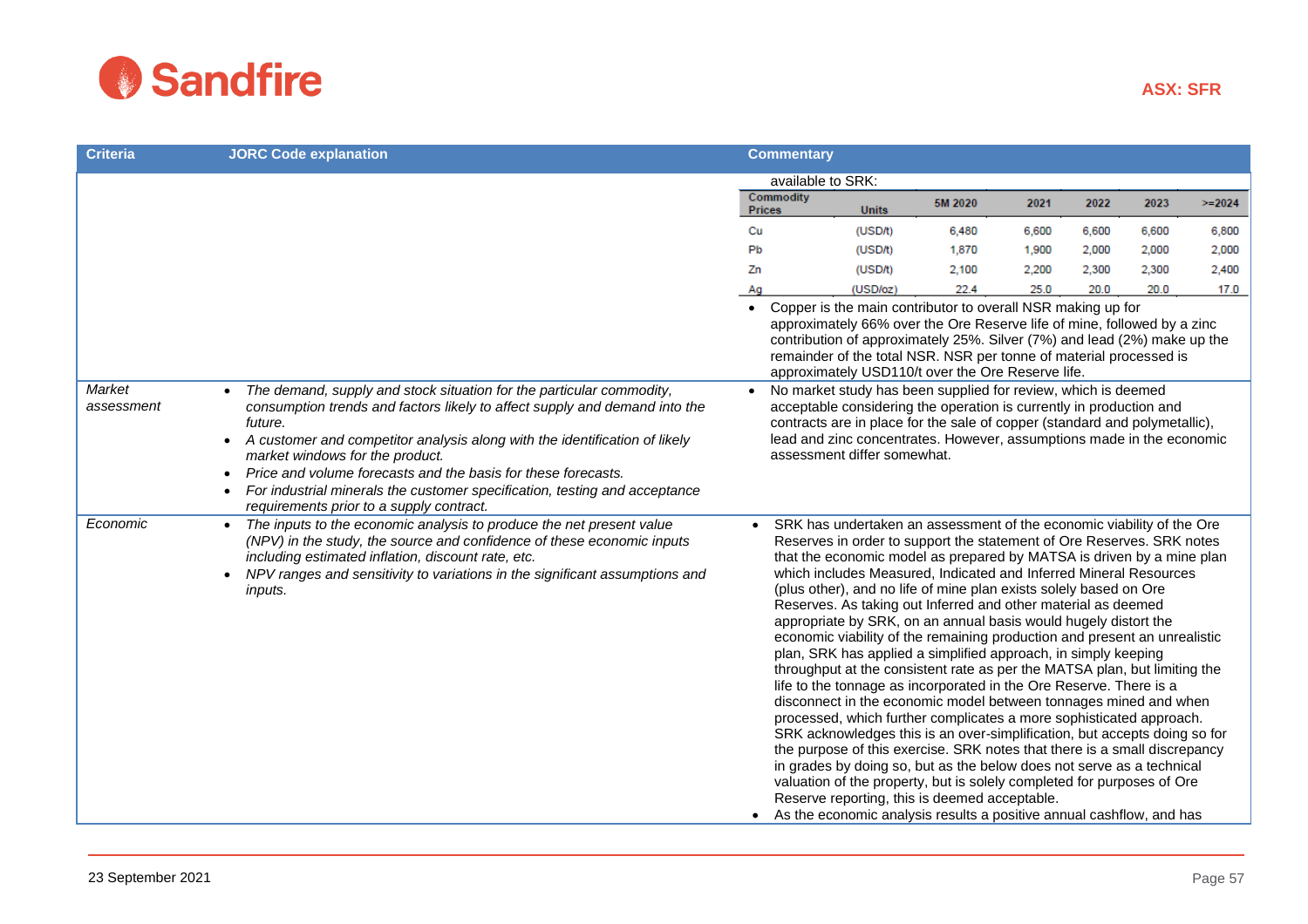

| <b>Criteria</b> | <b>JORC Code explanation</b>                                                       | <b>Commentary</b>                                                                                                                                                                                                                                                                                                                                                                                                              |                                                                                                                                                                              |              |            |       |       |       |               |         |
|-----------------|------------------------------------------------------------------------------------|--------------------------------------------------------------------------------------------------------------------------------------------------------------------------------------------------------------------------------------------------------------------------------------------------------------------------------------------------------------------------------------------------------------------------------|------------------------------------------------------------------------------------------------------------------------------------------------------------------------------|--------------|------------|-------|-------|-------|---------------|---------|
|                 |                                                                                    |                                                                                                                                                                                                                                                                                                                                                                                                                                | been tested with a range of sensitivities, SRK is comfortable to state the<br>Ore Reserves as being economically viable. Results of the cashflow<br>analysis are as follows: |              |            |       |       |       |               |         |
|                 |                                                                                    | Parameter                                                                                                                                                                                                                                                                                                                                                                                                                      | <b>Units</b>                                                                                                                                                                 | <b>Total</b> | 5M<br>2020 | 2021  | 2022  | 2023  | 2025-<br>2030 |         |
|                 |                                                                                    | <b>NSR</b>                                                                                                                                                                                                                                                                                                                                                                                                                     |                                                                                                                                                                              |              |            |       |       |       |               |         |
|                 |                                                                                    | Cu                                                                                                                                                                                                                                                                                                                                                                                                                             | (USDM)                                                                                                                                                                       | 2,716.4      | 130.0      | 380.6 | 378.9 | 408.8 | 355.5         | 1,062.  |
|                 |                                                                                    | Pb                                                                                                                                                                                                                                                                                                                                                                                                                             | (USDM)                                                                                                                                                                       | 80.8         | 1.5        | 6.2   | 7.8   | 13.0  | 14.0          | 38.3    |
|                 |                                                                                    | Zn                                                                                                                                                                                                                                                                                                                                                                                                                             | (USDM)                                                                                                                                                                       | 1,008.4      | 44.3       | 126.0 | 130.7 | 150.0 | 152.0         | 405.5   |
|                 |                                                                                    | Ag                                                                                                                                                                                                                                                                                                                                                                                                                             | (USDM)                                                                                                                                                                       | 284.0        | 15.4       | 45.1  | 37.0  | 52.4  | 40.0          | 94.1    |
|                 |                                                                                    | <b>Total NSR</b>                                                                                                                                                                                                                                                                                                                                                                                                               | (USDM)                                                                                                                                                                       | 4,089.7      | 191.2      | 557.9 | 554.4 | 624.2 | 561.5         | 1,600.9 |
|                 |                                                                                    |                                                                                                                                                                                                                                                                                                                                                                                                                                | (USD/t<br>feed)                                                                                                                                                              | 113.9        | 102.9      | 121.5 | 118.9 | 137.3 | 119.8         | 102.9   |
|                 |                                                                                    | <b>Operating Costs</b>                                                                                                                                                                                                                                                                                                                                                                                                         |                                                                                                                                                                              |              |            |       |       |       |               |         |
|                 |                                                                                    | Mine                                                                                                                                                                                                                                                                                                                                                                                                                           | (USDM)                                                                                                                                                                       | 1,240.8      | 59.2       | 152.4 | 153.4 | 144.8 | 150.2         | 580.8   |
|                 |                                                                                    | <b>Treatment Plant</b>                                                                                                                                                                                                                                                                                                                                                                                                         | (USDM)                                                                                                                                                                       | 179.7        | 7.9        | 20.0  | 22.8  | 22.3  | 22.1          | 84.7    |
|                 |                                                                                    | Maintenance<br>Plant                                                                                                                                                                                                                                                                                                                                                                                                           | (USDM)                                                                                                                                                                       | 426.6        | 18.8       | 49.3  | 53.8  | 52.6  | 52.1          | 200.1   |
|                 |                                                                                    | Water & Project                                                                                                                                                                                                                                                                                                                                                                                                                | (USDM)                                                                                                                                                                       | 91.1         | 4.1        | 10.7  | 11.1  | 11.2  | 10.9          | 43.1    |
|                 |                                                                                    | Administrative                                                                                                                                                                                                                                                                                                                                                                                                                 | (USDM)                                                                                                                                                                       | 177.7        | 7.8        | 20.9  | 21.8  | 21.8  | 21.2          | 84.2    |
|                 |                                                                                    | Other (Matsa<br>Lab)                                                                                                                                                                                                                                                                                                                                                                                                           | (USDM)                                                                                                                                                                       | 50.6         | 4.1        | 5.6   | 6.0   | 6.0   | 5.8           | 23.1    |
|                 |                                                                                    | <b>Total</b>                                                                                                                                                                                                                                                                                                                                                                                                                   | (USDM)                                                                                                                                                                       | 2,166.5      | 101.8      | 258.9 | 268.9 | 258.7 | 262.2         | 1,016.  |
|                 |                                                                                    |                                                                                                                                                                                                                                                                                                                                                                                                                                | (USD/t<br>feed)                                                                                                                                                              | 60.3         | 54.8       | 56.4  | 57.7  | 56.9  | 56.0          | 65.3    |
|                 |                                                                                    | <b>EBITDA and Tax</b>                                                                                                                                                                                                                                                                                                                                                                                                          |                                                                                                                                                                              |              |            |       |       |       |               |         |
|                 |                                                                                    | <b>EBITDA</b>                                                                                                                                                                                                                                                                                                                                                                                                                  | (USDM)                                                                                                                                                                       | 1,923.1      | 89.4       | 299.0 | 285.5 | 365.5 | 299.3         | 584.5   |
|                 |                                                                                    | Tax                                                                                                                                                                                                                                                                                                                                                                                                                            | (USDM)                                                                                                                                                                       | 245.3        | 10.6       | 52.8  | 43.5  | 63.8  | 42.2          | 32.4    |
|                 |                                                                                    | Capital<br><b>Expenditure</b>                                                                                                                                                                                                                                                                                                                                                                                                  |                                                                                                                                                                              |              |            |       |       |       |               |         |
|                 |                                                                                    | <b>Total Capital</b>                                                                                                                                                                                                                                                                                                                                                                                                           | (USDM)                                                                                                                                                                       | 699.1        | 40.6       | 95.8  | 96.9  | 88.0  | 84.9          | 293.1   |
|                 |                                                                                    | <b>Results</b>                                                                                                                                                                                                                                                                                                                                                                                                                 |                                                                                                                                                                              |              |            |       |       |       |               |         |
|                 |                                                                                    | <b>Net Free</b><br>Cashflow                                                                                                                                                                                                                                                                                                                                                                                                    | (USDM)                                                                                                                                                                       | 978.7        | 38.3       | 150.4 | 145.1 | 213.7 | 172.3         | 259.0   |
| Social          | The status of agreements with key stakeholders and matters leading to<br>$\bullet$ | SRK recommends that MATSA runs a second scenario in their economic<br>model, based on a production schedule which is solely driven by material<br>classed as Ore Reserves. This will provide further comfort in the viability<br>of the Ore Reserves on a standalone basis and enable proper reporting of<br>economics for the Ore Reserve.<br>MATSA uses numerous channels to communicate with stakeholders such<br>$\bullet$ |                                                                                                                                                                              |              |            |       |       |       |               |         |
|                 | social licence to operate.                                                         | as local communities, employees, contractors, suppliers, investors and<br>the media. These channels include information sessions, newsletters,                                                                                                                                                                                                                                                                                 |                                                                                                                                                                              |              |            |       |       |       |               |         |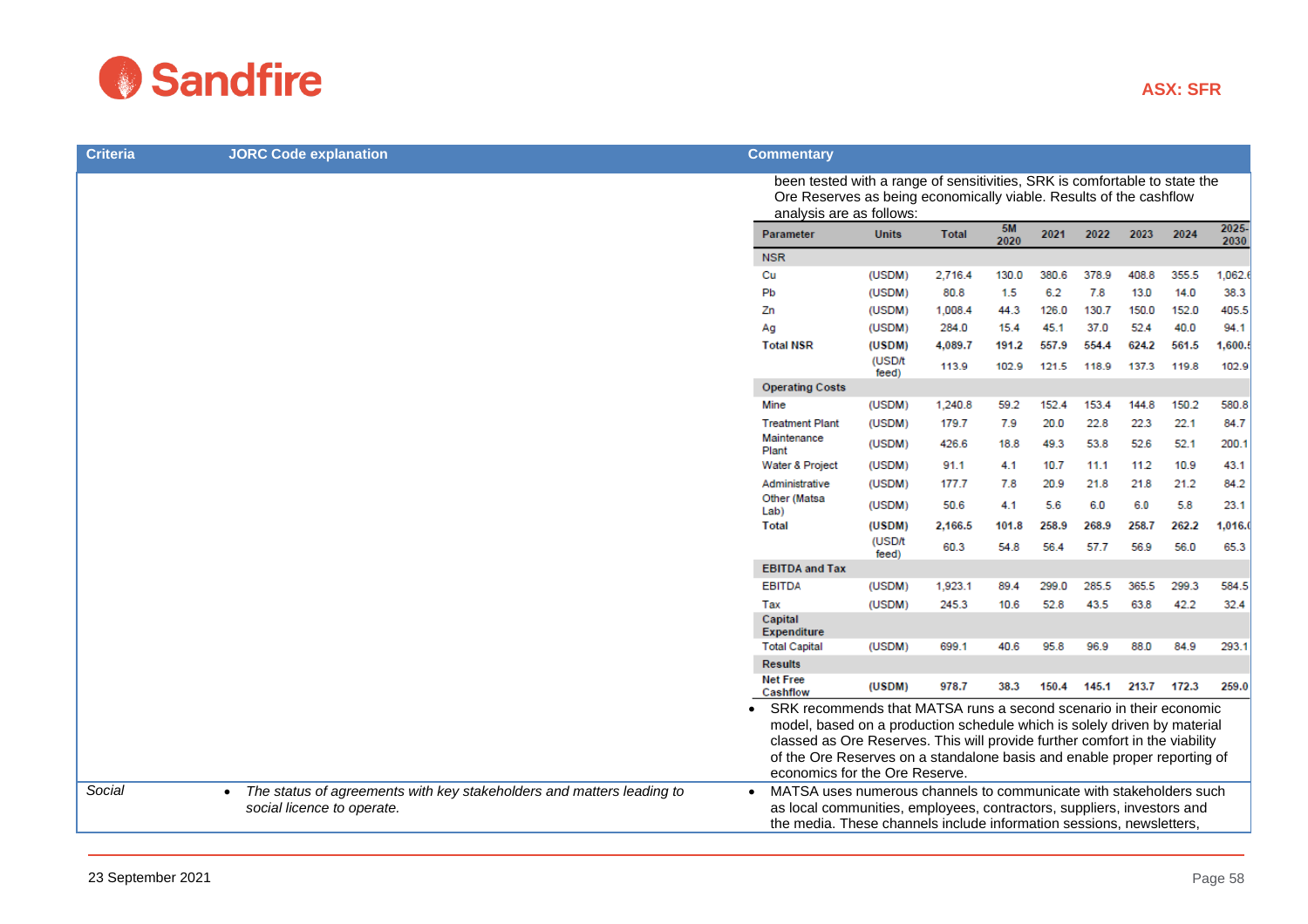

| <b>Criteria</b> | <b>JORC Code explanation</b>                                                                                                                                                                                                                                                                                                                                                                                                                                                                                                                                                                                                                                                                                                                                                                                                     | <b>Commentary</b>                                                                                                                                                                                                                                                                                                                                                                                                                                                                                                                                                                                                                                                                                                                                                                                                                                                                                                                                                                                                                                                                                                                                                                                                                                                                                                                                                                                                                                                                                                                                                                                                                                                                                                                                                                                                                                                                                                      |
|-----------------|----------------------------------------------------------------------------------------------------------------------------------------------------------------------------------------------------------------------------------------------------------------------------------------------------------------------------------------------------------------------------------------------------------------------------------------------------------------------------------------------------------------------------------------------------------------------------------------------------------------------------------------------------------------------------------------------------------------------------------------------------------------------------------------------------------------------------------|------------------------------------------------------------------------------------------------------------------------------------------------------------------------------------------------------------------------------------------------------------------------------------------------------------------------------------------------------------------------------------------------------------------------------------------------------------------------------------------------------------------------------------------------------------------------------------------------------------------------------------------------------------------------------------------------------------------------------------------------------------------------------------------------------------------------------------------------------------------------------------------------------------------------------------------------------------------------------------------------------------------------------------------------------------------------------------------------------------------------------------------------------------------------------------------------------------------------------------------------------------------------------------------------------------------------------------------------------------------------------------------------------------------------------------------------------------------------------------------------------------------------------------------------------------------------------------------------------------------------------------------------------------------------------------------------------------------------------------------------------------------------------------------------------------------------------------------------------------------------------------------------------------------------|
|                 |                                                                                                                                                                                                                                                                                                                                                                                                                                                                                                                                                                                                                                                                                                                                                                                                                                  | website, email and social media platforms. The company also reportedly<br>holds regular meetings with stakeholders to maintain a continuous<br>dialogue and open days are held monthly for members of the local<br>community, as well as residents of Huelva and Seville provinces, to<br>promote transparency between the company and its neighbors.<br>MATSA did not provide SRK with a stakeholder engagement plan or<br>stakeholder meeting records as part of this review. SRK recommends<br>that, if not already prepared, MATSA:<br>formalises its stakeholder engagement plan, documenting a<br>stakeholder identification and analysis process and the strategy for<br>communicating and sharing information with different stakeholder<br>groups; and<br>implements a system for systematically recording stakeholder<br>interactions. This is important to demonstrate appropriate<br>engagement is being undertaken and the company is recording and<br>responding to stakeholder comments or grievances.<br>From the information reviewed, SRK notes that MATSA does not disclose<br>site-specific environmental or social data on a regular basis, other than<br>through annual corporate reports such as the Corporate Dossier (2018<br>version available on the website) and the Non-Financial Information<br>Report (2019 version shared with SRK). The sharing of site-specific data,<br>such as environmental monitoring data, would further strengthen<br>transparency and trust with surrounding community stakeholders.<br>A documented grievance mechanism was also not shared with SRK,<br>although there is an email address for complaints and suggestions<br>available to stakeholders. Three complaints from 2018 were recorded in<br>the non-conformance register. It is not clear how these, and other,<br>complaints are captured, tracked, investigated, responded to and<br>reported. |
| Other           | To the extent relevant, the impact of the following on the project and/or on<br>$\bullet$<br>the estimation and classification of the Ore Reserves:<br>Any identified material naturally occurring risks.<br>$\bullet$<br>The status of material legal agreements and marketing arrangements.<br>The status of governmental agreements and approvals critical to the<br>viability of the project, such as mineral tenement status, and government<br>and statutory approvals. There must be reasonable grounds to expect that<br>all necessary Government approvals will be received within the<br>timeframes anticipated in the Pre-Feasibility or Feasibility study. Highlight<br>and discuss the materiality of any unresolved matter that is dependent on<br>a third party on which extraction of the reserve is contingent. | No other factors that would impact on the statements of Ore Reserves<br>have been identified.                                                                                                                                                                                                                                                                                                                                                                                                                                                                                                                                                                                                                                                                                                                                                                                                                                                                                                                                                                                                                                                                                                                                                                                                                                                                                                                                                                                                                                                                                                                                                                                                                                                                                                                                                                                                                          |